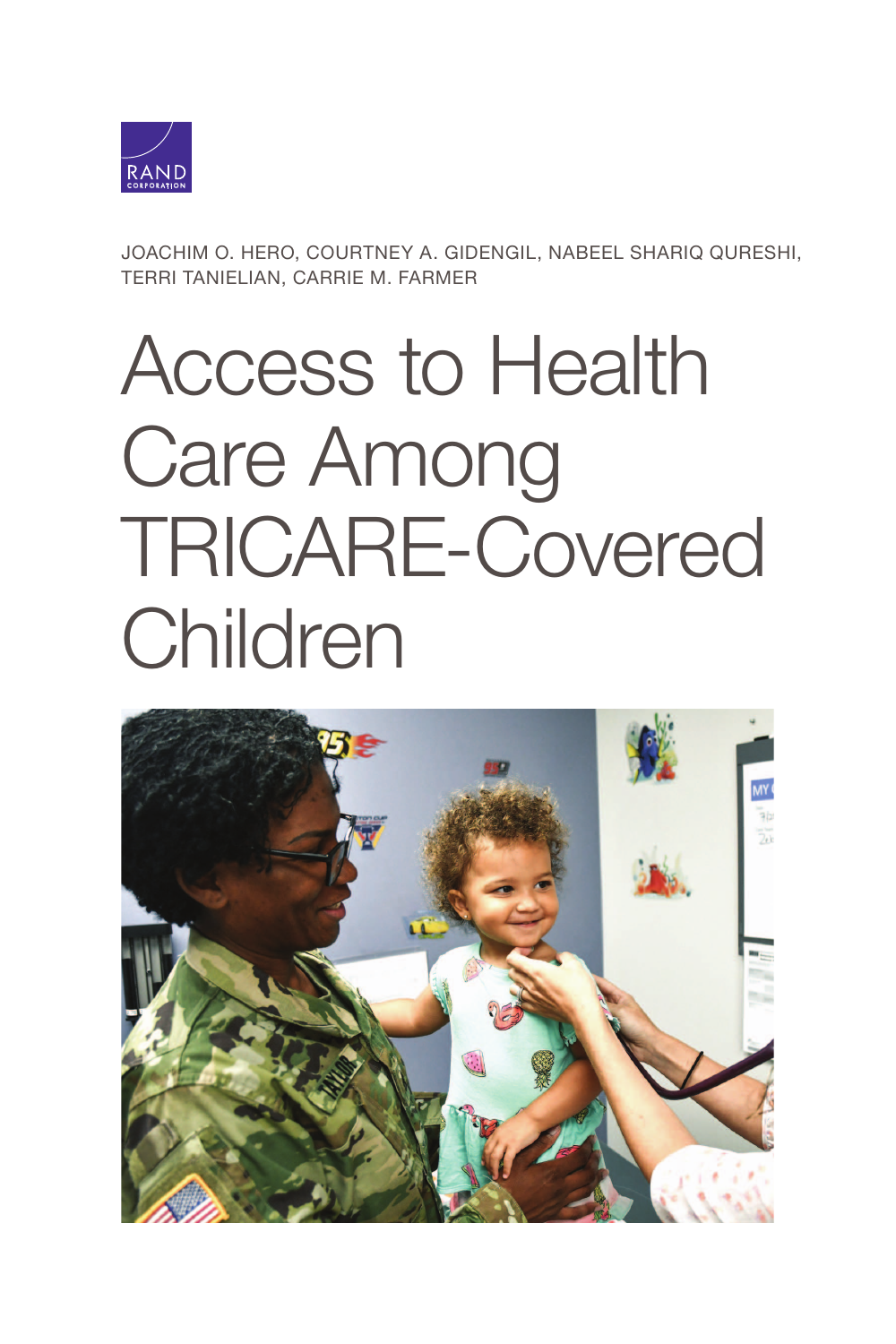For more information on this publication, visit **www.rand.org/t/RRA472-1**.

#### About RAND

The RAND Cor[poration is a research organiza](http://www.rand.org/about/principles)tion that develops solutions to public policy challenges to help make communities throughout the world safer and more secure, healthier and more prosperous. RAND is nonprofit, nonpartisan, and committed to the public interest. To learn more about RAND, visit www.rand.org.

#### Research Integrity

Our mission to help improve policy and decisionmaking through research and analysis is enabled through our core values of quality and objectivity and our unwavering commitment to the highest level of integrity and ethical behavior. To help ensure our research and analysis are rigorous, objective, and nonpartisan, we subject our research publications to a robust and exacting quality-assurance process; avoid both the appearance and reality of financial and other conflicts of interest through staff training, project screening, and a policy of mandatory disclosure; and pursue transparency in our research engagements through our commitment to the open publication of our research findings and recommendations, disclosure of the source of funding of published research, and policies to ensure intellectual independence. For more information, visit www.rand.org/about/principles.

RAND's publications do not necessarily reflect the opinions [of its research clients and sponsor](http://www.rand.org/pubs/permissions)s.

Published by the RAND Corporation, Santa Monica, Calif. © 2021 RAND Corporation RAND<sup>®</sup> is a registered trademark.

Library of Congress Cataloging-in-Publication Data is available for this publication.

ISBN: 978-1-9774-0632-3

*Cover photo: Lesley Atkinson/U.S. Army.* 

#### Limited Print and Electronic Distribution Rights

This document and trademark(s) contained herein are protected by law. This representation of RAND intellectual property is provided for noncommercial use only. Unauthorized posting of this publication online is prohibited. Permission is given to duplicate this document for personal use only, as long as it is unaltered and complete. Permission is required from RAND to reproduce, or reuse in another form, any of its research documents for commercial use. For information on reprint and linking permissions, please visit www.rand.org/pubs/permissions.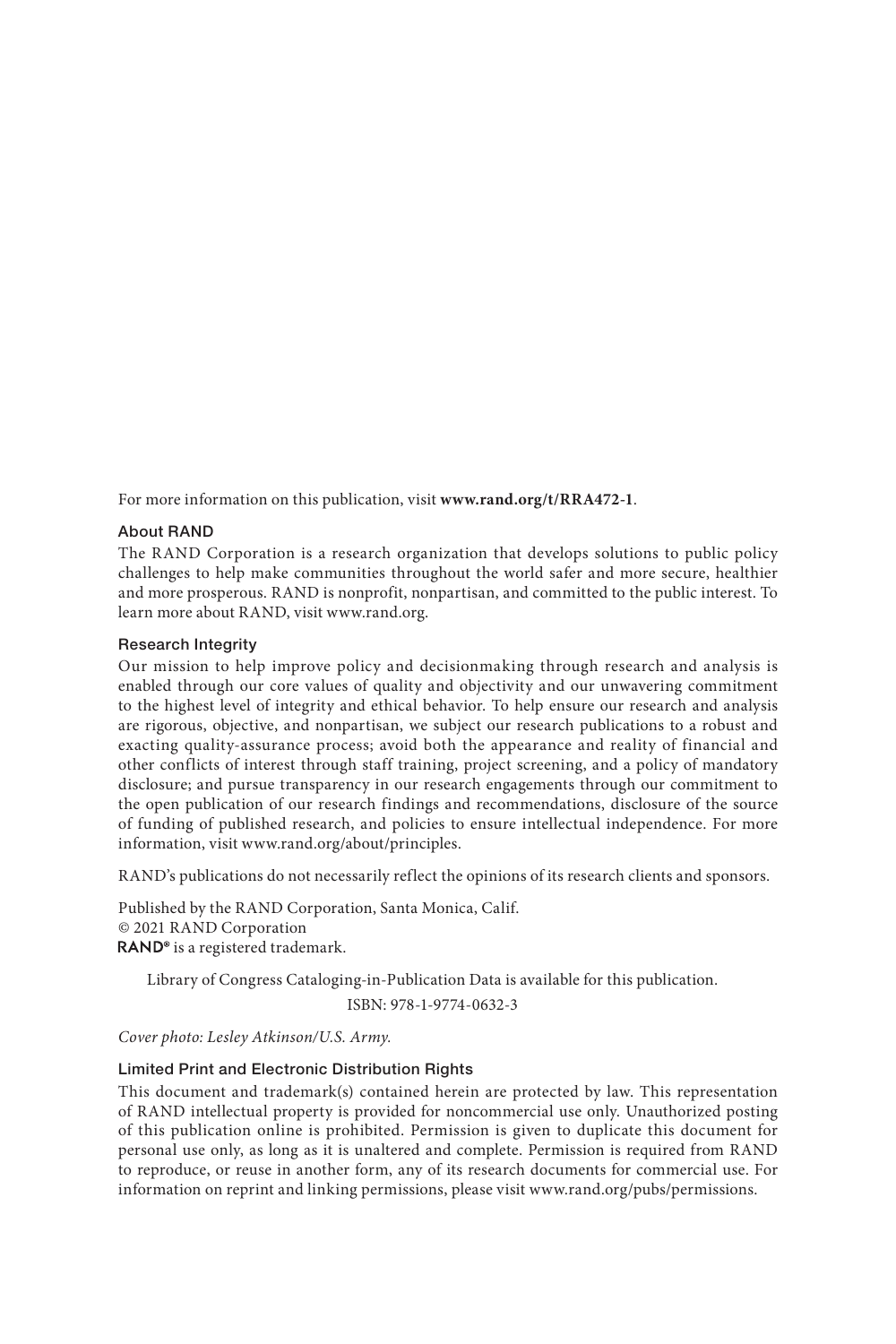The nature of military service means that caregivers of children from military families—especially children with complex health care conditions—may have more difficulty than caregivers of civilian children when it comes to accessing and coordinating health care. The Military Health System has made numerous policy changes over the past decade to improve access to care for all beneficiaries, but the implications of these changes for military families is not well understood. A recent analysis of data from the national Medical Expenditure Panel Survey found that self-reported access to routine and specialty care for TRICARE-covered children was lower than for children in other coverage categories, raising questions within the U.S. Department of Defense and among the public. To gain a clearer picture of military families' health care experiences and ability to access needed health care, the Defense Health Agency asked the RAND Corporation to investigate the adequacy of access to pediatric care for TRICAREcovered children.

This report presents the findings and recommendations from an analysis of data from the National Survey of Children's Health, which is a large, nationally representative survey sponsored by the Health Services and Resources Administration of the U.S. Department of Health and Human Services, as well as an analysis of data from a survey sponsored by Blue Star Families, a military service organization. The results and recommendations should be of interest to policymakers, service members and their families, and organizations that support military families.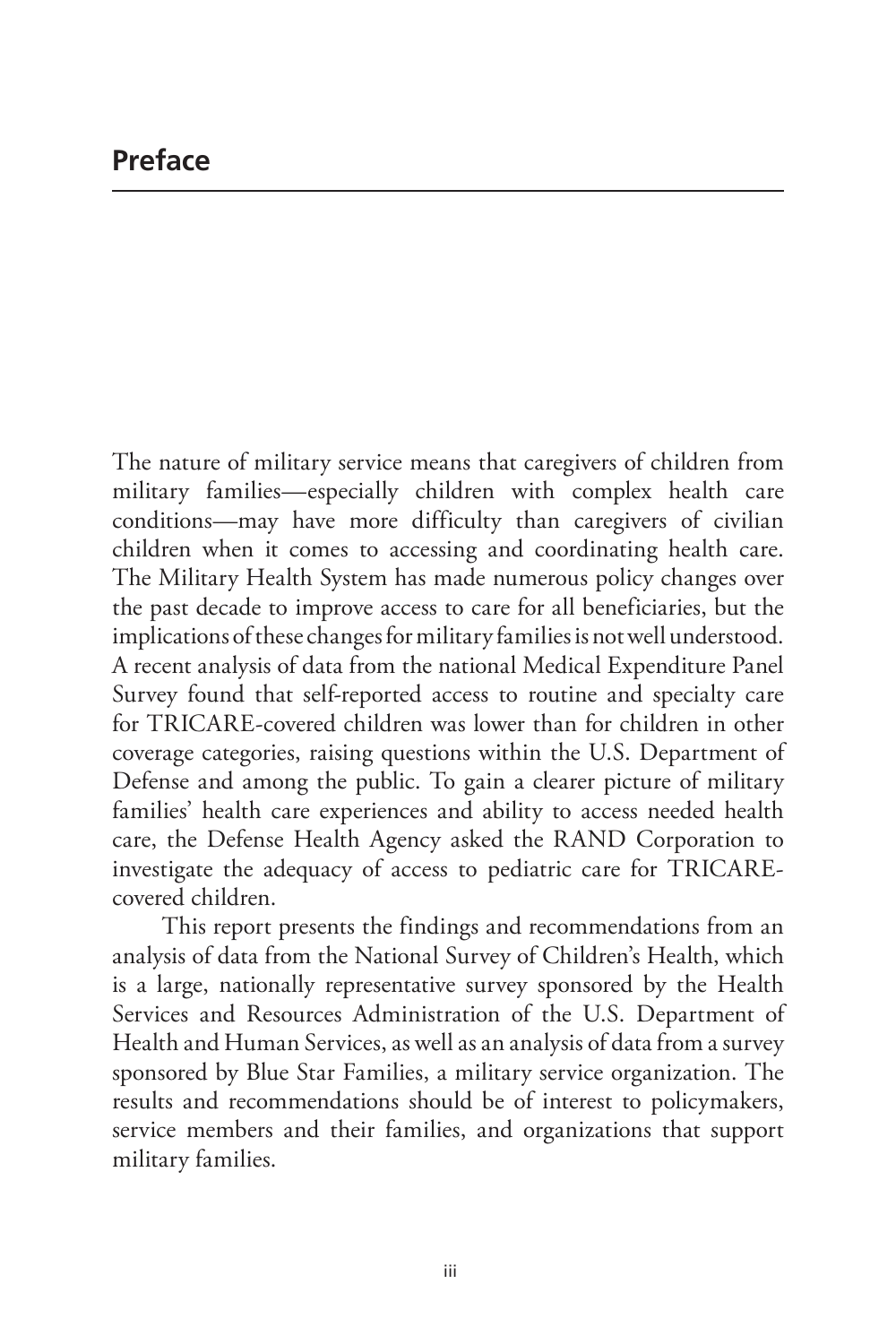#### iv Access to Care Among TRICARE-Covered Children

The research reported here was completed in October 2020 and underwent security review with the sponsor and the Defense Office of Prepublicati[on and Security Review](http://www.rand.org/nsrd/frp) before public release.

This research was sponsored by the Defense Health Agency and conducted within the Forces and Resources Policy Center of the RAND National Security Research Division (NSRD), which operates the National Defense Research Institute (NDRI), a federally funded research and development center sponsored by the Office of the Secretary of Defense, the Joint Staff, the Unified Combatant Commands, the Navy, the Marine Corps, the defense agencies, and the defense intelligence enterprise.

For more information on the RAND Forces and Resources Policy Center, see www.rand.org/nsrd/frp or contact the director (contact information is provided on the webpage).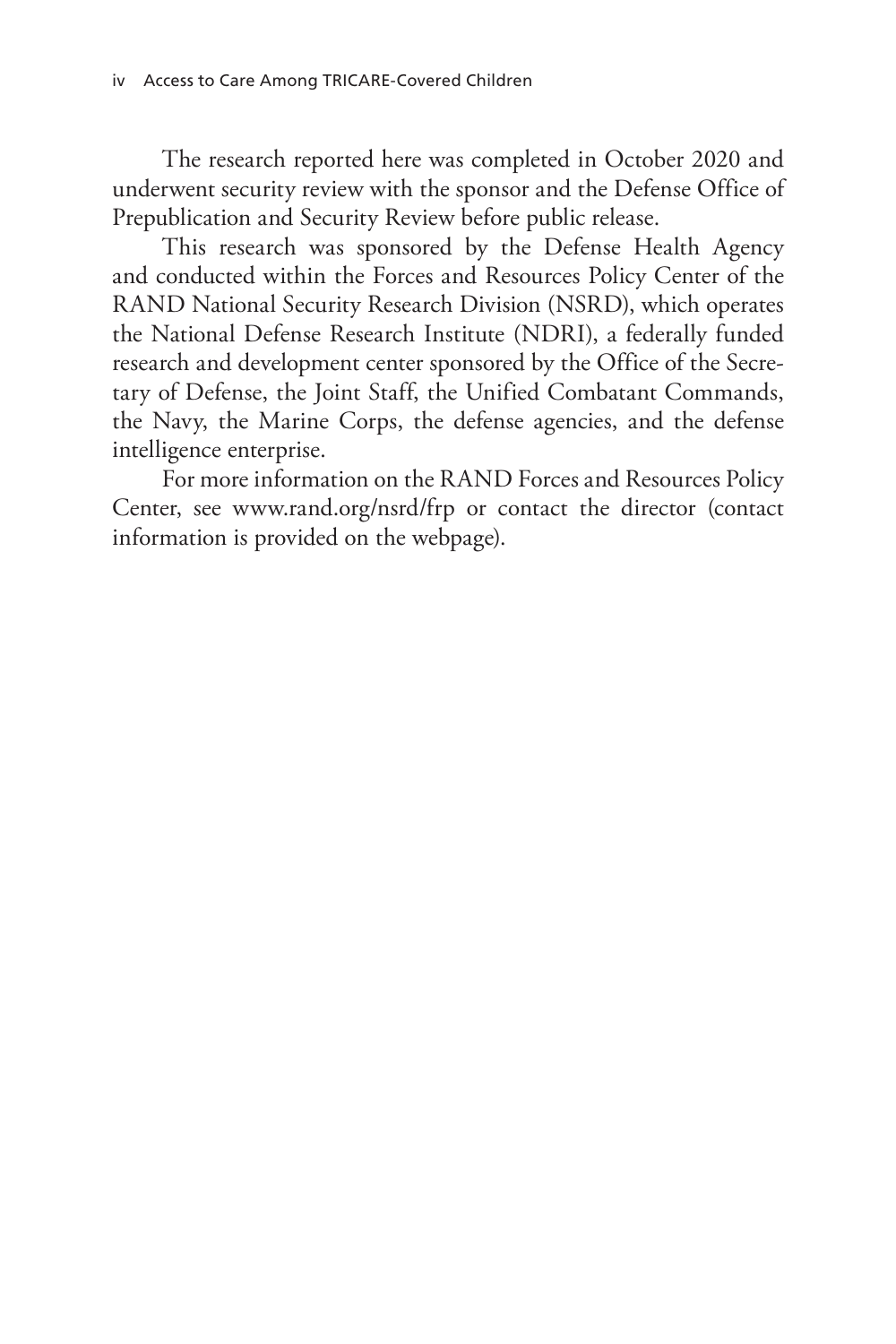# **Contents**

| <b>CHAPTER ONE</b>                                                 |  |
|--------------------------------------------------------------------|--|
|                                                                    |  |
|                                                                    |  |
| Prior Assessments of Access to Care for TRICARE-Covered Children 6 |  |
|                                                                    |  |
| <b>CHAPTER TWO</b>                                                 |  |
|                                                                    |  |
|                                                                    |  |
|                                                                    |  |
|                                                                    |  |
| <b>CHAPTER THREE</b>                                               |  |
| <b>Evaluation of Access to Care Among TRICARE-Covered</b>          |  |
|                                                                    |  |
|                                                                    |  |
|                                                                    |  |
|                                                                    |  |
|                                                                    |  |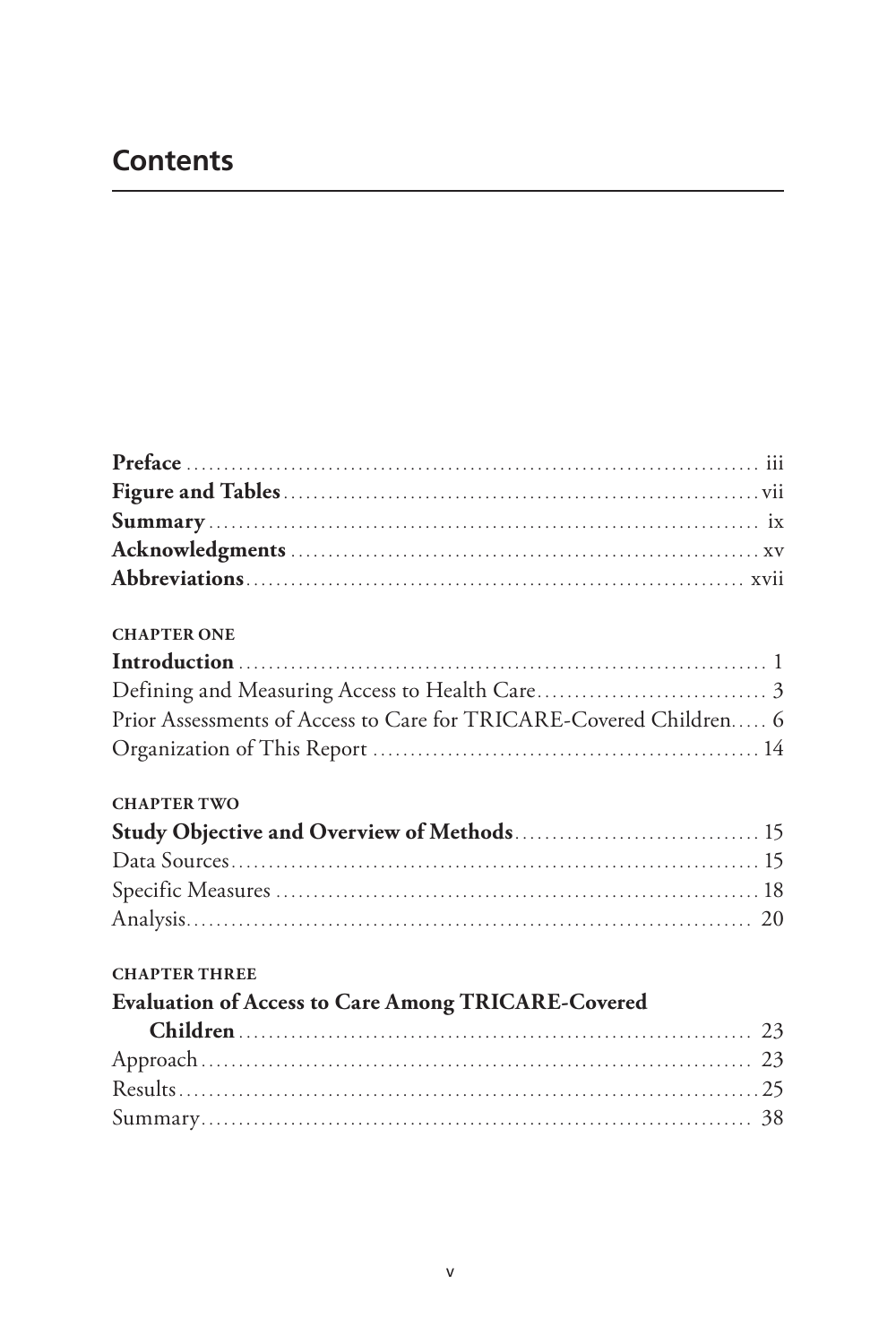| <b>CHAPTER FOUR</b> |  |
|---------------------|--|
|                     |  |
|                     |  |
|                     |  |
|                     |  |

#### **CHAPTER FIVE**

| Impact of Relocations on Access to Care for TRICARE-Covered |  |  |  |
|-------------------------------------------------------------|--|--|--|
|                                                             |  |  |  |
|                                                             |  |  |  |
|                                                             |  |  |  |
|                                                             |  |  |  |

#### **CHAPTER SIX**

#### **APPENDIX**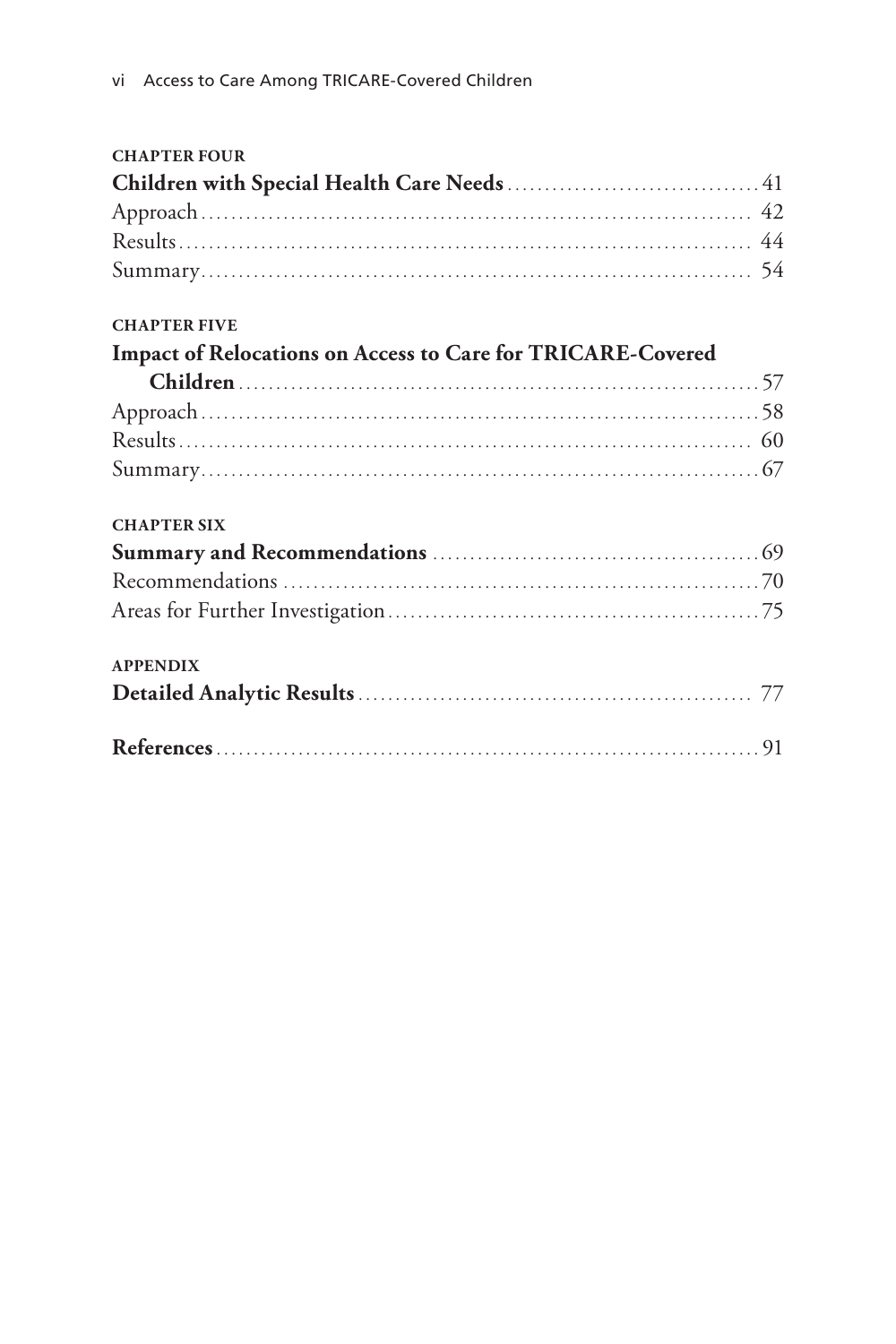# **Figure**

| A.1. Geographic Representativeness of the 2018 Military |  |
|---------------------------------------------------------|--|
|                                                         |  |

# **Tables**

| 2.1. | Representativeness of TRICARE-Covered Children in      |    |
|------|--------------------------------------------------------|----|
|      |                                                        |    |
| 2.2. |                                                        |    |
| 3.1. | Respondent Characteristics, by Insurance Type  26      |    |
| 3.2. | Pediatric Access Experiences, by Insurance Type 29     |    |
| 3.3. | Pediatric Access Experiences, by Active-Duty Status 33 |    |
| 3.4. | Average Marginal Effects of TRICARE Insurance Type     |    |
|      | Compared with TRICARE Prime and a PCM at an MTF 36     |    |
| 3.5. | Average Marginal Effects of Military Service Branch    |    |
|      |                                                        |    |
| 4.1. | Pediatric Access Experiences Among TRICARE-Covered     |    |
|      | Children with and Without Special Health Care Needs 45 |    |
| 4.2. | Average Marginal Effects of Special Health Care Needs  |    |
|      | Versus No Special Health Care Needs 47                 |    |
| 4.3. | Pediatric Access Experiences Among TRICARE-Covered     |    |
|      | Children with and Without Mental or Behavioral Health  |    |
|      |                                                        | 48 |
| 4.4. | Pediatric Access Experiences, by Insurance Type,       |    |
|      |                                                        |    |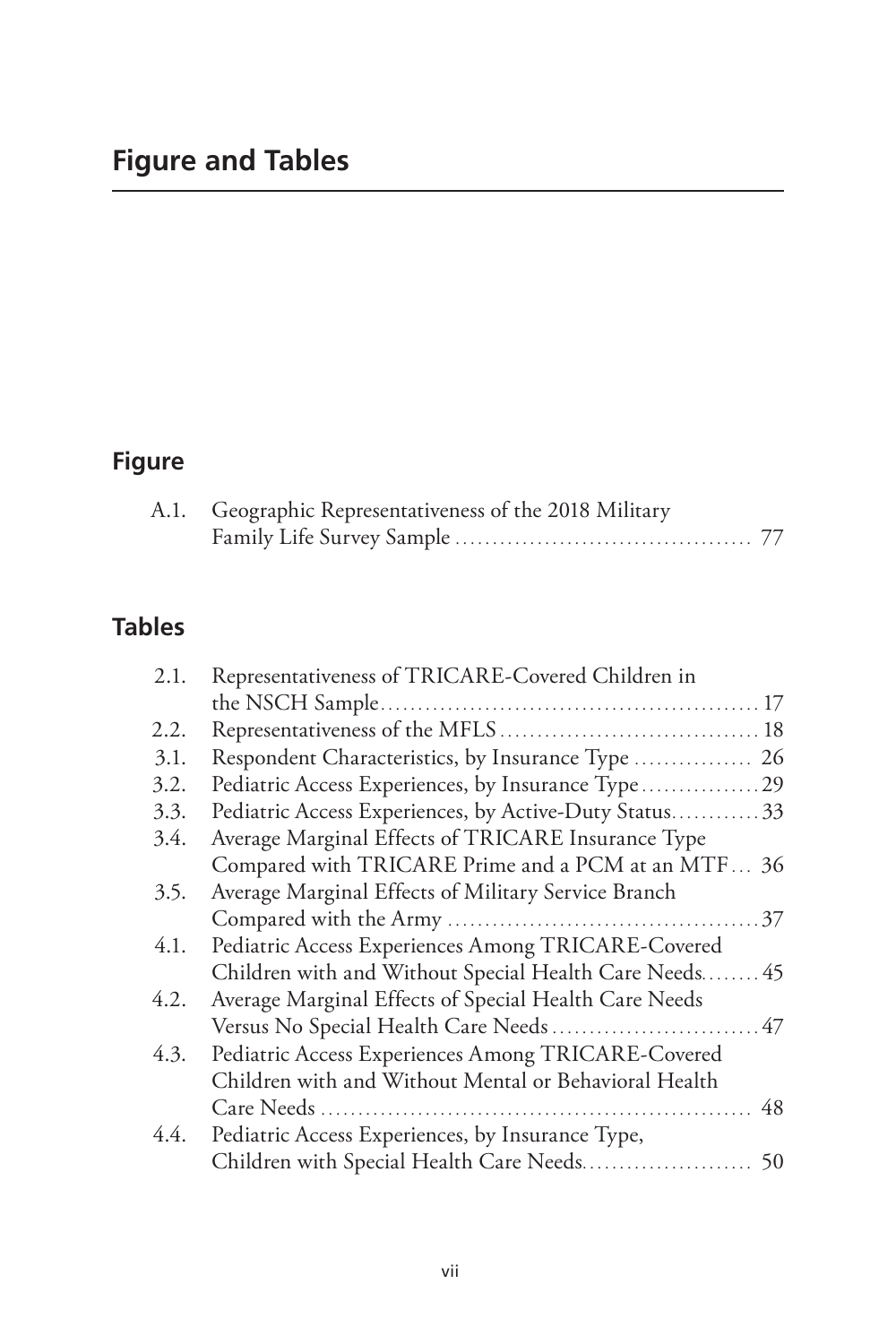| 5.1. |                                                         |    |
|------|---------------------------------------------------------|----|
| 5.2. | Pediatric Access Experiences Among Children, by Rate of |    |
|      | Address Changes over Child's Life and SHCN Status 62    |    |
| 5.3. | Pediatric Access Experiences Among All                  |    |
|      | TRICARE-Covered Children, by Rate of Address            |    |
|      |                                                         |    |
| 5.4. | Average Marginal Effects of TRICARE Insurance Type      |    |
|      |                                                         |    |
| 5.5. | Average Marginal Effects of Military Service Branch     |    |
|      |                                                         |    |
| A.1. | National Survey of Children's Health Year-to-Year       |    |
|      |                                                         |    |
| A.2. | Number of Observations, by TRICARE Insurance Type,      |    |
|      |                                                         |    |
| A.3. | Number of Observations, by Military Service Branch,     |    |
|      |                                                         |    |
| A.4. | Pediatric Access Experiences Among TRICARE-Covered      |    |
|      |                                                         |    |
| A.5. | Pediatric Access Experiences, by Insurance Type         |    |
|      |                                                         | 86 |
| A.6. | Pediatric Access Experiences, by Insurance Type,        |    |
|      | Among Children with Special Health Care Needs           |    |
|      |                                                         |    |
|      |                                                         |    |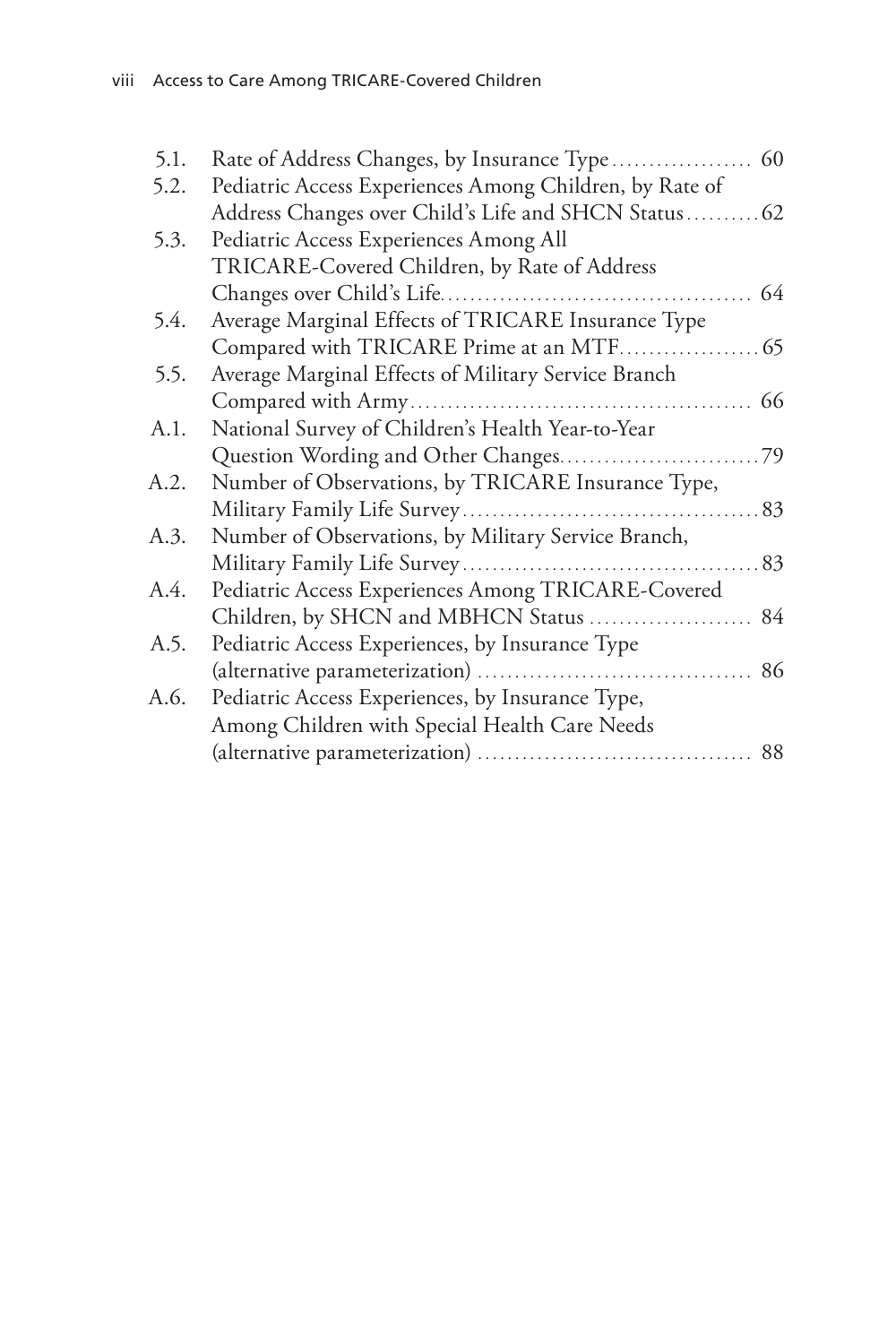Military children often face unique stressors that can affect their health care needs and the level of care they receive, including frequent moves, limited pediatric provider options when parents are posted to geographically remote installations, the stresses of deployment, and limited informal support networks to help with special health care needs (SHCN).

TRICARE, the U.S. Department of Defense (DoD) insurance program for eligible service members and their dependents, provides health care coverage to nearly 2 million children under the age of 18 (Defense Health Agency, 2020). These children receive health care either at on-base military treatment facilities (MTFs) or from a network of contracted providers. Prior DoD evaluations have found that TRICARE meets internal standards for access for child beneficiaries (Defense Health Board, 2017; Office of the Secretary of Defense, 2014), but survey results suggest that TRICARE-covered children may have less access to care than children with other sources of insurance and, in some cases, children with no insurance coverage. In response to these findings, DoD asked the RAND Corporation to investigate potential gaps and to identify opportunities to improve health care for military children.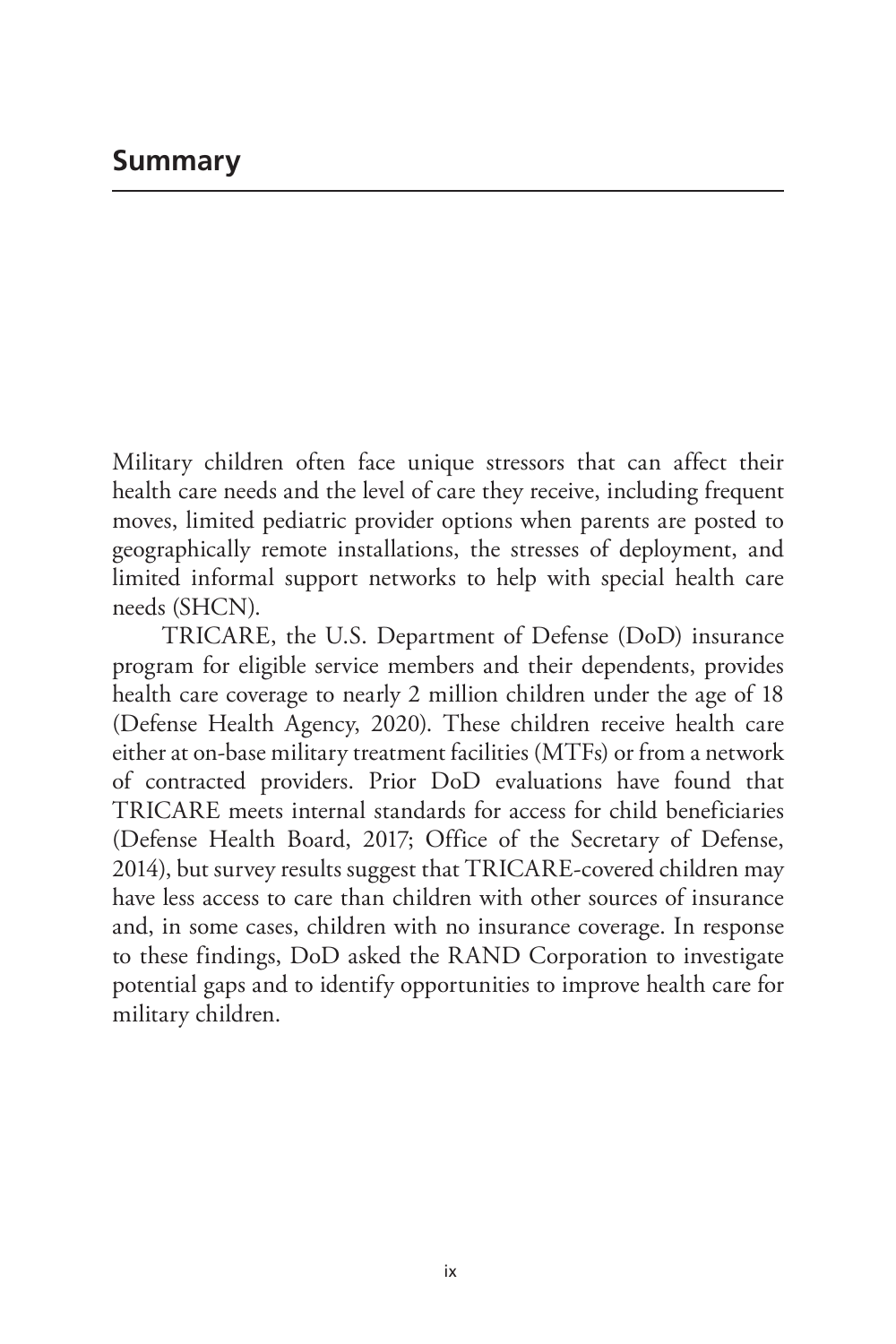# **Measures of Health Care Access and Quality for TRICARE-Covered Children**

Two DoD surveys monitor TRICARE beneficiaries' experiences with pediatric providers: the Joint Outpatient Experience Survey (JOES), which includes separate surveys for patients who receive care at MTFs and from contracted providers in the TRICARE network, and the Health Care Survey of DoD Beneficiaries (HCSDB), which solicits feedback from adult TRICARE beneficiaries on access to care in a way that allows comparison with other insurance programs.<sup>1</sup> However, the HCSDB has not included questions about pediatric care experiences since 2010 and the JOES does not collect data on children older than age 10. The Military Health System Data Repository contains information on pediatric health care utilization and quality but does not capture comprehensive data on patient experiences.

To address these data-collection gaps, we analyzed alternative sources of data on access to services for TRICARE-covered children under age 18, including the National Survey of Children's Health (NSCH), which collects data on the physical and emotional health of U.S. children from birth to age 17 (U.S. Census Bureau, undated), and the annual Military Family Lifestyle Survey (MFLS) for 2018, conducted by the nonprofit military family support organization Blue Star Families (undated). We found that the NSCH sample of TRICAREcovered children, as reported by their caregivers, closely matched official DoD data on the sociodemographic characteristics of these children. The MFLS collected data from families via an internet convenience sample and therefore is likely not representative of TRICAREcovered children overall; however, the survey still provides some indication of specific areas of satisfaction and concern for some caregivers of TRICARE-covered children.

We captured perceptions regarding access and quality of care among caregivers of TRICARE-covered children. When possible, we used these measures to compare the experiences of TRICARE-

<sup>1</sup> A third survey, the TRICARE Inpatient Satisfaction Survey, collects patient experience data on hospital stays but does not include pediatric populations.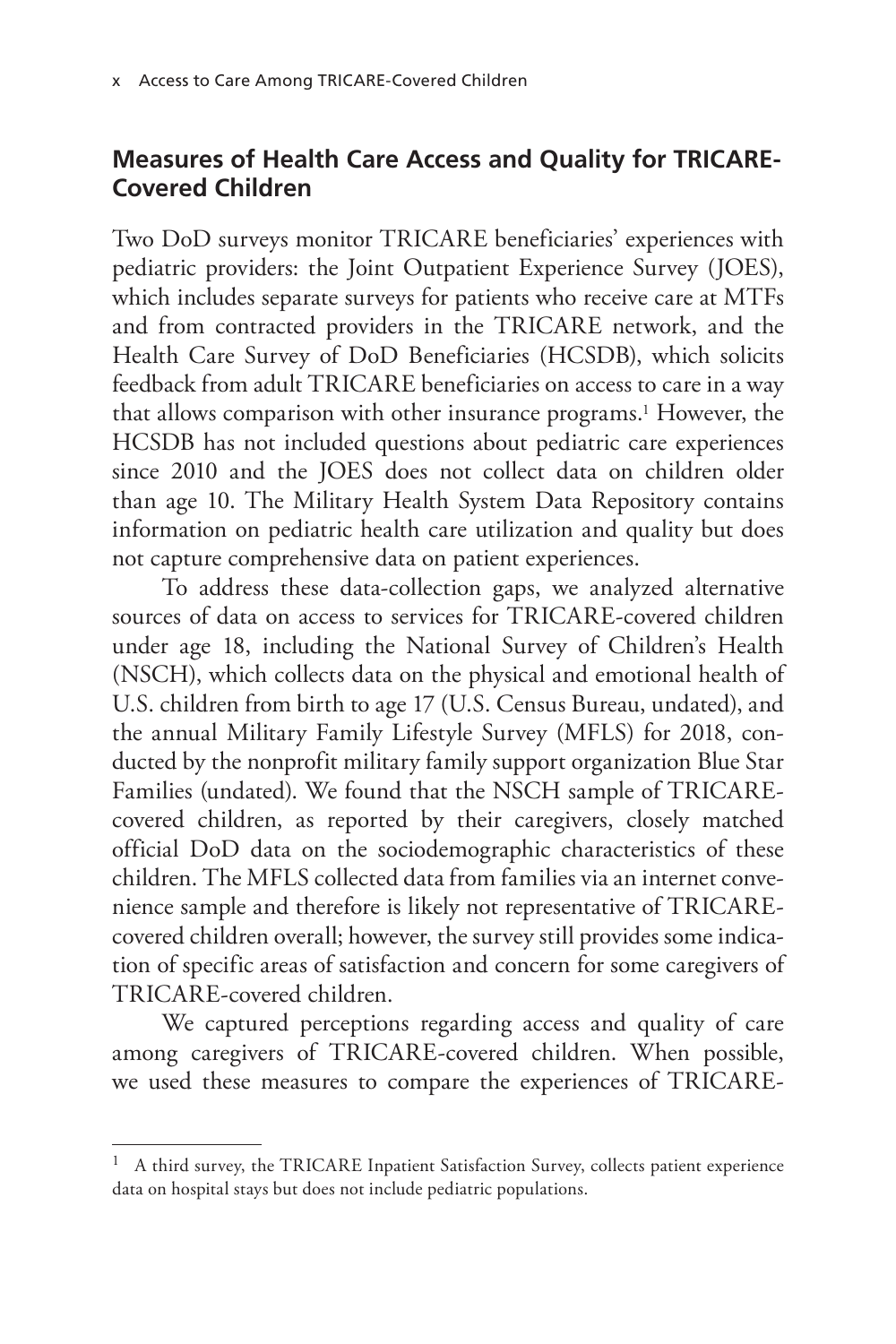covered children with those of children who had private insurance, public insurance (through Medicaid or another government assistance program), and no insurance. Among TRICARE-covered children, we also explored differences by duty status, service branch, and specific type of TRICARE coverage (e.g., TRICARE Prime, TRICARE Select) to determine whether these differences were associated with differences in caregivers' perceptions regarding pediatric care access.

Specifically, we used the NSCH data to evaluate pediatric health care access across six domains: usual source of care, specialist care, getting needed care, care coordination, insurance coverage and affordability, and patient-centeredness. Using MFLS data, we examined reported timeliness in seeing a medical provider and obtaining a referral, as well as overall satisfaction with access to care and provider quality.

# **Key Findings**

TRICARE beneficiaries can be enrolled in one of several types of TRICARE plans, depending on eligibility and location. Generally, dependents of service members can be enrolled in either an HMOtype plan known as TRICARE Prime or a PPO-type plan known as TRICARE Select. The primary difference is that dependents enrolled in TRICARE Prime have lower cost-sharing than those in TRICARE Select, but they require a referral for specialty care, and these visits typically need to occur at an MTF. TRICARE Select beneficiaries have higher cost-sharing but more flexibility in providers and do not need referrals to see specialists.

Between 2016 and 2018, caregivers of TRICARE-covered children reported approximately the same level of access to health care as caregivers of children covered by other types of insurance. Both groups reported higher levels of access than uninsured children.

Caregivers of children with any kind of insurance generally reported that coverage was adequate and that providers were responsive to their children's needs. TRICARE-covered children were more likely than commercially insured children to have coverage for mental and behavioral health that met their needs. Their caregivers also reported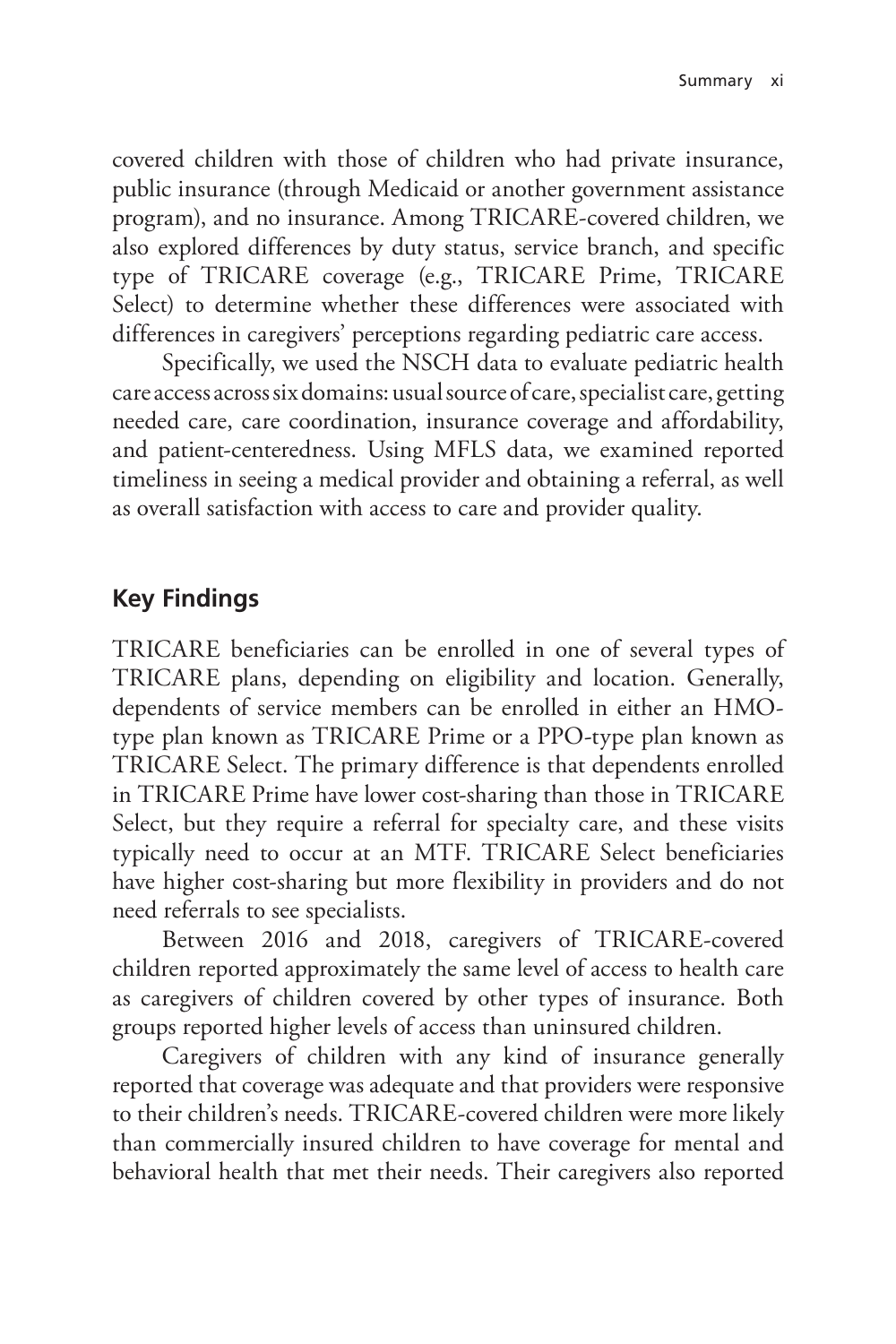fewer problems paying for health care (likely due to the lower costsharing in TRICARE plans relative to most other insurance) and had greater access to—and need for—care coordination services. However, caregivers of TRICARE-covered and publicly insured children reported more frustration obtaining necessary services than caregivers of commercially insured children.

Compared with children with other types of insurance, TRICARE-covered children were less likely to come from low-income families but relocated more often and were therefore less likely to have a single primary health care provider. They were also more likely to require referrals for various types of specialty care and faced greater difficulty obtaining these referrals.

Access challenges according to several measures were more pronounced for TRICARE-covered children with more-complex health needs. Caregivers of TRICARE-covered children with SHCN had more difficulty getting referrals, were more likely to report that their children did not get needed care, had more frustration getting care, and had a greater desire for more help coordinating care compared with caregivers of TRICARE-covered children without SHCN. However, access experiences were similar among TRICARE-coverage children with SHCN and children with SHCN in other coverage groups.

Service-related relocations among the TRICARE population presented additional challenges for pediatric access. TRICARE-covered children whose families frequently moved reported significantly higher degrees of forgone care, difficulty getting a referral, frustration getting needed services, and a desire for more care coordination than those who had never moved over a child's life.

Among children with TRICARE coverage, those from activeduty families were less likely than children from non–active-duty families to have difficulty obtaining health care (including mental and behavioral health care), and their families were less likely to report trouble paying medical bills. Active-duty families were also less likely to report not getting needed care or having trouble paying health care bills. Caregivers of children with TRICARE Prime with a network primary care manager and those with TRICARE Select were the most likely to agree that these children received timely pediatric care when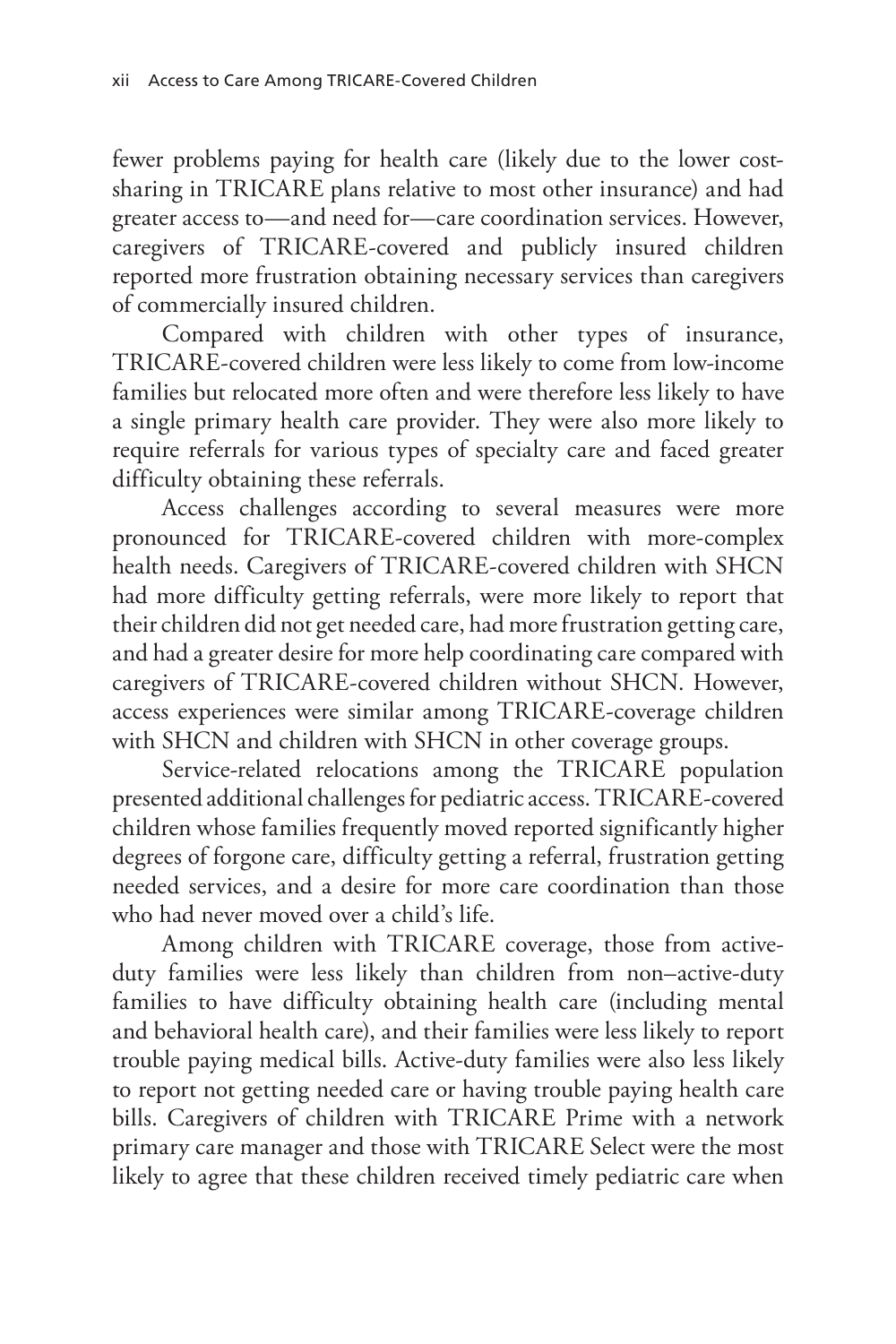it was needed and were more satisfied with the overall ease of access and timeliness of their children's health care. These rates were lower for Air Force children, however. Their caregivers also reported greater difficulty obtaining timely referrals and were less satisfied with the quality of providers.

# **Recommendations**

Our findings point to several opportunities for DoD to improve how it tracks and addresses potential gaps in access to care for pediatric TRICARE beneficiaries.

# **Routinely Collect Pediatric Patient Experience Data**

Currently, external data are the only means of comprehensively tracking the health care experiences of the entire population of TRICAREcovered children and assessing those experiences against civilian benchmarks. Legislative changes have made it easier for DoD to collect these data internally, but there is still a need to establish procedures for routine, timely, standardized data collection—such as by resuming fielding of the pediatric survey component of the HCSDB—and to make these data available in a way that facilitates comparison.

# **Further Streamline Referrals and Monitor Effects on Patient Experiences**

Our analysis indicated that the referral process was a source of difficulty for pediatric TRICARE beneficiaries compared with those who had private or public insurance—particularly for children with SHCN. Changes have been underway to streamline and expedite referrals within the Military Health System, but the effects were not yet evident in the data at the time of this research. Going forward, DoD should monitor wait times for referrals and specialty appointments and evaluate the reasons for disparities.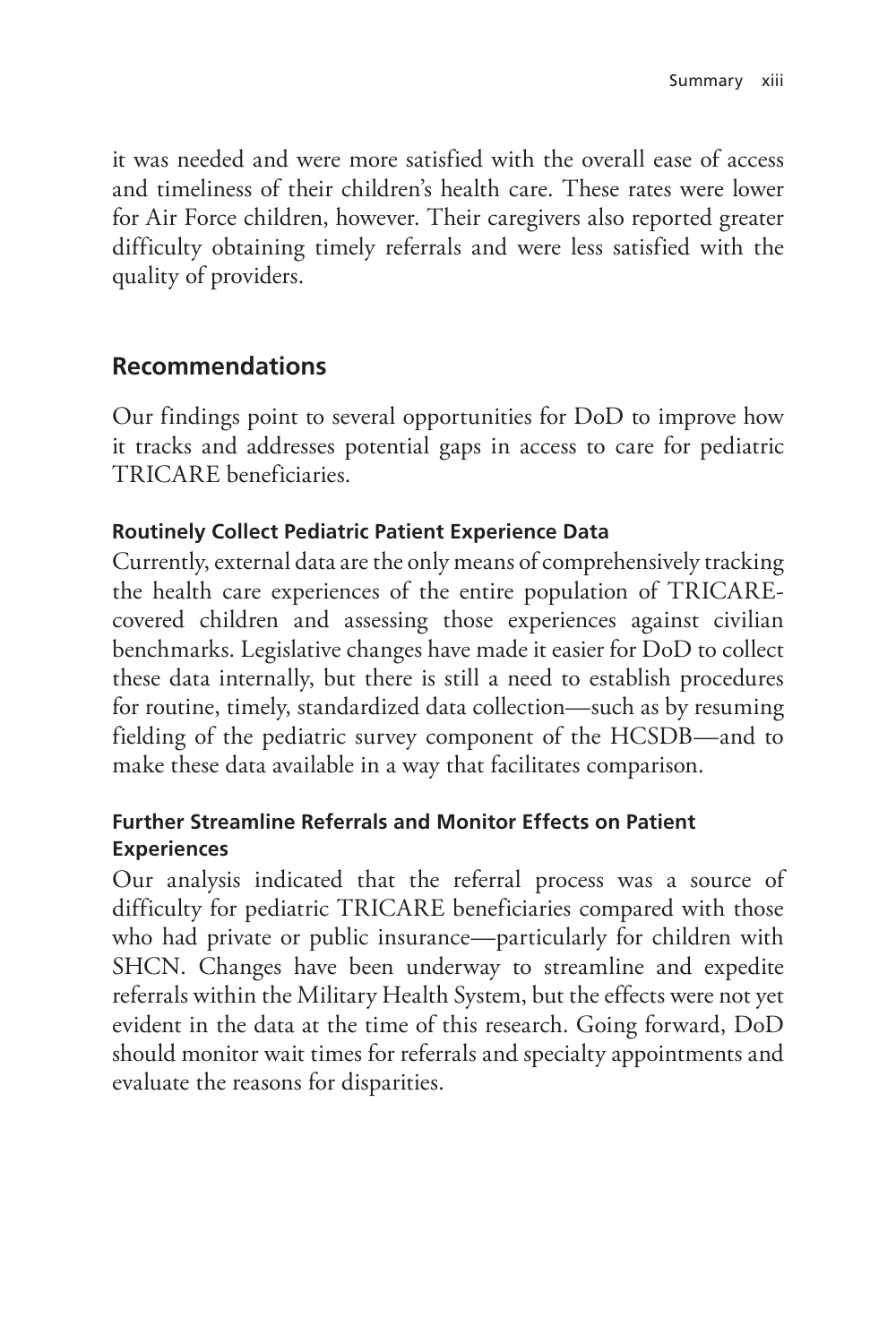## **Fully Implement DoD Plans to Monitor the Effects of Permanent Changes of Station and Other Service-Related Relocations**

Frequent relocations may exacerbate the challenges that military families face when navigating children's health care options. In response to recent legislation, DoD began monitoring the effects of relocations on children with SHCN. Patient experience data among recently relocated families, combined with administrative data, could be used to determine the effectiveness of programs to mitigate negative effects.

# **Review the Availability and Use of Care Coordination Services for Children with Complex Health Conditions**

Caregivers of TRICARE-covered children with SHCN were more likely than caregivers of other insured children with SHCN to receive care coordination assistance but still reported shortfalls. TRICARE beneficiaries with complex health conditions may be eligible for case management services at no cost. Additionally, primary care managers and 24-hour helplines through Military OneSource and the TRICARE Nurse Advice Line may fulfill limited coordination and assistance roles (TRICARE, 2019). However, our results suggest that a significant degree of demand for such assistance remained unmet in 2016–2018, and administrative data on the use of these services were incomplete. Better access to more-effective care coordination for TRICARE-covered children with SHCN might improve experiences where they lagged behind those of other insurance groups, including difficulty with the referral process and frustration in obtaining needed services. This highlights the need for a broad review of the availability and use of care coordination for children with SHCN to help identify how their needs can be met.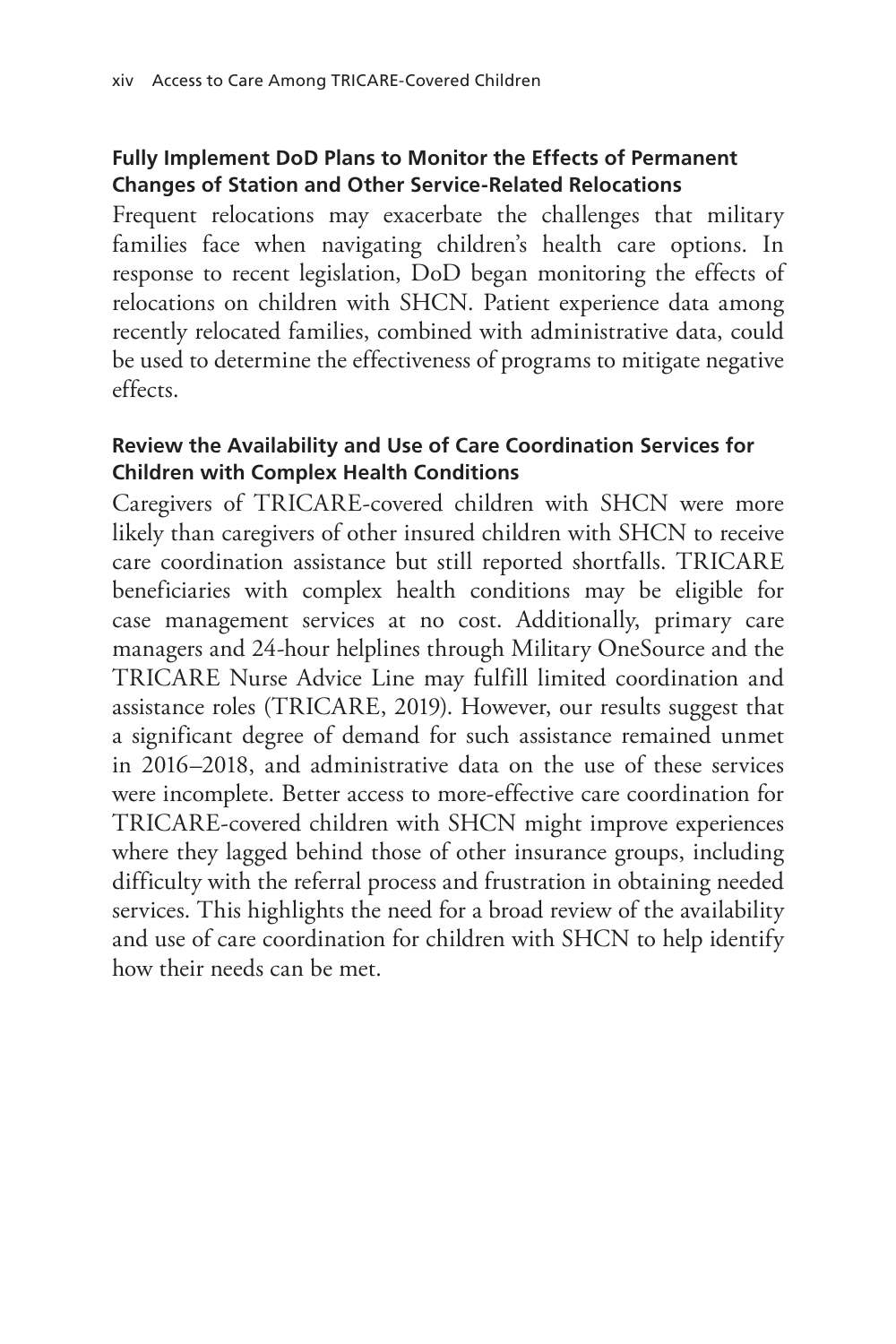We are grateful for the support of our project sponsor, CAPT Edward Simmer, along with Krystyna Bienia at the Defense Health Agency. We greatly appreciate Blue Star Families for sharing their survey data and would like to thank Hisako Sonethavilay and Jessica Strong for their assistance. We are also grateful for the support we received from Rachel Linsner and other staff at the Institute for Veterans and Military Families at Syracuse University. We also thank Jeanne Ringel and Roopa Seshadri for serving as technical peer reviewers; their comments greatly enhanced the quality of the report. Finally, we thank Lauren Skrabala for editorial assistance and Aaron Lang for project and administrative support.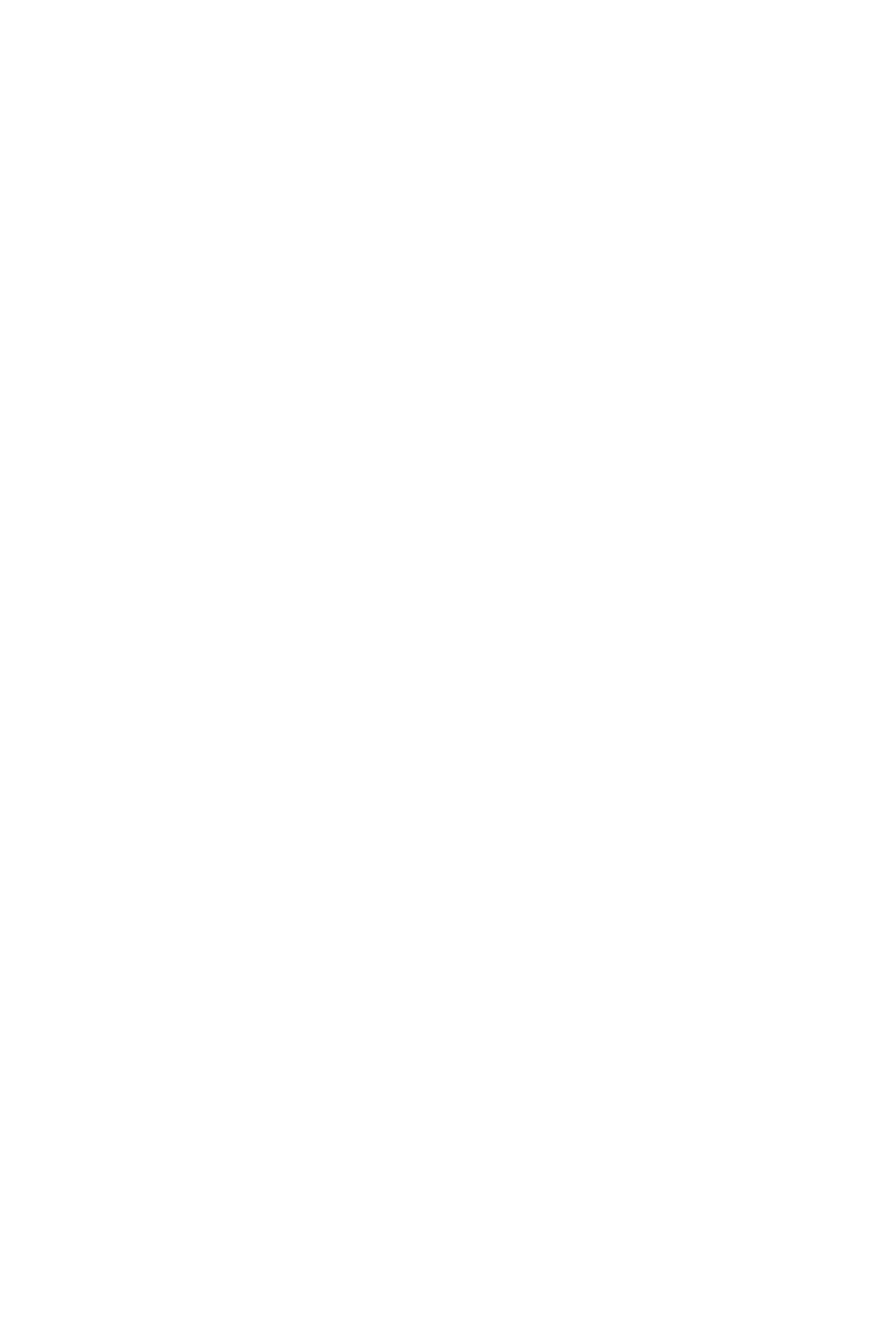| <b>CAHPS</b> | <b>Consumer Assessment of Healthcare</b><br>Providers and Systems |
|--------------|-------------------------------------------------------------------|
| <b>DHA</b>   | Defense Health Agency                                             |
| <b>DHB</b>   | Defense Health Board                                              |
| DoD          | U.S. Department of Defense                                        |
| <b>EFMP</b>  | <b>Exceptional Family Member Program</b>                          |
| <b>FY</b>    | fiscal year                                                       |
| <b>GAO</b>   | U.S. Government Accountability Office                             |
| <b>HCSDB</b> | Health Care Survey of DoD Beneficiaries                           |
| <b>HMO</b>   | health maintenance organization                                   |
| <b>ICD</b>   | International Classification of Diseases                          |
| <b>JOES</b>  | Joint Outpatient Experience Survey                                |
| <b>MBHCN</b> | mental or behavioral health care needs                            |
| <b>MEPS</b>  | Medical Expenditure Panel Survey                                  |
| <b>MFLS</b>  | Military Family Lifestyle Survey                                  |
| <b>MHS</b>   | Military Health System                                            |
| <b>MTF</b>   | military treatment facility                                       |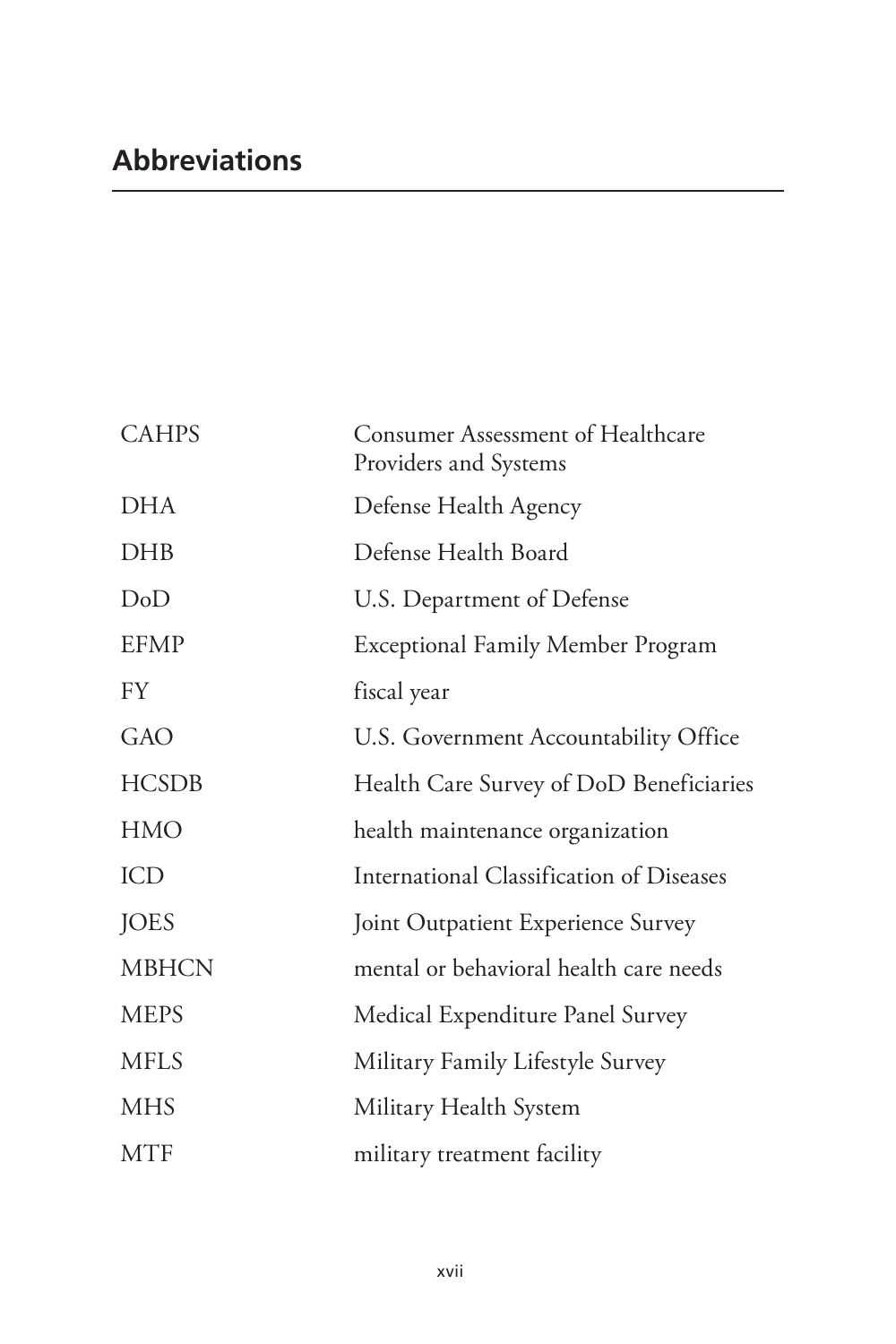| <b>NDAA</b> | National Defense Authorization Act   |
|-------------|--------------------------------------|
| <b>NSCH</b> | National Survey of Children's Health |
| <b>PCM</b>  | primary care manager                 |
| <b>PCS</b>  | permanent change of station          |
| <b>PPO</b>  | preferred provider organization      |
| <b>SHCN</b> | special health care needs            |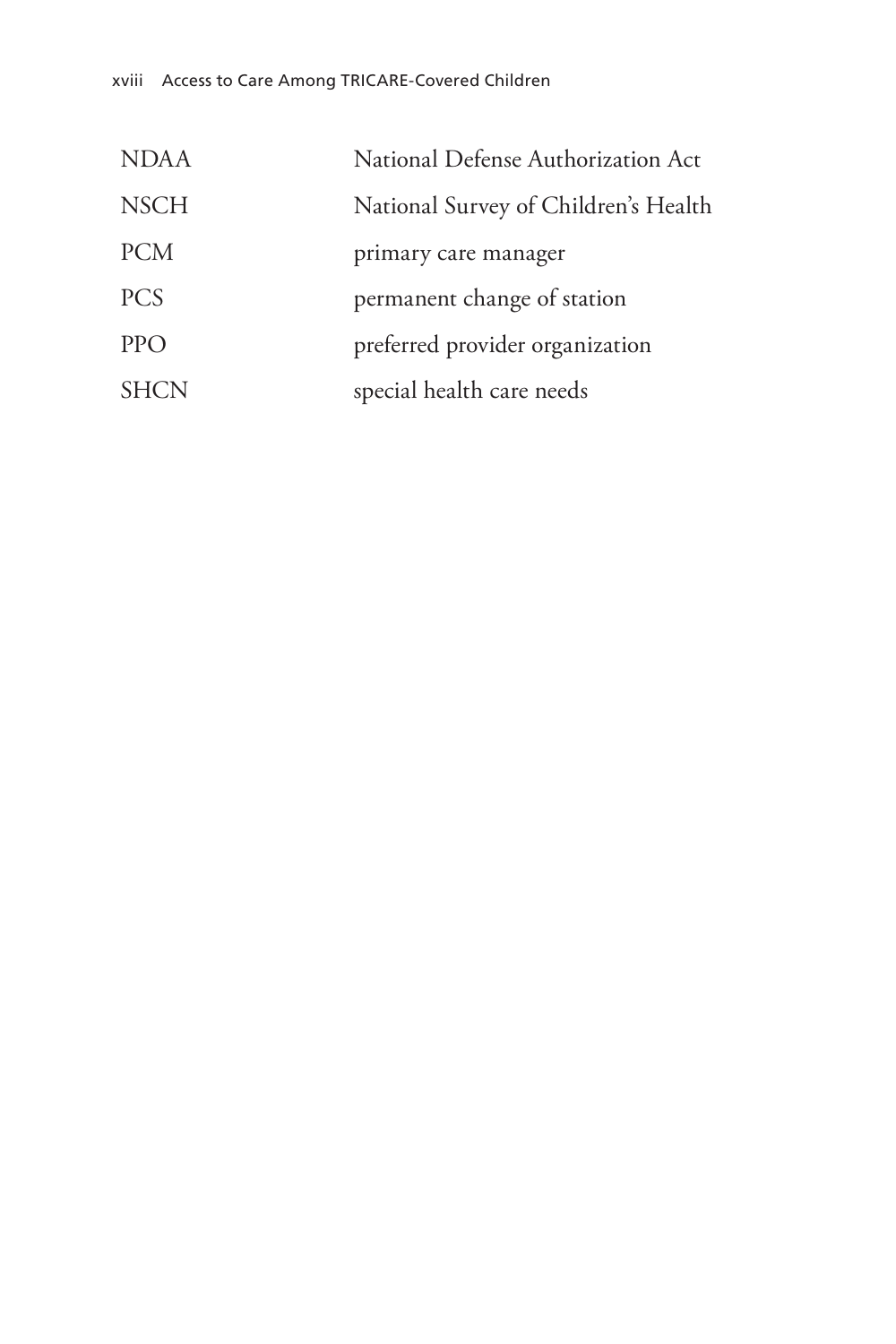The U.S. Department of Defense (DoD) provides health care coverage to nearly 2 million children under the age of 18 (Defense Health Agency [DHA], 2020). These children, who are enrolled as beneficiaries in DoD's TRICARE program, receive care both at military treatment facilities (MTFs) located on military installations and from a network of providers who are contracted by one of TRICARE's managed care support contractors. Dependents of active-duty, retired, and reserve-component service members can enroll in variants of two basic coverage options, TRICARE Prime and TRICARE Select. TRICARE Prime operates like a staff-model HMO with lower costsharing but more restrictions on where and from whom enrollees can receive care. Most care for Prime enrollees must be provided by MTFs, and most kinds of specialty care and care received outside of MTFs require prior authorization and a referral from a primary care manager. TRICARE Select is a PPO option with more cost-sharing but fewer network restrictions and no need for a referral to receive care from covered providers. In fiscal year (FY) 2018, 66 percent of eligible children under age 18 were enrolled in TRICARE Prime, and 32 percent were enrolled in TRICARE Select (DHA, 2019).

Children covered by TRICARE often face circumstances that pose health care access challenges that differ from those of children with other types of health coverage. Frequent moves due to the nature of military service can cause disruptions in routine provider relationships and make it difficult to establish a regular source of care (Gleason and Beck, 2017; U.S. General Accounting Office, 2001).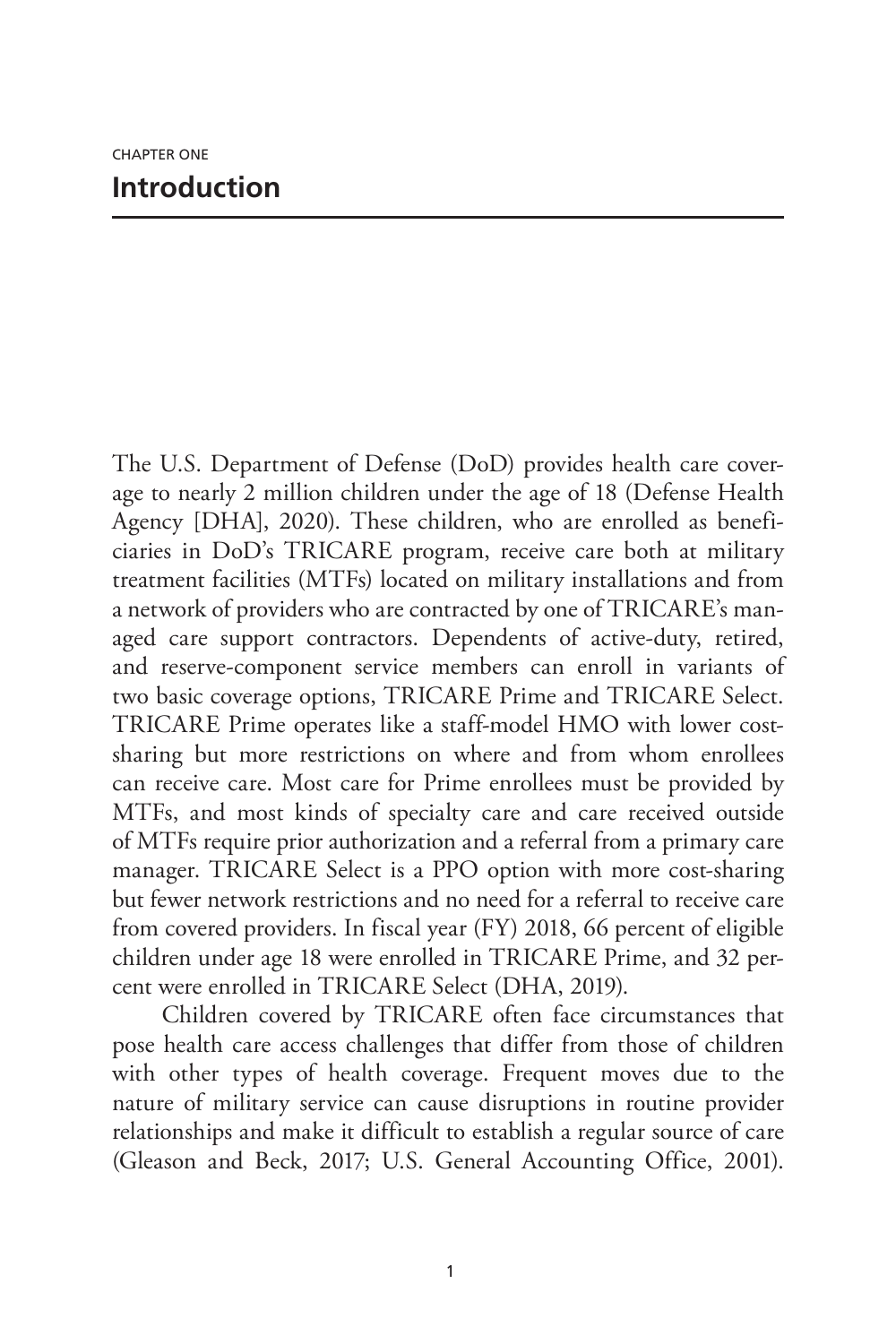The stresses of deployment and limited extended family support can restrict families' flexibility to manage care for dependents with special health care needs (SHCN) (Paley, Lester, and Mogil, 2013). Military installations are often located in regions of the country with sparse provider networks, which can limit accessible options, particularly for specialty care. Provider network challenges can be exacerbated for pediatric subspecialties, which are in shorter supply across the U.S. health care system compared with adult specialties (Children's Hospital Association, 2012; Mayer, 2006; Wong et al., 2017).

In acknowledgement of these challenges, DoD has periodically evaluated access to care among children covered by TRICARE, finding that it generally meets the access standards outlined in TRICARE regulations (Defense Health Board [DHB], 2017; Office of the Secretary of Defense, 2014). However, a 2017 DHB report found a divergence between analyses using objective performance measures, which have generally found adequate access, and the testimonials of many military families who struggle to manage care for children with complex health needs (DHB, 2017). A more recent study using public data from the Medical Expenditure Panel Survey (MEPS) suggested that families of children covered by TRICARE may have worse access experiences than families covered by other sources of health care coverage (Seshadri et al., 2019).

Other concerns have been raised by researchers, military service organizations, and other stakeholders regarding access to pediatric care among TRICARE families, including network inadequacy, particularly for specialty care (National Institutes of Health, 2014); travel times (Brown et al., 2015); and frequent need for prior authorization and referrals to receive specialty care (Blue Star Families, 2020).

Over the past decade, the Military Health System (MHS) has implemented numerous policy changes aimed at improving access, including expanding access to mental health providers and services, preventive care, and urgent care (DHA, 2019). It has also relaxed requirements for prior authorization or a referral for some types of care and in some coverage categories (DHA, 2019). In the meantime, the MHS has undergone large administrative changes, including a reduction in the number of administrative regions from three to two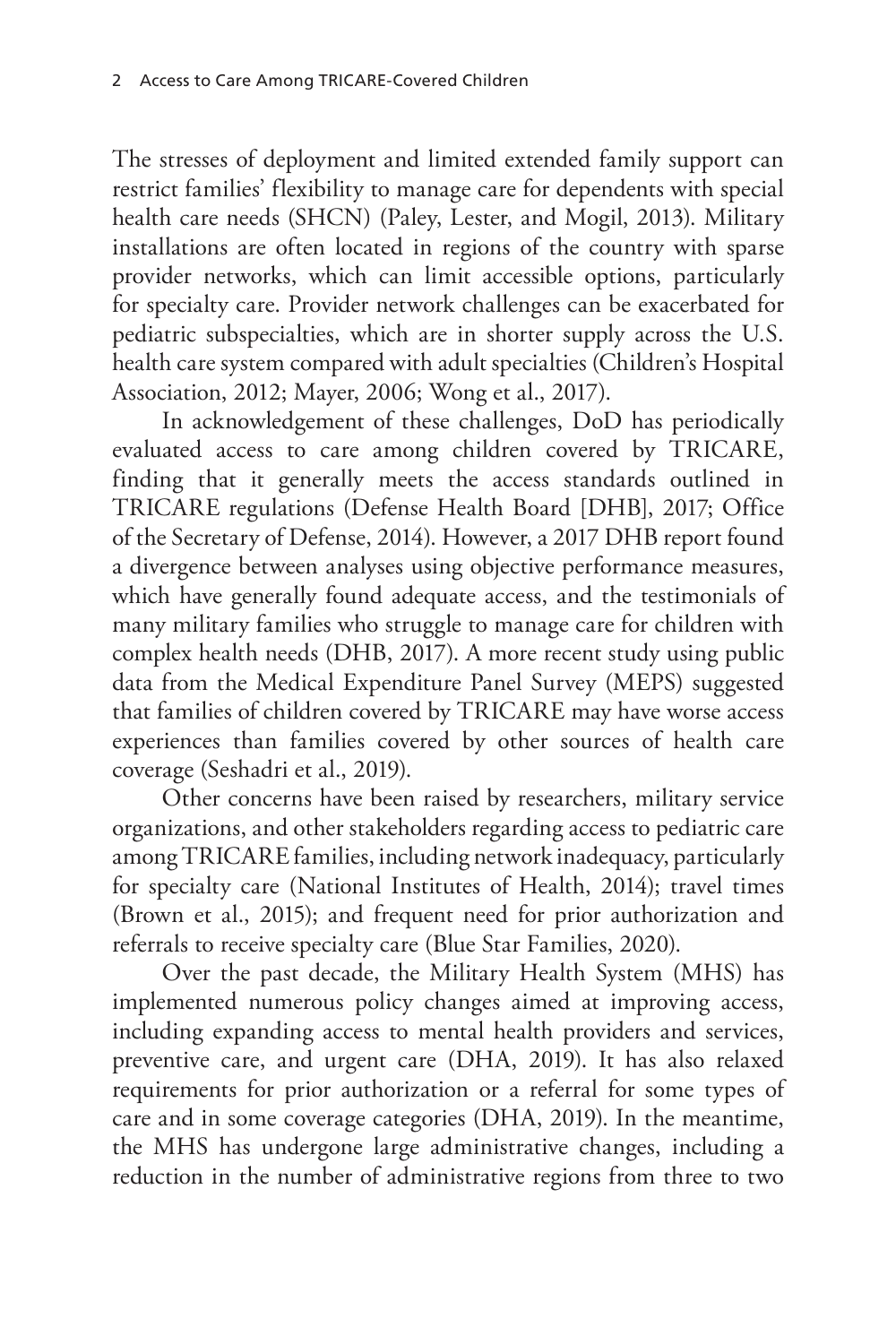and the concentration of management responsibility for MTFs under DHA. Previously, management of these facilities was divided among the Army, Navy, and Air Force. The type of TRICARE coverage that families can enroll in could also mean very different experiences in accessing care.

To better understand these issues and possible variation among TRICARE-covered families, DHA asked the RAND Corporation to explore the challenges that caregivers face in accessing care for their TRICARE-covered children and to identify opportunities to improve health care for these children and their families.

# **Defining and Measuring Access to Health Care**

Access to care is a complex, multifaceted concept, incorporating both structural components of the health care system (such as whether there are enough health care providers) and patients' experience with receiving health care (such as whether patients are able to receive care from providers they are comfortable with). Access to health care is often conceptualized and measured across five domains, sometimes known as the "5 As of access" (Penchansky and Thomas, 1981):

- availability (adequate supply of providers)
- accessibility (distance to care and timeliness)
- accommodation (convenience of care)
- acceptability (patient comfort with providers)
- affordability (nonprohibitive cost).

Some domains of access can be measured through objective assessments. TRICARE regulations (32 CFR 199.17) define access standards for its civilian provider network using objective indicators related to *availability* and *accessibility*. For example, the regulations dictate that provider networks include a "sufficient number and mix of board-certified specialists to meet reasonably the anticipated needs of enrollees." Adequacy of *availability* is evaluated by each of the TRICARE regional offices and reported in network adequacy reports.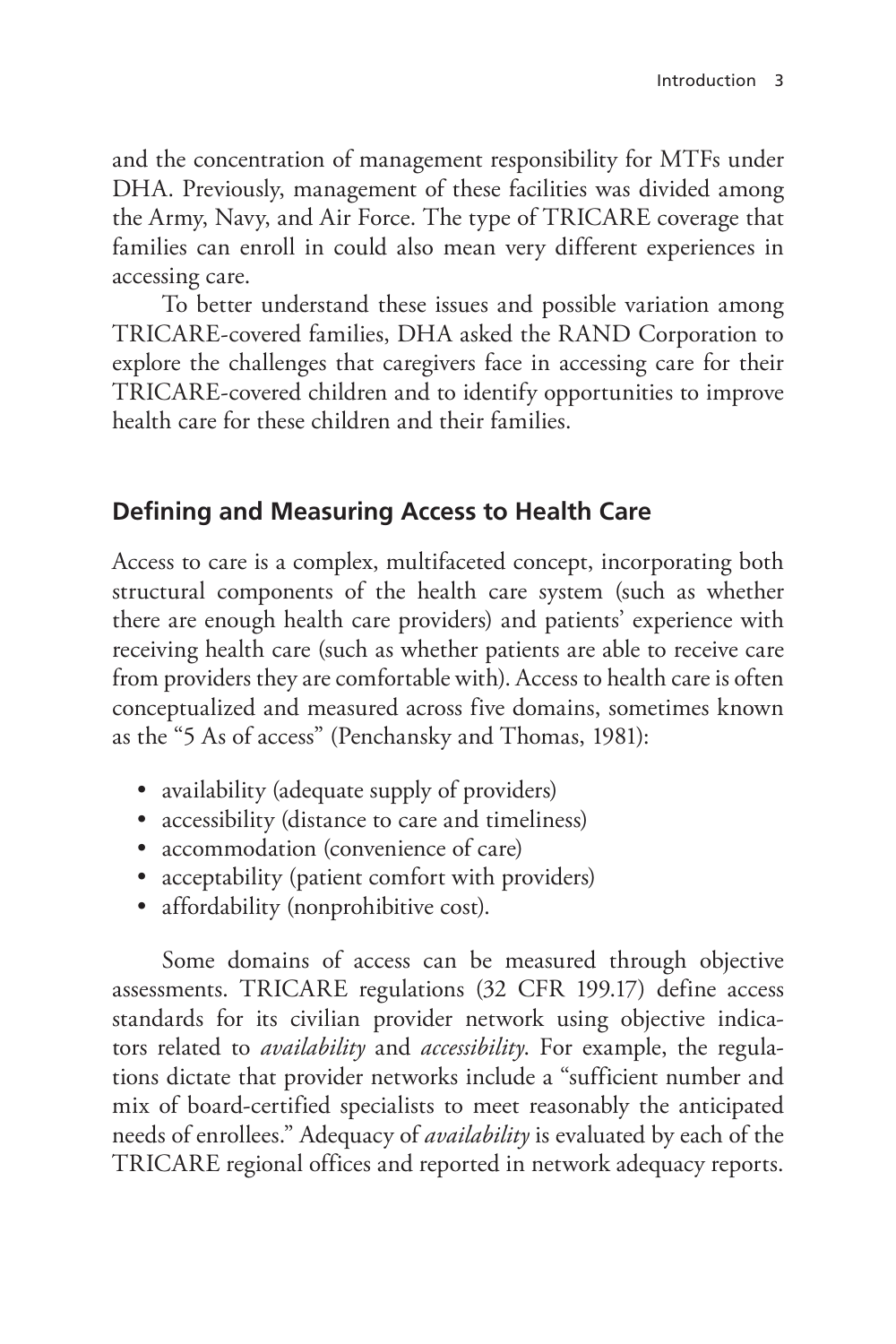Network *accessibility* for TRICARE Prime enrollees is determined by the following standards (32 CFR 199.17):

- Distance: Primary care is available within a 30-minute travel time from a Prime enrollee's home, 60 minutes for specialty care.
- Timeliness: Wait times should be no longer than four weeks for a well-patient visit or specialty care referral, no longer than one week for routine care, and no longer than 24 hours for urgent care appointments. Emergency services should be available 24 hours a day, seven days a week, and in-office wait times for nonemergency visits should not exceed 30 minutes.

In addition to structural factors, such as provider availability, access can be assessed through the lens of patients' experience with care. Along with population health and per capita cost, patient experience of care is one of three dimensions pursued in the Institute of Health Improvement's Triple Aim—reflected in the MHS Quadruple Aim—a framework developed to optimize health system performance (Institute for Healthcare Improvement, undated). Patient experiences are downstream outcomes that are affected by a system's performance in all five domains of access. A widely recognized standard for measuring such experiences is the Consumer Assessment of Healthcare Providers and Systems (CAHPS) set of surveys, which produce standardized measures of access and quality that can be compared across providers and health plans. Such surveys collect information on a variety of topics, such as ease of getting needed care; timely access to routine, specialty, or urgent care; usual source of care, such as a personal health care provider; access to specialized services and family-centered care (including shared decisionmaking); and coordination of care and services (Agency for Healthcare Research and Quality, 2020, 2008).

# **Measures of Access to Care in the Military Health System**

DHA tracks and stores many indicators of pediatric access in the MHS Data Repository. These data are commonly used to assess health care utilization, access, and quality for service members and their families. For example, DHA uses the data to monitor and report on MTF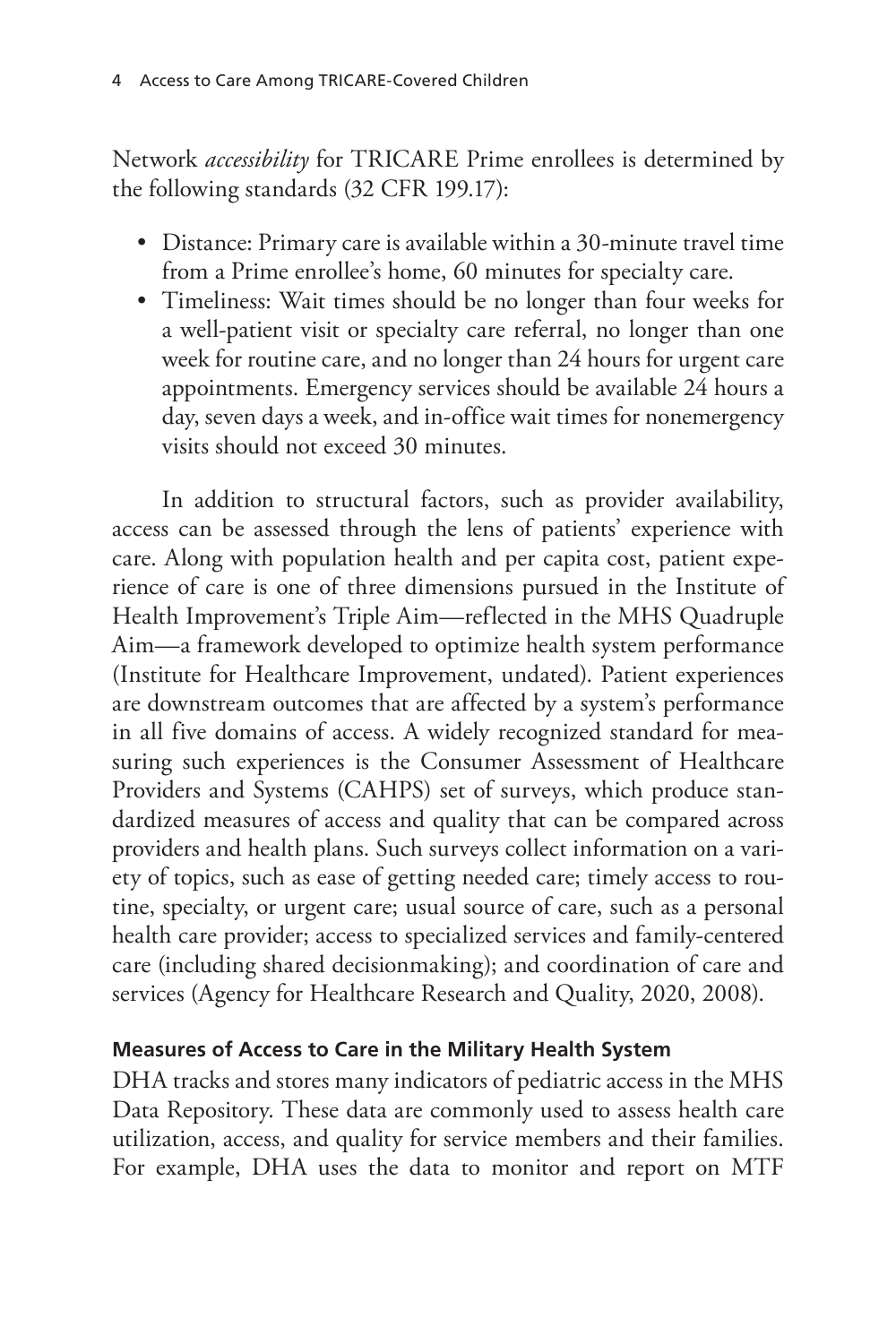appointment availability, time between referral and receipt of care, and utilization of different types of care across beneficiary groups. Data on MTF access and quality are publicly available through the MHS Transparency Wizard (MHS, various dates). The data are unavailable for care received through the TRICARE network, however, and there are no publicly available measures of access to pediatric care.

Despite the vast amount of information in the MHS Data Repository, it does not contain comprehensive data on patients' care experiences. Such data on pediatric care are instead collected through two survey tools: the Joint Outpatient Experience Survey (JOES) and the Health Care Survey of DoD Beneficiaries (HCSDB):<sup>1</sup>

- JOES collects information about patients' experiences with outpatient care at MTFs. Patients who receive care through the TRICARE network but not at an MTF complete the clinician and group CAHPS survey, referred to as JOES-C. Both JOES and JOES-C collect information about respondents' experiences with a single health care visit—for example, whether respondents were able to schedule an appointment as soon as they wanted, how well they felt the provider communicated with them during the visit, and their experience with the office staff. JOES surveys are sent to adult patients and caregivers of children from birth to age 10, with an estimated response rate of 8 percent (DHB, 2017). Patient experience is not assessed for pediatric visits for children and adolescents ages 11–17 due to concerns about adolescent health care privacy (DHA, 2020).
- The HCSDB is a large survey of adult TRICARE beneficiaries that collects information on beneficiaries' experiences with TRICARE over the previous 12 months, including perceptions of how easy it was to access care, satisfaction with health care services, and opinions about their health coverage (TRICARE, 2009). Questions about access to care and other aspects of patient experience are closely modeled on the CAHPS survey to allow

<sup>1</sup> A third survey, the TRICARE Inpatient Satisfaction Survey, collects patient experience data on hospital stays but does not include pediatric populations.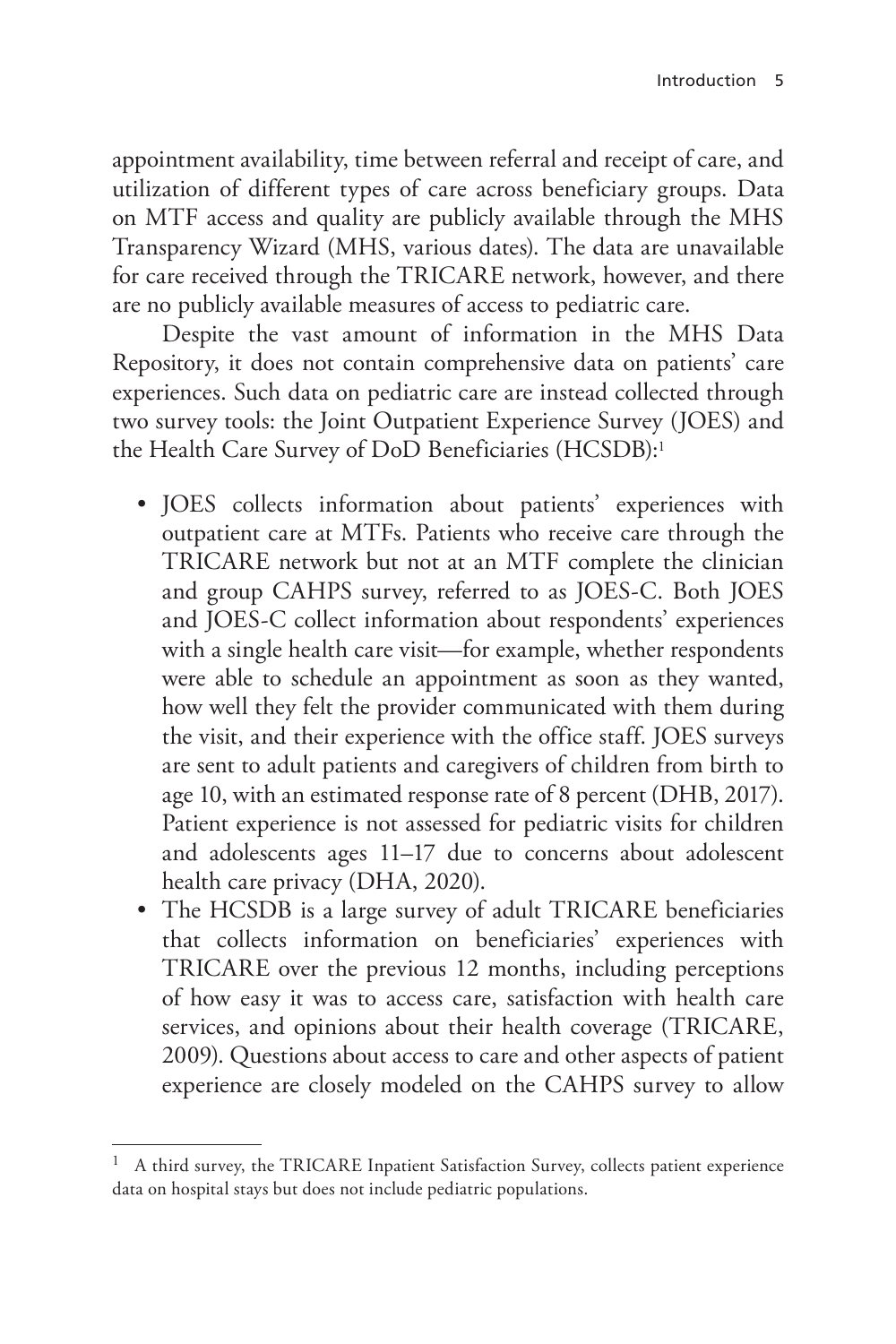comparisons between TRICARE and other insurers. DoD used to field a version of the HCSDB that asked caregivers about the care provided to their children younger than 18, but it has not been fielded since 2010.

# **Prior Assessments of Access to Care for TRICARE-Covered Children**

In recent years, there have been several assessments of access to care for children covered by TRICARE. Here, we provide a brief overview of the findings from assessments of pediatric access to MHS care between 2014 and 2019:

- a congressionally mandated study of health care and related support provided to dependent children of members of the armed forces in July 2014 (Office of the Secretary of Defense, 2014)
- an independent review of pediatric health care services by the DHB in December 2017 (DHB, 2017)
- a report to Congress on plans to improve MHS pediatric care and related services in December 2018 (DoD, 2018b)
- research analysis of MEPS data published in the August 2019 issue of the journal *Health Affairs* (Seshadri et al., 2019).

We also reviewed annual TRICARE program reports to Congress that included various metrics related to pediatric services.

# **Congressionally Mandated Study of Health Care and Related Support for Children of Members of the Armed Forces, July 2014**

Section 735 of the National Defense Authorization Act (NDAA) for FY 2013 required the Secretary of Defense to comprehensively assess policies and programs related to the provision of health care and other support to children of members of the armed forces (Pub. L. 112-239, 2013). The study included an assessment of policies regarding pediatric care, access to pediatric and specialty health care for dependents, and adequacy of services for children with SHCN, as well as strategies for mitigating the impact of frequent relocations on health care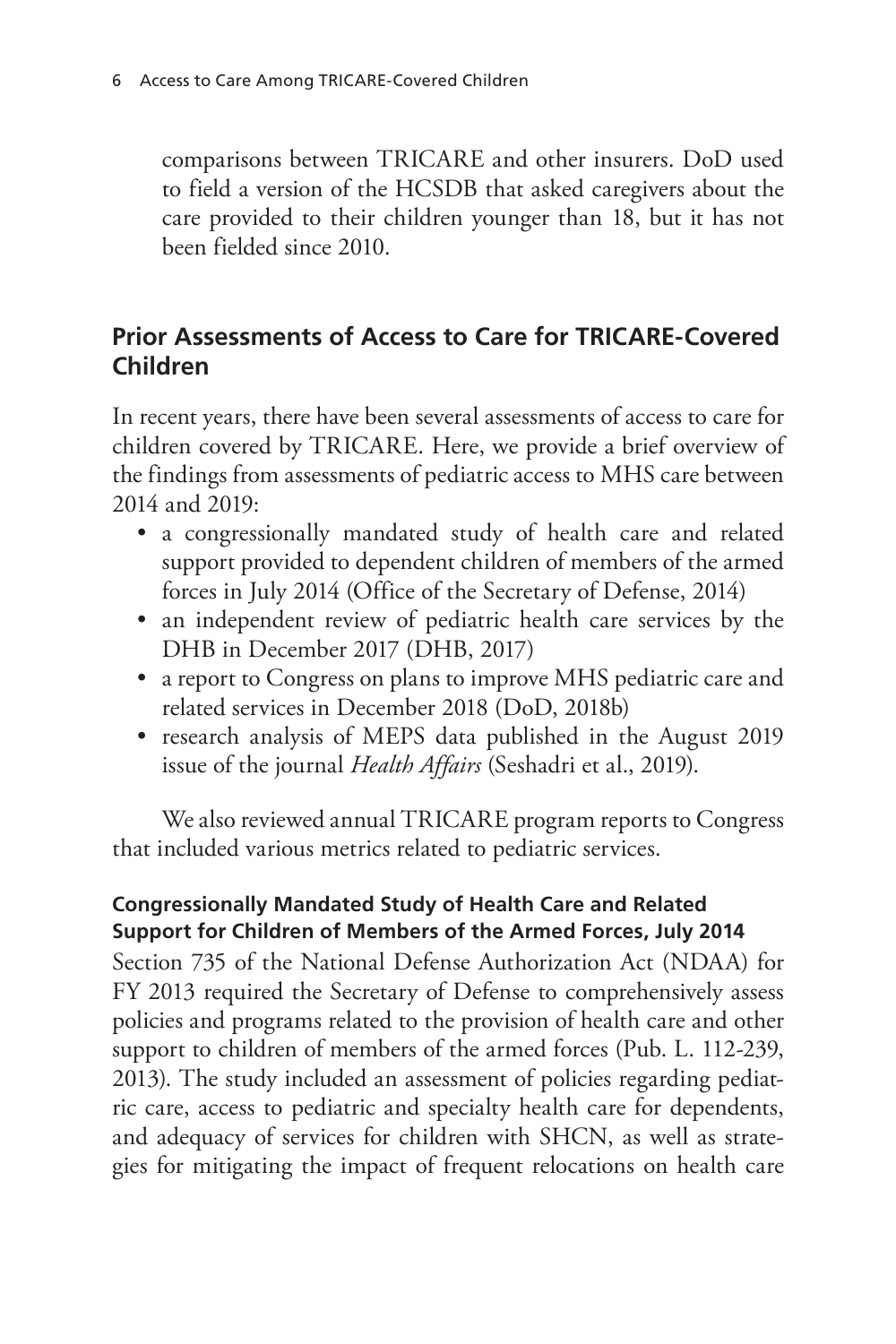continuity for children (Office of the Secretary of Defense, 2014). The report concluded that TRICARE and the military departments provided adequate access to high-quality care, including specialty care; however, these conclusions were based on limited and often indirect data. Metrics used in the evaluations included the percentage of care delivered in network, emergency department utilization, and a review of TRICARE regional office network adequacy reports. It is important to note that the study did not analyze targeted metrics that would have enabled an evaluation of pediatric access according to the adequacy standards in the TRICARE manual, such as those related to wait times, referrals, and availability of providers. Data on member experiences related to pediatric care were also not evaluated, but the report did recommend that future evaluations include these more-targeted metrics. Thus, the findings may not have included a sufficiently robust assessment to detect problems.

The study evaluated findings regarding access to routine and specialty care. In each instance, the lead metric for evaluation was the proportion of care delivered in non-network settings. Low levels of non-network care were considered evidence of network adequacy. The study found that 7.2 percent of pediatric care overall, 7 percent of inpatient hospitalizations, 13 percent of same-day surgeries, and 35 percent of emergency department visits were non-network. Rates of non-network care were found to be significantly lower among chronic and specialty-dependent pediatric beneficiaries, defined as beneficiaries with more than two visits to a specialty provider in a year, than among beneficiaries with only a single specialty encounter in a year.

The study also found that network adequacy reports generated by TRICARE regional offices were insufficient to determine the adequacy of care, given that provider lists indicated only whether a provider was in-network, not whether the provider was accepting new patients. The regional office reports also lacked data on individual pediatric specialty providers, preventing an assessment of access to different kinds of specialty care.

Finally, the study evaluated programs to help mitigate disruptions to care from relocations. It found that transfers could result in extended wait times for appointments with specialty providers for children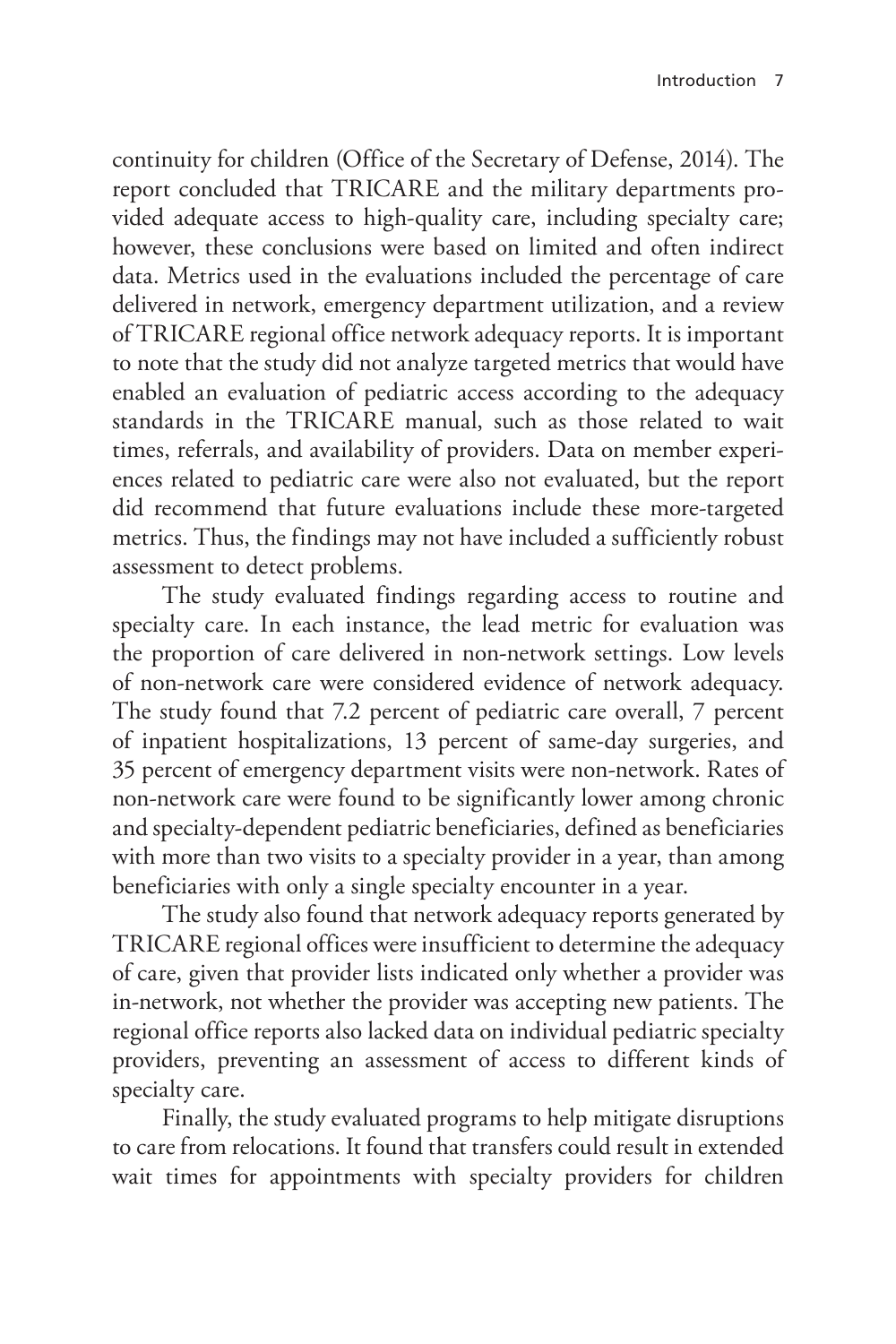with SHCN. The report recommended a comprehensive system for evaluating care coordination for these children and noted that there was no mechanism for identifying families who were eligible for not enrolled in—the military's Exceptional Family Member Program (EFMP), which provides support and resources to the families of children with SHCN. Among other resources, EFMP provides coordination benefits and supports that can help families during these transitions.

Despite the conclusions about adequacy of care, significant data restrictions prevented the study team from evaluating adequacy according to the criteria in the TRICARE manual. Instead, the study team used metrics with significant limitations. For instance, the extent to which children may have gone without needed care is not detectible when looking only at encounters that occurred. Additionally, low rates of non-network care, an important metric by which the study team measured adequacy, could just as well reflect high barriers to accessing non-network care as low barriers to accessing in-network care. For most TRICARE beneficiaries at the time, receiving nonnetwork care required an authorization and a referral, and members who could not obtain an authorization would be required to seek care in the network or at an MTF. Therefore, although some care may have been ultimately obtained in network or at an MTF, it may not have been the beneficiary's preferred care.

## **Review of Pediatric Health Care Services by the Defense Health Board, December 2017**

In December 2017, the DHB released a report in response to a request from the Assistant Secretary of Defense for Health Affairs to "examine opportunities to improve the overall provision of health care and related services for children of members of the Armed Forces" (DHB, 2017, p. 32). In carrying out its independent review, the DHB explored several topics, including whether children had ready access to primary and specialty pediatric care, the impact of relocation on children with special mental or behavioral health care needs (MBHCN), access to behavioral health services, and the effects of data limitations on improvement efforts. The report was conducted after the passage of the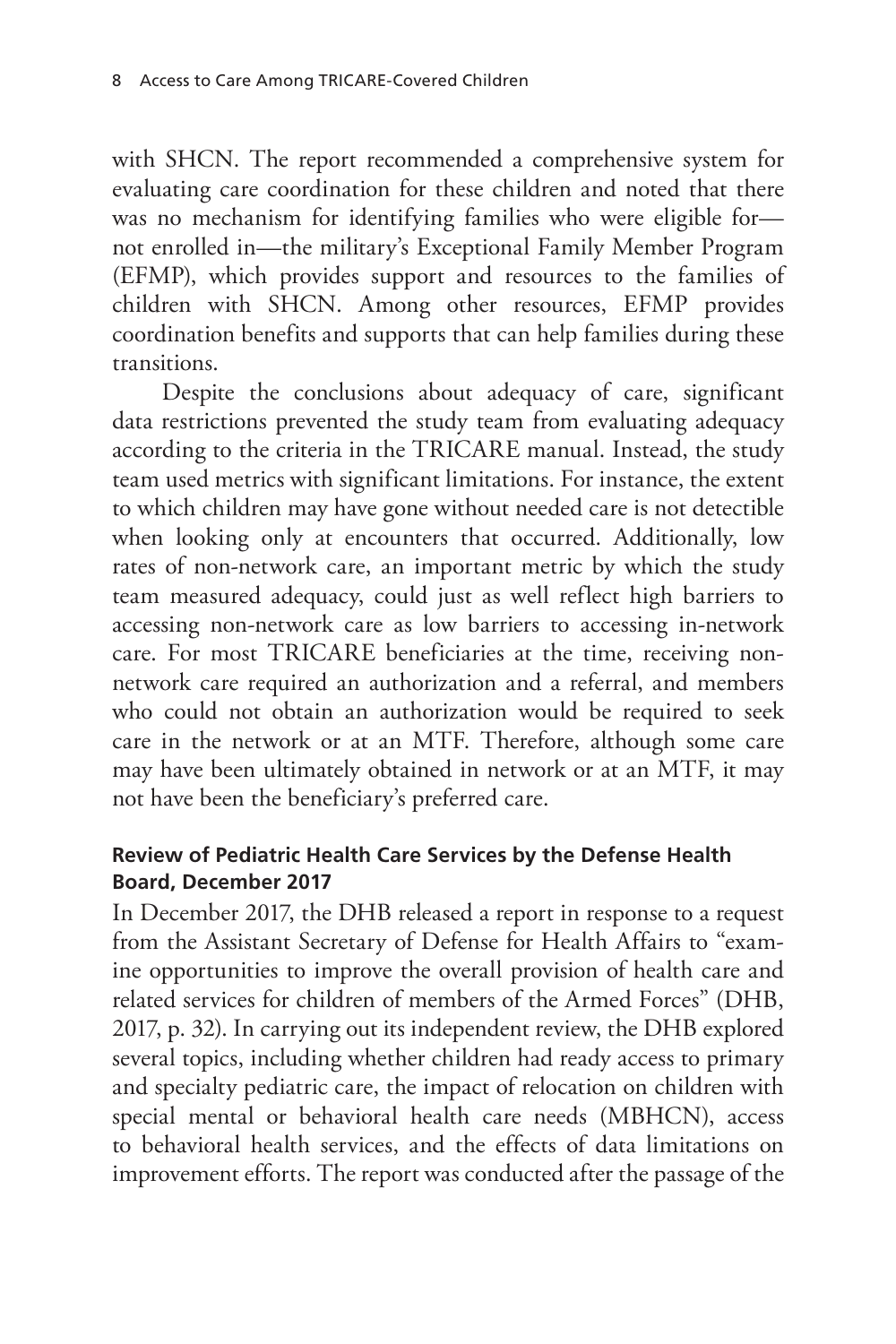NDAA for FY 2017, which included several large structural changes to the MHS and provisions related to pediatric care. The study consisted of a literature review, consultation with subject-matter experts, and analysis of access, satisfaction, and quality data. Importantly, the DHB was able to analyze several metrics that were either unavailable or not considered in the congressionally mandated July 2014 report on pediatric care access (Office of the Secretary of Defense, 2014). Although the independent review concluded that access adequacy standards were generally met, according to available metrics, it found that data were insufficient to evaluate pediatric access effectively. Specifically, the report concluded that the MHS lacked an appropriate focus on patient and family experiences and recommended improvements in data collection, data standardization, and care coordination.

For routine appointments in direct care settings (MTFs), the DHB concluded that pediatric access as measured by time to appointment generally met TRICARE adequacy standards for both acute and nonacute appointments for age groups under 13 years old but fell short of those standards for older age groups. It found that adequacy in meeting access standards varied by MTF, with 33 percent of MTFs falling short of TRICARE standards. As noted, adequacy by this metric was evaluated only for care delivered in an MTF. The study also found that 7 percent of the MHS pediatric population lived in zip codes with a shortage of primary care health professionals, and approximately 30 percent lived in areas with a shortage of mental health professionals. (This data point was especially concerning, given that more than 90 percent of mental health visits were purchased care.) Looking at the rate of preventable admissions, an indirect measure of access to outpatient care, the percentage ranged from 3.7 percent among 13- to 17-year-olds to 11.9 percent among 5- to 8-year-olds in the MHS.

The DHB also found that pediatric specialty care appointments in direct care settings were well within TRICARE adequacy standards, with the average time to appointment at one to two days relative to a 28-day standard of adequacy. However, although the report estimated the number of children with complex health care needs in the MHS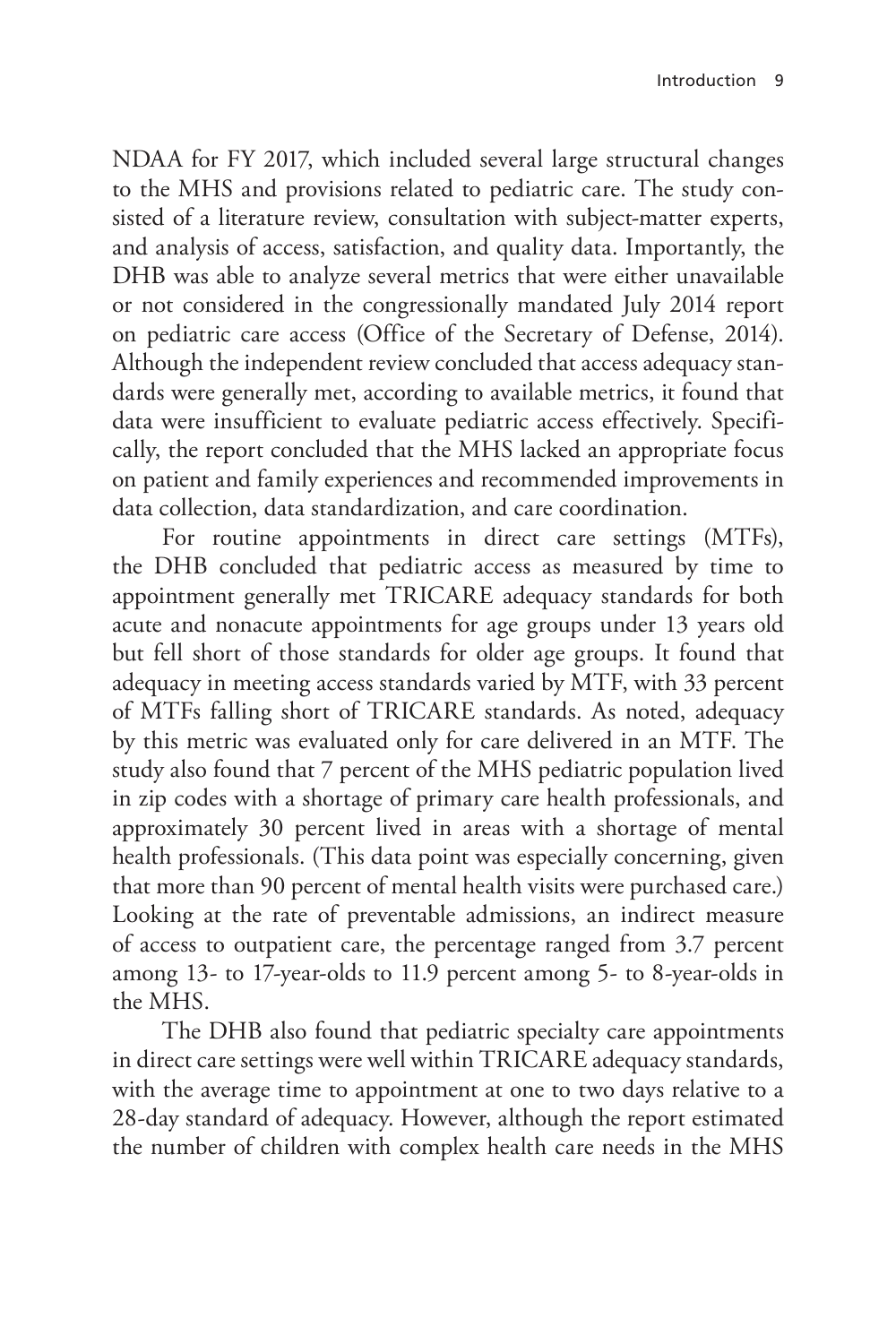using the pediatric medical complexity algorithm, it did not report access to care metrics by complexity.

The DHB report included patient experience data from the JOES and noted differences by branch of service; however, it did not present a benchmark of adequacy or point of comparison. The report concluded that JOES data were insufficient measures of patient experience due to the survey's low response rate, the fact that it was restricted to children age 10 or younger, and its limitation to patient encounters. The DHB noted that it had received numerous public comments regarding difficulties that families faced when accessing pediatric specialty care. However, there was no mention of how these comments were solicited, how many responses were received, or whether the commenters were representative of the beneficiary population. The report simply stated that the DHB had "received numerous public comments that voiced the challenges of navigating the MHS with a child with complex needs, securing referrals, and reestablishing care after a PCS [permanent change of station]" (DHB, 2017, p. 6).

The DHB report noted that new data would be made available to better evaluate time to appointment in direct care and TRICARE network settings, including the time between consult and booking and between booking and appointment. Prior metrics were flawed in that they captured time from booking to appointment only, when TRICARE network referrals might require days from the consult to when an appointment is booked.

Finally, the study looked at the impact of PCS and other service-related relocations on access to care. The report noted that transferring medical records in these cases was solely the responsibility of beneficiaries—service members and their families—unless they were enrolled in the EFMP. It concluded that the MHS did not have optimal care coordination for this purpose and urged uniformity in the handoff during relocation.

#### **Plan to Improve MHS Pediatric Care and Related Services, 2018**

Section 733 of the NDAA for FY 2018 required the Secretary of Defense to develop plans to improve pediatric care for the children of service members (Pub. L. 115-91, 2017). The Secretary of Defense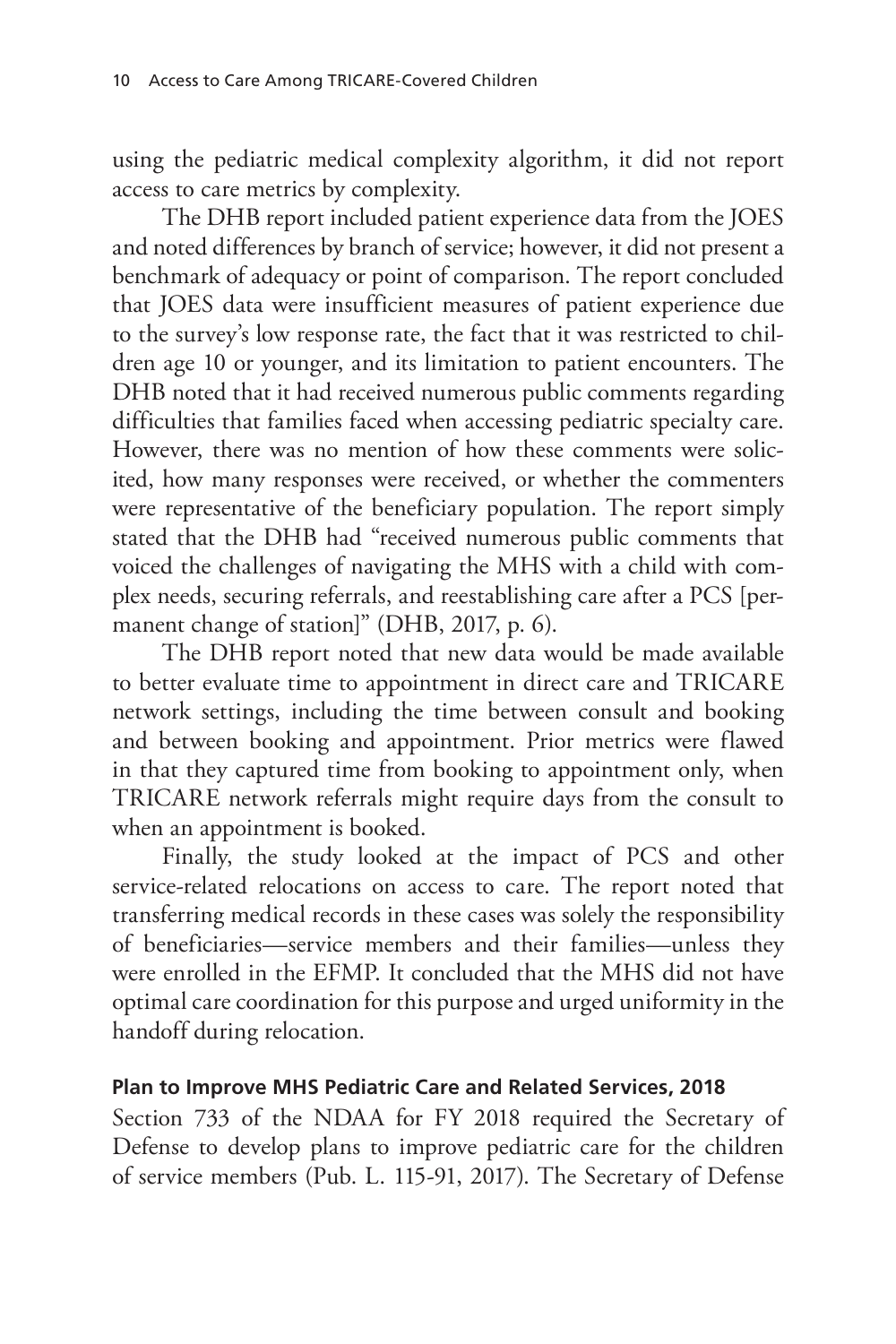submitted the final report on these plans in December 2018 (DoD, 2018b). That report indicated that DoD planned to develop measures to evaluate access and care coordination, improve data collection and use, increase access to behavioral care, and mitigate the impact of PCS and other relocations on care continuity.

According to the report, the MHS has been developing a centralized pediatric data display for a variety of metrics relating to pediatric care quality and access to address a previously identified need for data on pediatric care. Among the access metrics considered for inclusion were those related to receipt of recommended well-child and preventive care, time-based metrics of access (including referrals, specialty care, and third-next-available appointment), and existing patient experience measures (JOES). The pediatric data display was scheduled to launch by the end of 2019. Similar efforts are in place for behavioral health metrics, on which the DoD Behavioral Health Clinical Community program has begun an annual evaluation of behavioral health care access and utilization. Additional data collection and monitoring efforts are underway to minimize problems with continuity of care for families that relocate, especially for those with complex medical or behavioral needs. The MHS is setting up a centralized approach to tracking metrics, including transferring data between regions, adding warm handoffs when there is a move, and standardizing processes.2 To support these efforts, the MHS will adopt the GENESIS electronic health record system, which will standardize the collection of access and quality metrics over time.

Together, these efforts should provide significant new means of tracking pediatric care; however, current efforts do not appear to address the need for systemwide measures of patient experience as recommended by the DHB.

<sup>2</sup> A *warm handoff* in the MHS is when a family's current and new providers and case workers coordinate with the family and each other to facilitate a smooth transfer of the family's care and services to a new location.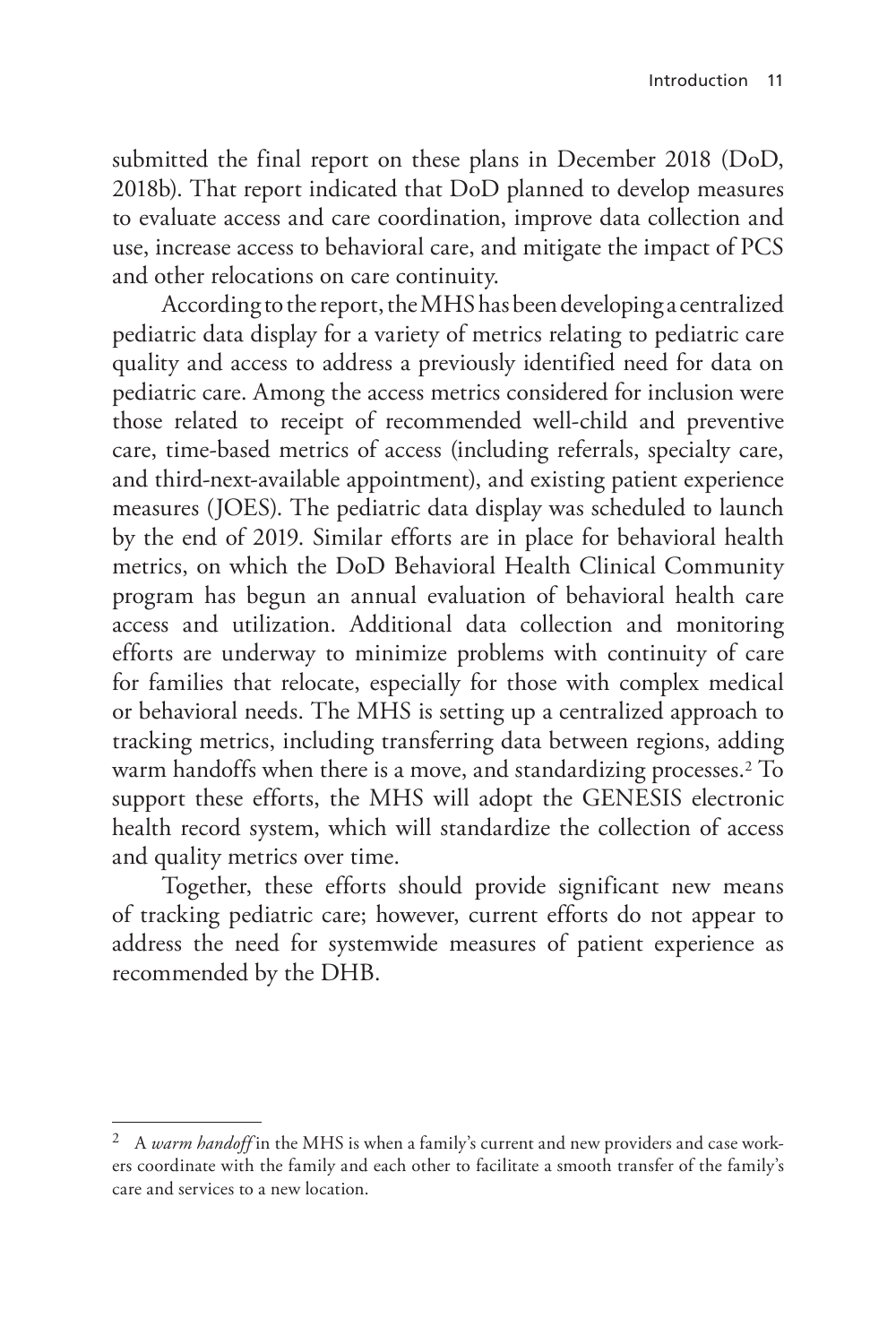# **Analysis of Medical Expenditure Panel Survey in the Journal** *Health Affairs***, 2019**

In 2019, researchers from the Children's Hospital of Philadelphia published a study that used publicly available MEPS data to investigate perceptions of access among TRICARE-covered families relative to families in civilian coverage groups (Seshadri et al., 2019). The MEPS is a set of large-scale surveys on health conditions, health status, health service use, satisfaction with care, and insurance coverage from a nationally representative sample of individuals, families, medical providers, and employers. The researchers used data pooled from multiple years (2007–2015) for households with children under age 17 to examine responses to questions from CAHPS instruments designed to assess various aspects of patient experience.

The study found that TRICARE underperformed relative to other insurance types in two of seven outcomes they investigated, including "accessible care" and "responsive care."3 Accessible care was a composite that essentially measured ease of access to after-hours care, and responsive care was a composite of whether the providers asked about other treatments received and whether they involved the respondent in the decision process. We note that these categories represent narrow measurements of broad and inconsistently defined concepts. For instance, accessibility often encompasses not only whether the source of care can be easily reached after hours but also whether appointments can be easily scheduled, the timeliness of care, and provider proximity.

The authors compared responses to the survey items based on the respondent's insurance group. In the study, children who were covered by TRICARE were compared with those covered by Medicaid, the Children's Health Insurance Program, and other public insurance; commercial insurance; and no insurance. It also assessed responses for children with complex health care needs (based on the Children with Special Health Care Needs Screener) and for children with a caregiver-

<sup>&</sup>lt;sup>3</sup> We note, however, that the odds-ratio presentation of these results may amplify the significance of these findings. In an appendix to their article, the authors present predicted probabilities in which the only meaningful differences in response are between TRICARE and commercial insurance for the "accessible" and "responsive" care questions.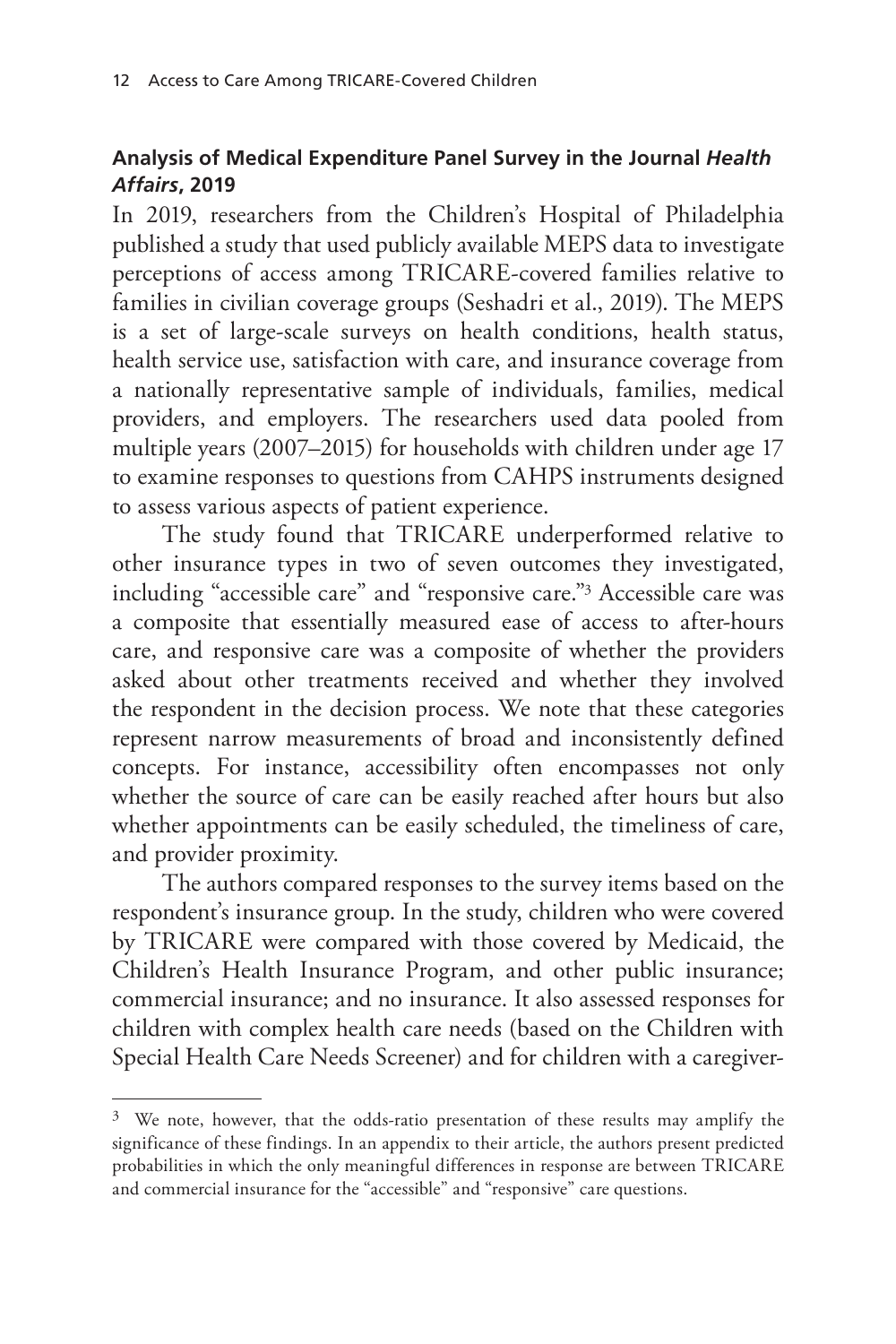reported behavioral health diagnosis. The authors noted several limitations to their analysis, including biases inherent to self-reported data, small sample sizes (and thus large standard errors), and timing challenges between reporting on insurance coverage and perceptions of health care quality.

## **Summary of Prior Assessments**

Evaluations of TRICARE-covered children's access to care conducted in the past five years have relied on differing metrics to evaluate the adequacy of pediatric access. Despite these differences, these prior studies determined that available objective metrics generally indicate adequate levels of access for TRICARE-covered children. For example, the 2014 report to Congress (Office of the Secretary of Defense, 2014), which largely examined the extent of TRICARE-covered visits to nonnetwork providers and to emergency rooms, concluded that access to pediatric care was adequate. Likewise, the 2017 DHB report found that TRICARE largely met standards of adequacy for direct care as determined by the average days between a consult and referral appointment. However, the metrics used to evaluate pediatric access in these reports were limited. The 2017 DHB report concluded that the MHS lacked a means of comprehensively evaluating patient and family experiences systemwide and suffered from several other data-collection deficiencies. Additionally, both reports acknowledged access-related problems that occurred with PCS and other relocations, particularly for children with special or complex needs. The 2018 plan for improving pediatric care revealed that data, monitoring, and known barriers to access were the target of several MHS initiatives (DoD, 2018b). The status of these efforts had not been made publicly available as of this writing.

During this same period in which these assessments were conducted, TRICARE underwent significant changes in terms of how benefits were delivered (e.g., changes to the plans offered, reorganization under DHA) and the types of care allowed (e.g., increased opportunities to access urgent care, changes to coverage policies for autism care, increased availability of behavioral health treatment). Many of these changes were driven, in part, by a goal to improve access to care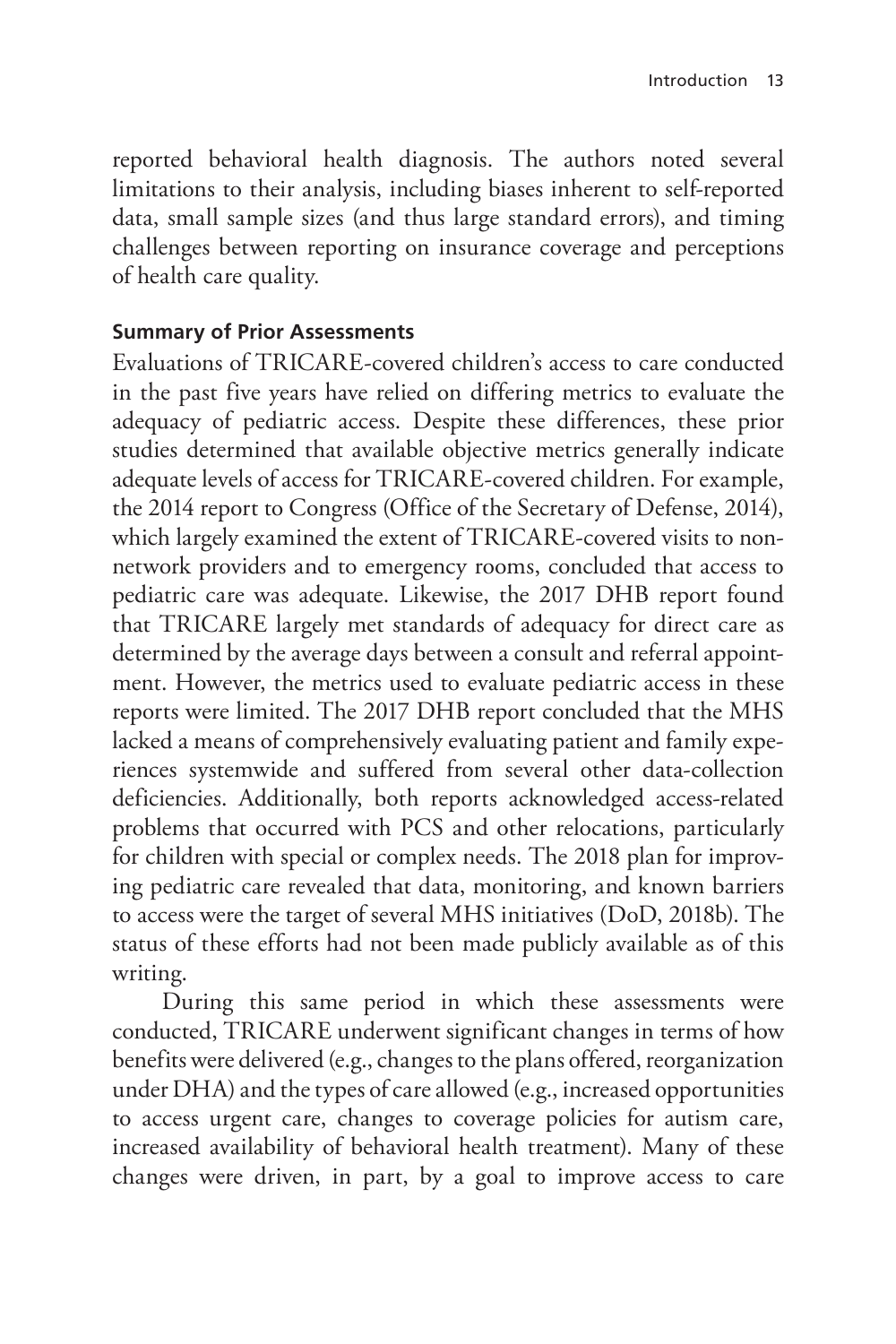for beneficiaries; however, it was beyond the scope of this review to assess in detail how these changes have affected access to care for TRICARE-covered dependent children. Perhaps the most significant policy changes were in how DoD authorizes and pays for behavioral health care for children and adolescents. Concurrent with these policy changes were changes to how DoD monitors care access and quality. Many of these changes (if fully implemented) should facilitate morerobust analyses of access for TRICARE-covered children in the future.

# **Organization of This Report**

Chapter Two of this report describes the objectives and methods that we employed in our own analyses. Chapters Three through Five describe the results of our analyses of the National Survey of Child Health (NSCH) and the Blue Star Families' Military Family Lifestyle Survey (MFLS). Using these data, we analyzed a variety of access experiences among TRICARE-covered families, comparing them externally with the experiences of civilian populations and internally among different groups of TRICARE beneficiaries across the TRICARE system. We present results both overall (Chapter Three) and among children with SHCN (Chapter Four), who are especially vulnerable to access barriers. Finally, we examine the role that service-related relocations might play in pediatric access experiences (Chapter Five). Chapter Six presents our conclusions and recommendations.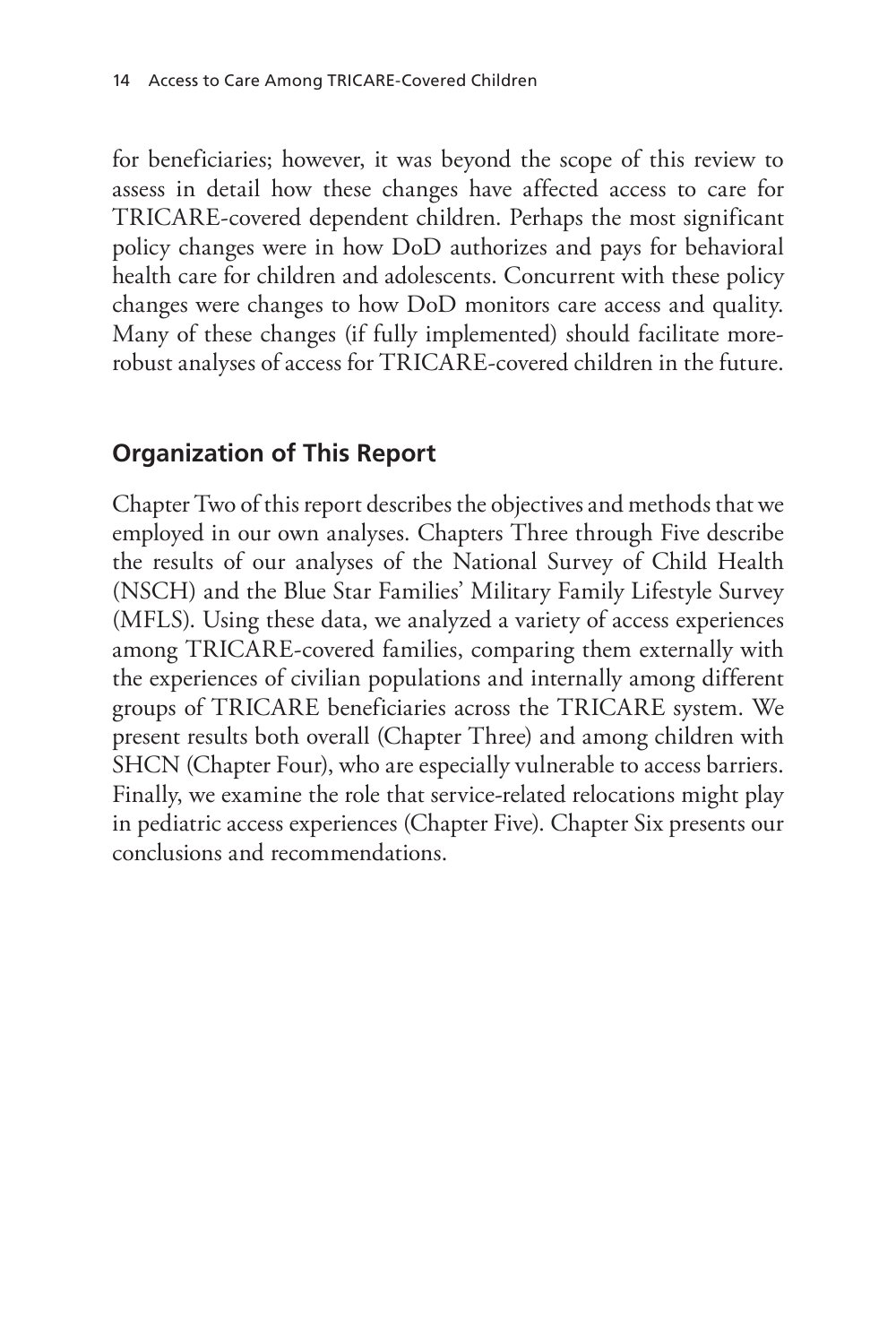The goal of our study was to use readily available secondary data to evaluate the experiences of TRICARE-covered families in accessing pediatric care. We first explored how the pediatric care experiences of TRICARE-covered military families compared with those of their civilian counterparts. Second, we examined how the experiences of TRICARE-covered families varied across the MHS. Third, we assessed how the particular experiences of families of children with SHCN compared with other groups both within and outside the TRICARE system. Fourth, we examined the impact that frequent relocations have on access to pediatric care. Finally, we developed recommendations for DHA to improve monitoring and access to care for children covered by TRICARE.

# **Data Sources**

TRICARE has not comprehensively measured pediatric patient experience data on access and quality since the 2010 HCSDB. Therefore, we used secondary data sources to conduct our analysis. Our principal data were the 2016–2018 years of the NSCH, a survey conducted by the U.S. Census Bureau on the physical and emotional health of U.S. children from birth to 17 years old (U.S. Census Bureau, undated). We supplemented our analysis with data from the 2018 MFLS, conducted by Blue Star Families, a nonprofit organization that supports military families (Blue Star Families, undated). Blue Star Families conducts this annual survey of its nearly 150,000 members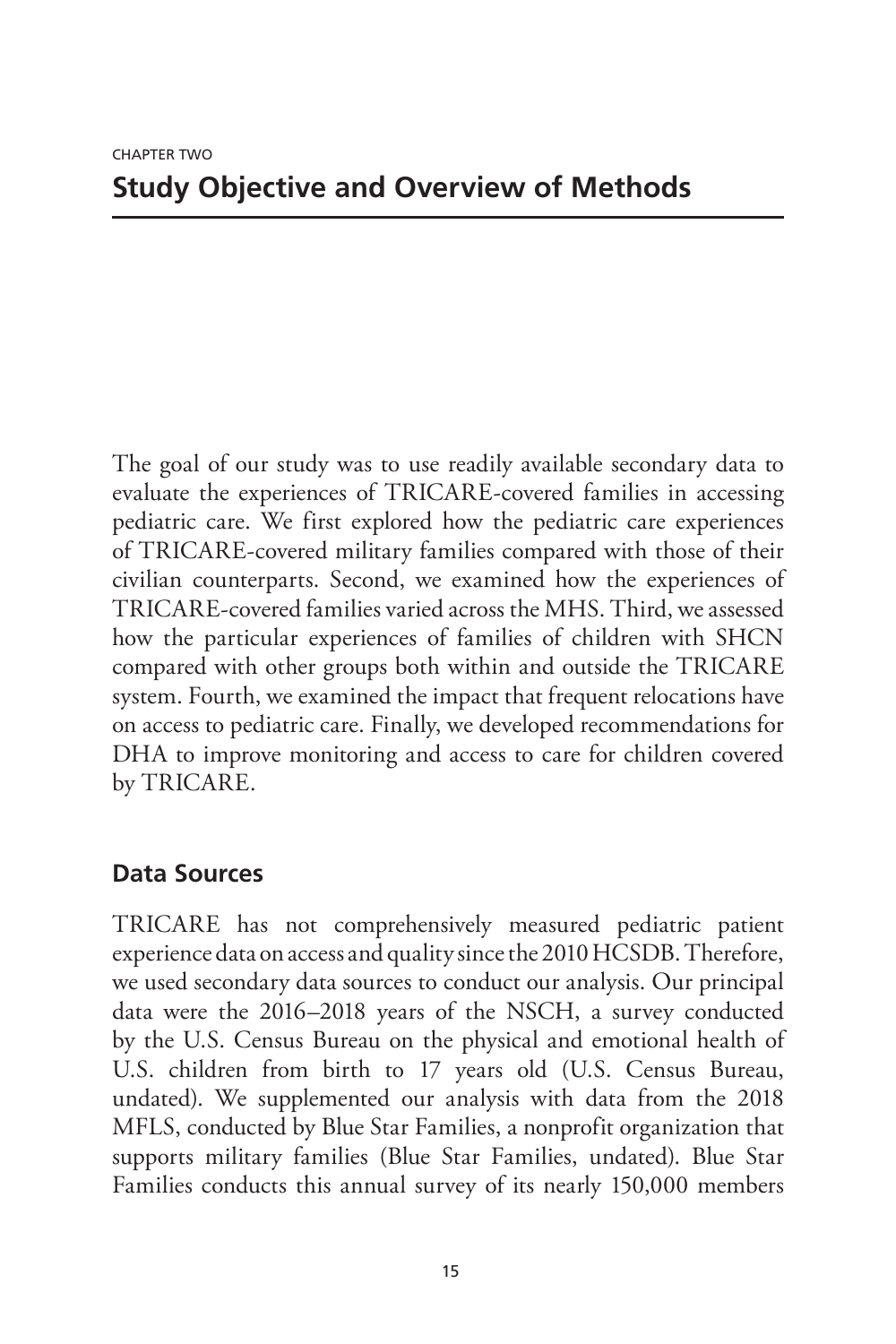and other military families via internet outreach. In the following sections, we briefly describe the features of each data set in more detail.

## **National Survey of Children's Health**

The NSCH is a national survey sponsored by the Health Resources and Services Administration in the U.S. Department of Health and Human Services and conducted by the U.S. Census Bureau. Parents or other caregivers complete the surveys in reference to one child who lives in the household. Over the years 2016–2018, surveys were completed for 100,916 children, 3,320 of whom were identified as having TRICARE coverage: 1,581 in 2016, 695 in 2017, and 1,044 in 2018. The survey is designed to allow researchers to merge and analyze results over several years. The overall response rate on the 2018 NSCH was 43.1 percent.

# **Military Family Lifestyle Survey**

The MFLS is a national survey sponsored by Blue Star Families and administered by the Institute for Veterans and Military Families at Syracuse University (Blue Star Families, 2018). The annual web survey is completed by an online convenience sample of military families who are recruited via email distribution lists, social media, and outreach by partner organizations. From the 10,192 total respondents in 2018, we identified 3,915 respondents who reported having both TRICARE coverage and children younger than 18. A total sample size was indeterminable, given non–probability-based methods of outreach; therefore, a response rate could not be calculated.

Where possible, we compared the sociodemographic characteristics of each of these samples with official statistics from DoD. Table 2.1 shows that the age distribution of the NSCH sample of TRICAREcovered children closely matched that of the MHS population. The sample of TRICARE-covered children in the NSCH was also similar to the total military force in terms of race and ethnicity.

Child demographics were not available in the MFLS data set, so we compared the distribution of military service branch, insurance type, and the geographic location of parent/caregiver respondents with that of the overall MHS population (Table 2.2). MFLS respondents were more likely to be in the Marine Corps and less likely to be in the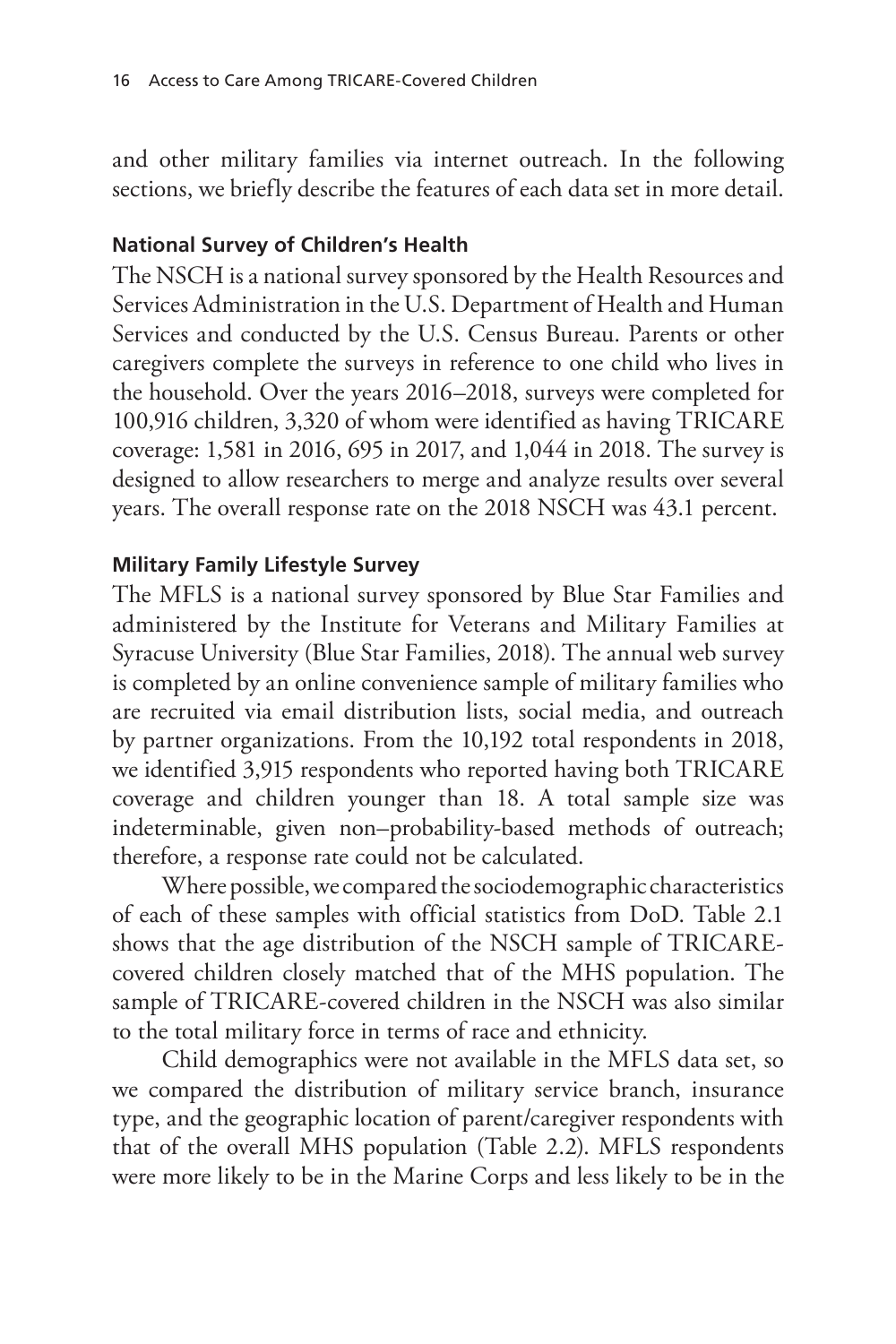| <b>Characteristic</b>  | 2017-2018 NSCH (%) | 2018 DoD Statistics (%) <sup>a</sup> |
|------------------------|--------------------|--------------------------------------|
| Age                    |                    |                                      |
| $0 - 4$                | 28                 | 29                                   |
| $5 - 14$               | 53                 | 55                                   |
| $15 - 17$              | 18                 | 16                                   |
| Race                   |                    |                                      |
| White alone            | 67                 | 71                                   |
| <b>Black</b>           | 16                 | 17                                   |
| Asian                  | 3                  | 4                                    |
| Other                  | 14                 | 8                                    |
| Ethnicity              |                    |                                      |
| Not Hispanic or Latino | 81                 | 85                                   |
| Hispanic or Latino     | 19                 | 15                                   |

| Table 2.1                                                         |  |
|-------------------------------------------------------------------|--|
| Representativeness of TRICARE-Covered Children in the NSCH Sample |  |

SOURCES: U.S. Census Bureau, undated; DHA, 2019; DoD, 2018a; analysis of 2017–2018 NSCH data, weighted to match the demographics of the U.S. Census Bureau's 2016–2017 American Community Survey.

a Statistics on child age reflect the MHS population in the Defense Enrollment Eligibility Reporting System (DEERS). Statistics on race reflect all force members (not children) as reported in the 2018 Profile of the Military Community (DoD, 2018a).

Army than the broader MHS population. They were also more likely to be enrolled in TRICARE Prime. We compared the geographic distribution of 2018 MFLS respondents with that of the total MHS population in 2018. Although the MFLS sample generally showed a similar geographic composition to the MHS population, California, Virginia, and Hawaii were overrepresented, and Texas, Florida, Georgia, and South Carolina were underrepresented. (See Figure A.1 in the appendix.)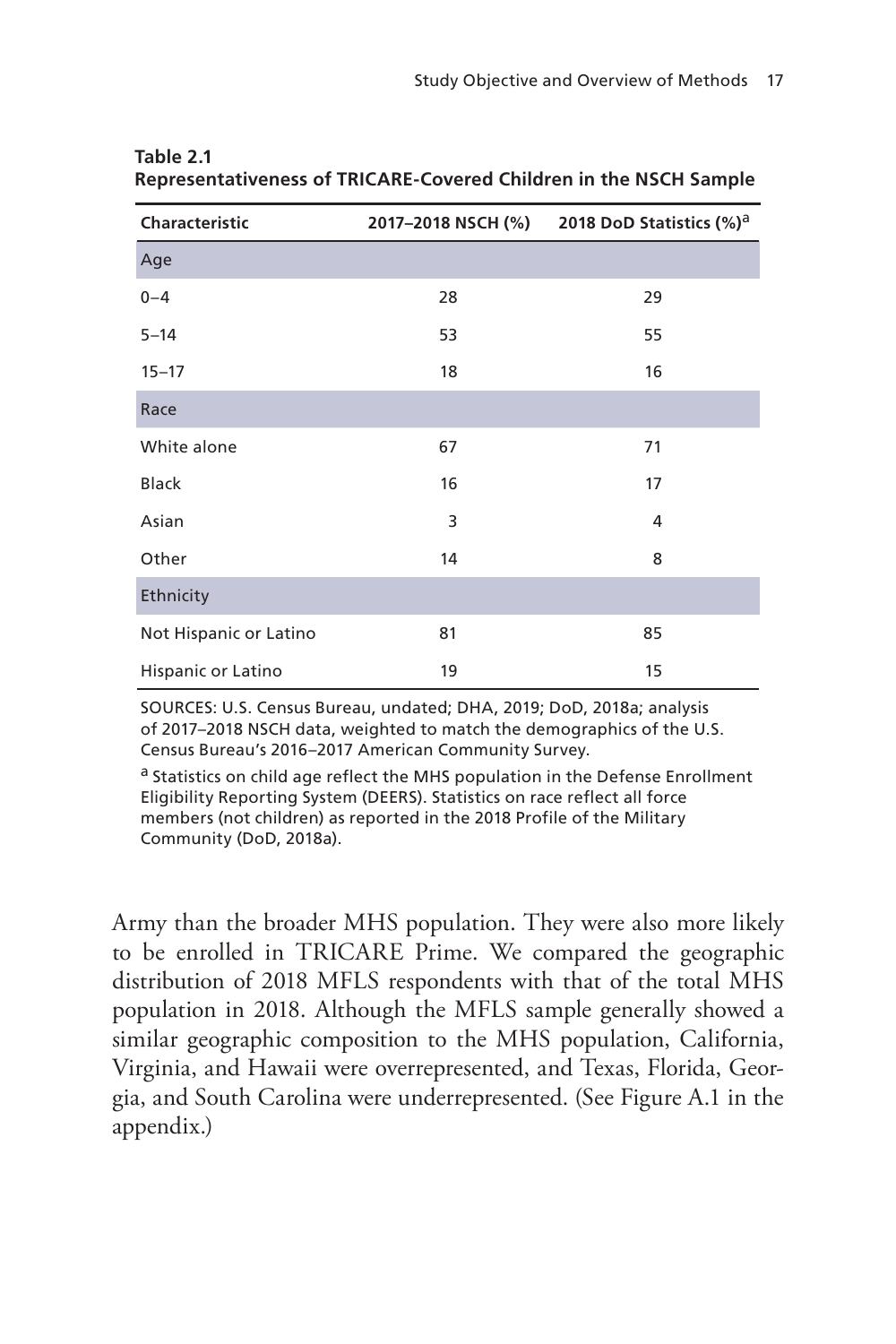| <b>Characteristic</b> | MFLS Sample (%) | <b>Eligible TRICARE</b><br><b>Beneficiaries (%)</b> |
|-----------------------|-----------------|-----------------------------------------------------|
| Service branch        |                 |                                                     |
| Army                  | 35              | 41                                                  |
| Navy                  | 22              | 21                                                  |
| Air Force             | 24              | 27                                                  |
| <b>Marine Corps</b>   | 14              | 8                                                   |
| Other                 | 5               | 3                                                   |
| <b>TRICARE Plan</b>   |                 |                                                     |
| Prime                 | 78              | 65                                                  |
| Select                | 14              | 33                                                  |
| Unenrolled/other      | 7               | 2                                                   |

#### **Table 2.2 Representativeness of the MFLS**

SOURCES: Blue Star Families, 2018; DHA, 2019.

NOTE: The TRICARE Prime category includes Prime enrollees whose care is received through primary care managers (PCMs) at MTFs and network PCMs, as well as enrollees in Prime Remote and the US Family Health Plan.

# **Specific Measures**

## **Pediatric Experience Outcomes** *National Survey of Children's Health*

We evaluated survey responses for 16 outcomes related to accessing health care across six domains: usual source of care, specialist care, getting needed care, care coordination, insurance coverage and affordability, and patient-centeredness. For the purposes of our analysis, we grouped question responses with more than two categories into binary positive and negative responses for logistic regressions. In a few instances, question wording and response options varied slightly between the 2016–2017 and 2018 survey years. We did not observe large differences in responses between years when question wording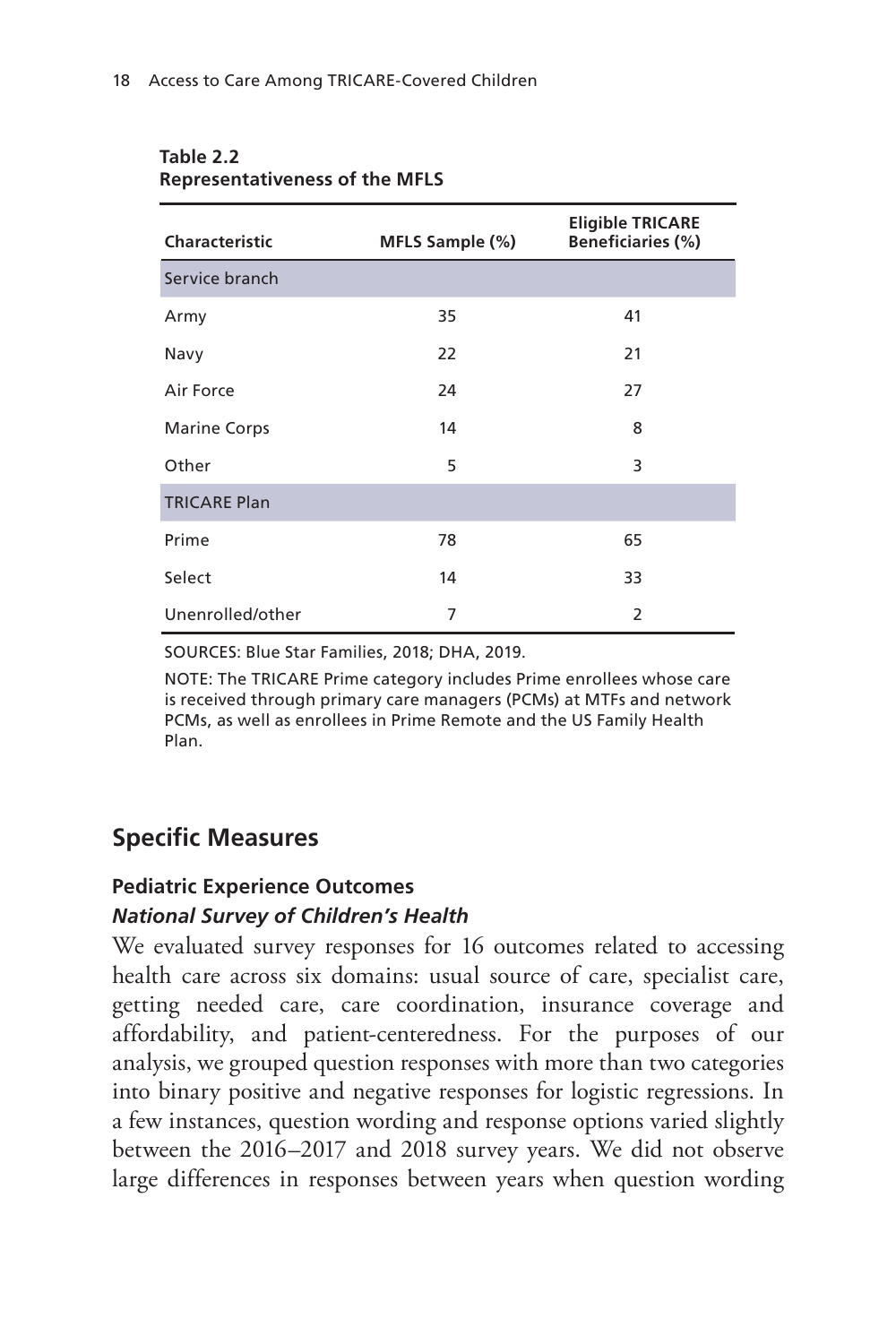changed, but we adjusted for the survey year in our models to mitigate the impact of wording changes or other design effects on our results. Table A.1 in the appendix shows precise question wording in each year and how they were merged, where applicable. One outcome, a measure of provider responsiveness to caregiver concerns, was a combined measure with three questions about whether a child's providers discussed treatment options, made it easy to raise concerns about recommendations, and included the caregiver in treatment decisions. One domain, "getting needed care" applied to medical, dental, and vision care; given that TRICARE does not include dental or vision benefits for family members (who may voluntarily enroll in separate TRICARE dental or Federal Employees Vision Insurance plans), this might affect comparisons with public insurance, under which dental and vision coverage are typically required.

## *Military Family Lifestyle Survey*

We evaluated survey responses for four outcomes. Two of the outcomes related directly to experiences accessing pediatric care: timeliness in seeing a medical provider when a child needed care and the timeliness in obtaining a referral when a child required one, with four response categories ranging from strongly disagree to strongly agree. The two other outcomes related to overall satisfaction with access to care and the quality of providers, with four response categories ranging from extremely dissatisfied to extremely satisfied.

## **Insurance Coverage**

## *National Survey of Children's Health*

We categorized NSCH respondents based on the type of health insurance coverage that caregivers reported that their child had at the time the survey was completed (point-in-time coverage). Consistent with prior research (Seshadri et al., 2019), we classified all respondents as having TRICARE if they reported TRICARE coverage, regardless of any additional coverage they might have reported. A significant number of children reported to have TRICARE were also reported to have coverage "through a current or former employer or union," which may reflect service members or spouses employed by the military.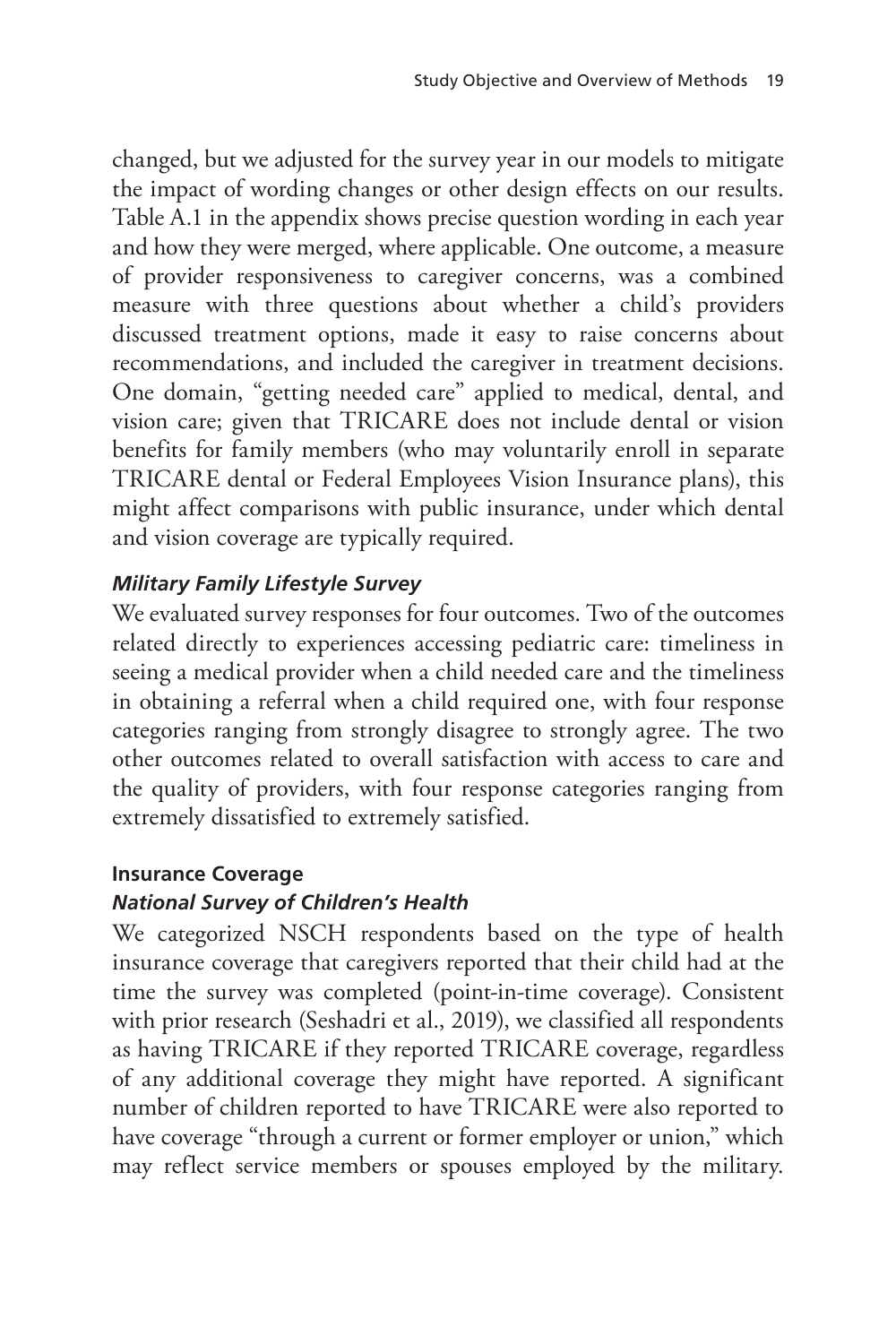To investigate how insurance specification influenced our results, we conducted a sensitivity test for all our models with insurance as the main outcome, restricting our sample to only respondents who identified a single source of insurance. Point estimates were generally unaffected, although variance was higher due to the smaller sample size. (See Tables A.5 and A.6 in the appendix for these results.) We classified remaining respondents as commercially insured if they reported employer-sponsored, union, or direct-purchase insurance. Publicly insured respondents were those with Medicaid or another government assistance plan for people with low incomes or a disability, regardless of other insurance. We classified children as uninsured if caregivers reported that the child had no insurance at the time of the survey. Respondents who reported coverage through the Indian Health Service or who specified that they had a type of health insurance not included among the given options were specified as "other." These respondents were retained in our models for their contribution to variable covariance, but we exclude them from the results tables in this report due to the low substantive value of a mixed category.

# *Military Family Lifestyle Survey*

MFLS respondents were placed into TRICARE insurance plan groups according to self-reported plan. Of 12 listed TRICARE plans, we grouped respondents into TRICARE Prime receiving care at MTFs, TRICARE Prime with a PCM (including TRICARE Remote and US Family Health Plan, which use Prime benefits and non-MTF PCMs), and TRICARE Select. Respondents with overseas plans, TRICARE for Life (Medicare wraparound coverage), and TRICARE Young Adult were excluded from comparisons of TRICARE coverage categories due to small sample sizes.

# **Analysis**

We evaluated the relative likelihood of various pediatric access experience outcomes using multivariable logistic regressions. More detail about model specification and included adjustors can be found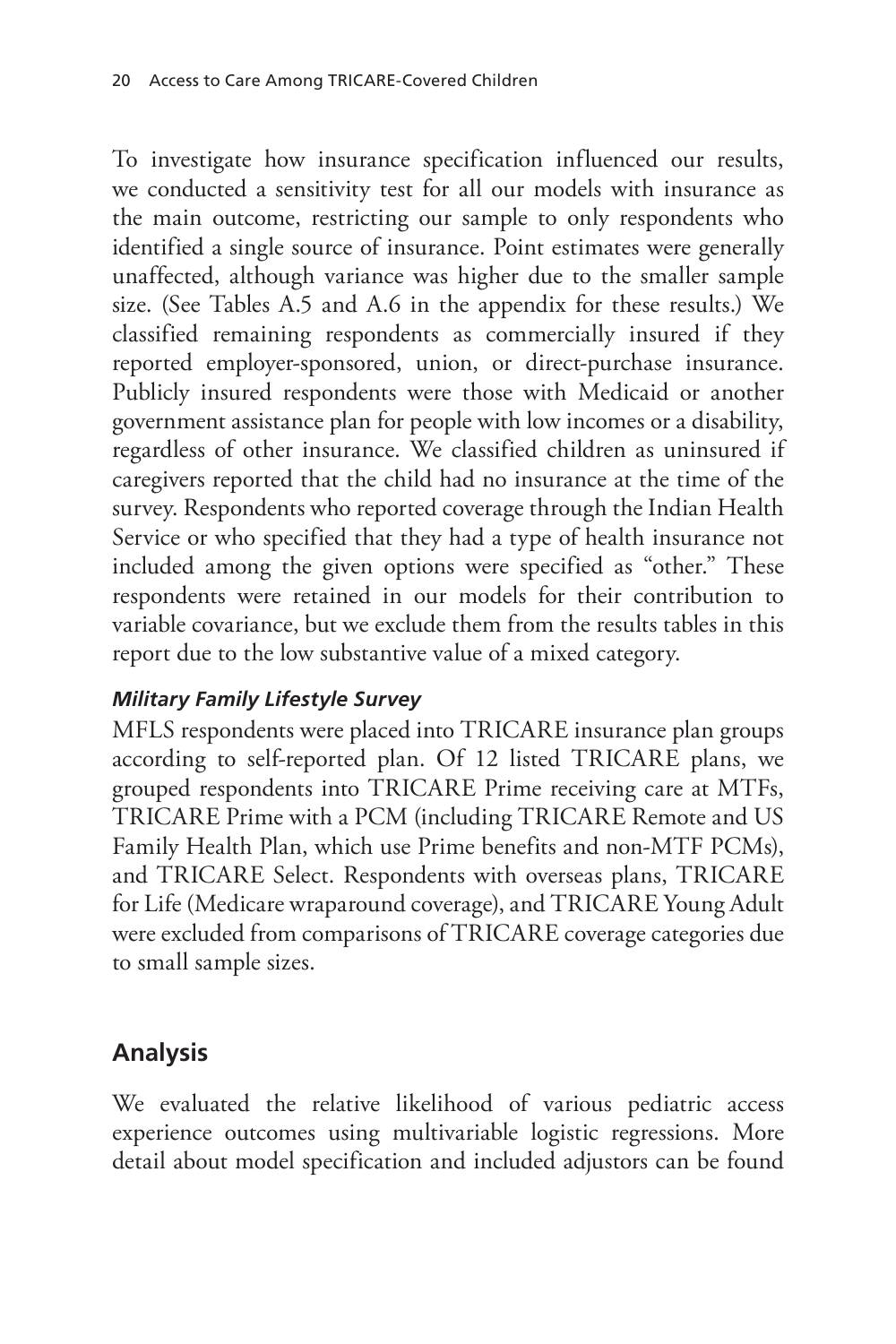in the "Approach" sections of the respective chapters in which those analyses appear. All our analyses were cross-sectional, with NSCH analyses performed on the merged years 2016–2018. NSCH analyses, including regressions, were conducted using sample weights included in the public data set using statistical packages designed to account for survey data with complex sampling designs in the estimation of standard errors.

## **Adjusting for Multiple Comparisons**

With every additional test performed, the likelihood of results being incorrectly presented as statistically significant ("false positives") increases. There are various adjustments to significance tests to account for multiple comparisons, although they can significantly increase the likelihood of results being incorrectly presented as null ("false negatives") and do not account for instances in which test results are correlated, as is likely the case for pediatric access outcomes. Additionally, guidance on what should be considered a part of a family of comparisons that need to be adjusted is ambiguous, inconsistently applied, and leads to potentially arbitrary determinations of the number of tests on which a particular adjustment is based, causing potentially misleading perceptions of the robustness of statistical findings (Feise, 2002). Given the largely exploratory nature of the estimates in this report and the high number of tests performed, we conducted tests of significance without adjusting for multiple comparisons (Althouse, 2016; Perneger, 1998; Rothman, 1990). Although we aimed to present all results with appropriate caution and context, we also note the number of false positive results we would expect, given the significance threshold and the number of tests performed, to assist in interpreting the results.

## **Limitations**

We highlight several general limitations of the data used in this study. First, source of health insurance in the data sets was self-reported, and, therefore, relevant results are subject to misclassification error. If respondents mistakenly self-identified as having or not having TRICARE in a way that is uncorrelated with access outcomes, this would likely result in an attenuation of any true underlying differ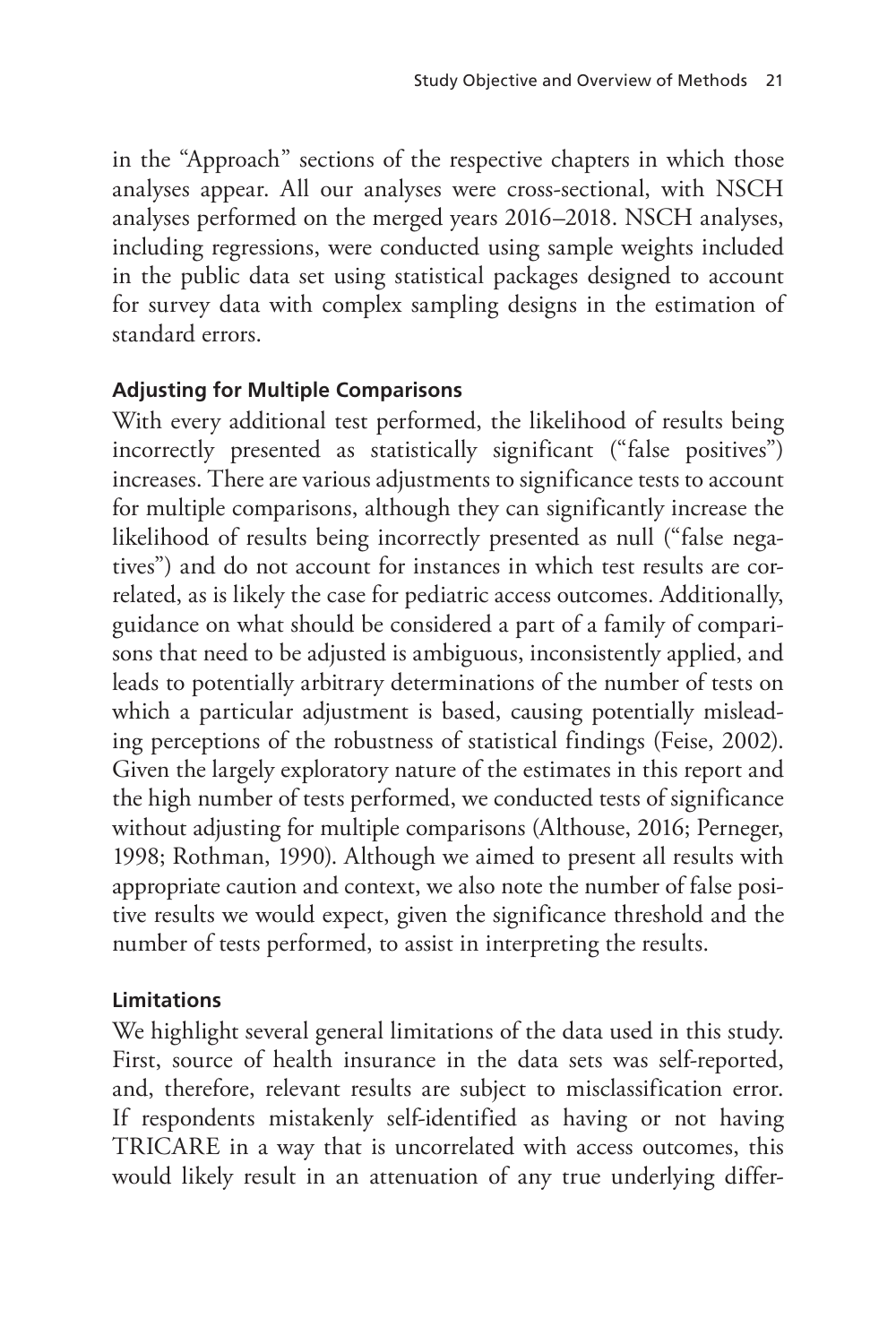ences. Second, our results are based on a national sample and an internet convenience sample that were not designed to be representative of the TRICARE population. In the case of the NSCH, as shown in Table 2.1, the demographics of TRICARE-covered children were consistent with available DoD statistics on relevant populations. Geographic differences between TRICARE and the general population in this sample were also consistent with the distribution of service members in the United States (data not shown). As discussed, data from the MFLS came from an internet convenience sample and therefore are likely not representative of the MHS population to the extent that outreach for the survey did not reach all military families. Respondents may have differentially responded to or completed the MFLS based on demographic or other characteristics. Given the high risk of a lack of representativeness in the MFLS, confirmed for some demographics in Table 2.2, we present only relative differences between comparison groups. An additional limitation is the risk of recall bias in survey responses. Retrospective reporting of past events on a survey is errorprone and subject to known biases that could systematically affect the validity of some responses.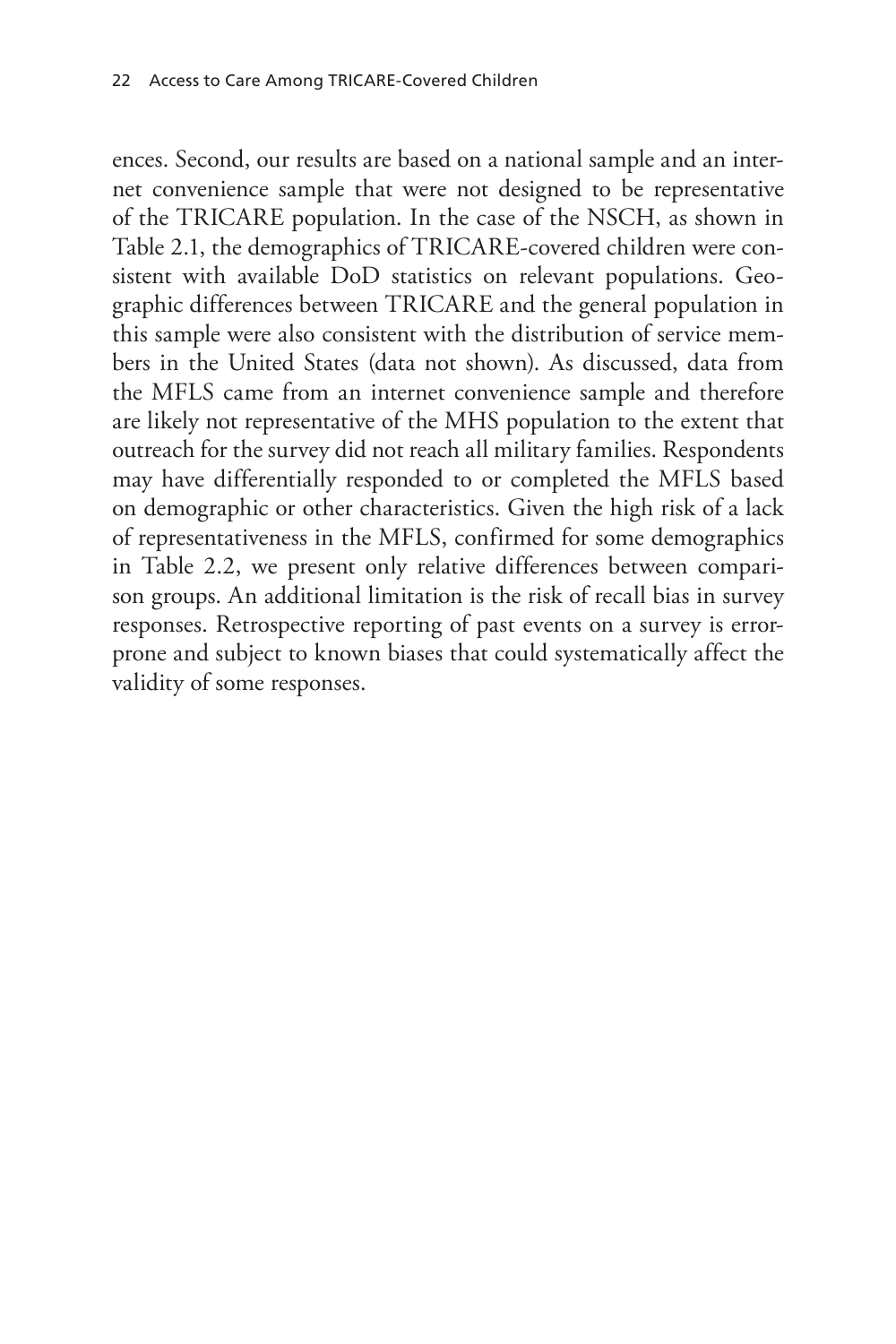# **Evaluation of Access to Care Among TRICARE-Covered Children**

In this chapter we present two analyses: (1) our analysis of the 2016–2018 NSCH to compare the experiences of caregivers of TRICARE-covered children with those of caregivers of children in other insurance groups and (2) our analysis of the 2018 MLFS to compare the experiences of different groups of caregivers of children covered by TRICARE.

# **Approach**

As described in Chapter One, we were unable to identify recent standardized metrics of pediatric access experiences in the available and readily accessible TRICARE data that could be applied to the entire TRICARE population under age 18. Therefore, we were limited in using MHS data to evaluate how TRICARE performed relative to other insurance or health systems in terms of pediatric access experiences. Instead, we evaluated the access experiences of caregivers of TRICARE-covered children using data from the 2016–2018 years of the NSCH and the 2018 MFLS. We assessed the overall performance of TRICARE according to caregiver experiences accessing pediatric care by comparing the experiences of caregivers of TRICARE-covered children with those of caregivers of children with other types of insurance and without any insurance. Within TRICARE, we compared experiences with pediatric health care access among active-duty service members and non–active-duty service members, across TRICARE insurance plan groupings (TRICARE Prime with MTF PCM, TRICARE Prime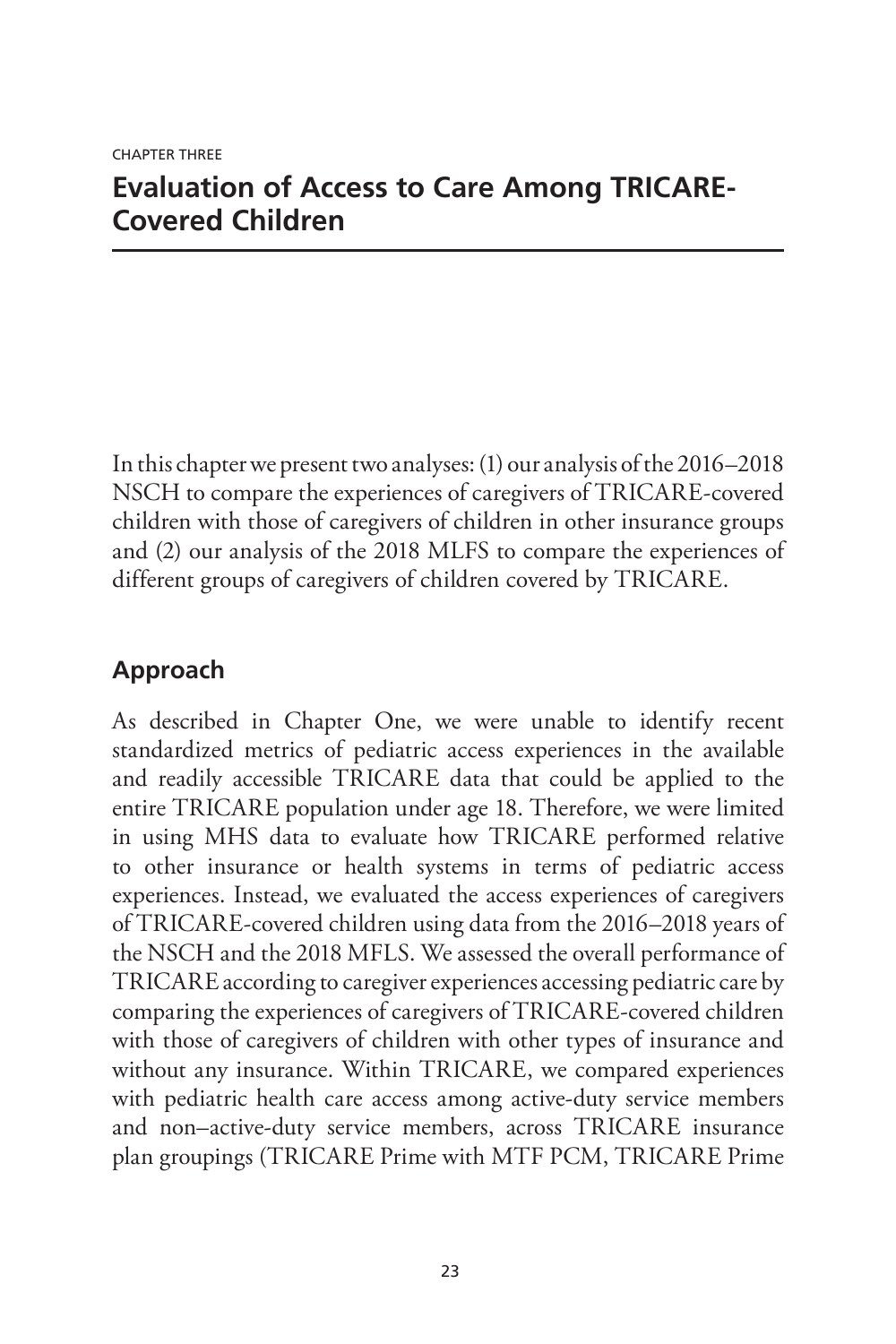with private PCM, and TRICARE Select), and across service branches (Army, Navy, Air Force, and Marine Corps).

## **Active-Duty Status**

## *National Survey of Children's Health*

Since 2017, the annual NSCH has asked caregivers whether they or another primary caregiver has ever served on active duty in the U.S. armed forces, reserves, or National Guard. Respondents can indicate whether they are on active duty at the time of the survey, were on active duty only for training in the reserves or National Guard, or were on active duty in the past but not at the time of the survey. If the respondent or another caregiver was identified as being on active duty at the time of the survey, we categorized the respondent as active duty.<sup>1</sup>

## *Military Family Lifestyle Survey*

The MFLS asks respondents whether a service member or spouse/ domestic partner is currently on active duty, was on active duty in the past, was never on active duty except for initial or basic training, or had never served on active duty. Unlike the NSCH question on active-duty status, the MFLS clarifies that active duty includes activated reserve and National Guard personnel.

## **Analysis**

# *National Survey of Children's Health*

We used multivariable logistic regression models to estimate the likelihood of each pediatric access outcome by insurance type. Independent variables included insurance type, sex, age, income, race, census region, whether the child had SHCN, whether the child ever had a mental health diagnosis, and survey year. We selected these variables based on their inclusion in prior studies on this topic (Seshadri et al., 2019). We report results from these models as average adjusted predicted probabilities by insurance category. To compare the active-duty and

<sup>&</sup>lt;sup>1</sup> Service members in the reserve component (including National Guard) may not define *active duty* the same way as official DoD policy. This phrase is sometimes understood to mean full-time military service members (not reserve or national guard). Therefore, some activated members of the reserve component may have been misclassified in our measure.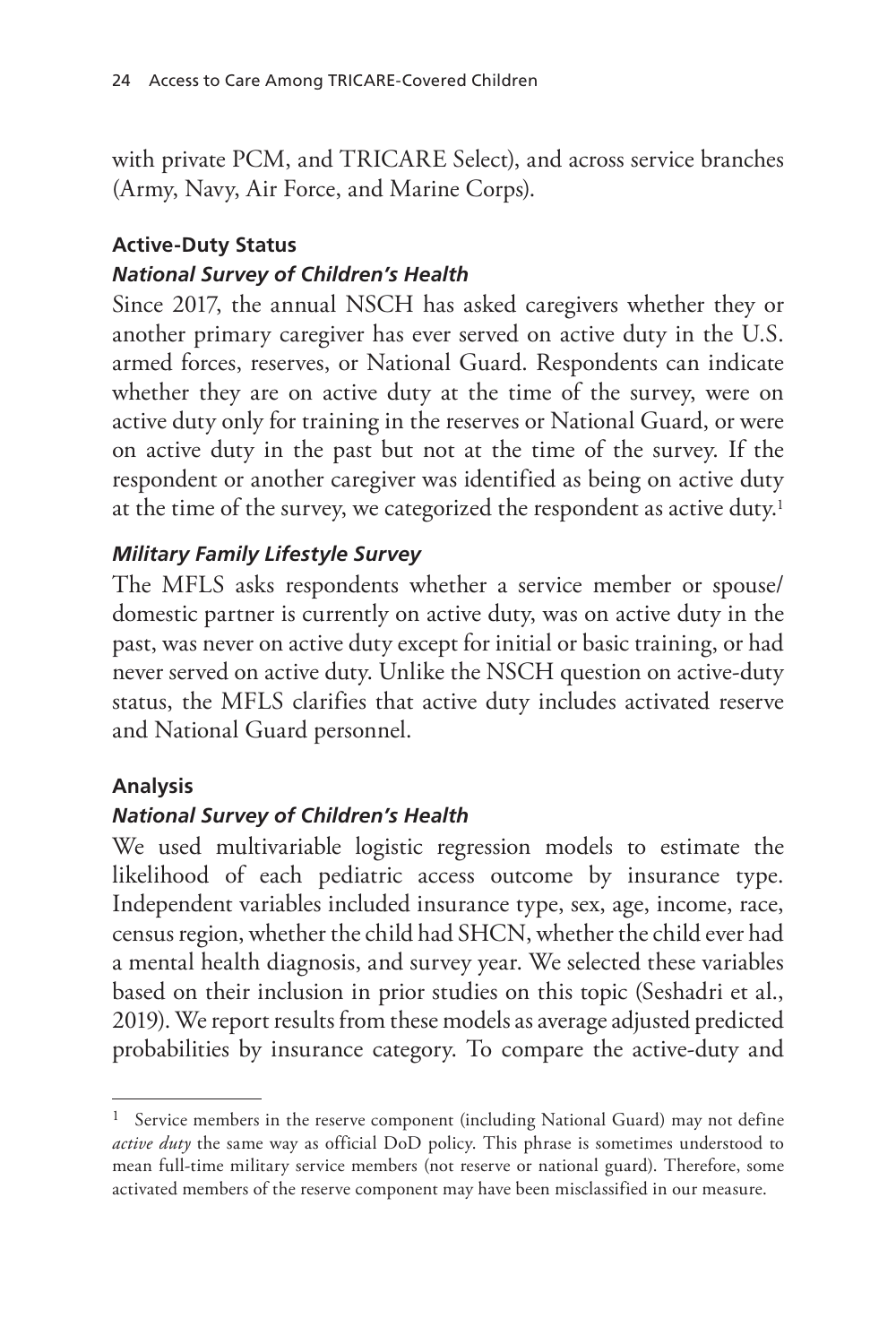non–active-duty categories, we used logistic regressions adjusting only for survey year. All regressions were performed using multiply imputed data sets from the U.S. Census Bureau to account for missing income data. To prevent loss of information in the estimation of these models, we retained the "other" insurance category; however, given the heterogeneity of the category estimates on this variable, those results are likely not substantively meaningful and are not presented in our results. Additionally, there is a possibility that many who report "other" insurance represented misclassifications of other insurance categories considered in our analysis. Therefore, as a robustness check, we reran all analyses of insurance type after excluding the "other" category from the data, and there were no meaningful changes to our results.

# *Military Family Lifestyle Survey*

We used multivariable logistic regression models to estimate the likelihood of each pediatric access outcome by TRICARE plan grouping (TRICARE Prime with a PCM at an MTF, TRICARE Prime with a network PCM, and TRICARE Select) and by military service branch. Independent variables included military service branch, TRICARE plan, sex, race/ethnicity, education, income, census region, self-reported SHCN status, and mental health counseling in the past year (any family member). Given that the MFLS uses a convenience sample that is unlikely to be representative of the general military population, we do not report predicted probabilities from these data. Instead, we calculated average marginal effects of the comparison groups relative to a reference category (the Army) or the average difference, over the sample, in the likelihood of each outcome in each comparison group when compared with a reference category. Given the inconsistency between the MFLS and the NSCH in how *active duty* was defined and the fact that the large majority of MFLS respondents indicated that they were currently active, we did not conduct that analysis for the MFLS data.

# **Results**

Our insurance groupings showed substantial differences in sociodemographic characteristics (Table 3.1). Compared with the care-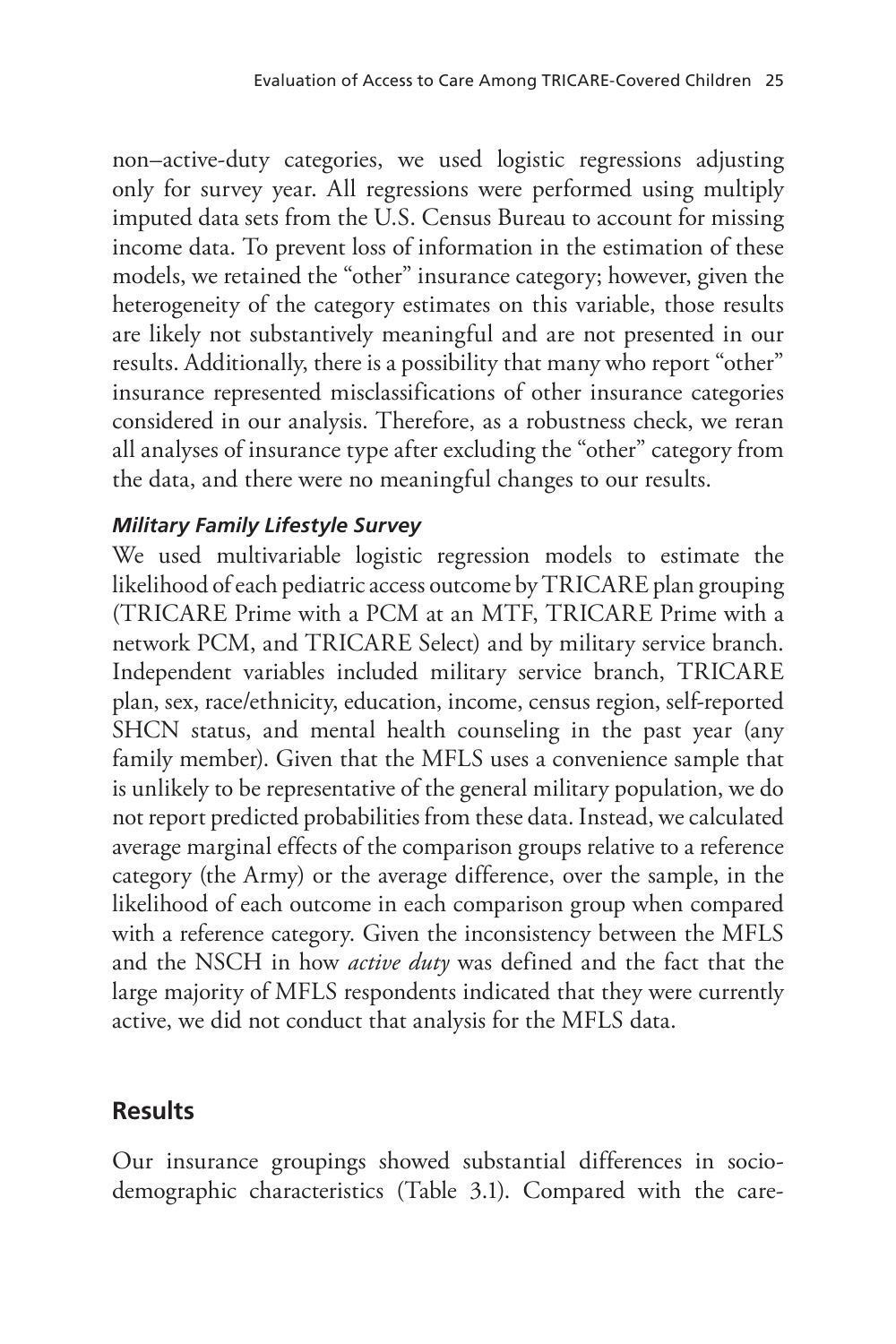# **Characteristic Insurance Type (%) All TRICARE Commercial Public None** Number in sample 100,916 3,320 68,663 21,955 3,632 Weighted sample proportion 100 2 54 34 6 Demographic characteristics Sex Male 51 53 51 52 52 Female 49 47 49 48 48 Age (years) 0–5 32 33 32 34 26 6–12 39 37 39 41 40 13–17 28 30 29 25 34 Race/ethnicity Non-Hispanic white 51 55 65 34 34 Non-Hispanic black 13 15 8 21 15 Hispanic 25 19 16 36 41 Other 11 11 11 9 10 Family income level (% of federal poverty level) Low (< 133%) 29 15 8 59 47 Middle (133–400%) 40 51 42 36 42 High (> 400%) 30 34 50 5 11 Census region Midwest 16 7 18 15 11 Northeast 21 13 24 19 17 South 39 54 34 42 52

West 24 25 24 24 20

#### **Table 3.1 Respondent Characteristics, by Insurance Type**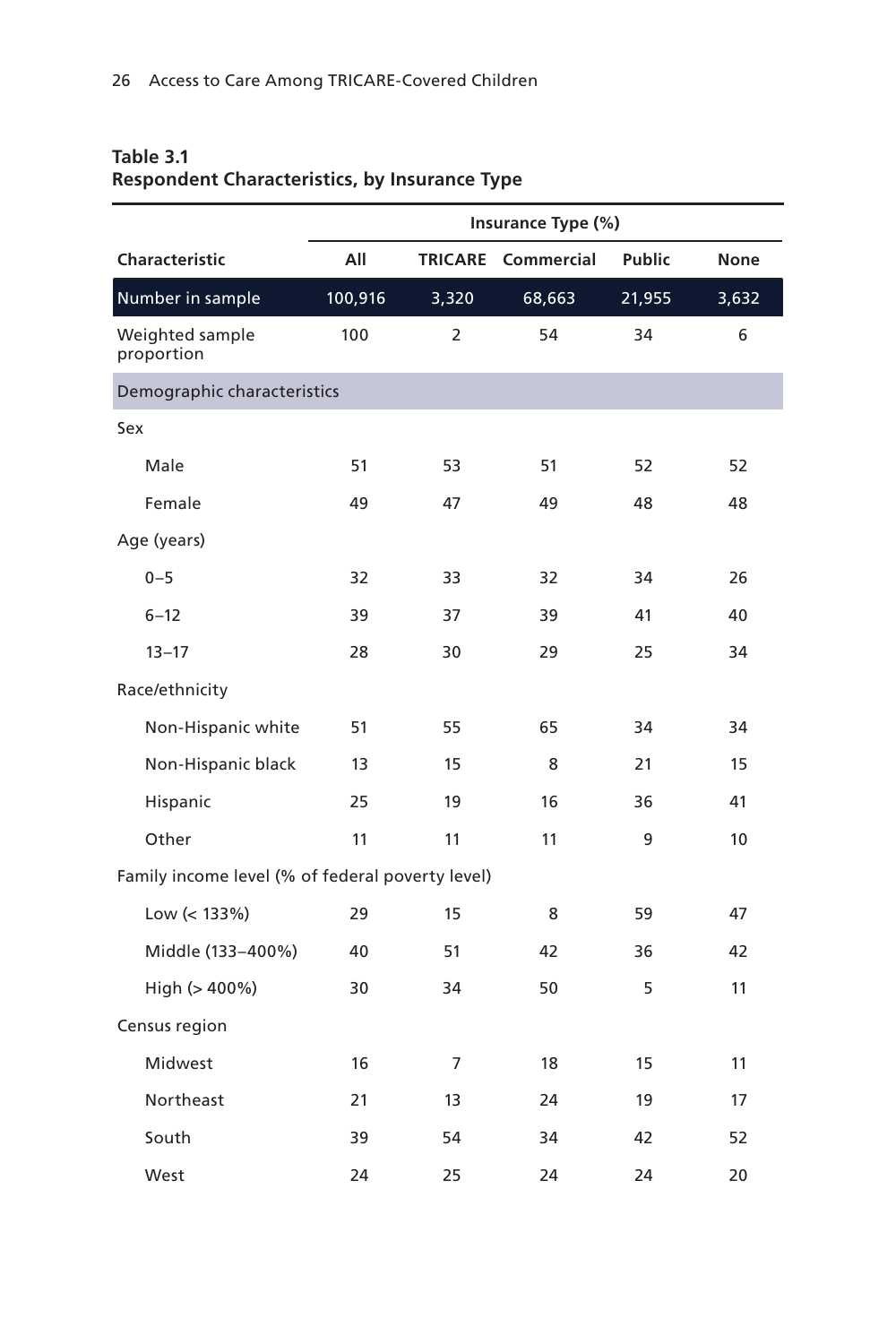|                                                  | Insurance Type (%) |                |            |               |             |
|--------------------------------------------------|--------------------|----------------|------------|---------------|-------------|
| <b>Characteristic</b>                            | All                | <b>TRICARE</b> | Commercial | <b>Public</b> | <b>None</b> |
| Education                                        |                    |                |            |               |             |
| Less than high<br>school                         | 9                  | $\overline{2}$ | 2          | 17            | 27          |
| High school                                      | 19                 | 8              | 10         | 34            | 29          |
| More than high<br>school                         | 71                 | 91             | 88         | 49            | 44          |
| <b>Risk factors</b>                              |                    |                |            |               |             |
| <b>SHCN</b>                                      |                    |                |            |               |             |
| Yes                                              | 19                 | 21             | 16         | 25            | 12          |
| <b>No</b>                                        | 81                 | 79             | 84         | 75            | 88          |
| Ever had MBHCN                                   |                    |                |            |               |             |
| Yes                                              | 81                 | 79             | 83         | 77            | 84          |
| No                                               | 19                 | 21             | 16         | 23            | 16          |
| Rate of address changes since child's birth      |                    |                |            |               |             |
| Never moved                                      | 34                 | 18             | 40         | 27            | 33          |
| At least 1 move, less<br>than 1 every<br>2 years | 56                 | 61             | 54         | 58            | 57          |
| More than 1 move<br>every 2 years                | 10                 | 21             | 6          | 15            | 11          |

#### **Table 3.1—Continued**

SOURCE: Analysis of 2016–2018 NSCH data.

NOTES: Sample numbers reflect unweighted numbers of responses, while percentages are weighted to reflect sampling design and demographics from the U.S. Census Bureau's 2015–2017 American Community Survey. Differences among insurance groups using chi-squared tests were statistically significant in all sociodemographic groups except sex. Roughly 4 percent of respondents indicated that their child was covered by some other type of insurance and are excluded from the table.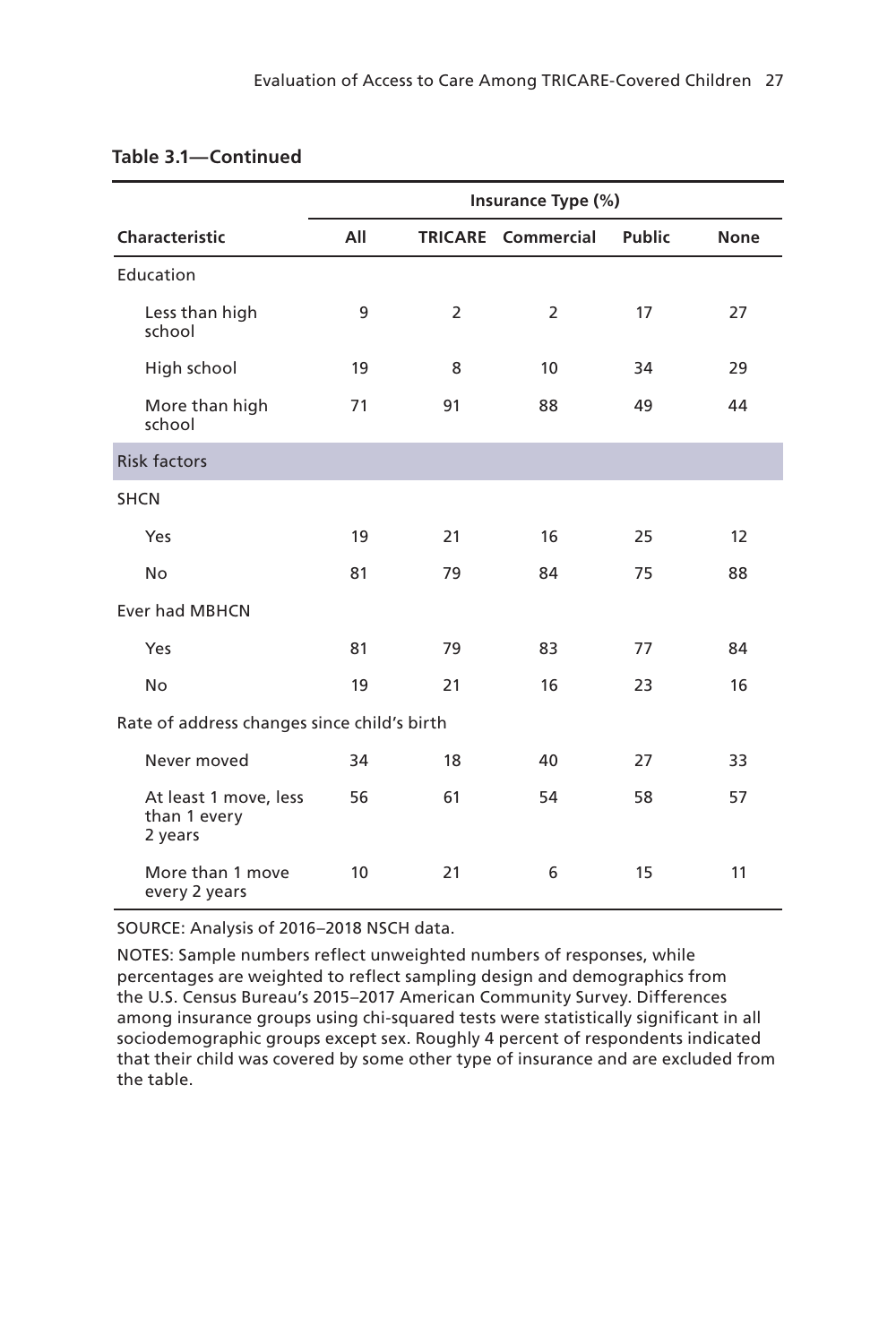givers of all other children nationally, a lower proportion of caregivers of TRICARE-covered children were low-income (15 percent had incomes less than 133 percent of the federal poverty level versus 29 percent nationally), and a higher proportion had greater than a high school degree (91 percent versus 71 percent nationally) and lived in the southern region of the United States (54 percent versus 39 percent nationally). Additionally, TRICARE-covered children changed home addresses considerably more frequently than children nationally (21 percent changed address more than once every two years, compared with 10 percent nationally). A higher proportion of caregivers of publicly insured and uninsured children were nonwhite, lowincome, and had low education. Caregivers of commercially insured children were less racially diverse, had higher incomes, and changed addresses at a lower rate than caregivers of children nationally.

# **Access to Care under TRICARE Compared with Other Coverage Groups**

Table 3.2 shows model-adjusted average predicted probabilities of pediatric access experiences among caregivers of TRICARE-covered children compared with their counterparts in other coverage groups.

# *Usual Source of Care*

Caregivers of TRICARE-covered children and those of children with commercial and public insurance plans were similarly likely to report having a usual place of care for their children in case of illness (82 percent versus 83 percent for commercial insurance and 79 percent for public insurance) and for routine preventive care (95 percent versus 95 percent for commercial insurance and 92 percent for public insurance). Fewer caregivers of TRICARE-covered children reported having at least one person they considered their child's personal doctor or nurse than did those with commercial insurance or public insurance (68 percent versus 76 percent for commercial insurance and 72 percent for public insurance).

# *Referral to Specialist Care*

Caregivers of TRICARE-covered children were significantly more likely than those in other insurance categories to report needing a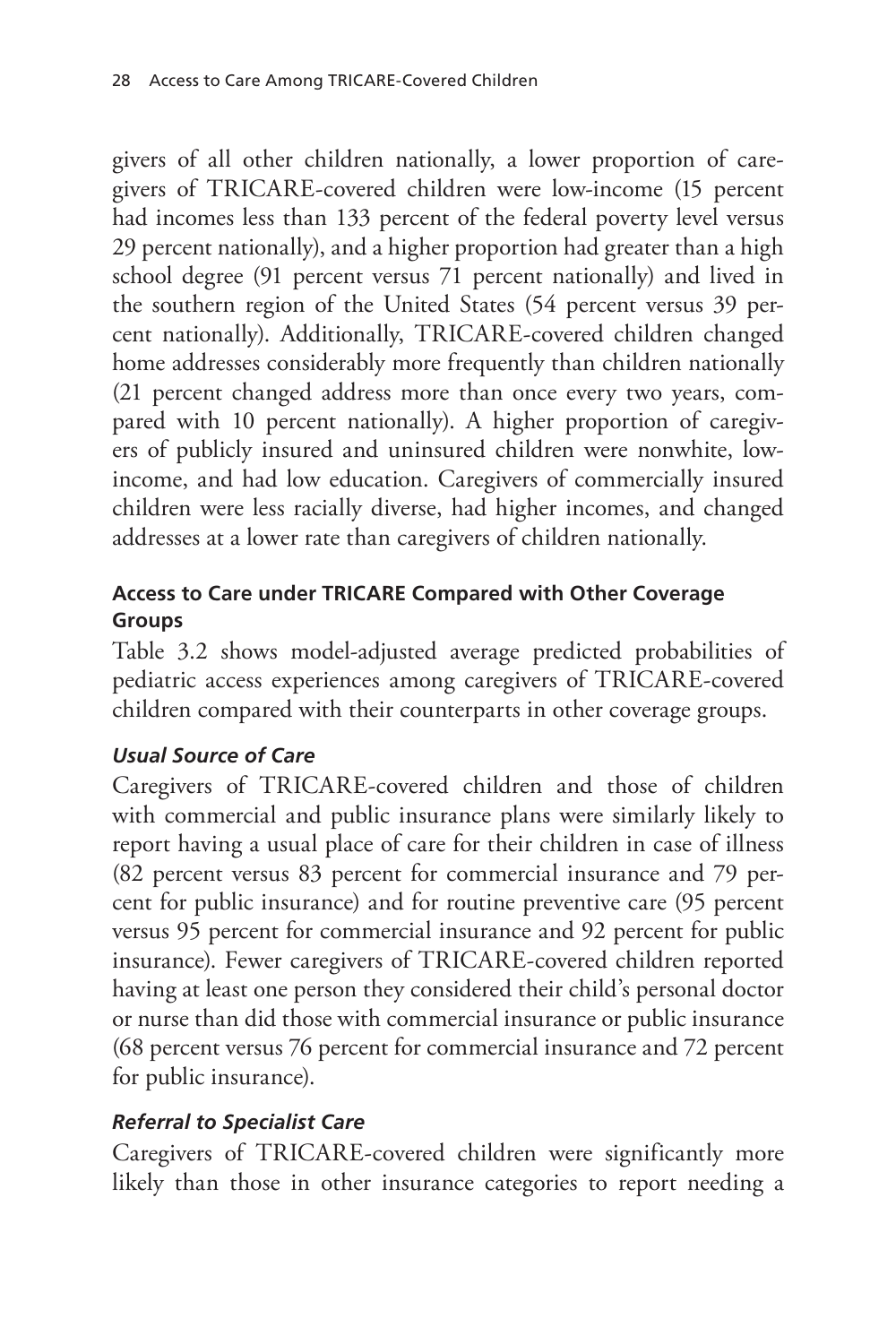|                                                                       | Insurance Type (%) |                        |               |             |
|-----------------------------------------------------------------------|--------------------|------------------------|---------------|-------------|
| <b>Access Category</b>                                                | <b>TRICARE</b>     | (reference) Commercial | <b>Public</b> | <b>None</b> |
| Number in sample                                                      | 3,320              | 68,663                 | 21,955        | 3,632       |
| Usual source of care                                                  |                    |                        |               |             |
| Has usual source of care when child<br>is sick                        | 82                 | 83                     | 79*           | $63***$     |
| Has usual source of care for child's<br>routine preventive care       | 95                 | 95                     | $92**$        | $75***$     |
| Caregiver thinks of one or more<br>persons as child's doctor or nurse | 68                 | $76***$                | $72*$         | 53***       |
| Specialist care (in past year)                                        |                    |                        |               |             |
| Child needed referral                                                 | 26                 | $17***$                | $20***$       | $14***$     |
| Had difficulty getting a referral                                     | 26                 | $15***$                | 23            | 36          |
| Had difficulty getting mental<br>health treatment                     | 44                 | 48                     | 42            | 52          |
| Had difficulty getting specialist<br>care                             | 28                 | 22                     | 28            | 34          |
| Getting needed care (in past year)                                    |                    |                        |               |             |
| Child needed care but did not<br>receive it                           | 3                  | 2                      | 3             | $10***$     |
| Care coordination (in past year)                                      |                    |                        |               |             |
| Received help coordinating care                                       | 26                 | $18***$                | $19***$       | $15***$     |
| Could have used more help<br>coordinating care                        | 9                  | $6*$                   | 9             | 7           |
| Insurance coverage and affordability                                  |                    |                        |               |             |
| Health insurance usually covers<br>child's health care needs          | 95                 | $92*$                  | 95            |             |
| Health insurance usually allows<br>child to see health care provider  | 96                 | 96                     | 97            |             |
| Health insurance usually covers<br>child's MBHCN                      | 80                 | $65***$                | 77            |             |

#### **Table 3.2 Pediatric Access Experiences, by Insurance Type**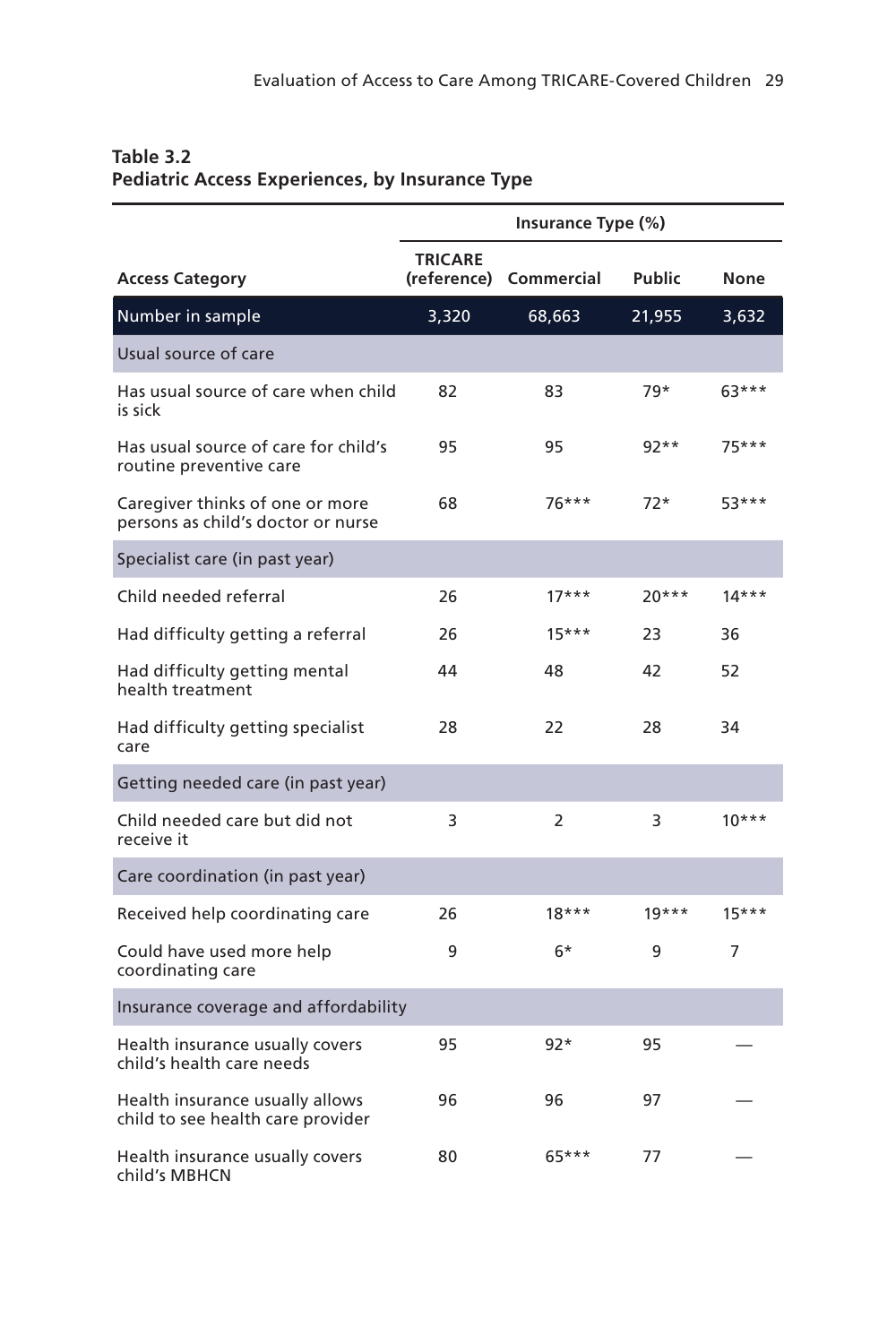#### **Table 3.2—Continued**

|                                                         | Insurance Type (%) |                        |               |             |
|---------------------------------------------------------|--------------------|------------------------|---------------|-------------|
| <b>Access Category</b>                                  | <b>TRICARE</b>     | (reference) Commercial | <b>Public</b> | <b>None</b> |
| Had problems paying health care<br>bills in past year   | 10                 | $15**$                 | $15**$        | $73***$     |
| Patient-centeredness (in past year)                     |                    |                        |               |             |
| Usually frustrated getting health<br>care services      | 19                 | $13***$                | 19            | 28***       |
| Health care providers usually<br>responsive to concerns | 90                 | 89                     | $83*$         | $81*$       |

SOURCE: Analysis of 2016–2018 NSCH data.

NOTES: All percentages represent the average predicted probabilities, adjusted for sociodemographics. Tests of significance performed using Wald tests of coefficients relative to the reference category. In 61 tests, we would expect three significant results due to chance alone at *p* < 0.05, 0.6 significant results at *p* < 0.01, and 0.06 significant results at p < 0.001, assuming all tests are independent. \* *p* < 0.05, \*\* *p* < 0.01, \*\*\* *p* < 0.001.

referral to see a doctor in the past year. This likely stems from the high proportion of TRICARE-covered families enrolled in its HMO option (TRICARE Prime) compared with HMO enrollment among those with commercial insurance (Kongstvedt, 2013). A quarter (26 percent) of caregivers of TRICARE-covered children needed a referral, compared with 17 percent in commercial plans and 20 percent in public plans. Among children who needed a referral, caregivers of TRICARE-covered children reported more difficulty obtaining the referral than those of commercially covered children (26 percent versus 15 percent).

Specialty care—especially mental health care—was difficult to obtain for many TRICARE families, although we did not find evidence that it was any more difficult for TRICARE-covered children to receive needed mental health or specialist care than children in any other insurance category. Among children who had seen a specialist or needed to see a specialist (excluding mental health) in the year prior to the survey, 28 percent of caregivers of TRICARE-covered children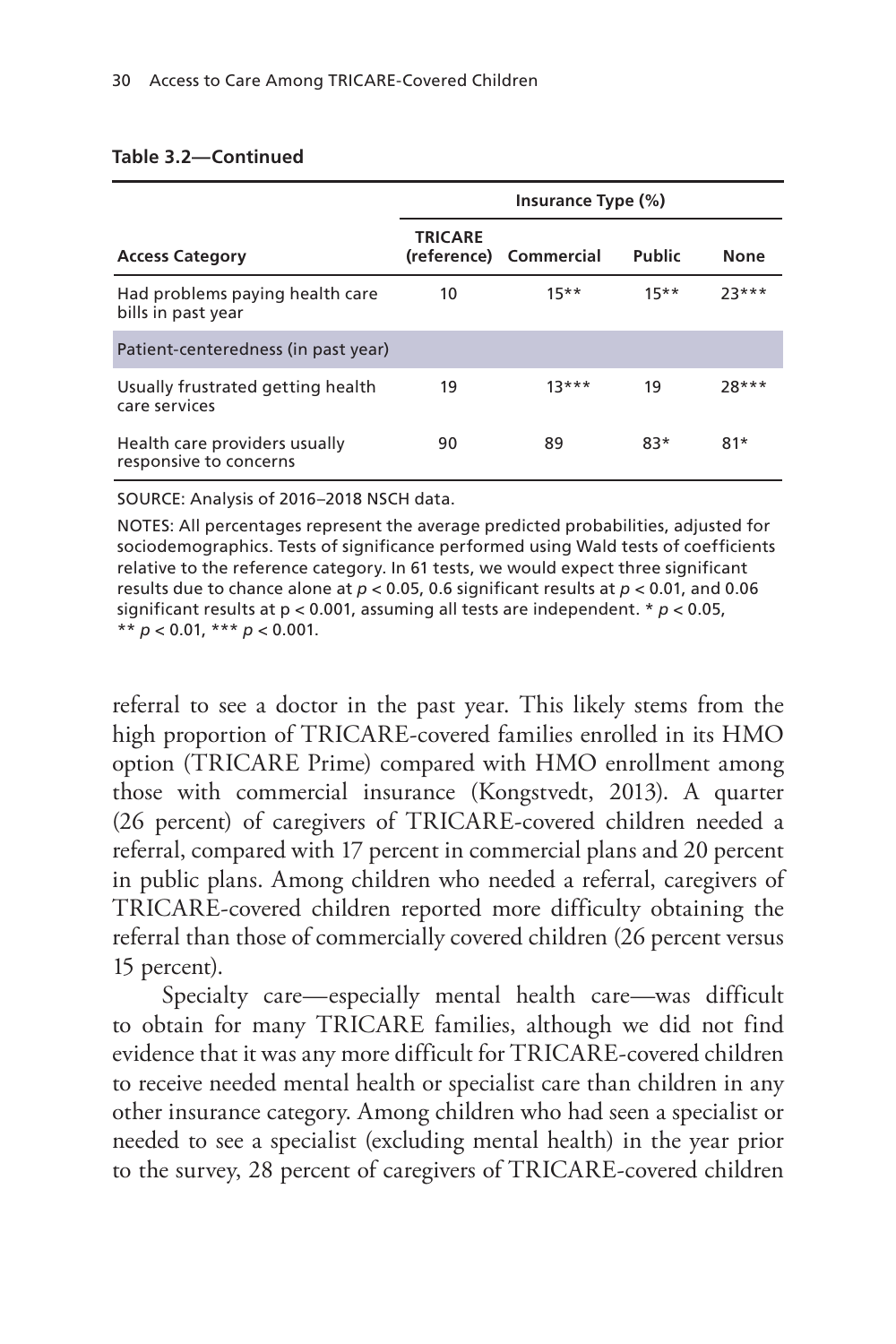reported at least some difficulty getting care. Among caregivers of TRICARE-covered children who either received treatment or needed to receive treatment from a mental health professional in the previous year, 44 percent reported at least some difficulty getting needed mental health treatment or counseling.

# *Getting Needed Care*

Caregivers of TRICARE-covered children and their counterparts in other coverage categories reported similar rates of not getting needed health care. Among TRICARE-covered children, 3 percent reportedly did not receive needed health care in the prior year, compared with 2 percent with commercial insurance, 3 percent with public insurance, and 10 percent of uninsured children.

# *Care Coordination*

Survey responses on care coordination indicated that TRICAREcovered children may have more access to care coordination services than children with other insurance types, but this assistance may not compensate for differences in the need for these services. Caregivers of TRICARE-covered children were more likely than caregivers in the commercially and publicly insured categories to report having someone to help with care coordination (26 percent versus 18 percent and 19 percent, respectively). However, caregivers of TRICARE-covered children were more likely than commercially insured caregivers to report feeling like they needed more help coordinating their child's care (9 percent versus 6 percent).

# *Insurance Coverage and Affordability*

The large majority of caregivers in every insurance category felt that their insurance offered adequate coverage overall. Ninety-five percent of caregivers of TRICARE-covered children reported that their insurance benefits and coverage "usually" or "always" met their child's needs, which was higher than for commercially insured children (92 percent) and equal to publicly insured children (95 percent). Among children who received mental or behavioral health services, 80 percent of TRICARE caregivers reported that their insurance usually or always met their child's mental or behavioral health needs, which, again, was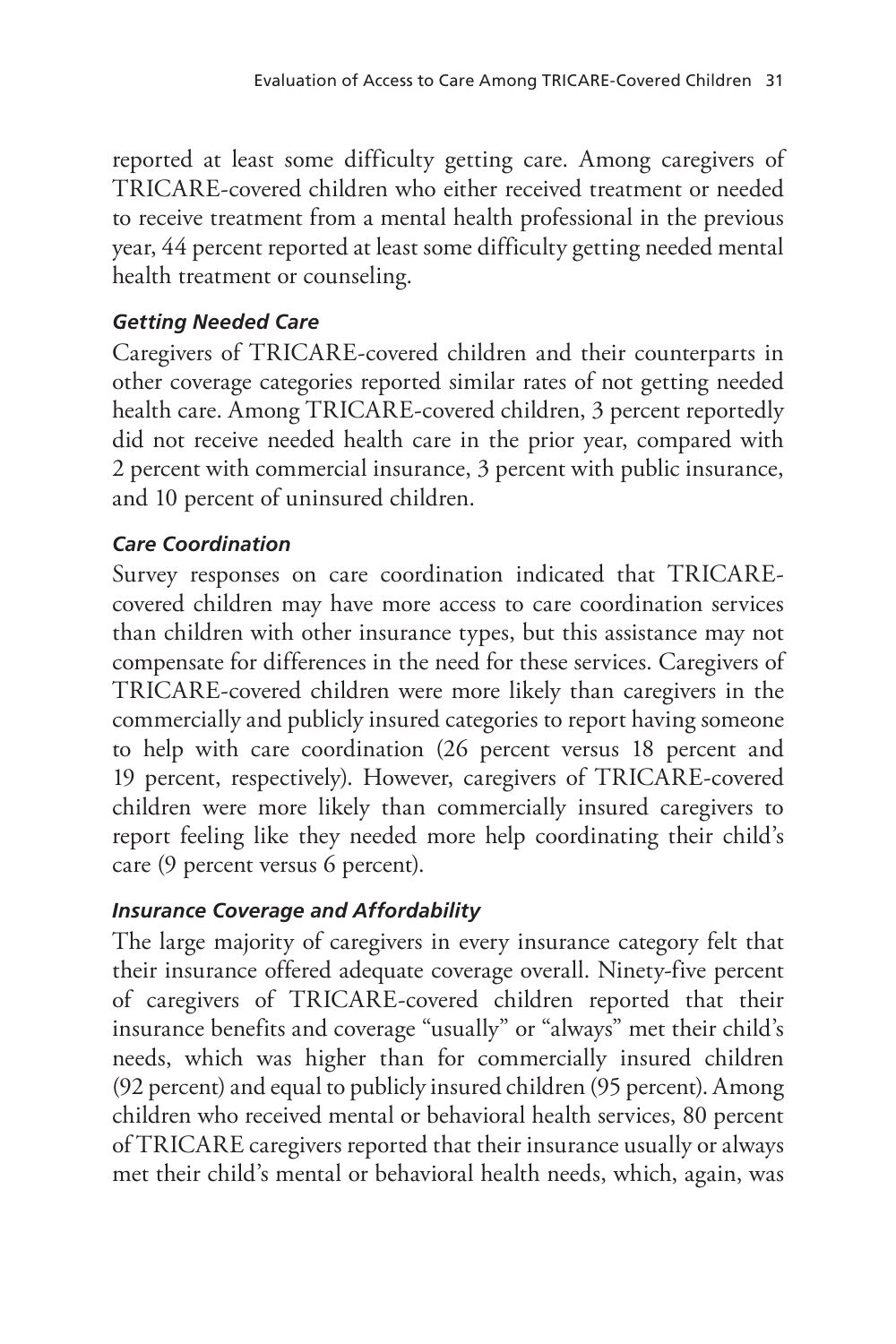higher than in the commercially insured category (65 percent) and similar to publicly insured children (77 percent). Caregivers across all insurance types generally felt that their insurance allowed their children to see needed health care providers.

Families of TRICARE-covered children were less likely to report problems paying for their child's health care bills than those in other coverage categories. Around 10 percent of caregivers of TRICAREcovered children reported problems paying for medical bills; rates were 15 percent of commercially insured, 15 percent of publicly insured, and 23 percent of uninsured children.

## *Patient-Centeredness*

Caregivers of TRICARE-covered children reported that health care providers were usually responsive to their concerns and included them in decisionmaking. Ninety percent of caregivers of TRICARE-covered children and 89 percent of caregivers of commercially insured children reported that their child's health care providers in the prior year were usually or always responsive, compared with 83 percent of those whose children were publicly insured and 81 percent of those whose children were uninsured.

Caregivers of TRICARE-covered children reported higher degrees of frustration getting services than those of commercially insured children and similar degrees of frustration as those of publicly insured children. Nineteen percent of TRICARE caregivers reported being usually or always frustrated getting services, compared with 13 percent of caregivers of commercially insured children and 19 percent of caregivers of publicly insured children. Caregivers of uninsured children reported the highest degree of frustration, at 28 percent.

# **Evaluating Access to Care under TRICARE** *Access by Active-Duty Status*

Among TRICARE beneficiaries, the health insurance circumstances and options of families of active-duty service members differed from those of families with non–active-duty service members in ways that may have affected access experiences. Because some insurance options are available only to active-duty service members, the health insur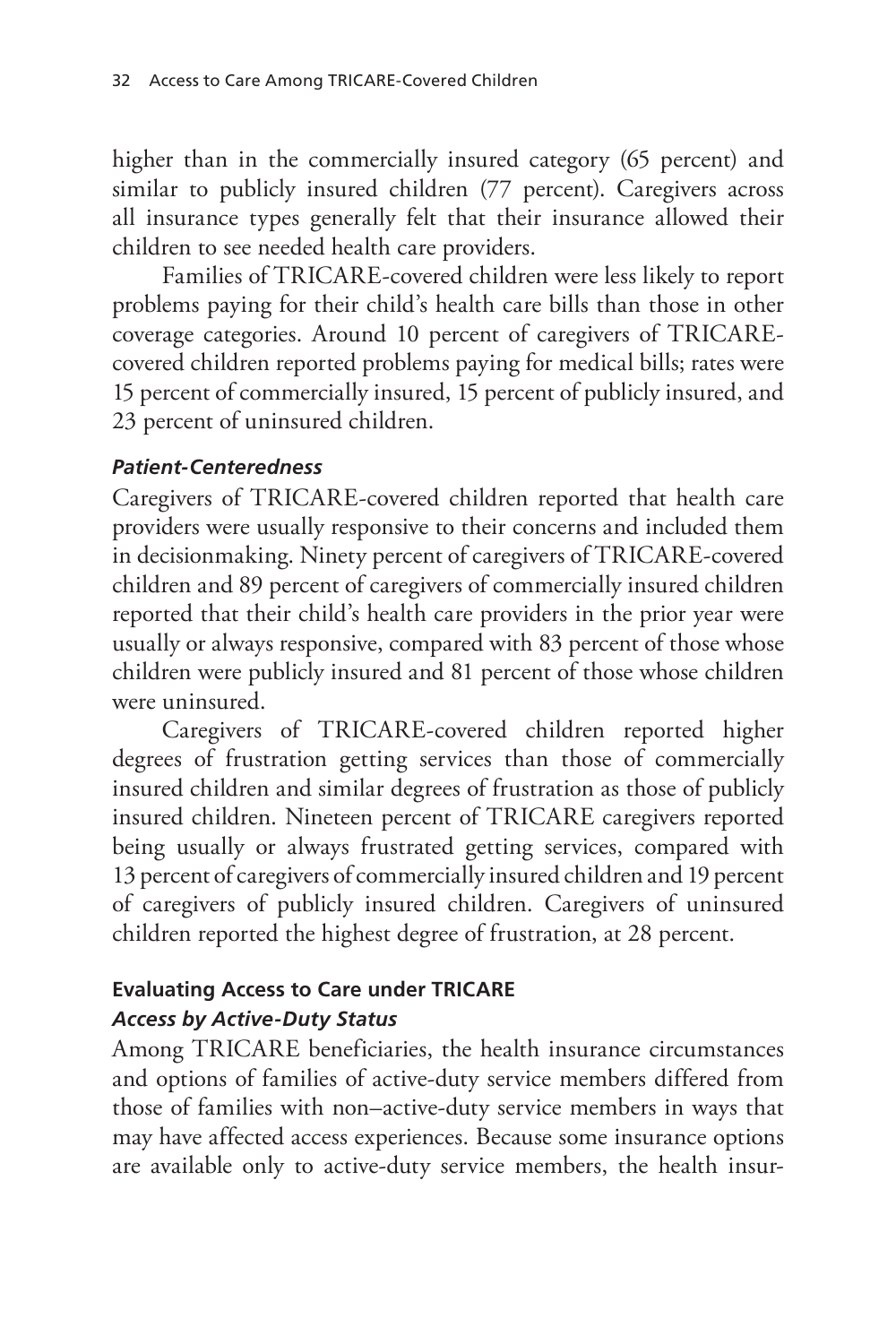ance options for reserve-component members may be in fluctuation as they cycle in and out of activation. We used the NSCH to compare TRICARE families with caregivers on active duty with families without a caregiver on active duty. Generally, families with an active-duty caregiver reported better pediatric access experiences than those not on active duty (Table 3.3).

For routine care, active-duty families were more likely to report a usual source of care when sick (88 percent versus 80 percent) Activeduty families also reported less difficulty obtaining specialist care

|                                                                       | <b>Active-Duty Status at Time</b><br>of Survey (%) |                    |
|-----------------------------------------------------------------------|----------------------------------------------------|--------------------|
| <b>Access Category</b>                                                | <b>Not Active Duty</b>                             | <b>Active Duty</b> |
| Number in sample                                                      | 1,010                                              | 698                |
| Usual source of care                                                  |                                                    |                    |
| Has usual source of care when child is sick                           | 80                                                 | 88*                |
| Has usual source of care for child's routine<br>preventive care       | 95                                                 | 97                 |
| Caregiver thinks of one or more persons as<br>child's doctor or nurse | 71                                                 | 66                 |
| Specialist care (in past year)                                        |                                                    |                    |
| Child needed referral                                                 | 28                                                 | 28                 |
| Had difficulty getting a referral                                     | 23                                                 | 34                 |
| Had difficulty getting mental health<br>treatment                     | 53                                                 | 40                 |
| Had difficulty getting specialist care                                | 34                                                 | $17*$              |
| Getting needed care (in past year)                                    |                                                    |                    |
| Child needed care but did not receive it                              | 5                                                  | $1**$              |
| Care coordination (in past year)                                      |                                                    |                    |
| Received help coordinating care                                       | 24                                                 | 34                 |
| Could have used more help coordinating care                           | 10                                                 | 8                  |

## **Table 3.3 Pediatric Access Experiences, by Active-Duty Status**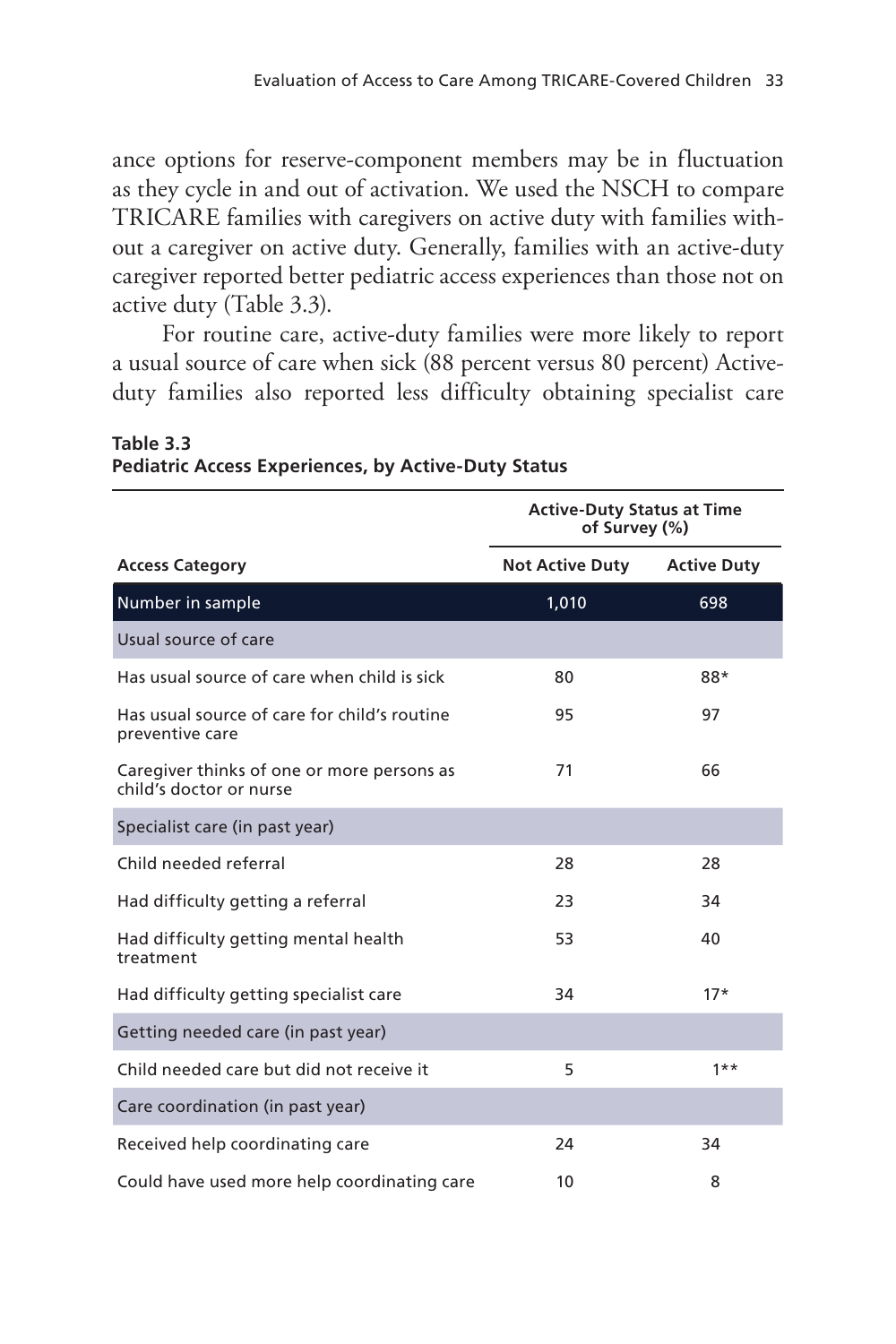#### **Table 3.3—Continued**

|                                                                      | <b>Active-Duty Status at Time</b><br>of Survey (%) |                    |
|----------------------------------------------------------------------|----------------------------------------------------|--------------------|
| <b>Access Category</b>                                               | <b>Not Active Duty</b>                             | <b>Active Duty</b> |
| Insurance coverage and affordability                                 |                                                    |                    |
| Health insurance usually covers child's health<br>care needs         | 92                                                 | $98*$              |
| Health insurance usually allows child to see<br>health care provider | 95                                                 | 97                 |
| Health insurance usually covers child's MBHCN                        | 75                                                 | $91*$              |
| Had problems paying health care bills in past<br>year                | 14                                                 | $6*$               |
| Patient-centeredness (in past year)                                  |                                                    |                    |
| Usually frustrated getting health care services                      | 22                                                 | 17                 |
| Health care providers usually responsive to<br>concerns              | 91                                                 | 85                 |

SOURCE: Analysis of 2017–2018 NSCH data. The 2016 data set was excluded because it did not include active-duty status.

NOTES: The table shows the average predicted probability of each outcome by active-duty status, adjusted for survey year. Tests of significance performed using Wald tests of coefficients relative to the reference category. In 16 tests, we would expect less than one significant result due to chance alone at *p* < 0.05 and less than 0.2 significant results at *p* < 0.01, assuming all tests are independent. \* *p* < 0.05, \*\* *p* < 0.01.

(17 percent versus 34 percent) and were substantially more likely to report adequate coverage for MBHCN than non–active-duty families (91 percent versus 75 percent). Finally, active-duty families were less likely to report not getting needed care (1 percent versus 5 percent) and were less likely to report having trouble paying health care bills (6 percent versus 14 percent).

## *Access by TRICARE Plan*

TRICARE beneficiaries can be enrolled in one of several types of TRI-CARE plans, depending on eligibility. Generally, dependents of service members can be enrolled in either an HMO-type plan known as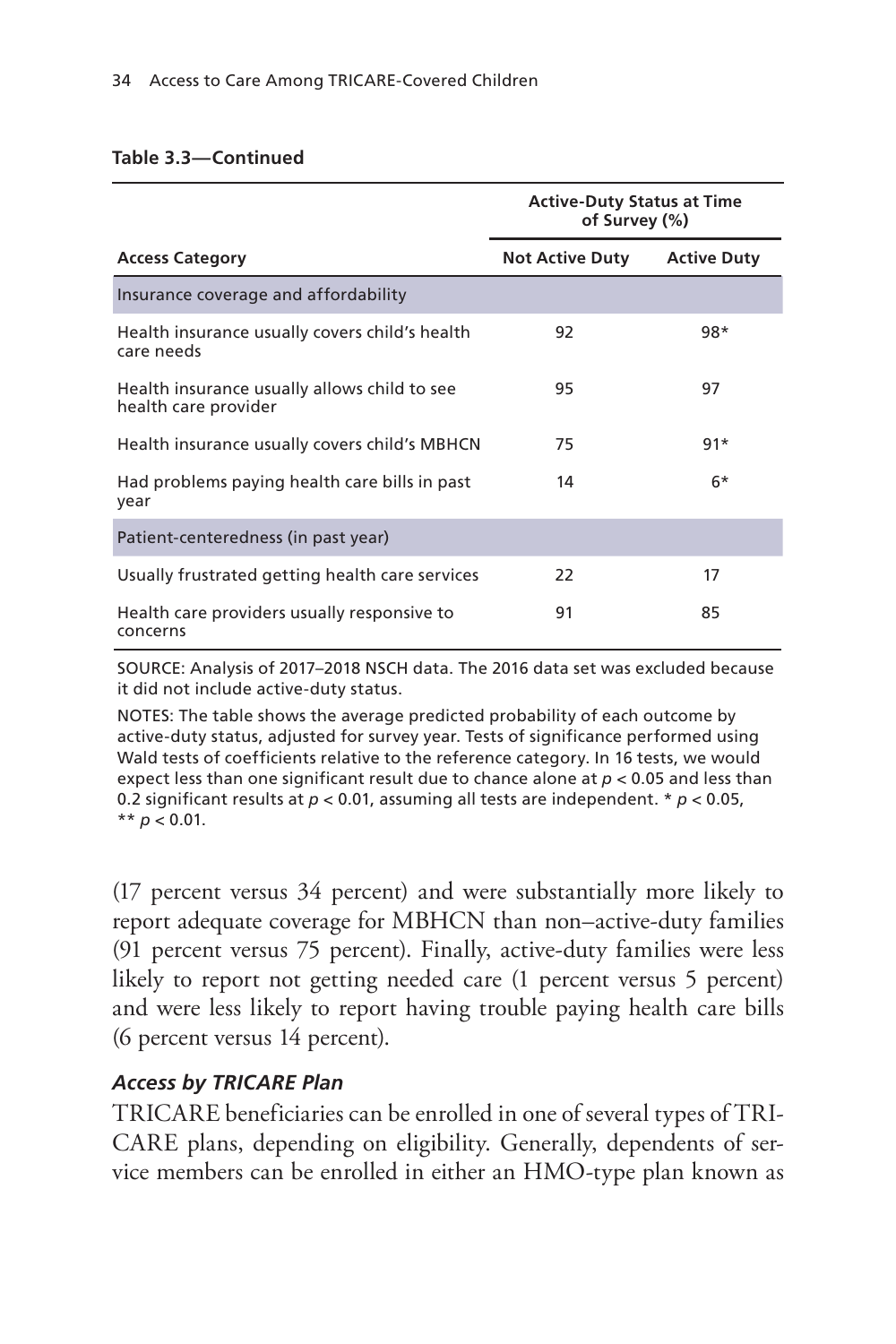TRICARE Prime or a PPO-type plan known as TRICARE Select. Family members in TRICARE Prime have lower cost-sharing than those in TRICARE Select but typically must be seen for specialty care at an MTF and require prior authorization and a referral from a PCM for most nonroutine care. Family members in TRICARE Select have higher cost-sharing but more flexibility in providers and do not need referrals to see specialists. TRICARE Prime family members can choose a PCM at an MTF or a network (civilian) PCM in the community. In FY 2018, 66 percent of eligible children under age 18 were covered by TRICARE Prime, and 32 percent were covered by TRICARE Select (DHA, 2019).

Data on TRICARE plans were not available in the NSCH, but the MFLS asked respondents to report their TRICARE plan (see Table A.2 in the appendix). Caregivers with TRICARE Prime and a PCM at an MTF reported more issues seeing a pediatric medical provider in a reasonable amount of time than those in TRICARE Prime with a network PCM or in TRICARE Select (Table 3.4). Compared with TRICARE Prime with a PCM at an MTF, TRICARE Prime enrollees with a network PCM were, on average, 7.3 percentage points more likely to agree that they received timely pediatric care when it was needed, compared with 10.0 percentage points for TRICARE Select. Caregivers with TRICARE Prime with a network PCM and TRICARE Select were also 12.2 and 20.9 percentage points more likely, respectively, than those with TRICARE Prime and a PCM at an MTF to report satisfaction with the overall ease of access and timeliness of their health care (for all covered family members).

## *Access by Service Branch*

Over the study period, MTFs were mostly managed and operated by the military services. We compared pediatric access experiences across branches of service, using data from the MFLS. (See Table A.3 in the appendix for detailed observations by service branch.) Pediatric access experiences and overall satisfaction were generally consistent across the Army, Navy, and Marine Corps (Table 3.5). Air Force respondents tended to report somewhat worse pediatric access and overall satisfaction with care than Army and Navy respondents. For example, on aver-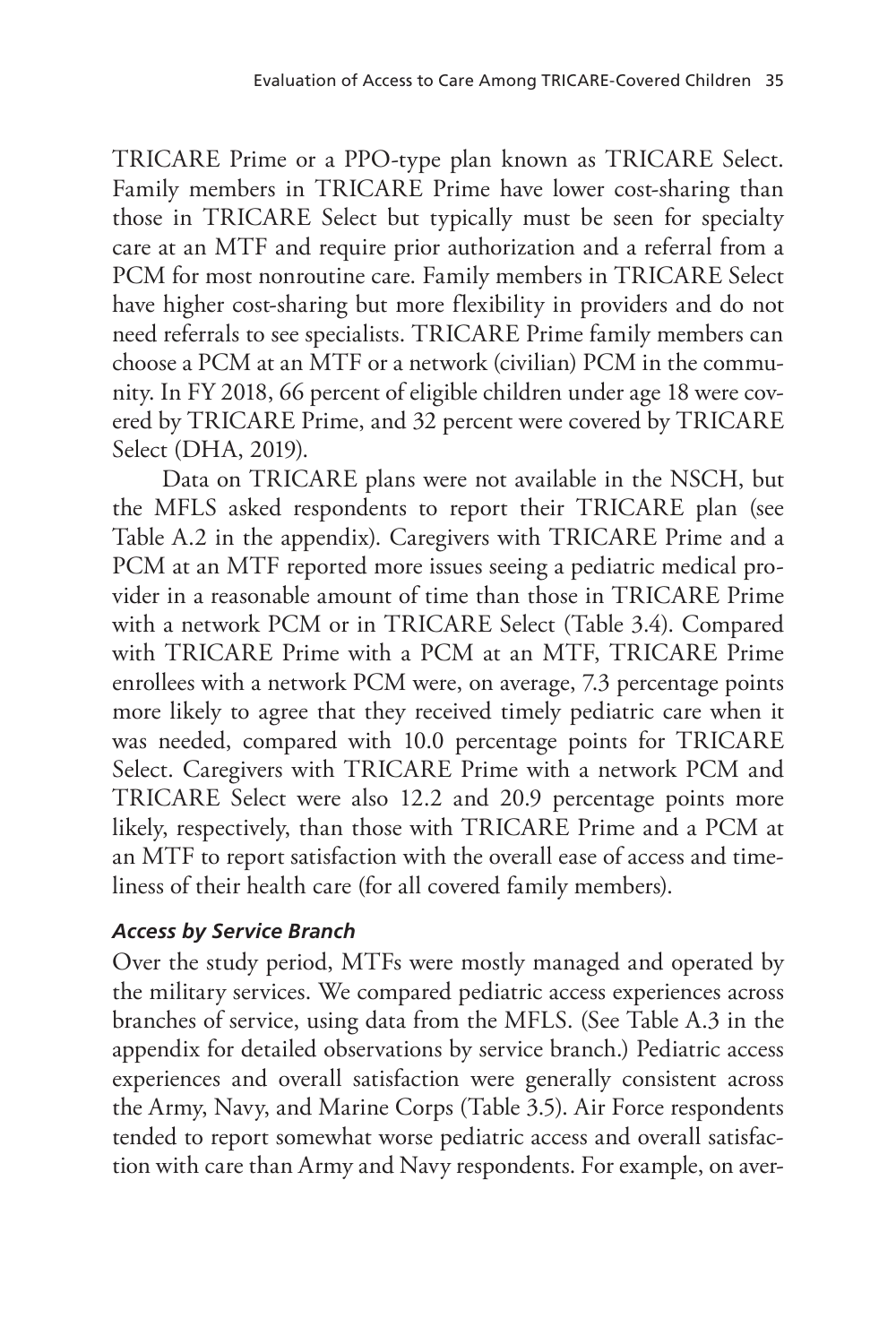#### **Table 3.4 Average Marginal Effects of TRICARE Insurance Type Compared with TRICARE Prime and a PCM at an MTF**

|                                                                        | TRICARE Plan/Care Setting (%)        |                                       |                          |  |
|------------------------------------------------------------------------|--------------------------------------|---------------------------------------|--------------------------|--|
| <b>Access Category</b>                                                 | <b>TRICARE Prime</b><br>(PCM at MTF) | <b>TRICARE Prime</b><br>(Network PCM) | <b>TRICARE</b><br>Select |  |
| Number in sample                                                       | 2,067                                | 1,003                                 | 553                      |  |
| Pediatric access experiences                                           |                                      |                                       |                          |  |
| Received timely pediatric care when<br>needed (73% agree overall)      | (Reference)                          | $+7.3***$                             | $+10.0***$               |  |
| Received timely pediatric referrals<br>when needed (69% agree overall) | (Reference)                          | $+1.8$                                | $-1.4$                   |  |
| <b>Overall satisfaction</b>                                            |                                      |                                       |                          |  |
| Ease and timeliness of access<br>(72% satisfied overall)               | (Reference)                          | $+12.2***$                            | +20.9***                 |  |
| Quality of providers<br>(78% satisfied overall)                        | (Reference)                          | $+5.8***$                             | $+10.9***$               |  |

SOURCE: Analysis of MFLS data.

NOTES: The table shows average marginal effects, adjusted for sociodemographics, of different insurance categories relative to the reference (TRICARE Prime with a PCM at an MTF). Numbers express, on average, how much more or less likely an individual in the sample would be to give the response if recategorized from the reference category to the new category. For example, on average, we expect caregivers of children enrolled in TRICARE Select to be 10 percentage points more likely to agree that the child received timely pediatric care when needed compared with TRICARE Prime (PCM at MTF). Satisfaction outcomes apply to care for all members of families with children under age 18, not just pediatric care. In eight tests, we would expect less than 0.01 significant results due to chance alone at *p* < 0.001, assuming all tests are independent. \*\*\* *p* < 0.001.

age, Air Force respondents were 6.6 percentage points less likely to agree that they received timely pediatric care when needed, 4.6 percentage points less likely to agree that they received timely pediatric referrals when needed, 6.2 percentage points less likely to be satisfied with the ease and timeliness of access to care, and 4.1 percentage points less likely to be satisfied with the quality of providers.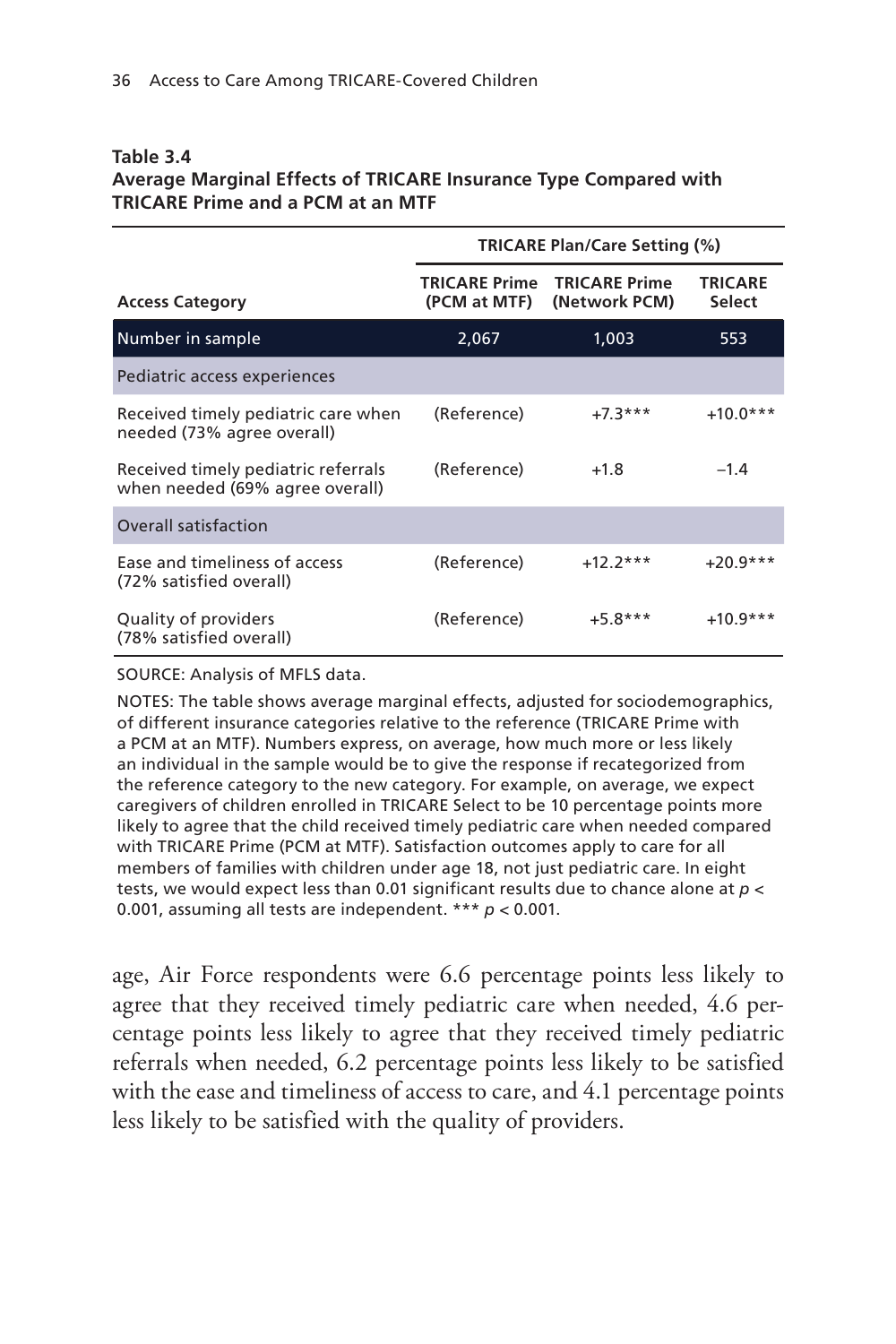## *Access by Region*

We also compared access experiences among TRICARE families across U.S. geographic census divisions, with Alaska and Hawaii included as separate categories. The Pacific and Mountain divisions tended to perform worse than other regions across several outcomes, including receiving timely pediatric care when needed and receiving timely pediatric referrals when needed (data not shown).

#### **Table 3.5**

#### **Average Marginal Effects of Military Service Branch Compared with the Army**

|                                                                        | <b>Military Service Branch (%)</b> |        |                  |                        |
|------------------------------------------------------------------------|------------------------------------|--------|------------------|------------------------|
| <b>Access Category</b>                                                 | Army                               | Navy   | <b>Air Force</b> | <b>Marine</b><br>Corps |
| Number in sample                                                       | 1,383                              | 866    | 948              | 533                    |
| Pediatric access experiences                                           |                                    |        |                  |                        |
| Received timely pediatric care when<br>needed (73% agree overall)      | (Reference)                        | $+0.1$ | $-6.6***$        | $-1.3$                 |
| Received timely pediatric referrals<br>when needed (69% agree overall) | (Reference)                        | $+2.3$ | $-4.6*$          | $-2.7$                 |
| <b>Overall satisfaction</b>                                            |                                    |        |                  |                        |
| Ease and timeliness of access<br>(72% satisfied overall)               | (Reference)                        | $+0.1$ | $-6.2**$         | $-4.5$                 |
| Quality of providers<br>(78% satisfied overall)                        | (Reference)                        | $+1.2$ | $-4.1*$          | $-3.5$                 |

SOURCE: Analysis of MFLS data.

NOTES: Table shows average marginal effects, adjusted for sociodemographics, of military service branch categories relative to the reference (the Army). Numbers express, on average, how much more or less likely an individual in the sample would be to give the response if recategorized from the reference category to the new category. Satisfaction outcomes apply to care for all members of families with children under age 18, not just pediatric care. In 12 tests, we would expect less than one significant result due to chance alone at  $p < 0.05$ , less than 0.2 significant results at *p* < 0.01, and less than 0.02 significant results at *p* < 0.001, assuming all tests are independent. \* *p* < 0.05, \*\* *p* < 0.01, \*\*\* *p* < 0.001.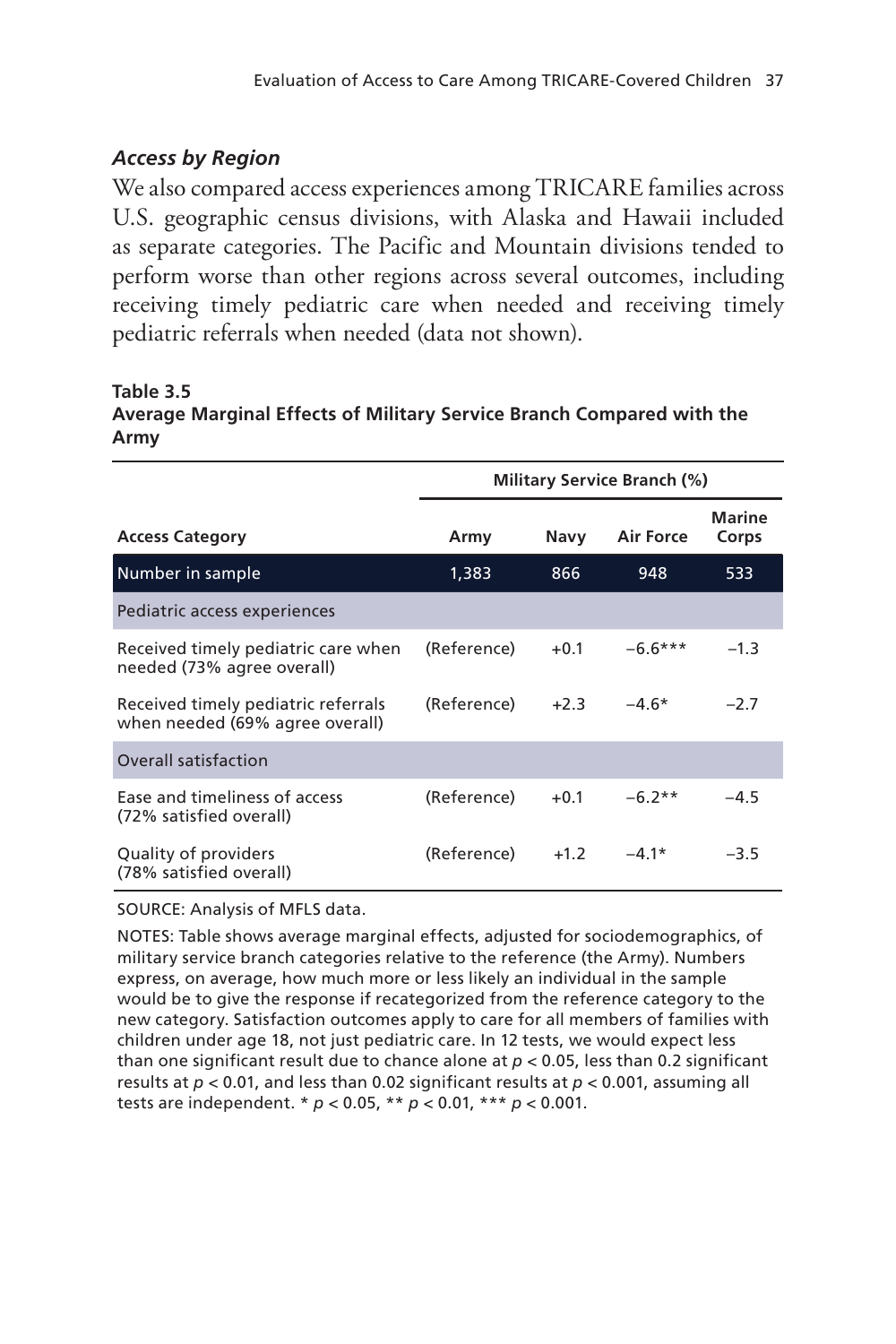# **Summary**

Using data from the 2016–2018 years of the NSCH and the 2018 MFLS, we evaluated the access experiences of TRICARE-covered children relative to children covered by other insurance types and with no insurance. Caregivers of TRICARE-covered children were less likely to have one person they considered their child's personal doctor or nurse, were more likely to need referrals, and reported greater difficulty getting a referral when needed than those with commercial or public insurance. Although the majority of caregivers found that their insurance coverage was adequate, caregivers of TRICARE-covered children were more likely to report having coverage for MBHCN and less likely to report problems paying for care than those of children with commercial and public insurance. Caregivers of children with TRICARE also reported similar responsiveness of care as those with commercial insurance and moderately higher responsiveness than those with public insurance.

Additionally, we performed within-TRICARE comparisons by active-duty status across TRICARE plan groupings and service branches. We found that active-duty families were more likely to report a usual source of care when sick, had less difficulty obtaining specialty care, and were more likely to report adequate coverage for MBHCN than non–active-duty families. Active-duty families were less likely to report not getting needed care and having trouble paying health care bills. Looking specifically at TRICARE insurance types, respondents with TRICARE Prime with a network PCM and those with TRICARE Select were more likely than those with TRICARE Prime with a PCM at an MTF to agree that they received timely pediatric care when it was needed. Caregivers with TRICARE Prime with a network PCM and those with TRICARE Select were also more likely than those with a TRICARE PCM at an MTF to report satisfaction with the overall ease of access and timeliness of their health care.

We found that pediatric access experiences and overall satisfaction were generally consistent across the Army, Navy, and Marine Corps but worse for Air Force respondents. Air Force respondents were less likely to agree that they received timely pediatric care when needed,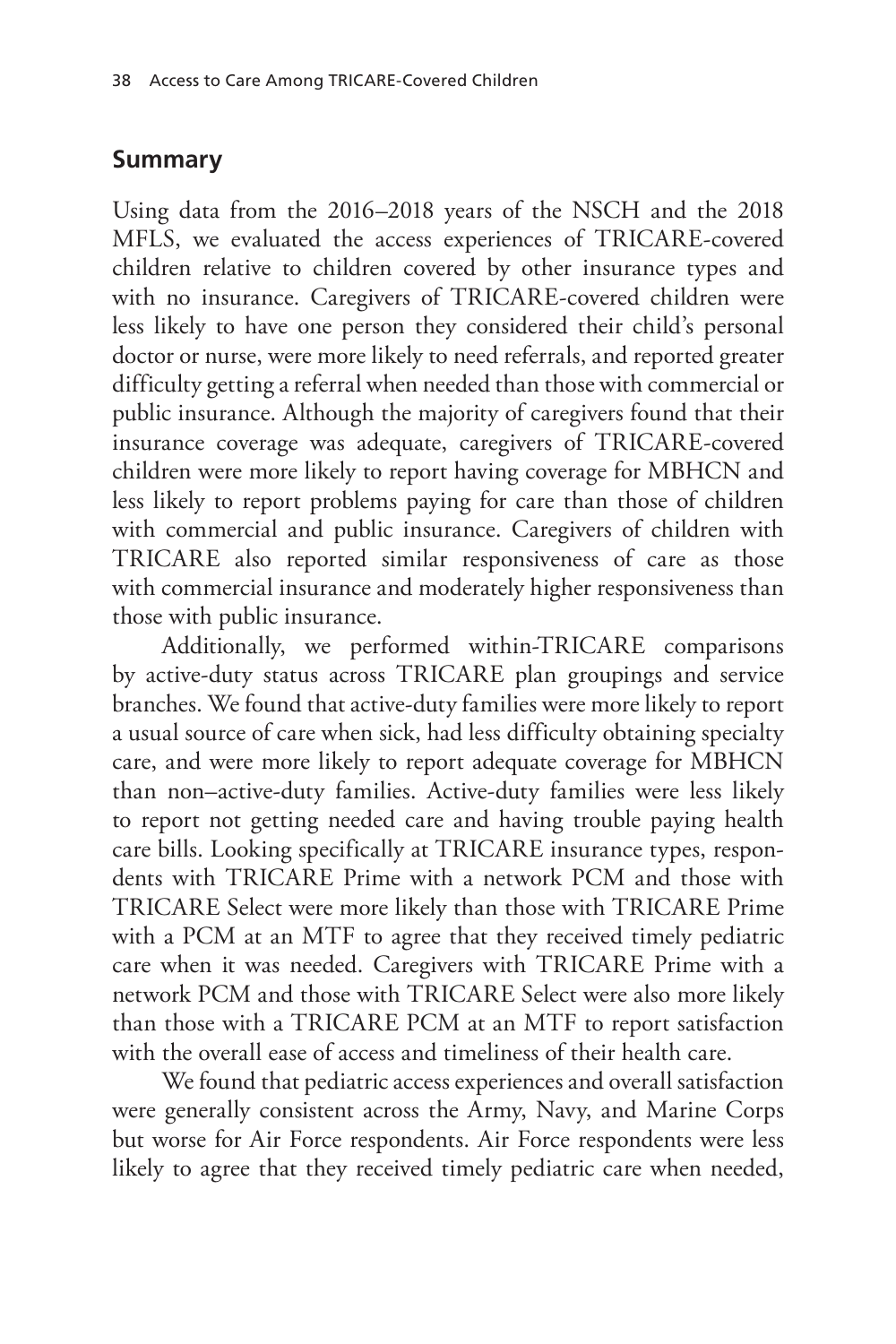less likely to agree that they received timely pediatric referrals when needed, less likely to be satisfied with the ease and timeliness of access to care, and less likely to be satisfied with the quality of providers.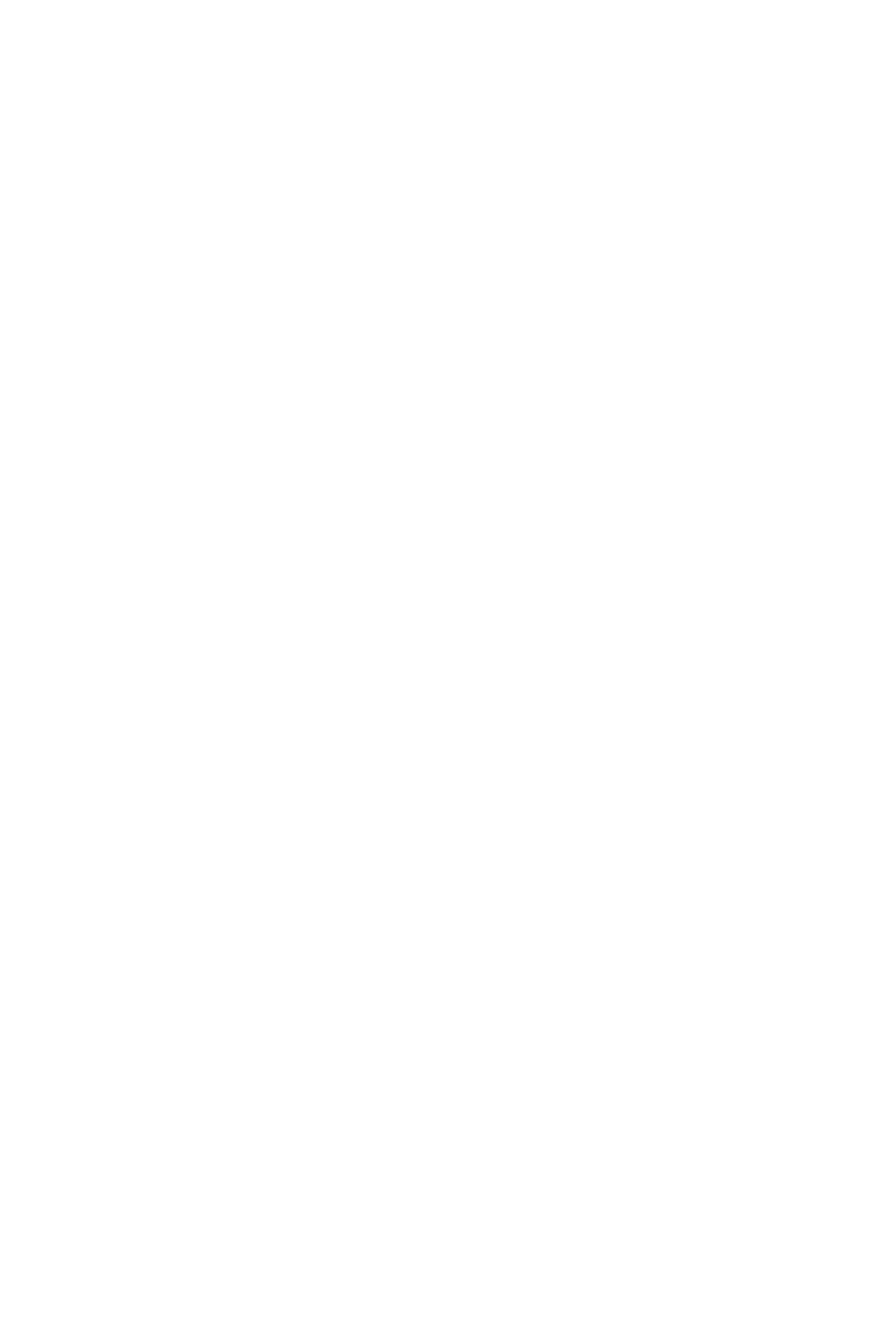The importance of having access to quality health care increases as medical, mental, and behavioral health needs increase (Berry et al., 2015). A 2004 study found that 23 percent of children covered by TRICARE had SHCN. These children had five times as many admissions and spent ten times as many days in the hospital as children without SHCN, and they accounted for half of outpatient visits (Williams et al., 2004). The burdens of poor access multiply with higher utilization, and the health consequences of any care delayed or forgone are more severe. As a result, the access and quality experiences of families with children with SHCN can suffer. Despite these risks, children with SHCN are often not given the support they need (Newacheck et al., 2000). A 2018 national study of children with SHCN found that their caregivers reported worse access to medical homes, which can provide needed consistency, coordination, and community services (Lichstein, Ghandour, and Mann, 2018). A 2019 analysis of MEPS data suggested that access experiences of TRICARE-covered children with high medical complexity were worse than among children without SHCN, identifying gaps in access experiences among TRICARE-covered children with behavioral health diagnoses (Seshadri et al., 2019). However, DHA questioned these findings (Adirim, Hisle-Gorman, and Klein, 2019). To further examine this potential area of need, we extended our analysis to TRICARE-covered children with SHCN.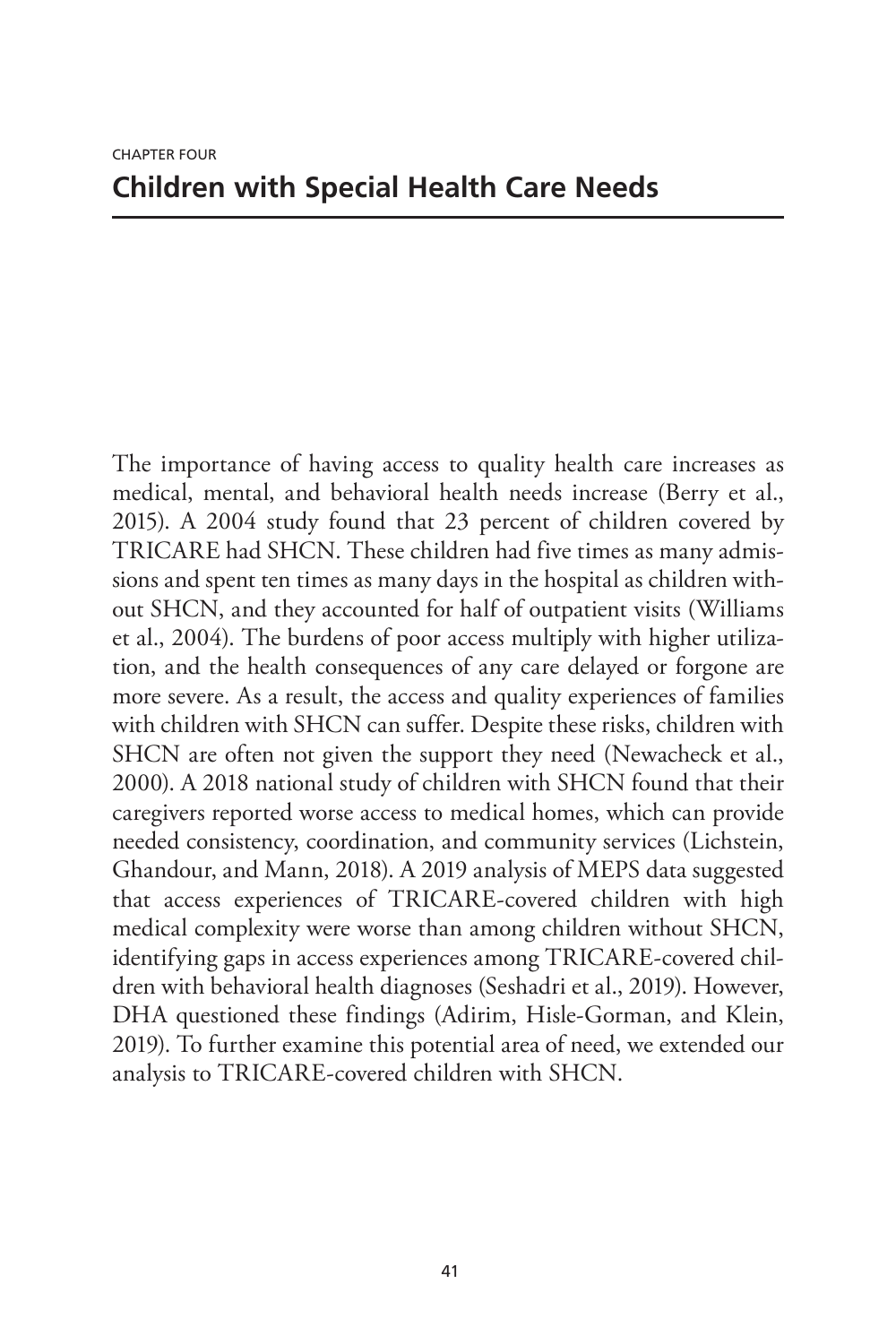# **Approach**

#### **Defining Special Health Care Needs**

There is no standard way of defining SHCN. One means of identifying children with SHCN in the MHS is through their enrollment in programs that provide assistance to designated groups. One such program is the EFMP, which uses provider-centric eligibility criteria, with a nurse reviewing a patient's files, and is administered by each of the military services through offices located at MTFs. Service members can enroll in the EFMP if a family member requires special medical services for a chronic condition, is being seen by a specialist on an ongoing basis, has significant behavioral health concerns, or receives early intervention or special education services. However, because not all military families with SHCN enroll in the EFMP, there is no database or registry in the MHS that can identify all TRICARE families with SHCN (Military OneSource, 2020; National Institutes of Health, 2014). In FY 2016, 104,677 family members across the services were enrolled in the EFMP, accounting for roughly 5 percent of TRICARE-eligible children (U.S. Government Accountability Office [GAO], 2018). More recently, the MHS has used the pediatric medical complexity algorithm (DHA, 2017)—an emerging indicator of pediatric medical complexity that uses International Classification of Diseases (ICD) codes—as a basis for comparing and benchmarking TRICARE to the civilian population.<sup>1</sup> Using this algorithm, DHA reported that, in 2015, 17 percent of children MHS-wide had a noncomplex chronic condition, while 6 percent had a complex chronic condition (DHA, 2017).

To identify TRICARE families with SHCN in the NSCH data, we used a standardized five-item screening tool developed by the Child and Adolescent Health Measurement Initiative based on a definition of SHCN developed by the Maternal and Child Health Bureau of the Health Resources and Services Administration. This screening tool has consistently been validated to identify subsets of

At the time of its adoption, the algorithm used the ninth edition of the ICD (ICD-9); it now uses the tenth (ICD-10).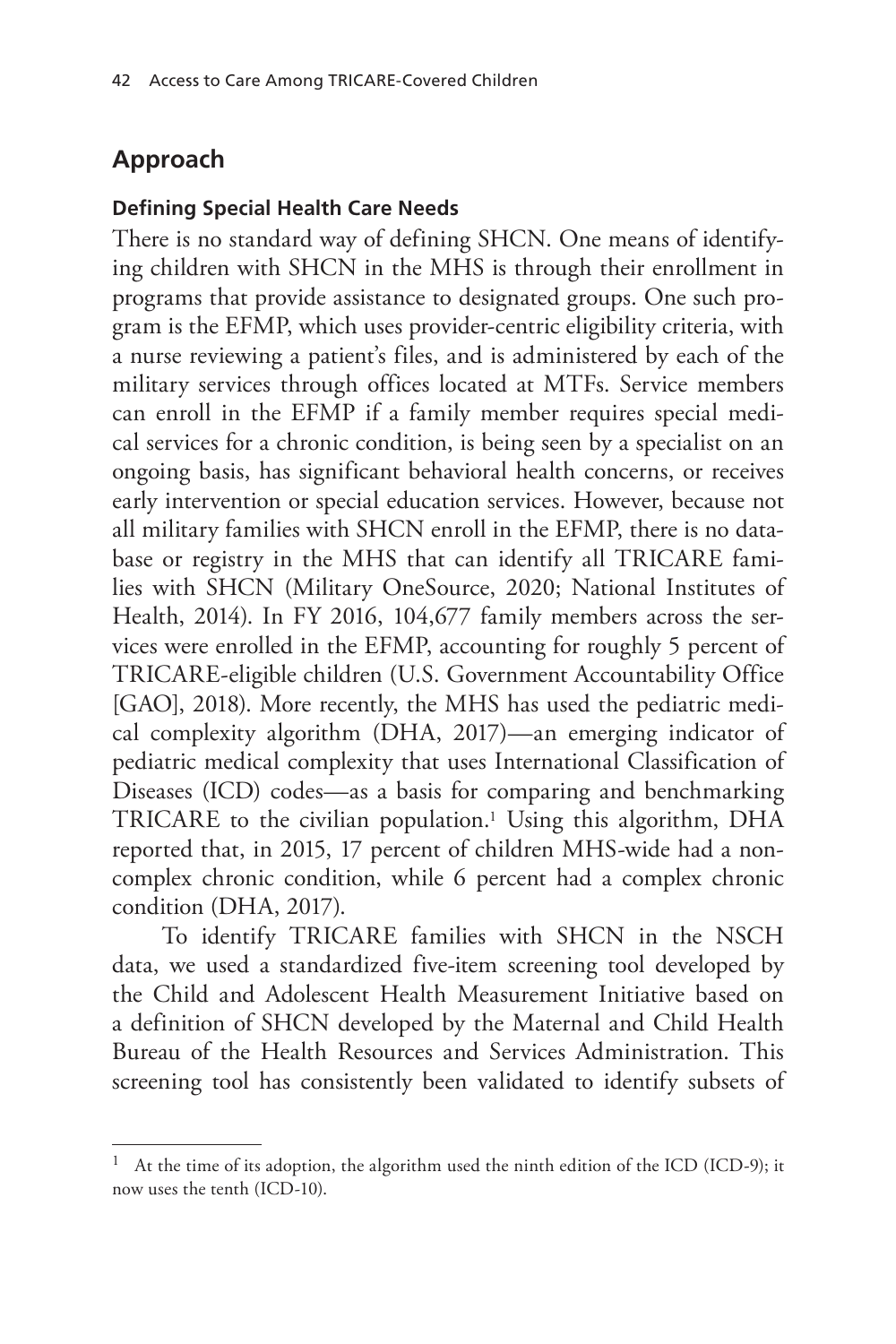children with chronic conditions that need or use more care and have heightened needs for various forms of assistance (Bethell et al., 2015). The screening questions asked whether the child (1) was limited in their ability to perform age-appropriate activities; (2) needed or used prescription medications (aside from vitamins); (3) needed or used specialized therapies; (4) had an uncommon need for medical, mental health, or educational services; or (5) needed or received treatment or counseling for emotional, developmental, or behavioral problems. A child was identified as having SHCN if their caregiver responded affirmatively to one of the five health consequences and reported that the consequence was due to an underlying medical, behavioral, or other health condition that had lasted or was expected to last more than 12 months. Roughly 20 percent of TRICARE-covered children in our sample were identified as having SHCN through this screener, which corresponded to roughly 17 percent of MHS-enrolled children in 2015 with a noncomplex chronic condition.

We also identified families with children with MBHCN using a series of NSCH questions asking whether a caregiver had ever been told by a health care provider that their child had one of a list of behavioral or developmental health conditions. (See the appendix for a list of conditions.) Due to sample limitations, we used a broad definition of MBHCN. We categorized caregivers as having a child with MBHCN if they answered affirmatively to at least one of these questions or indicated that they had been told by a health care provider that their child had "any other mental health condition." Roughly 21 percent of TRICARE-covered children in our sample were identified as having such a need.

The MFLS identifies respondents with special needs using a single self-reported question: "Do you have a child(ren) with special needs?" Roughly 20 percent of MFLS respondents answered "yes" to this question.

## **Analysis**

To compare the access experiences of TRICARE-covered children with SHCN or MBHCN and those without these needs, we used multivariable logistic regressions on NSCH data to estimate the like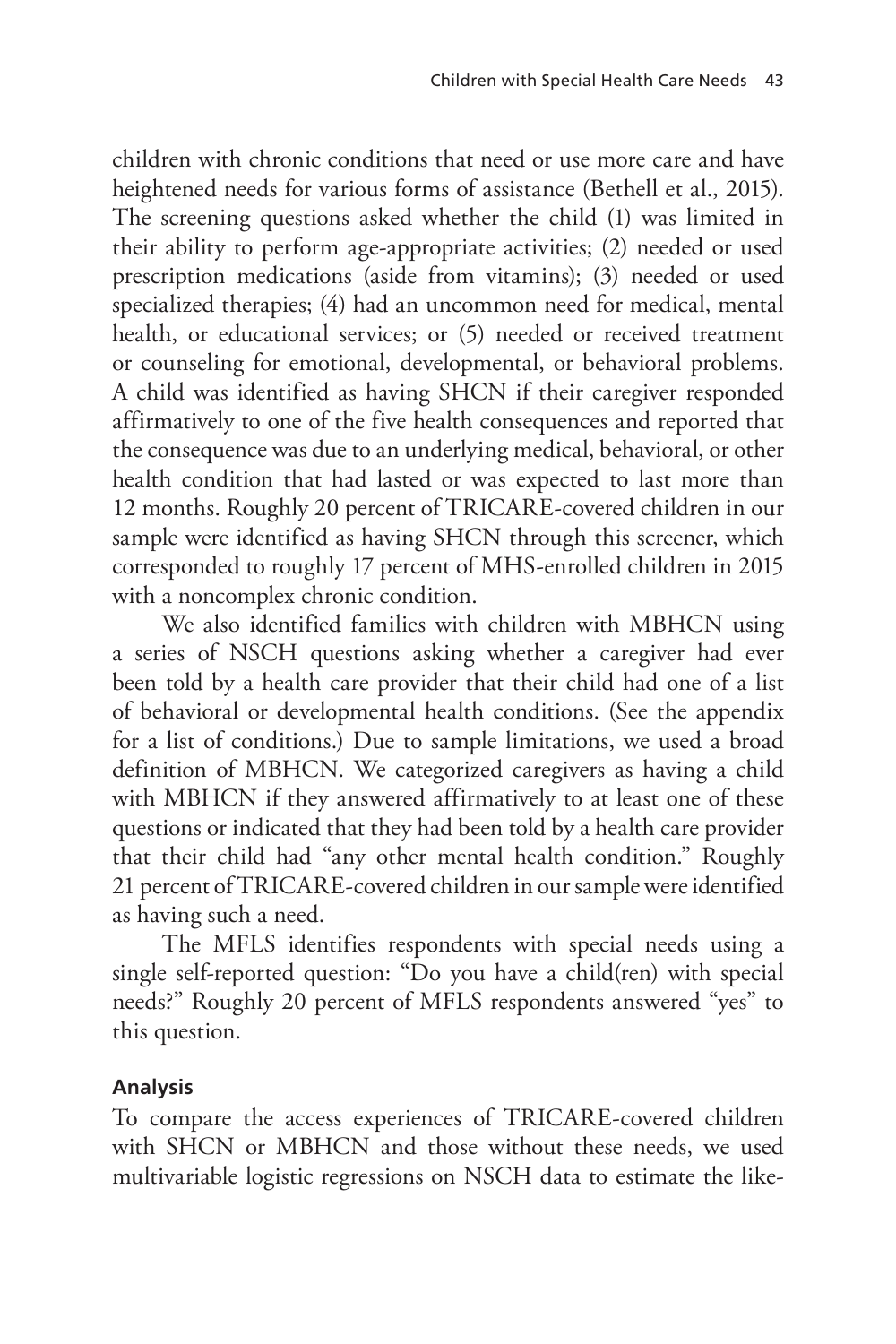lihood of each pediatric access outcome, adjusting only for survey year. We did not include analyses with full sociodemographic controls because the estimates lacked precision due to sample size. Unadjusted results for this comparison are nonetheless valuable to understanding how access to pediatric care differs between these populations; however, these differences may not be caused by SHCN status. In robustness checks with full sociodemographic controls, point estimates were similar across outcomes. Analysis of MBHCN was limited to respondents with children ages 6 and older to maintain consistency with prior research on this population (Seshadri, 2019). Analysis of the joint conditions of SHCN and MBHCN among TRICARE-covered children and their association with pediatric access experiences can be found in Table A.4 in the appendix. We also analyzed access experiences as reported in the MFLS using multivariable logistic regression, adjusting for military service branch, TRICARE insurance plan, sex, race/ ethnicity, education, income, census region, self-reported SHCN status, and prior mental health counseling in the past year (any family member).

To compare the experiences of children with SHCN covered by TRICARE and children with SHCN with other insurance types, we limited the NSCH sample to those with SHCN and used separate multivariable logistic regressions with the independent variables of insurance category, sex, age, income, race/ethnicity, census region, survey year, and MBHCN.

# **Results**

# **Access Experiences of TRICARE-Covered Children with and Without SHCN**

Table 4.1 shows that caregivers of TRICARE-covered children with SHCN reported significantly worse access experiences across several measures compared with caregivers of TRICARE-covered children without SHCN. TRICARE-covered children with SHCN had more difficulty getting referrals (37 percent versus 21 percent) and were less likely to get needed care (8 percent versus 2 percent reported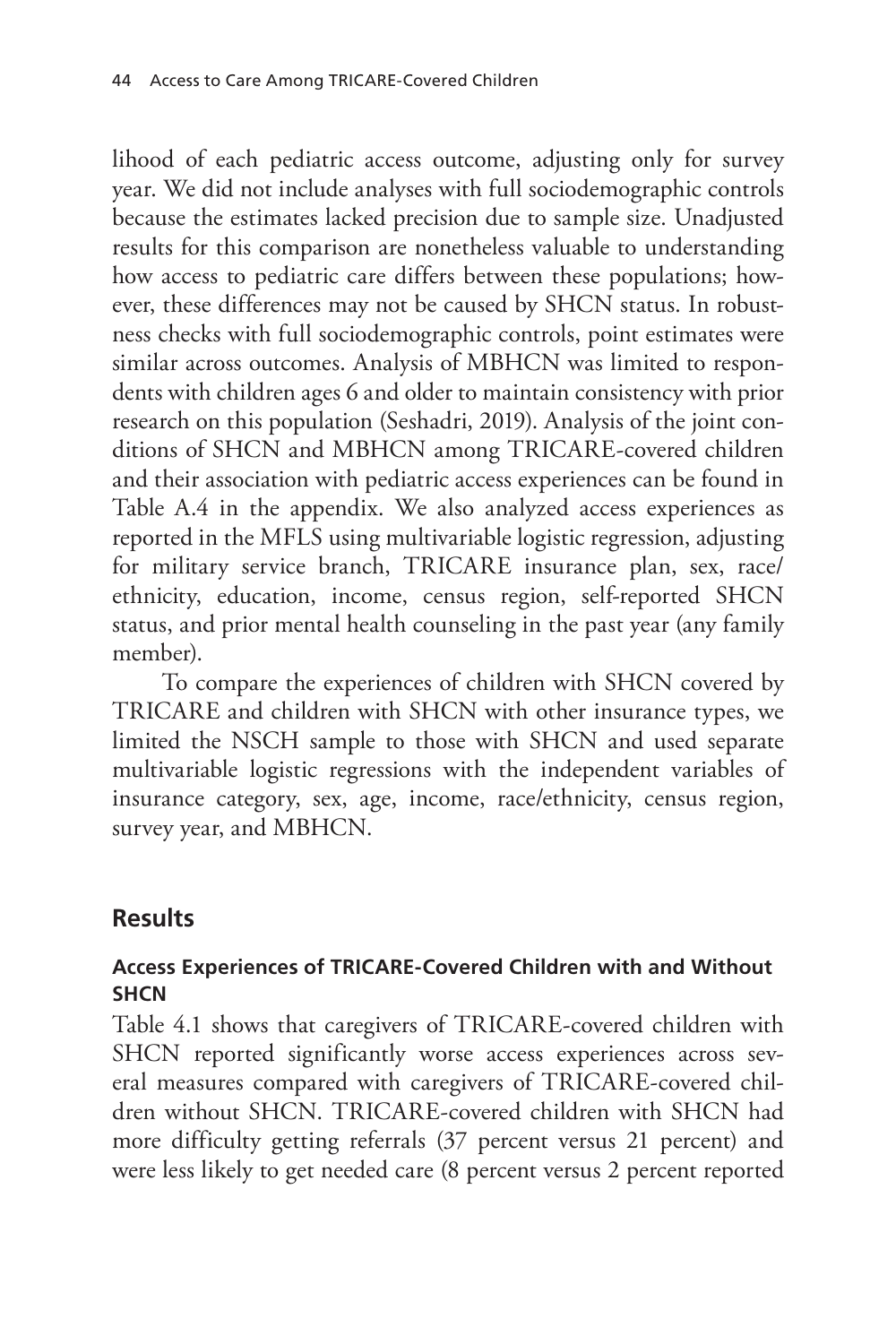#### **Table 4.1 Pediatric Access Experiences Among TRICARE-Covered Children with and Without Special Health Care Needs**

|                                                                       | SHCN Status (%) |             |
|-----------------------------------------------------------------------|-----------------|-------------|
| <b>Access Category</b>                                                | <b>No SHCN</b>  | <b>SHCN</b> |
| Number in sample                                                      | 2,516           | 804         |
| Usual source of care                                                  |                 |             |
| Has usual source of care when child is sick                           | 82              | 88*         |
| Has usual source of care for child's routine<br>preventive care       | 95              | 97          |
| Caregiver thinks of one or more persons as<br>child's doctor or nurse | 69              | 72          |
| Specialist care (in past year)                                        |                 |             |
| Child needed referral                                                 | 19              | 55***       |
| Had difficulty getting a referral                                     | 21              | $37*$       |
| Had difficulty getting mental health treatment                        | 43              | 46          |
| Had difficulty getting specialist care                                | 23              | 32          |
| Getting needed care (in past year)                                    |                 |             |
| Child needed care but did not receive it                              | 2               | $8**$       |
| Care coordination (in past year)                                      |                 |             |
| Received help coordinating care                                       | 24              | $33*$       |
| Could have used more help coordinating care                           | 4               | $25***$     |
| Insurance coverage and affordability                                  |                 |             |
| Health insurance usually covers child's health<br>needs               | 96              | 93          |
| Health insurance usually allows child to see<br>health care provider  | 98              | $92**$      |
| Health insurance usually covers child's MBHCN                         | 72              | $86*$       |
| Had problems paying health care bills in past<br>year                 | 11              | 16          |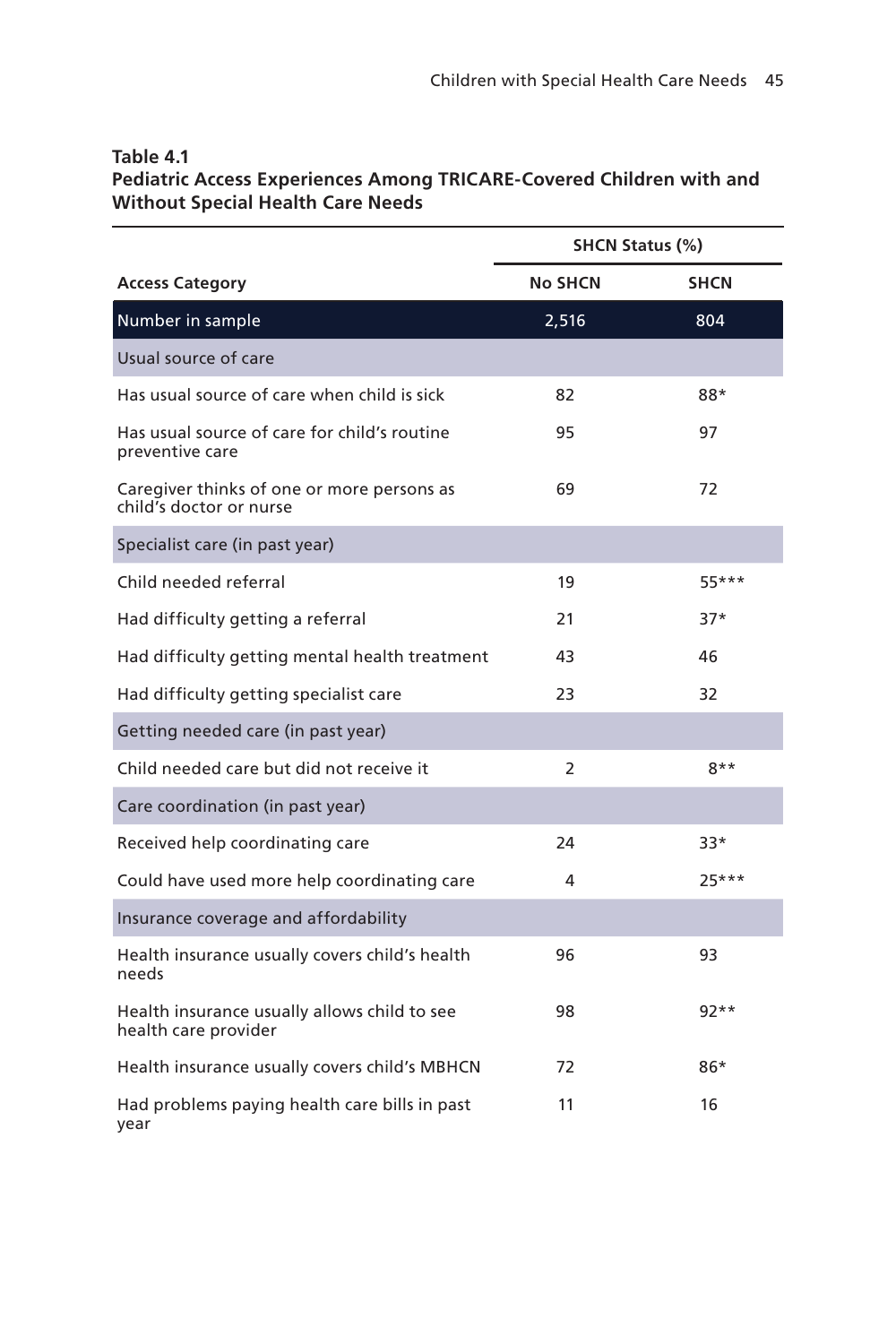#### **Table 4.1—Continued**

|                                                         | <b>SHCN Status (%)</b> |             |
|---------------------------------------------------------|------------------------|-------------|
| <b>Access Category</b>                                  | <b>No SHCN</b>         | <b>SHCN</b> |
| Patient-centeredness (in past year)                     |                        |             |
| Usually frustrated getting health care services         | 14                     | $38***$     |
| Health care providers usually responsive to<br>concerns | 89                     | 91          |

SOURCE: Analysis of 2016–2018 NSCH data.

NOTES: All percentages represent the average predicted probabilities, adjusted for sociodemographics. Tests of significance performed using Wald tests of coefficients relative to the reference category. In 16 tests, we would expect less than 1 significant results due to chance alone at *p* < 0.05, < 0.1 significant results at *p* < 0.01, and less than 0.01 significant results at *p* < 0.001, assuming all tests are independent. \* *p* < 0.05, \*\* *p* < 0.01, \*\*\* *p* < 0.001.

not getting needed care). Caregivers of TRICARE-covered children with SHCN also reported more frustration getting care (38 percent versus 14 percent), and a higher desire for more help coordinating care (25 percent versus 4 percent).

Table 4.2 shows that MFLS respondents who reported having at least one child with SHCN were 13.5 percentage points less likely to report receiving timely care and 8.4 percentage points less likely to report receiving timely pediatric referrals than respondents without children with SHCN. Respondents with children with SHCN were also less satisfied with ease of access and the quality of their providers overall.

#### **Access Experiences of TRICARE-Covered Children with and Without MBHCN**

Accessing care for pediatric mental and behavioral health conditions can be especially challenging for families (So, McCord, and Kaminski, 2019). We therefore compared access experiences among caregivers of TRICARE-covered children with and without MBHCN. Caregivers of TRICARE-covered children who had ever had MBHCN reported no difference in accessing routine care compared with those whose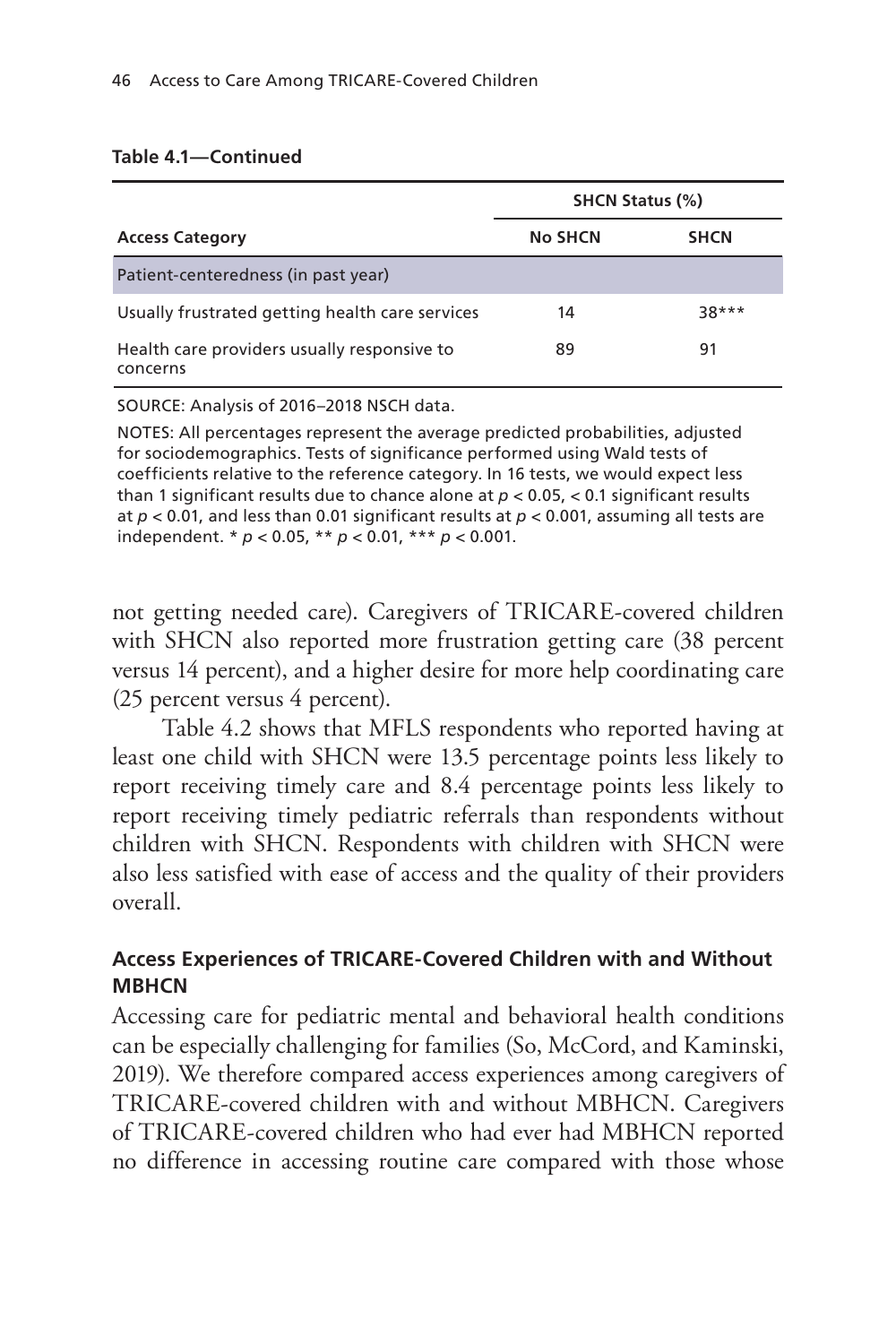#### **Table 4.2 Average Marginal Effects of Special Health Care Needs Versus No Special Health Care Needs**

|                                                                        | <b>SHCN Status (%)</b>          |                               |
|------------------------------------------------------------------------|---------------------------------|-------------------------------|
| <b>Access Category</b>                                                 | No Children with<br><b>SHCN</b> | At Least 1 Child<br>with SHCN |
| Number in sample                                                       | 2,688                           | 682                           |
| Pediatric access experiences                                           |                                 |                               |
| Received timely pediatric care when needed<br>(73% agree overall)      | (Reference)                     | $-13.5***$                    |
| Received timely pediatric referrals when<br>needed (69% agree overall) | (Reference)                     | $-8.4***$                     |
| Overall satisfaction <sup>a</sup>                                      |                                 |                               |
| Ease and timeliness of access<br>(72% satisfied overall)               | (Reference)                     | $-5.7**$                      |
| Quality of providers (78% satisfied overall)                           | (Reference)                     | $-5.6**$                      |

SOURCE: Analysis of MFLS data.

NOTES: Table shows average marginal effects, adjusted for sociodemographics, of different SHCN statuses relative to the reference (no children with SHCN). Numbers express, on average, how much more or less likely an individual in the sample would be to give the response if recategorized from the reference category to the new category. For example, on average, we expect respondents with at least one child with SHCN to be 13.5 percentage points less likely to agree that their child received timely pediatric care when needed compared with respondents without children with SHCN. In four tests, we would expect less than 0.1 significant results due to chance alone at *p* < 0.01 and less than 0.01 significant results due to chance alone at *p* < 0.001, assuming all tests are independent. \*\* *p* < 0.01, \*\*\* *p* < 0.001.

a Satisfaction outcomes apply to care for all members of families with children under age 18, not just pediatric care.

children never had a MBHCN (Table 4.3). However, caregivers of TRICARE-covered children who had ever had MBHCN reported substantially more difficulty accessing specialty care, including difficulty getting referrals (38 percent versus 22 percent) and difficulty getting specialist care (39 percent versus 21 percent). Caregivers of TRICAREcovered children with MBHCN were also more likely to report not receiving care for their child when needed (7 percent versus 2 percent), frustration getting care (37 percent versus 14 percent), needing more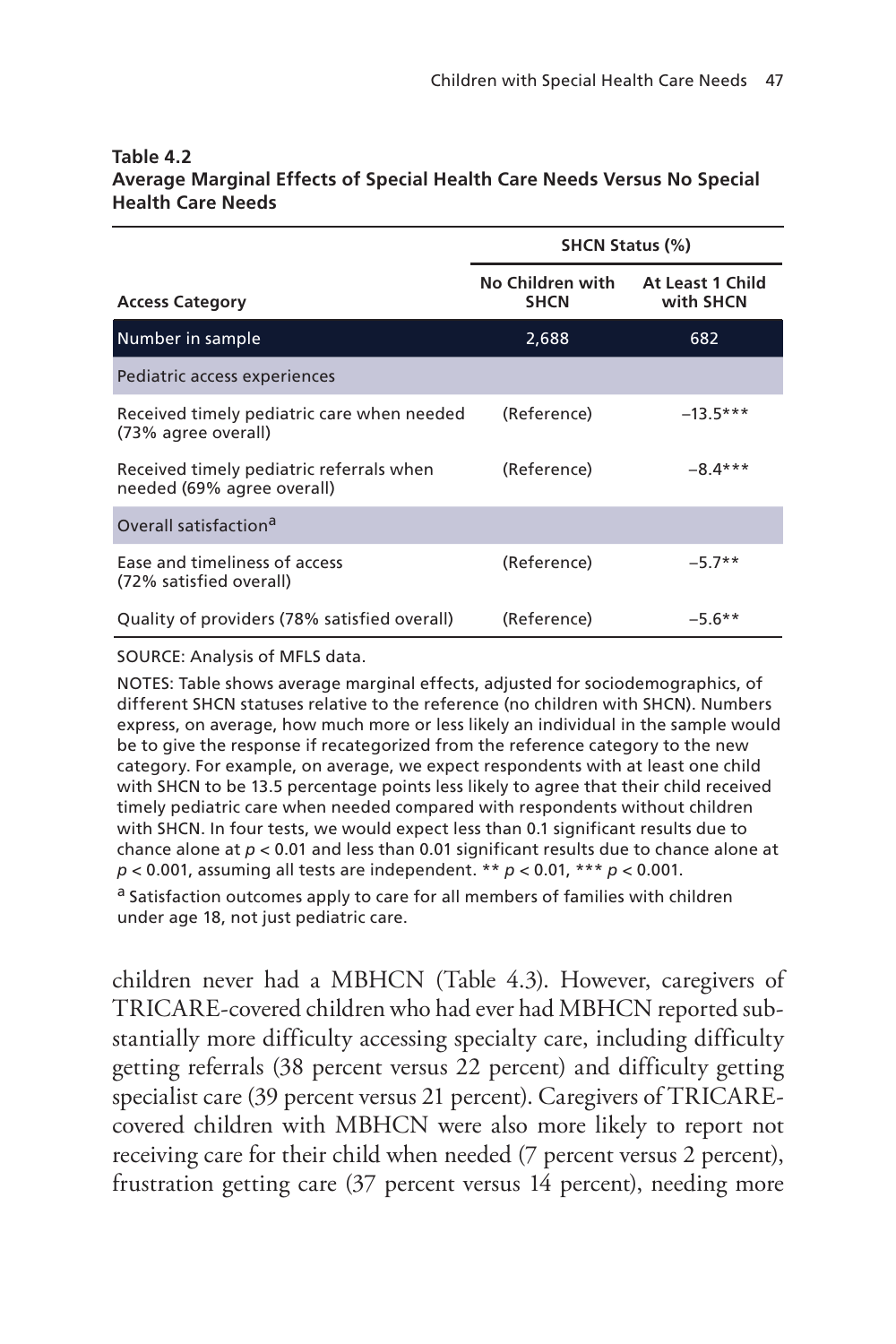#### **Table 4.3**

#### **Pediatric Access Experiences Among TRICARE-Covered Children with and Without Mental or Behavioral Health Care Needs**

|                                                                       | <b>MBHCN Status (%)</b> |              |
|-----------------------------------------------------------------------|-------------------------|--------------|
| <b>Access Category</b>                                                | No MBHCN                | <b>MBHCN</b> |
| Number in sample                                                      | 2,583                   | 736          |
| Usual source of care                                                  |                         |              |
| Has usual source of care when child is sick                           | 83                      | 84           |
| Has usual source of care for child's routine<br>preventive care       | 96                      | 96           |
| Caregiver thinks of one or more persons as<br>child's doctor or nurse | 69                      | 71           |
| Specialist care (in past year)                                        |                         |              |
| Child needed referral                                                 | 21                      | $46***$      |
| Had difficulty getting a referral                                     | 22                      | $38*$        |
| Had difficulty getting mental health treatment                        |                         |              |
| Had difficulty getting specialist care                                | 21                      | $39**$       |
| Getting needed care (in past year)                                    |                         |              |
| Child needed care but did not receive it                              | 2                       | $7*$         |
| Care coordination (in past year)                                      |                         |              |
| Received help coordinating care                                       | 26                      | 27           |
| Could have used more help coordinating care                           | 6                       | $21***$      |
| Insurance coverage and affordability                                  |                         |              |
| Health insurance usually covers child's health<br>needs               | 96                      | 92           |
| Health insurance usually allows child to see<br>health care provider  | 98                      | $91**$       |
| Health insurance usually covers child's MBHCN                         | 71                      | $87*$        |
| Had problems paying health care bills in past<br>year                 | 10                      | $17*$        |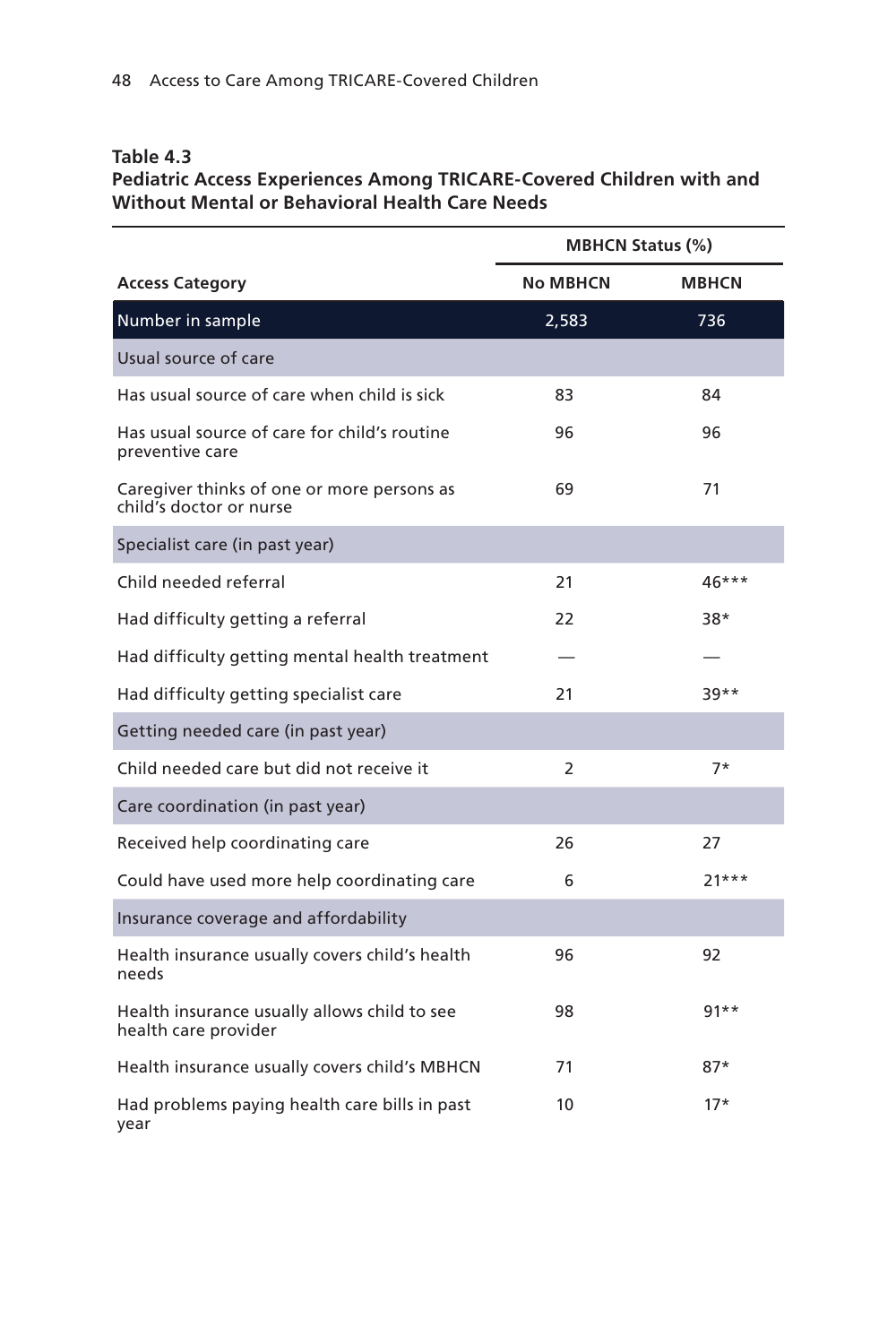|                                                         | <b>MBHCN Status (%)</b> |              |
|---------------------------------------------------------|-------------------------|--------------|
| <b>Access Category</b>                                  | <b>No MBHCN</b>         | <b>MBHCN</b> |
| Patient-centeredness (in past year)                     |                         |              |
| Usually frustrated getting health care services         | 14                      | $77***$      |
| Health care providers usually responsive to<br>concerns | 90                      | 90           |

#### **Table 4.3—Continued**

SOURCE: Analysis of 2016–2018 NSCH data.

NOTES: All percentages represent the average predicted probabilities, adjusted for sociodemographics. For consistency with reporting in other studies (e.g., Seshadri, 2019), we report results by MBHCN only for children ages 6 and older. Tests of significance performed using Wald tests of coefficients relative to the reference category. In 15 tests, we would expect less than 1 significant result due to chance alone at *p* < 0.05, less than 0.1 significant results at *p* < 0.01, and less than 0.01 significant results at *p* < 0.001, assuming all tests are independent. \* *p* < 0.05, \*\* *p* < 0.01, \*\*\* *p* < 0.001.

assistance coordinating care (21 percent versus 6 percent), and having problems paying for care (17 percent versus 10 percent). However, caregivers of TRICARE-covered children who had ever had MBHCN largely reported that their insurance covered their children's mental or behavioral health needs (87 percent).

TRICARE-covered families with *both* SHCN and MBHCN reported substantially worse access experiences than TRICAREcovered families who reported neither, including difficulty getting a referral, difficulty getting specialist care, not getting needed care, and frustration getting services (see Table A.4 in the appendix). They were also significantly more likely to report that they could have used more help coordinating care and less likely to say that their plan usually allowed them to see the doctor they wanted.

#### **Access Experiences of Children with SHCN Covered by TRICARE Versus Other Insurance**

We also compared TRICARE-covered children with SHCN and children with SHCN in other insurance groups (Table 4.4). Overall, our results revealed comparable access experiences among chil-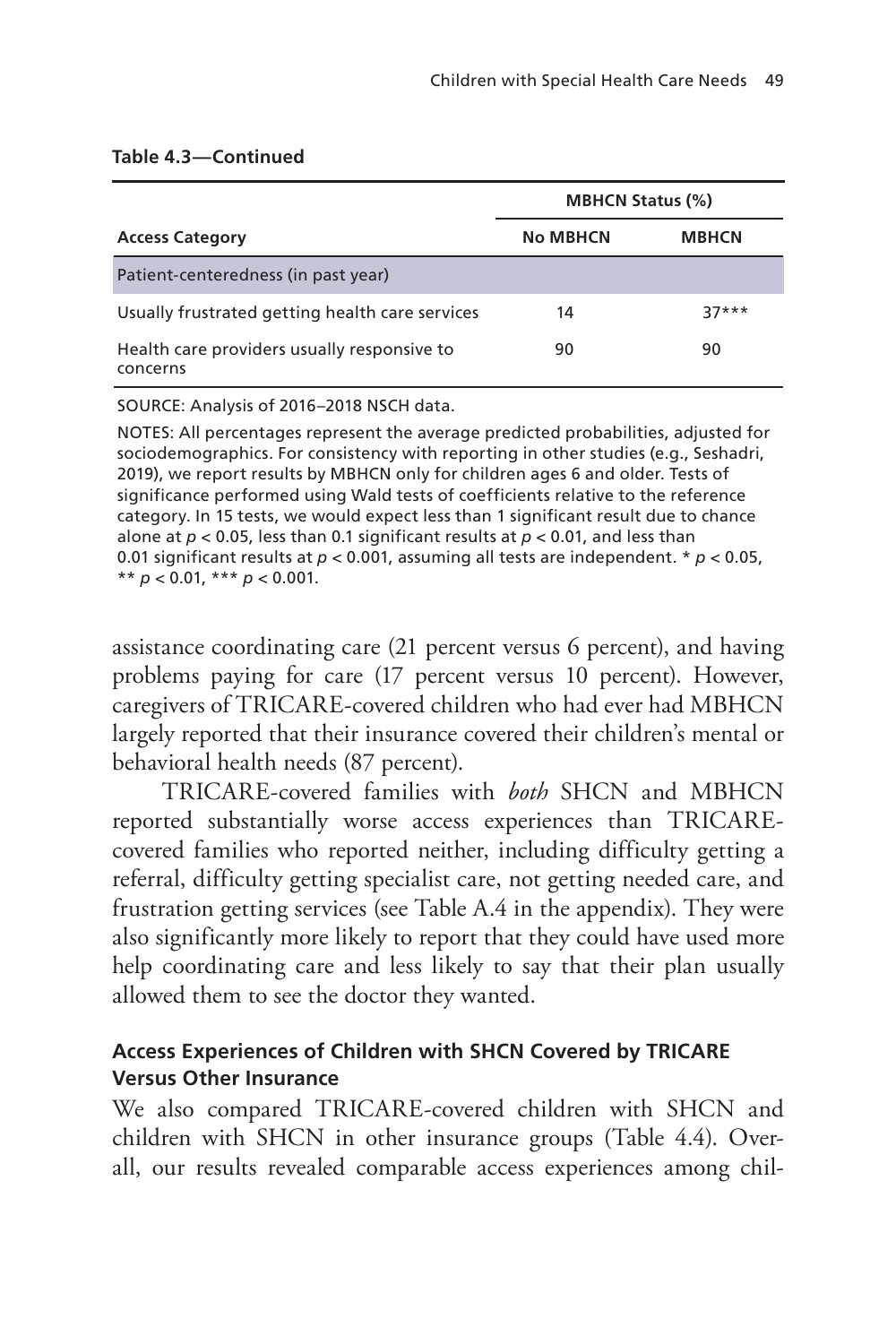#### **Table 4.4 Pediatric Access Experiences, by Insurance Type, Children with Special Health Care Needs**

|                                                                       | Insurance Type (%)            |            |        |             |
|-----------------------------------------------------------------------|-------------------------------|------------|--------|-------------|
| <b>Access Category</b>                                                | <b>TRICARE</b><br>(reference) | Commercial | Public | <b>None</b> |
| Number in sample                                                      | 804                           | 13,586     | 7,090  | 680         |
| Usual source of care                                                  |                               |            |        |             |
| Has usual source of care when child<br>is sick                        | 87                            | 86         | 85     | $73***$     |
| Has usual source of care for child's<br>routine preventive care       | 97                            | 96         | 95     | 86***       |
| Caregiver thinks of one or more<br>persons as child's doctor or nurse | 71                            | $82**$     | $80**$ | 67          |
| Specialist care (in past year)                                        |                               |            |        |             |
| Child needed referral                                                 | 54                            | $31***$    | $42**$ | $38**$      |
| Had difficulty getting a referral                                     | 32                            | $18**$     | 27     | 45          |
| Had difficulty getting mental<br>health treatment                     | 44                            | 50         | 45     | 53          |
| Had difficulty getting specialist<br>care                             | 31                            | 25         | 31     | 39          |
| Getting needed care (in past year)                                    |                               |            |        |             |
| Child needed care but did not<br>receive it                           | 6                             | 4          | 6      | $17**$      |
| Care Coordination (in past year)                                      |                               |            |        |             |
| Received help coordinating care                                       | 32                            | $22**$     | 27     | 30          |
| Could have used more help<br>coordinating care                        | 22                            | $13***$    | 17     | 14          |
| Insurance coverage and affordability                                  |                               |            |        |             |
| Health insurance usually covers<br>child's health needs               | 94                            | 88         | 94     |             |
| Health insurance usually allows<br>child to see health care provider  | 93                            | 94         | 96     |             |
| Health insurance usually covers<br>child's MBHCN                      | 84                            | $63***$    | 84     |             |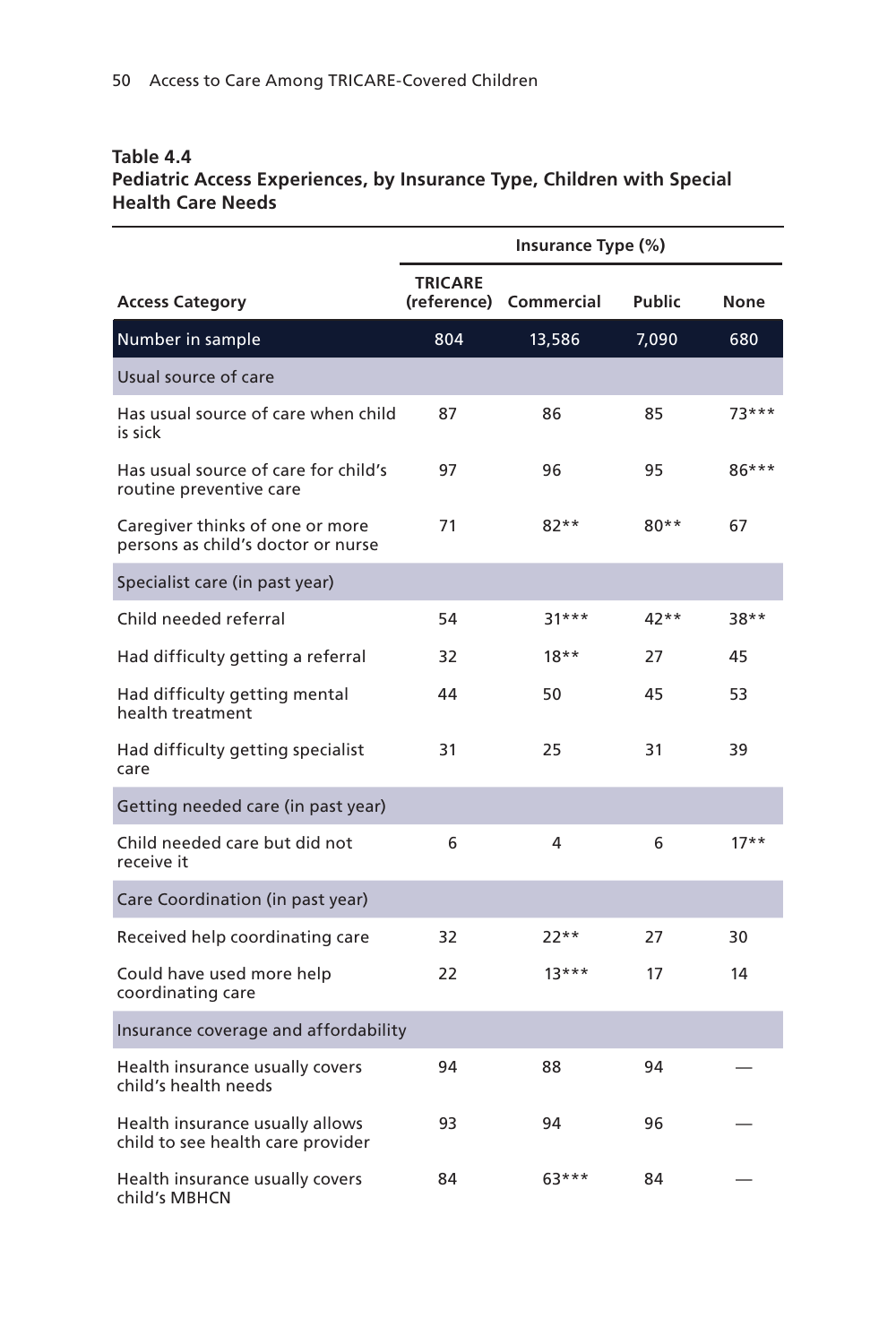|                                                         | Insurance Type (%) |                        |               |             |
|---------------------------------------------------------|--------------------|------------------------|---------------|-------------|
| <b>Access Category</b>                                  | <b>TRICARE</b>     | (reference) Commercial | <b>Public</b> | <b>None</b> |
| Had problems paying health care<br>bills in last year   | 12                 | 73***                  | $71***$       | $44***$     |
| Patient-centeredness (in past year)                     |                    |                        |               |             |
| Usually frustrated getting health<br>care services      | 33                 | $26*$                  | 35            | 42          |
| Health care providers usually<br>responsive to concerns | 92                 | 88                     | $82**$        | 78*         |

#### **Table 4.4—Continued**

SOURCE: Analysis of 2016–2018 NSCH data.

NOTES: All percentages represent average predicted probabilities, adjusted for sociodemographics. Tests of significance performed using Wald tests of coefficients relative to the reference category. In 61 tests, we would expect three significant results due to chance alone at *p* < 0.05, 0.6 significant results at *p* < 0.01, and 0.06 significant results at *p* < 0.001, assuming all tests are independent. \* *p* < 0.05, \*\* *p* < 0.01, \*\*\* *p* < 0.001.

dren with SHCN in TRICARE relative to other insurance groups; this contrasts with prior research that has shown worse health care access and quality for TRICARE-covered children with SHCN compared with nonmilitary children (Seshadri et al., 2019). It is possible that this finding reflects relative improvements in pediatric access in TRICARE since the 2008–2015 period. Over the past decade, several policy changes may have served to expand coverage and ease access for TRICARE-covered children with SHCN, including fewer limits on mental health services and providers, reductions in cost-sharing for some preventive services, and expanded access to urgent care facilities (DHA, 2019). However, differences in question wording and methodology between the NSCH and data used in prior research mean that caution is warranted in speculating about changes in the data over time. As more data become available from MEPS and the NSCH, longitudinal analyses should be conducted to assess whether policy changes have been accompanied by systemwide improvements in pediatric experiences.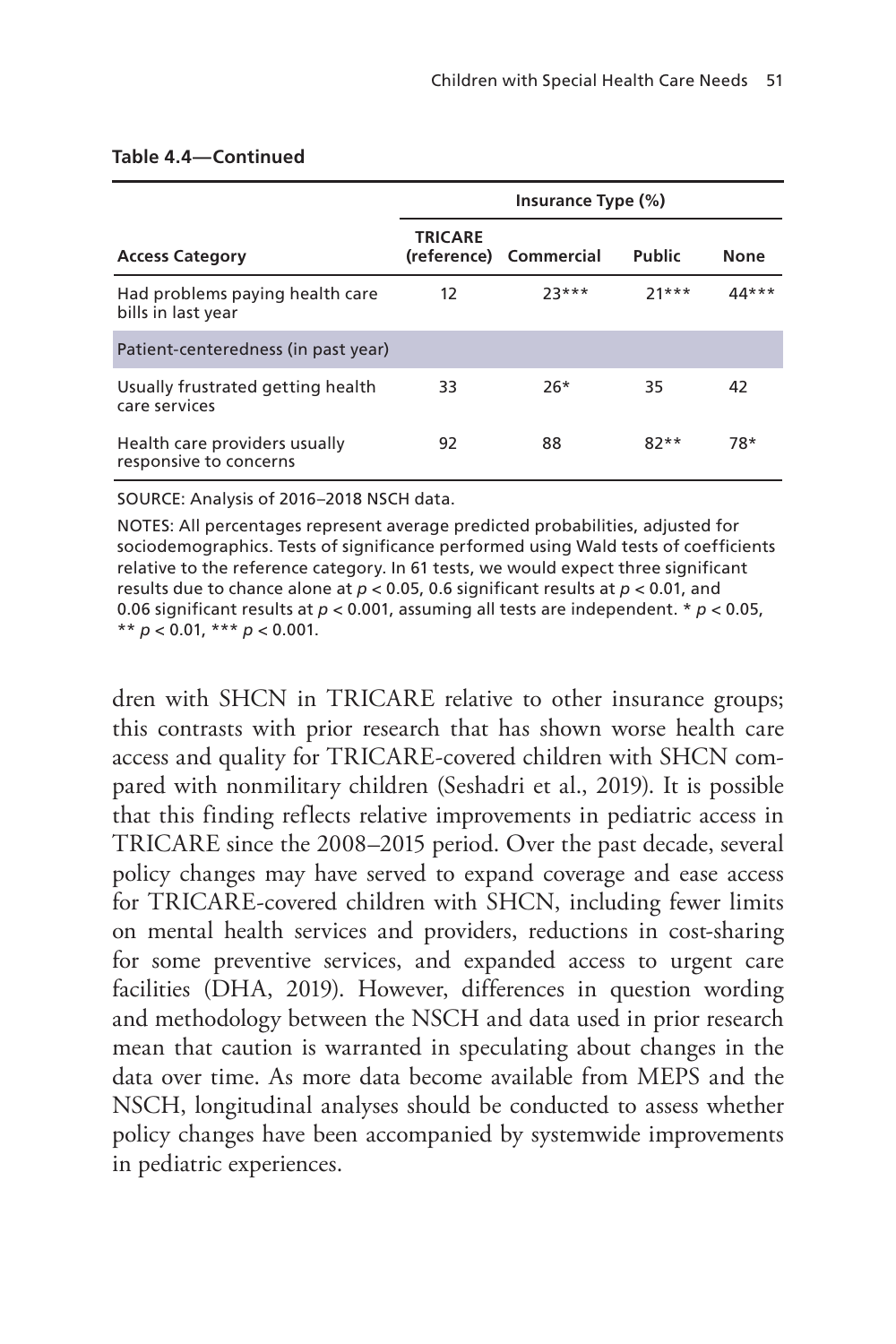Obtaining referrals for specialists was a significant reported challenge for some caregivers of TRICARE-covered children with SHCN during the study period. The referral process in TRICARE is complex because of varying rules applying to its MTF, network, and nonnetwork providers across plans and beneficiaries (GAO, 2019). In the past, TRICARE beneficiaries were required to receive prior authorization and a referral for most specialty care. The MHS has been relaxing these requirements, eliminating the need for a referral for mental health counselors in 2011 and for some urgent care visits starting in 2016 (DHA, 2019). Prior work has found that gatekeeping functions, such as specialty referrals and prior authorizations, reduce patient satisfaction (Kerr et al., 1999). Evidence also indicates that choice of physician is more highly valued among Americans than in other countries (Hero et al., 2016). Therefore, some of the frustration in accessing services could be linked to continued difficulty accessing referrals.

# *Routine Care*

Eighty-seven percent of caregivers of TRICARE-covered children with SHCN reported having a usual place to take their children when they were sick or needed medical advice, rates similar to commercially and publicly insured children (86 percent and 85 percent) but higher than uninsured children (73 percent). We found similar results for having a usual source of preventive care. However, caregivers of TRICARE-covered children with SHCN were less likely than those of commercially or publicly insured children to report having a personal physician or other health care provider (71 percent versus 82 percent and 80 percent, respectively).

# *Specialist Care*

Caregivers of TRICARE-covered children were significantly more likely to report needing a referral to see a doctor than those with children in any other insurance category. Among children with SHCN (who would be more likely to need specialist care), 54 percent of those with TRICARE needed a referral, compared with 31 percent in commercial plans and 42 percent in public plans. Among those children who needed a referral, caregivers of TRICARE-covered children with SHCN were more likely than those of commercially insured children with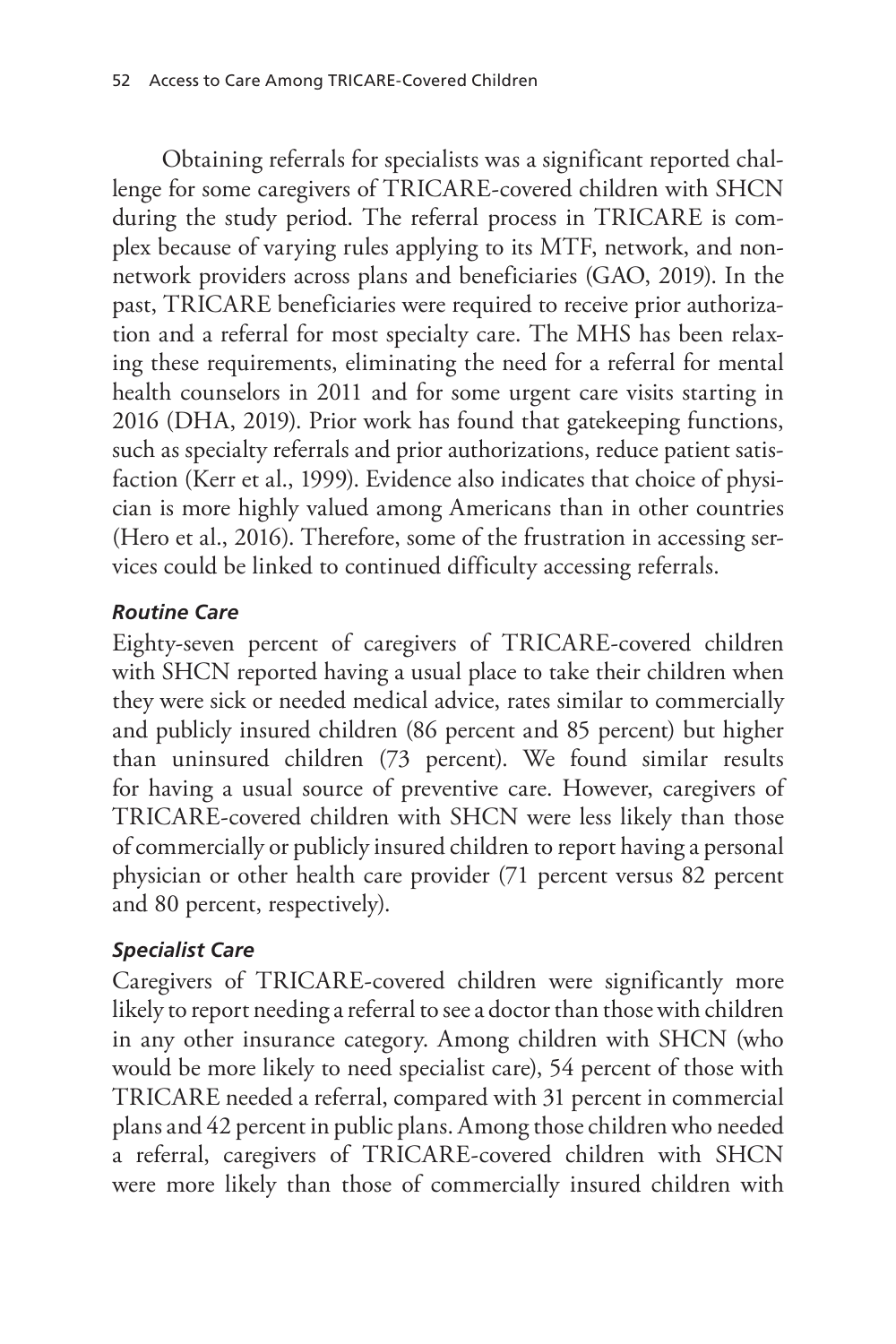SHCN to report that it was somewhat or very difficult to get referrals (32 percent versus 18 percent). However, we did not find evidence that it was any more difficult for TRICARE-covered children with SHCN to receive needed mental health or specialist care than children in any other insurance category.

# *Getting Needed Care*

Six percent of caregivers of TRICARE-covered children with SHCN reported not getting needed health care in the year prior to the survey, similar to rates among children with SHCN in commercial or public insurance plans (4 percent and 6 percent) and significantly lower than uninsured children with SHCN (17 percent).

# *Care Coordination*

Caregivers of TRICARE-covered children with SHCN were more likely than caregivers of the commercially insured children with SHCN to report having someone help with care coordination (32 percent versus 22 percent). However, caregivers of TRICARE-covered children with SHCN were more likely than caregivers of commercially insured children to report feeling like they needed more help coordinating their child's care (22 percent versus 13 percent).

# *Insurance Coverage and Affordability*

Caregivers of TRICARE-covered children with SHCN were less likely to report problems paying for any of their child's medical or health care bills than those in other coverage categories. Twelve percent of caregivers of TRICARE-covered children with SHCN reported problems paying medical bills, compared with 23 percent in the commercially insured, 21 percent in the publicly insured, and 44 percent in the uninsured categories.

# *Patient Centeredness*

Caregivers of TRICARE-covered children reported high degrees of shared decisionmaking. Ninety-two percent of caregivers of TRICARE-covered children with SHCN reported care consistent with a shared decisionmaking model, on par with caregivers of commercially insured children with SHCN and higher than caregivers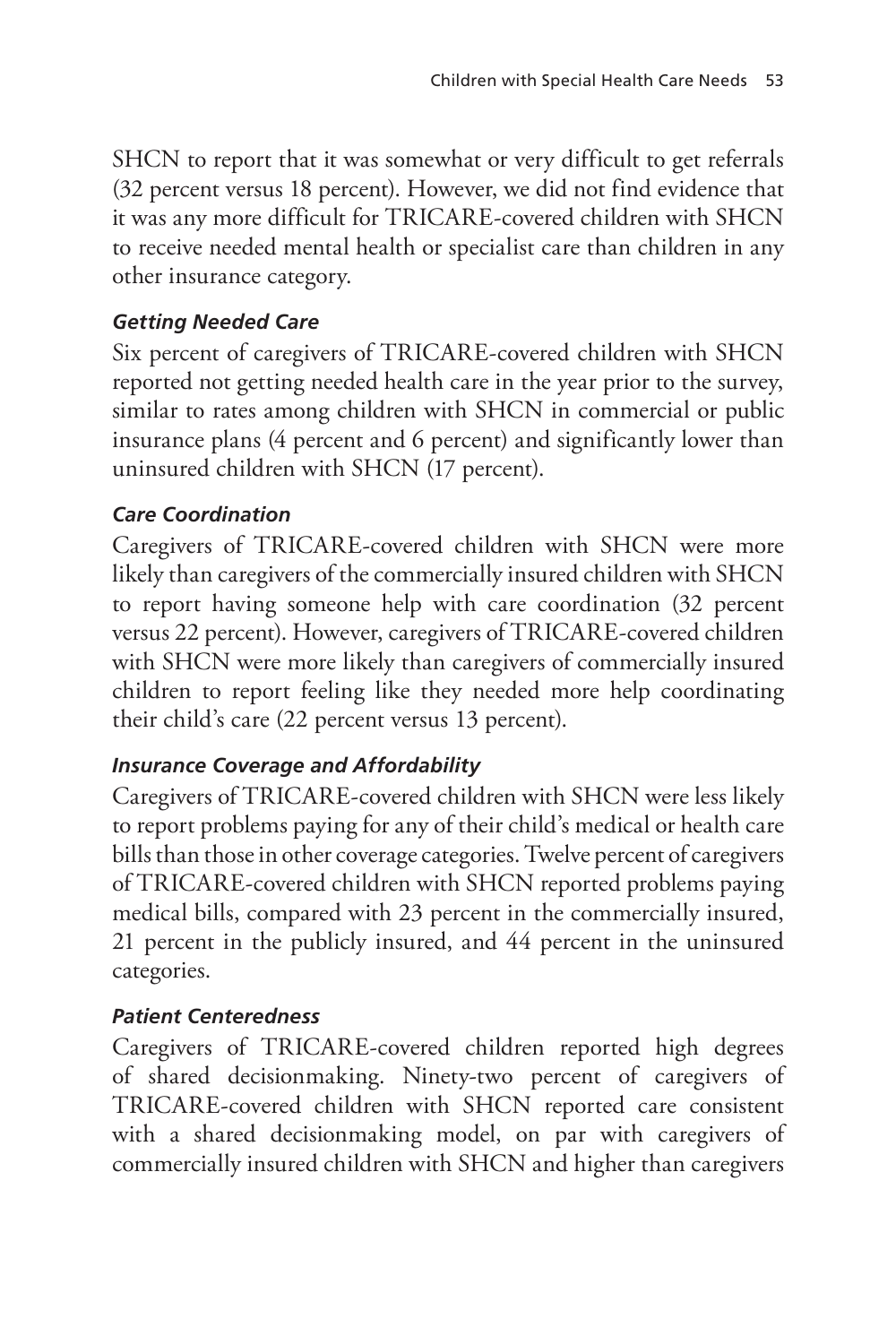of publicly insured children and uninsured children (88 percent, 82 percent and 78 percent, respectively). Caregivers of TRICAREcovered children with SHCN reported higher degrees of frustration ("usually" or "always" frustrated) getting services than those of commercially insured children with SHCN (33 percent versus 26 percent) and similar degrees of frustration as those of publicly insured children with SHCN. Caregivers of uninsured children with SHCN reported higher levels of frustration than those in TRICARE, but the difference was not statistically significant.

## **Summary**

Although there is no single definition of SHCN across TRICARE, we used a standardized five-item screening tool developed by the Child and Adolescent Health Measurement Initiative and based on a definition of SHCN developed by the Maternal and Child Health Bureau of the Health Resources and Services Administration to compare TRICARE-covered children with and without SHCN. Roughly 20 percent of TRICARE-covered children in our sample were identified as having SHCN through this screener, which roughly corresponded to the 17 percent of MHS-enrolled children who were found to have a noncomplex chronic condition in 2015 in an analysis of claims.

Caregivers of TRICARE-covered children with SHCN reported more difficulty getting referrals, were less likely to get needed care, had more frustration getting care, and had a greater desire for more help coordinating care compared with caregivers of TRICAREcovered children without SHCN. MFLS respondents with children with SHCN were less likely to report receiving timely care, less likely to report receiving timely pediatric referrals, were less satisfied with ease of access and the quality of their providers overall than respondents without children with SHCN. Caregivers of TRICARE-covered children who had ever had MBHCN reported no difference in accessing routine care compared with those whose children never had MBHCN, but they had more difficulty accessing specialty care, were less likely to receive care for their child when needed, and were more frustrated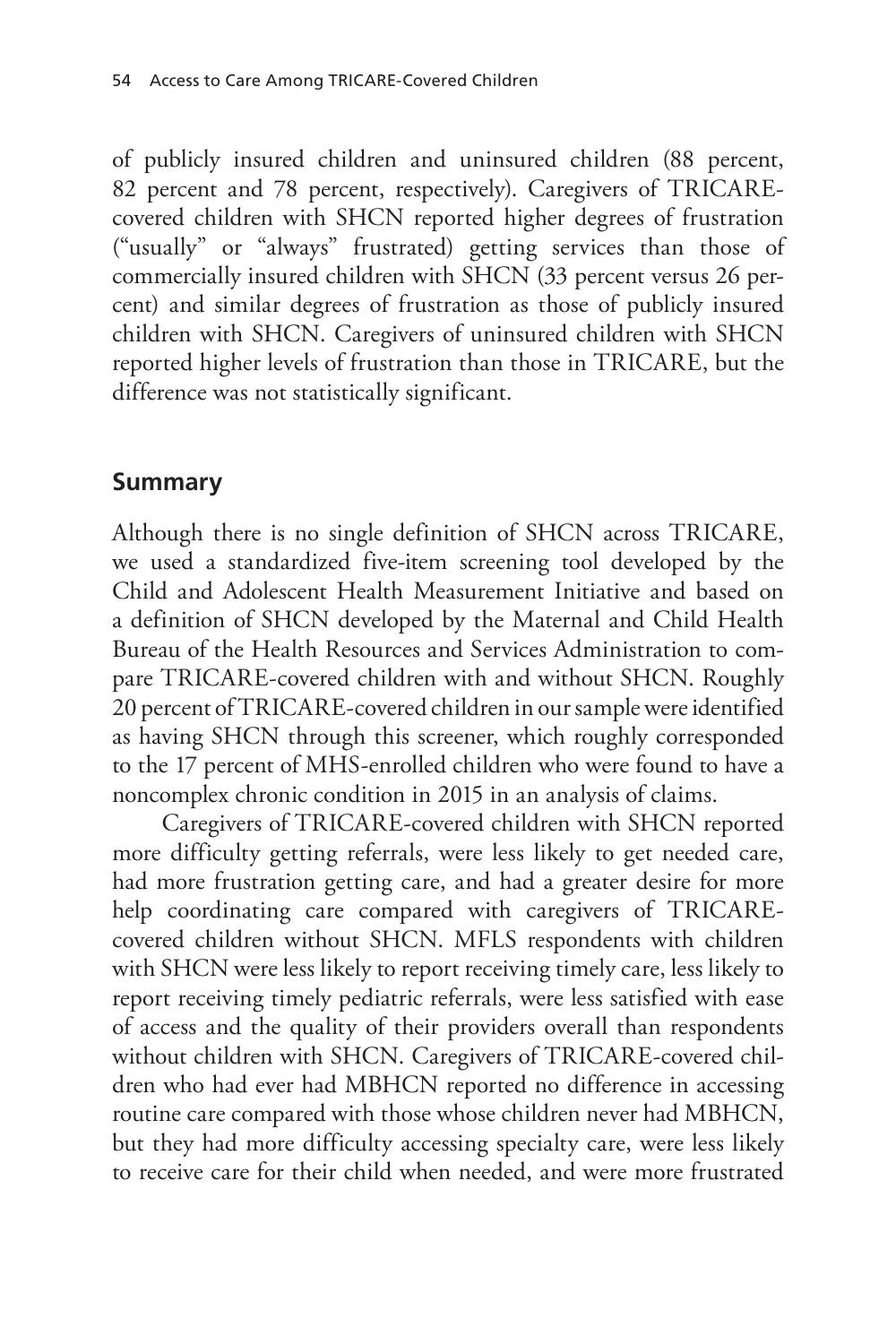getting care. They also reported needing more assistance coordinating care and had problems paying for care even though they reported that their insurance covered MBHCN. TRICARE-covered families with *both* SHCN and MBHCN reported substantially worse access experiences than families with just one or neither designation.

Comparing TRICARE-covered children with SHCN and children with SHCN with other or no insurance, we found that caregivers of TRICARE-covered children were more likely to report a usual place of care than those with children on public insurance but were less likely to report having a personal physician or other health care provider than those with children on commercial and public insurance. TRICARE-covered children were more likely to need a referral and had more difficulty getting referrals than their counterparts with other types of insurance. There was no difference between TRICAREcovered children and children with other insurance coverage in terms of receipt of needed mental health or specialist care. Caregivers of TRICARE-covered children were more likely to report having someone to help with care coordination among doctors and services but were also more likely to report feeling like they needed more help coordinating their child's care than those with commercial insurance. Therefore, free programs in TRICARE that assist with care coordination, such as the EFMP or case management services, may not be sufficiently utilized or could fall short of what some military families need. Caregivers of TRICARE-covered children with SHCN were less likely than those with other insurance or no insurance to report problems paying for any of their child's medical or health care bills. Our results of comparable access experiences among children with SHCN in TRICARE relative to other insurance groups contrast with prior research that has shown worse health care access and quality for TRICARE-covered children with SHCN compared with nonmilitary children.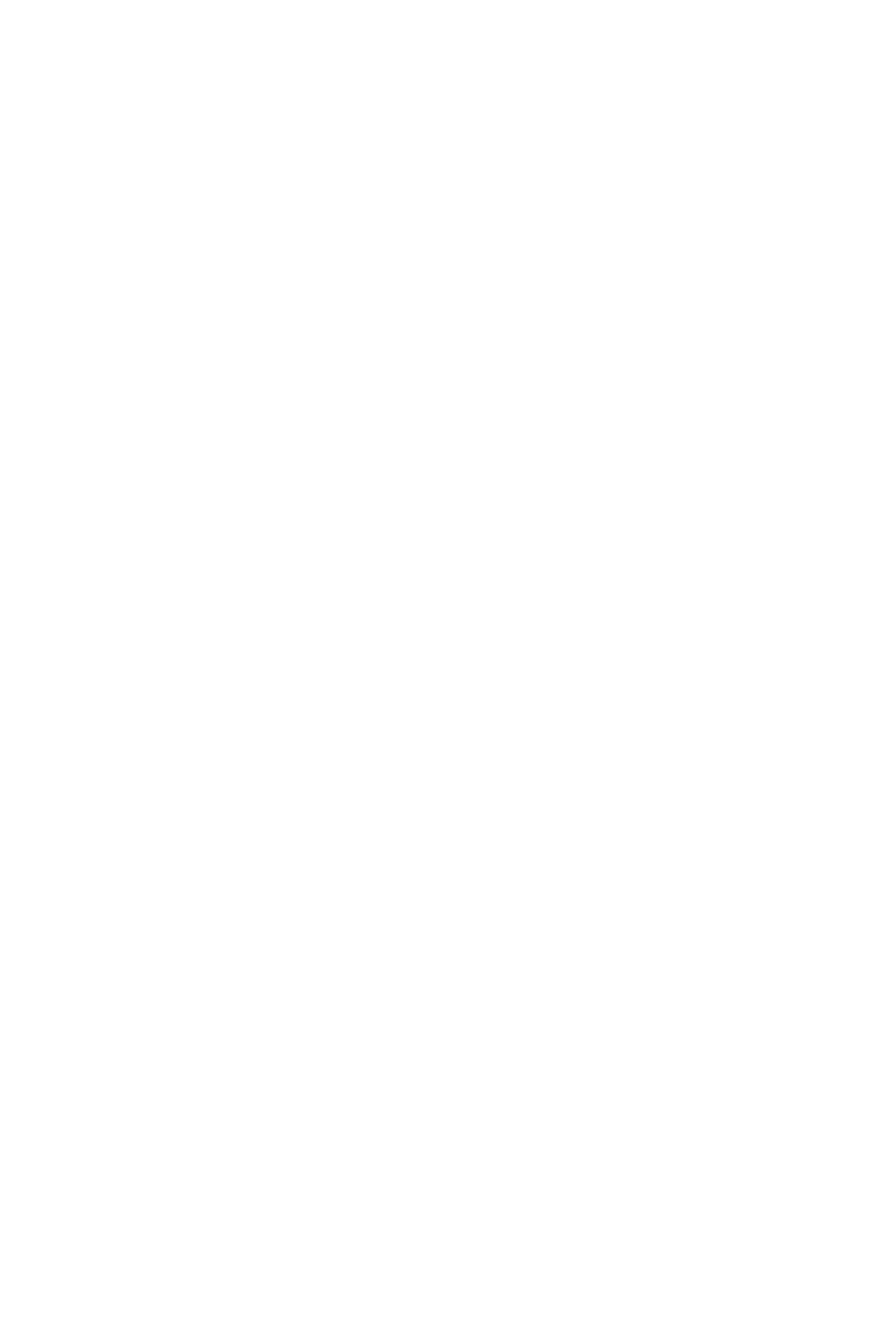# **Impact of Relocations on Access to Care for TRICARE-Covered Children**

For many active-component service members, frequent relocations are considered a part of military life. Active-duty service members in the United States can expect to move with their families to a new station every three years, although many relocate more frequently. Prior research has shown that children who move frequently have less overall access to routine and sick care and are less likely to have a usual source of care than children who move less frequently. These findings have been long-standing: In a study using data from the 1988 wave of the National Health Interview Survey of Child Health, researchers found that children who moved more than three times had less access overall to regular and sick care than those who did not move. Similarly, those who moved at least twice were three times as likely to lack a regular site for preventive or sick care and 1.6 times as likely to use the emergency room as those who never moved (Fowler, Simpson, and Schoendorf, 1993).

An analysis of 2007 NSCH data found that children who moved more than three times were more likely to report poorer overall health, poorer oral health, and one or more chronic conditions. They were also more likely to be uninsured, have gaps in health coverage, and lack a regular site of care (Busacker and Kasehagen, 2012). These factors may be especially problematic for children with SHCN (Newacheck et al., 2000), who need to use the health system more frequently and are already at higher risk of poor access. As with relocations among the civilian population, military relocations disrupt existing relationships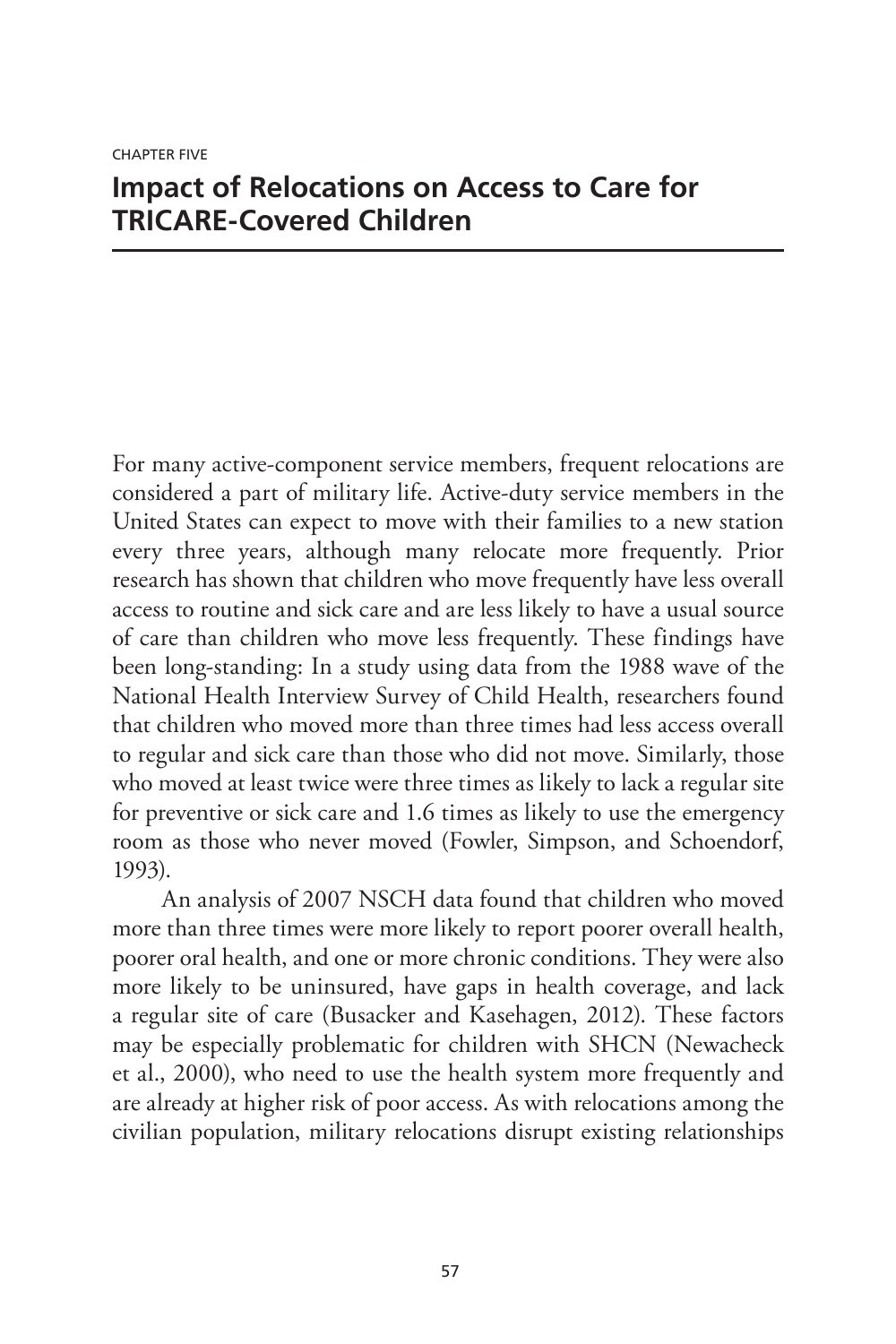with health care providers, place administrative burdens on families, and make it difficult to maintain care continuity.

The challenges for military families that accompany personnel on service-related relocations are well recognized within DoD. Helping families with the difficulties of relocation is one of the primary roles of the EFMP. The NDAA for FY 2018 required the Secretary of Defense to produce a plan to mitigate the impact of PCS and other service-related relocations on the continuity of health care services received by children with special medical or behavioral needs (Pub. L. 115-91, 2017). Part of this plan included developing a collaborative group of representatives from all service components and programs of the MHS to gather data and monitor the impact of relocations on children with SHCN, with data-gathering scheduled to commence in late 2019. However, we were unable to identify recent efforts that characterized or quantified the effects of relocations on families across the TRICARE system.

In this chapter, we compare the access experiences of children who move more frequently with those of children who move less frequently, both among all children and among TRICARE-covered children, to assess the impact that service-related relocation may have on the experiences of military families.

# **Approach**

To explore the role of relocations in health care access experiences, we used the NSCH to examine pediatric access outcomes by rate of address changes over the course of a child's life. We wanted to examine whether the rate of address changes was associated with negative access experiences across the broader population of children and among children with SHCN, as well as the impact of address changes among TRICARE-covered children, in particular, in terms of caregiverreported access challenges. We began by looking at the impact of frequent address changes among all children in the sample by SHCN status and then focused on the impact of frequent address changes for children covered by TRICARE. We categorized children into three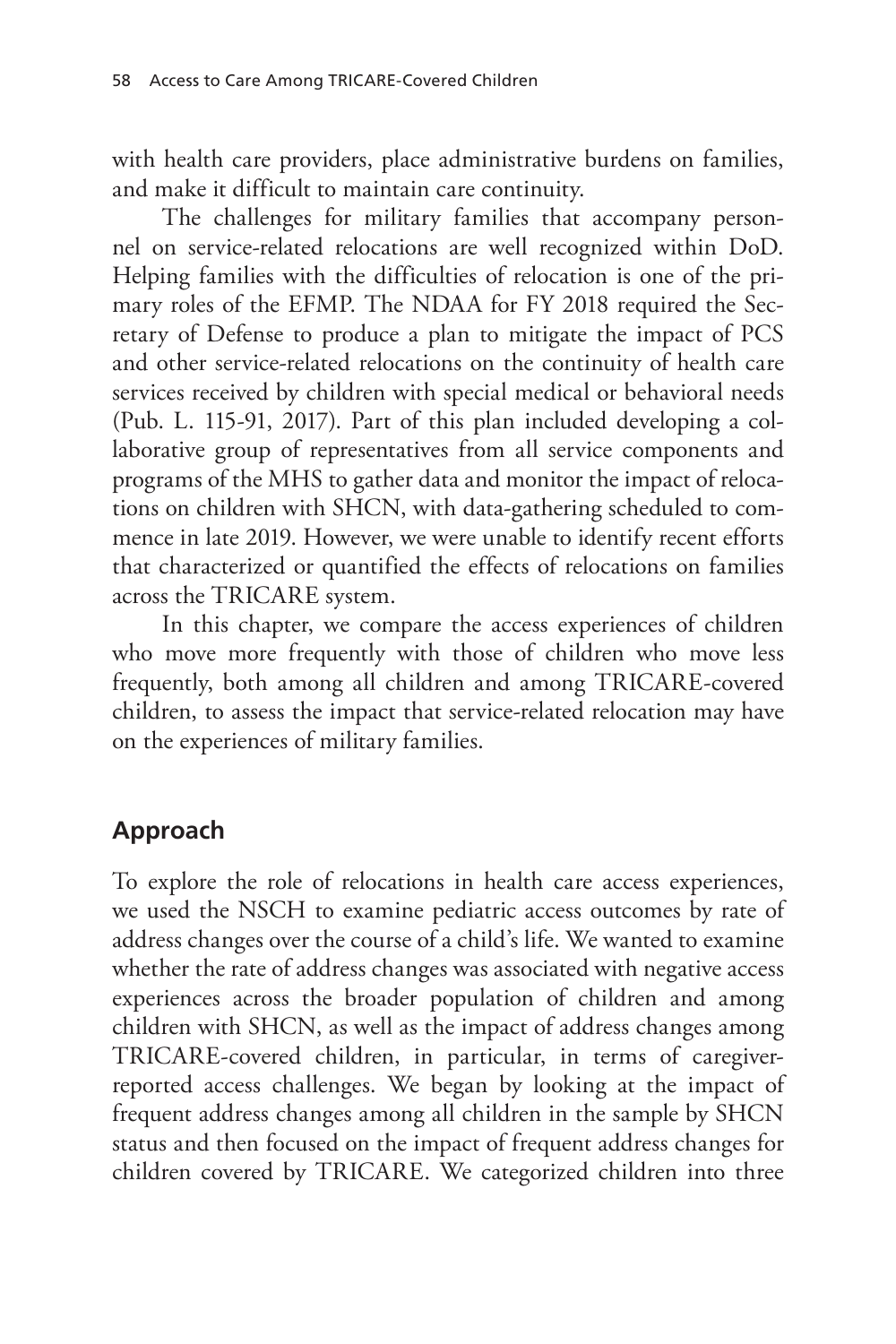levels of relocation frequency: (1) no moves in their lifetime; (2) at least one move but less than one move every two years; and (3) at least one move every two years. The first and third categories correspond to roughly the bottom and top fifth of the distribution of address-change frequency among TRICARE-covered children and allowed us to detect an impact of address changes that affected a large portion of the TRICARE-covered population. We compared the bottom category to the other two categories by SHCN status using multivariable logistic regression, adjusting for sociodemographics, such as insurance status (described in more detail in Chapter Two), and including an interaction between address change frequency and SHCN status. We used these models to estimate the average predicted probabilities for each category of move frequency. For the within-TRICARE analysis, due to samplesize constraints, we estimated our models while adjusting only for survey years. We calculated rate of address changes by dividing the number of reported address changes by the child's age.

We then used MFLS data to compare reported access and quality of care before and after PCS for all TRICARE-covered children. We then used multivariable logistic regression with sociodemographic controls (described in more detail in Chapter Two) to compare the average marginal effects of TRICARE insurance type and service branch on access and quality disruptions due to PCS.

## **Limitations**

Our measure of frequency of address changes does not account for average distance moved and therefore may not capture all the elements that could make a move disruptive to health care. Address changes among TRICARE enrollees due to service-related relocations are likely moves of longer distance and may be more disruptive than those among the civilian population. Because of sample-size constraints, we were not able to assess the impact of relocations on TRICARE-covered children with SHCN separately from the rest of the survey sample of children with SHCN, so our results may underestimate the impacts of relocation on health care for these military children. In addition, service members enrolled in TRICARE might choose not to move their families when they are relocated to avoid disruptions to education and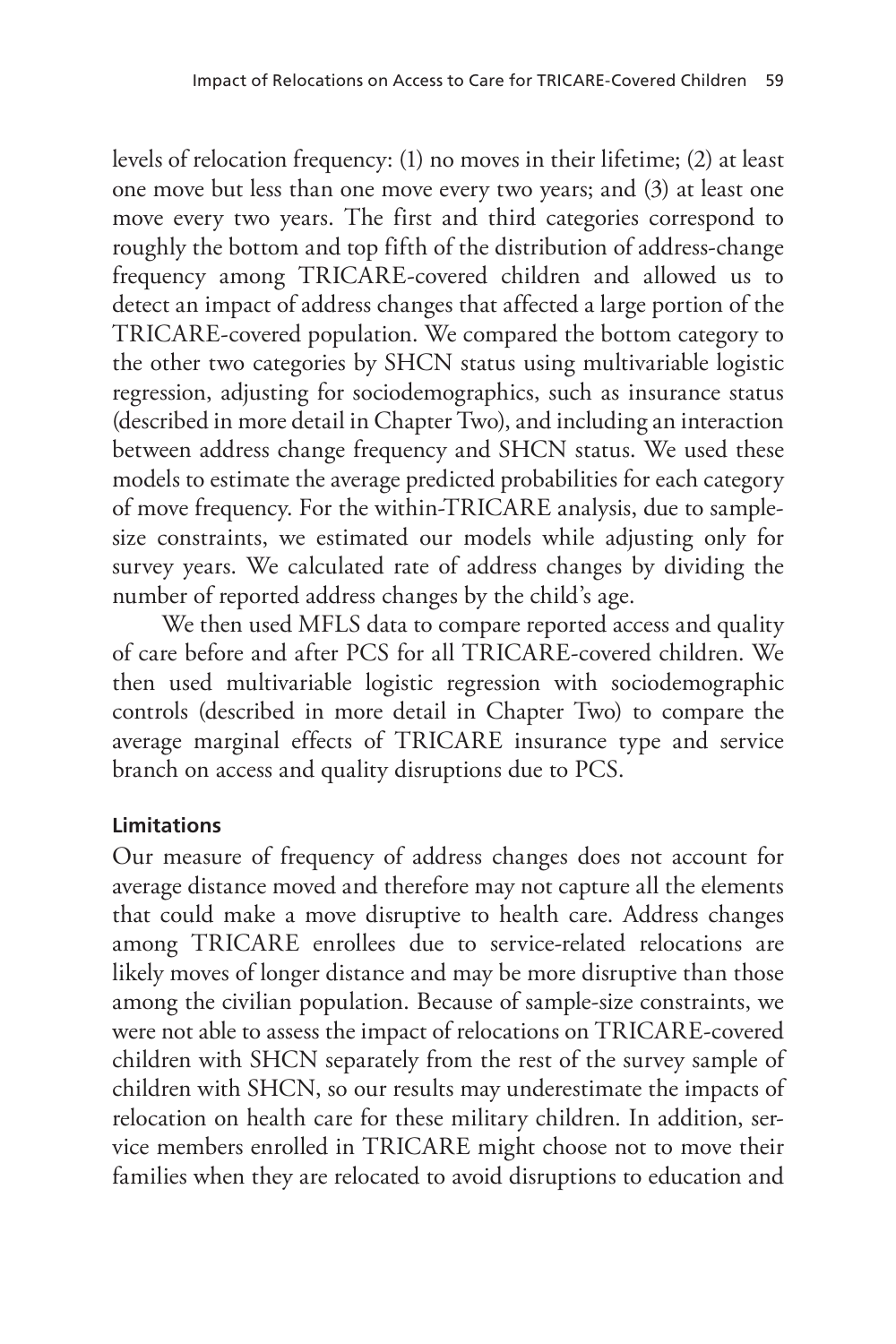health care. Differences in access experiences between families that move frequently and those that do not could therefore partially reflect underlying differences in TRICARE service members who move their families for PCS and those who do not.

# **Results**

The NSCH data analysis confirmed that TRICARE-covered children experience more address changes in their lives than children in other insurance categories. Twenty-one percent of TRICARE-covered children were reported to have moved more than once every two years of their lives, compared with 15 percent of children on public insurance and only 6 percent of commercially insured children (Table 5.1).

# **Impact of Address Changes on Access**

Across insurance categories, caregivers of children with and without SHCN who frequently changed their home address reported worse access to pediatric care in several domains compared with caregivers

|                       | Rate of Address Change (%) |                                                                 |                      |  |  |  |
|-----------------------|----------------------------|-----------------------------------------------------------------|----------------------|--|--|--|
| <b>Insurance Type</b> | <b>No Moves</b>            | At Least 1 Move,<br>Less than 1 Every More Than Once<br>2 Years | <b>Every 2 Years</b> |  |  |  |
| Number in sample      | 35,696                     | 52,462                                                          | 7,374                |  |  |  |
| <b>TRICARE</b>        | 18                         | 61                                                              | 21                   |  |  |  |
| Commercial            | 40                         | 54                                                              | 6                    |  |  |  |
| Public                | 27                         | 58                                                              | 15                   |  |  |  |
| None                  | 33                         | 57                                                              | 11                   |  |  |  |
| Other                 | 32                         | 59                                                              | 10                   |  |  |  |

| Table 5.1                                  |  |  |
|--------------------------------------------|--|--|
| Rate of Address Changes, by Insurance Type |  |  |

SOURCE: Analysis of 2016–2018 NSCH data, weighted for survey design. NOTE: Pearson chi-squared test *p* < 0.0001.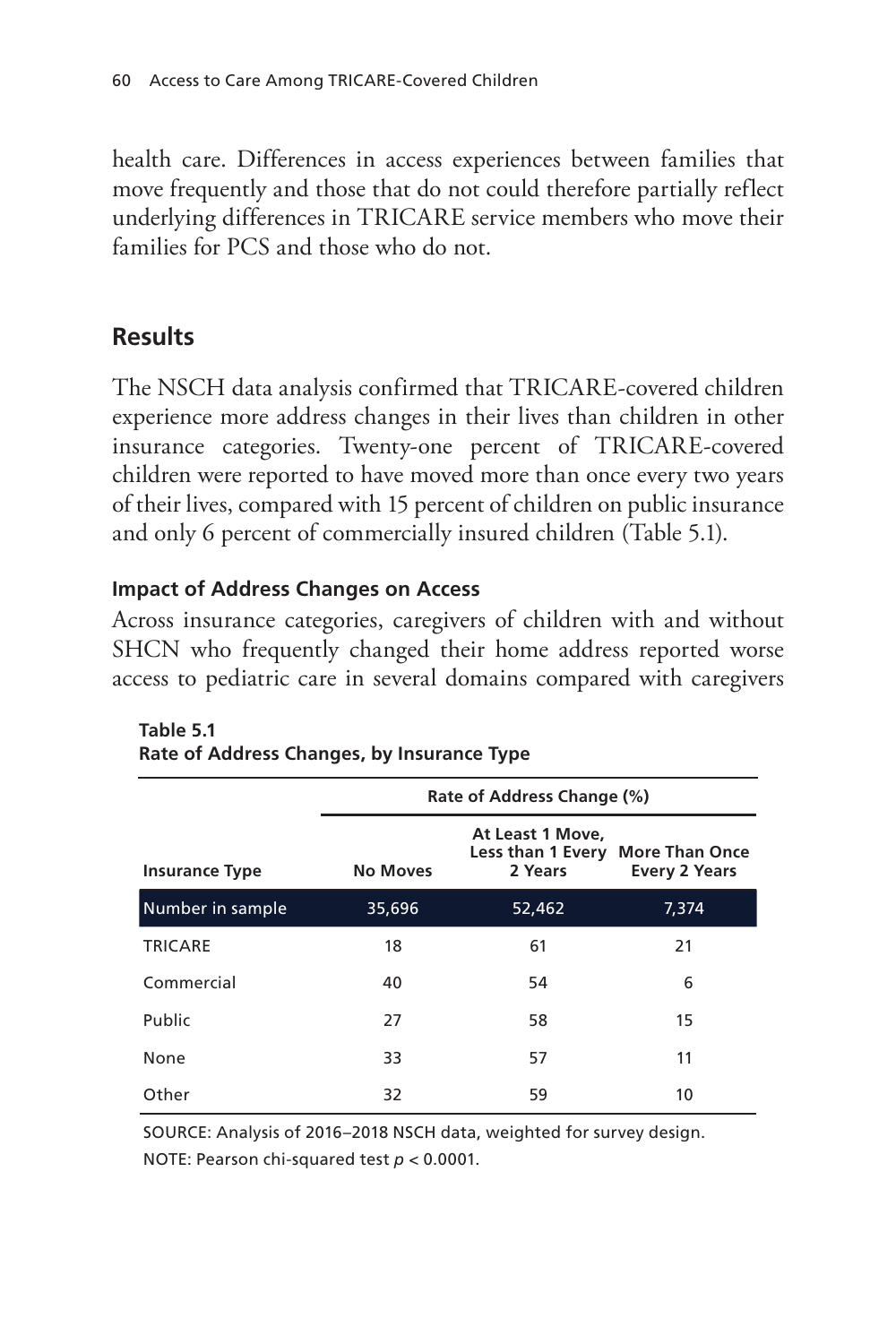who had not moved during the child's life. Among families with children with SHCN, there were few differences by address change frequency in having a usual source of routine preventive care or care when the child was sick; however, there were significant differences in access experiences related to specialty care (Table 5.2). Compared with caregivers of children with SHCN who had not moved, caregivers of children with SHCN who had moved at least once every two years ("frequent movers") reported greater difficulty getting a referral (31 percent versus 21 percent), were more likely to report difficulty getting mental health treatment (59 percent versus 46 percent), and were more likely to report difficulty getting specialist care (34 verses) 25 percent) for their children. Frequent movers were more likely than never-movers to not get the care their children needed (9 percent versus 5 percent). Frequent movers were also more likely to report difficulty paying medical bills (30 versus 23 percent) and more likely to report frustration getting care (40 versus 30 percent).

These patterns were largely the same for children without SHCN. In this group, frequent movers were less likely than caregivers of children who never moved to have one or more people they considered to be their child's doctor or nurse, perhaps reflecting a lower need for care causing a longer disruption in having a regular caregiver after a move.

Across all TRICARE respondents, frequent movers were more likely to report difficulty getting a referral than never-movers (34 percent versus 16 percent), higher degrees of frustration getting services (22 percent versus 13 percent), and needing additional help coordinating their child's care (16 percent versus 6 percent) (Table 5.3). The large difference in a desire for more care coordination was notable, given the lack of such an association in the general population.

We used the MFLS data to investigate differential effects of PCS across TRICARE plan type and service branch. Caregivers with children in TRICARE Select were, on average, 6.7 percentage points less likely to agree that they could access the same quality of pediatric care for their child after PCS (Table 5.4). This result indicates that service members with TRICARE Select, whose reliance on network care may equate to less consistency in access and quality across the country,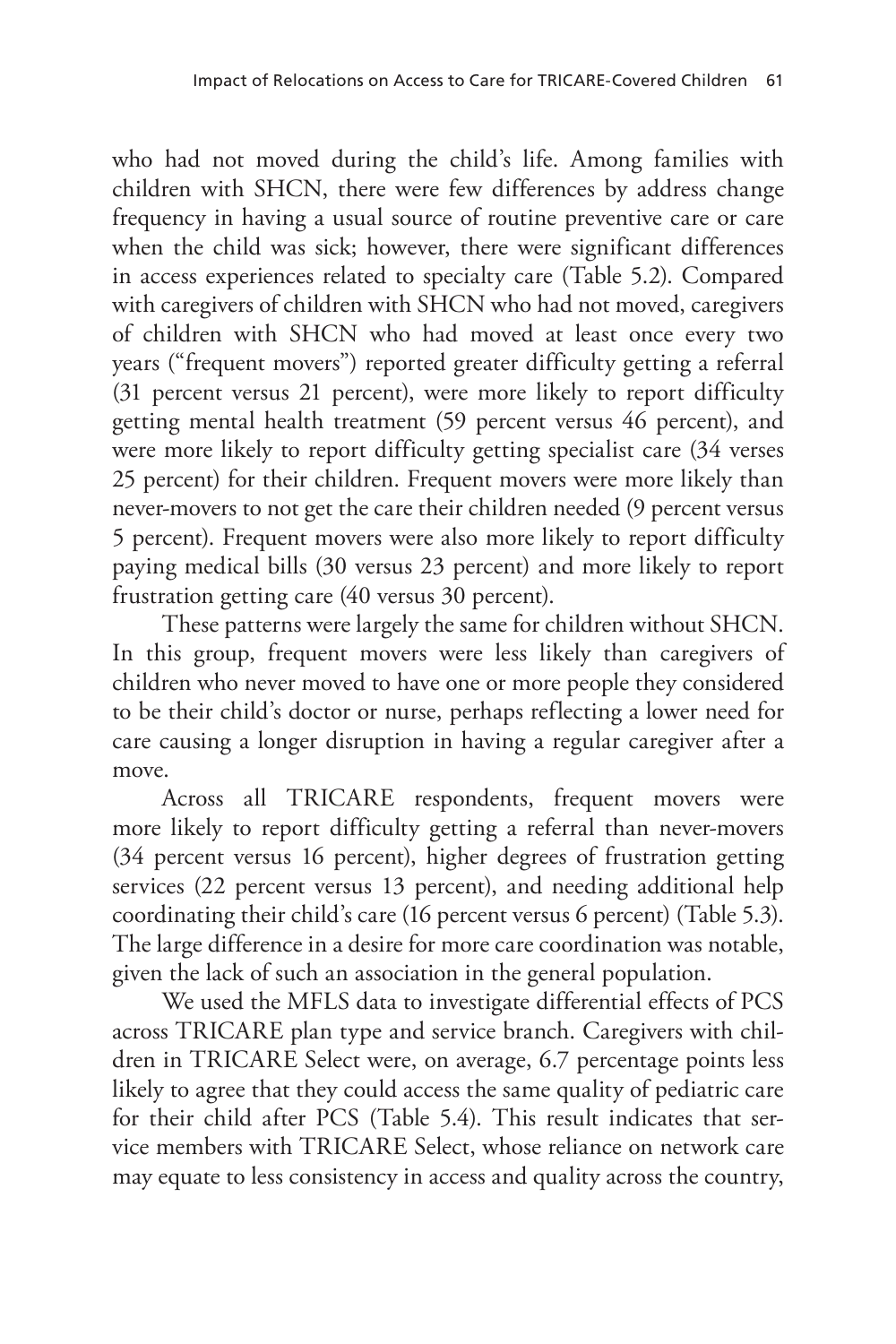## **Table 5.2 Pediatric Access Experiences Among Children, by Rate of Address Changes over Child's Life and SHCN Status**

|                                                                       |                    | SHCN (%)                                            |                                             | No SHCN $(%)$      |                                                     |                                             |
|-----------------------------------------------------------------------|--------------------|-----------------------------------------------------|---------------------------------------------|--------------------|-----------------------------------------------------|---------------------------------------------|
| <b>Access Category</b>                                                | No<br><b>Moves</b> | At Least<br>1 Move, Less<br>Than 1 Every<br>2 Years | <b>More Than</b><br>1 Move Every<br>2 Years | No<br><b>Moves</b> | At Least<br>1 Move, Less<br>Than 1 Every<br>2 Years | <b>More Than</b><br>1 Move Every<br>2 Years |
| Number in sample                                                      | 6,741              | 13,613                                              | 1,979                                       | 28,955             | 38,813                                              | 5,395                                       |
| Usual source of care                                                  |                    |                                                     |                                             |                    |                                                     |                                             |
| Has usual source of care when child is sick                           | 87                 | 84                                                  | 84                                          | 79                 | 78                                                  | 77                                          |
| Has usual source of care for child's routine<br>preventive care       | 95                 | 95                                                  | 95                                          | 92                 | 92                                                  | 91                                          |
| Caregiver thinks of one or more persons as<br>child's doctor or nurse | 83                 | 79*                                                 | 81                                          | 73                 | $71**$                                              | 68***                                       |
| Specialist care (in past year)                                        |                    |                                                     |                                             |                    |                                                     |                                             |
| Child needed referral                                                 | 37                 | 34                                                  | $45**$                                      | 13                 | 13                                                  | 14                                          |
| Had difficulty getting a referral                                     | 21                 | 23                                                  | $31**$                                      | 14                 | $18*$                                               | $22**$                                      |
| Had difficulty getting mental health<br>treatment                     | 46                 | 45                                                  | 59**                                        | 40                 | 37                                                  | 43                                          |
| Had difficulty getting specialist care                                | 25                 | 28                                                  | $34*$                                       | 20                 | 23                                                  | $31**$                                      |
| Getting needed care (in past year)                                    |                    |                                                     |                                             |                    |                                                     |                                             |
| Child needed care but did not receive it                              | 5                  | 6                                                   | $q*$                                        | 1                  | $7***$                                              | $4***$                                      |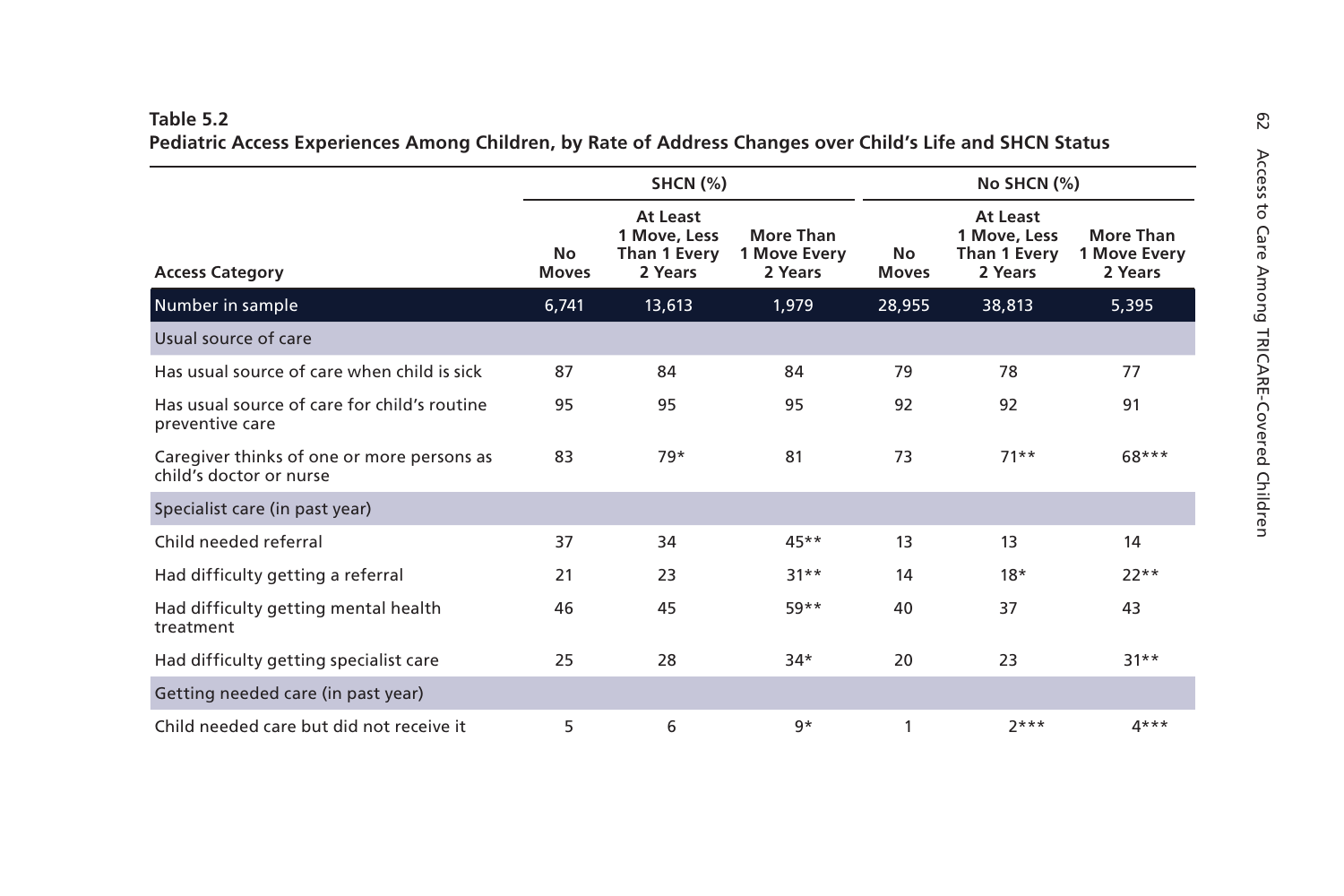#### **Table 5.2—Continued**

|                                                                      | <b>SHCN (%)</b>    |                                                     | No SHCN (%)                                 |                    |                                                     |                                             |
|----------------------------------------------------------------------|--------------------|-----------------------------------------------------|---------------------------------------------|--------------------|-----------------------------------------------------|---------------------------------------------|
| <b>Access Category</b>                                               | No<br><b>Moves</b> | At Least<br>1 Move, Less<br>Than 1 Every<br>2 Years | <b>More Than</b><br>1 Move Every<br>2 Years | No<br><b>Moves</b> | At Least<br>1 Move, Less<br>Than 1 Every<br>2 Years | <b>More Than</b><br>1 Move Every<br>2 Years |
| Care coordination (in past year)                                     |                    |                                                     |                                             |                    |                                                     |                                             |
| Received help coordinating care                                      | 24                 | 24                                                  | 26                                          | 16                 | 16                                                  | 15                                          |
| Could have used more help coordinating care                          | 15                 | 13                                                  | 18                                          | 4                  | 4                                                   | $7***$                                      |
| Insurance coverage and affordability                                 |                    |                                                     |                                             |                    |                                                     |                                             |
| Health insurance usually covers child's health<br>care needs         | 90                 | 91                                                  | 91                                          | 95                 | 94                                                  | $94*$                                       |
| Health insurance usually allows child to see<br>health care provider | 94                 | 95                                                  | 94                                          | 97                 | $97*$                                               | $96***$                                     |
| Health insurance usually covers child's MBHCN                        | 73                 | 74                                                  | 76                                          | 72                 | 68                                                  | 68                                          |
| Had problems paying health care bills in past<br>year                | 23                 | 23                                                  | $30*$                                       | 12                 | 14                                                  | $15*$                                       |
| Patient-centeredness (in past year)                                  |                    |                                                     |                                             |                    |                                                     |                                             |
| Usually frustrated getting health care services                      | 30                 | 29                                                  | $40***$                                     | 11                 | $14***$                                             | $18***$                                     |
| Health care providers usually responsive to<br>concerns              | 85                 | 86                                                  | 84                                          | 89                 | $85*$                                               | 89                                          |

SOURCE: Analysis of 2016–2018 NSCH data.

NOTES: All percentages represent average predicted probabilities, adjusted for sociodemographics. Tests of significance performed using Wald tests of coefficients relative to the reference category. In 64 tests, we would expect 2.6 significant results due to chance alone at *p* < 0.05, 0.6 significant results at p < 0.01, and 0.06 significant results at *p* < 0.001, assuming all tests are independent. \* *p* < 0.05, \*\* *p* < 0.01, \*\*\* *p* < 0.001.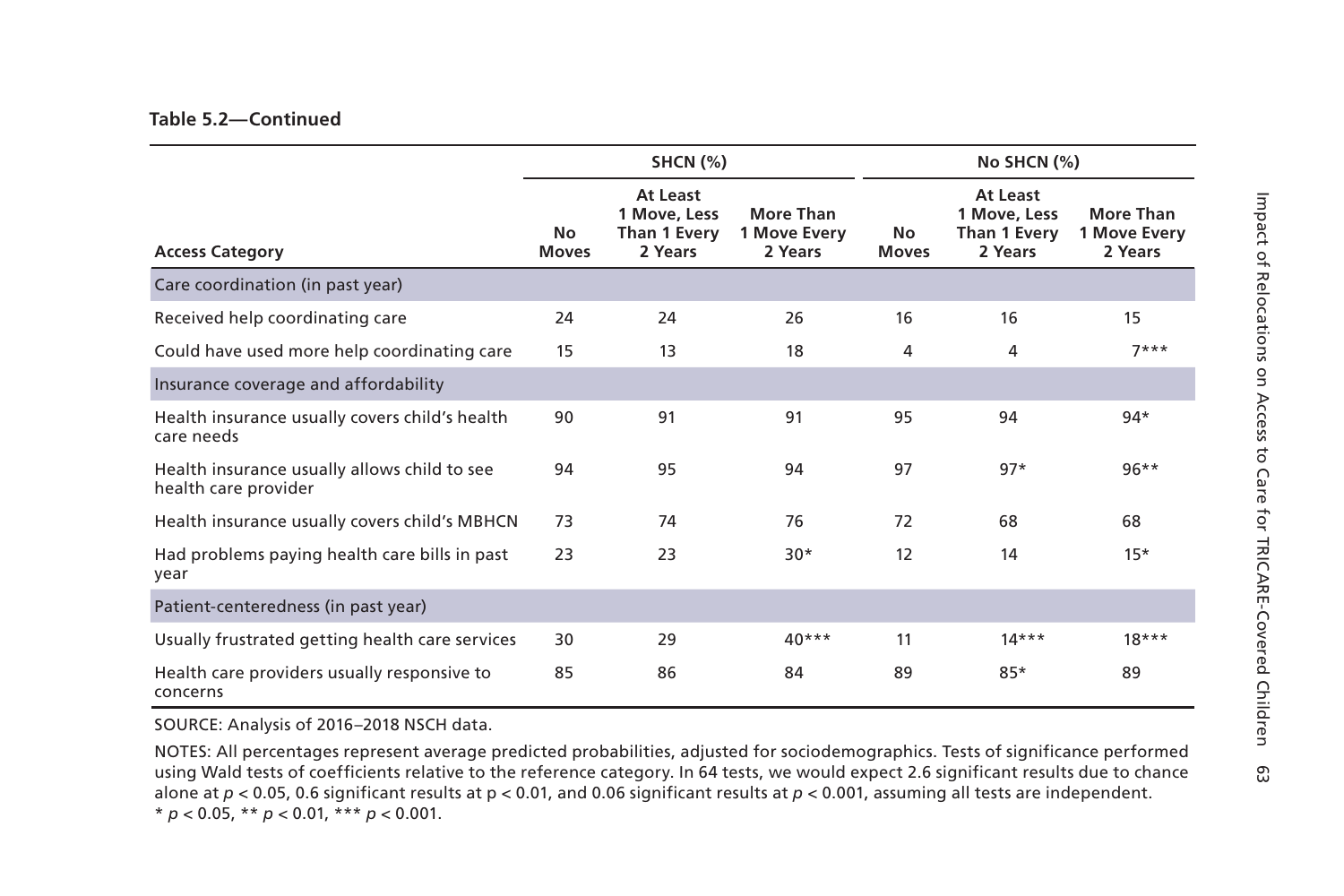### **Table 5.3 Pediatric Access Experiences Among All TRICARE-Covered Children, by Rate of Address Changes over Child's Life**

|                                                                       | Rate of Address Change (%) |                                                     |                                             |  |  |
|-----------------------------------------------------------------------|----------------------------|-----------------------------------------------------|---------------------------------------------|--|--|
| <b>Access Category</b>                                                | <b>Never</b><br>Moved      | At Least<br>1 Move, Less<br>Than 1 Every<br>2 Years | <b>More Than</b><br>1 Move Every<br>2 Years |  |  |
| Number in sample                                                      | 560                        | 1,951                                               | 561                                         |  |  |
| Usual source of care                                                  |                            |                                                     |                                             |  |  |
| Has usual source of care when child is sick                           | 86                         | 84                                                  | 78                                          |  |  |
| Has usual source of care for child's routine<br>preventive care       | 97                         | 96                                                  | 95                                          |  |  |
| Caregiver thinks of one or more persons as<br>child's doctor or nurse | 73                         | 71                                                  | 67                                          |  |  |
| Specialist care (in past year)                                        |                            |                                                     |                                             |  |  |
| Child needed referral                                                 | 25                         | 28                                                  | 25                                          |  |  |
| Had difficulty getting a referral                                     | 16                         | 28                                                  | $34*$                                       |  |  |
| Had difficulty getting mental health<br>treatment                     | 46                         | 45                                                  | 49                                          |  |  |
| Had difficulty getting specialist care                                | 22                         | 25                                                  | 39                                          |  |  |
| Getting needed care (in past year)                                    |                            |                                                     |                                             |  |  |
| Child needed care but did not receive it                              | 2                          | 3                                                   | 4                                           |  |  |
| Care coordination (in past year)                                      |                            |                                                     |                                             |  |  |
| Received help coordinating care                                       | 32                         | 26                                                  | 21                                          |  |  |
| Could have used more help coordinating<br>care in last year           | 6                          | 8                                                   | $16*$                                       |  |  |
| Insurance coverage and affordability                                  |                            |                                                     |                                             |  |  |
| Health insurance usually covers child's<br>health needs               | 97                         | 94                                                  | 96                                          |  |  |
| Health insurance usually allows child to see<br>health care provider  | 97                         | 97                                                  | 93                                          |  |  |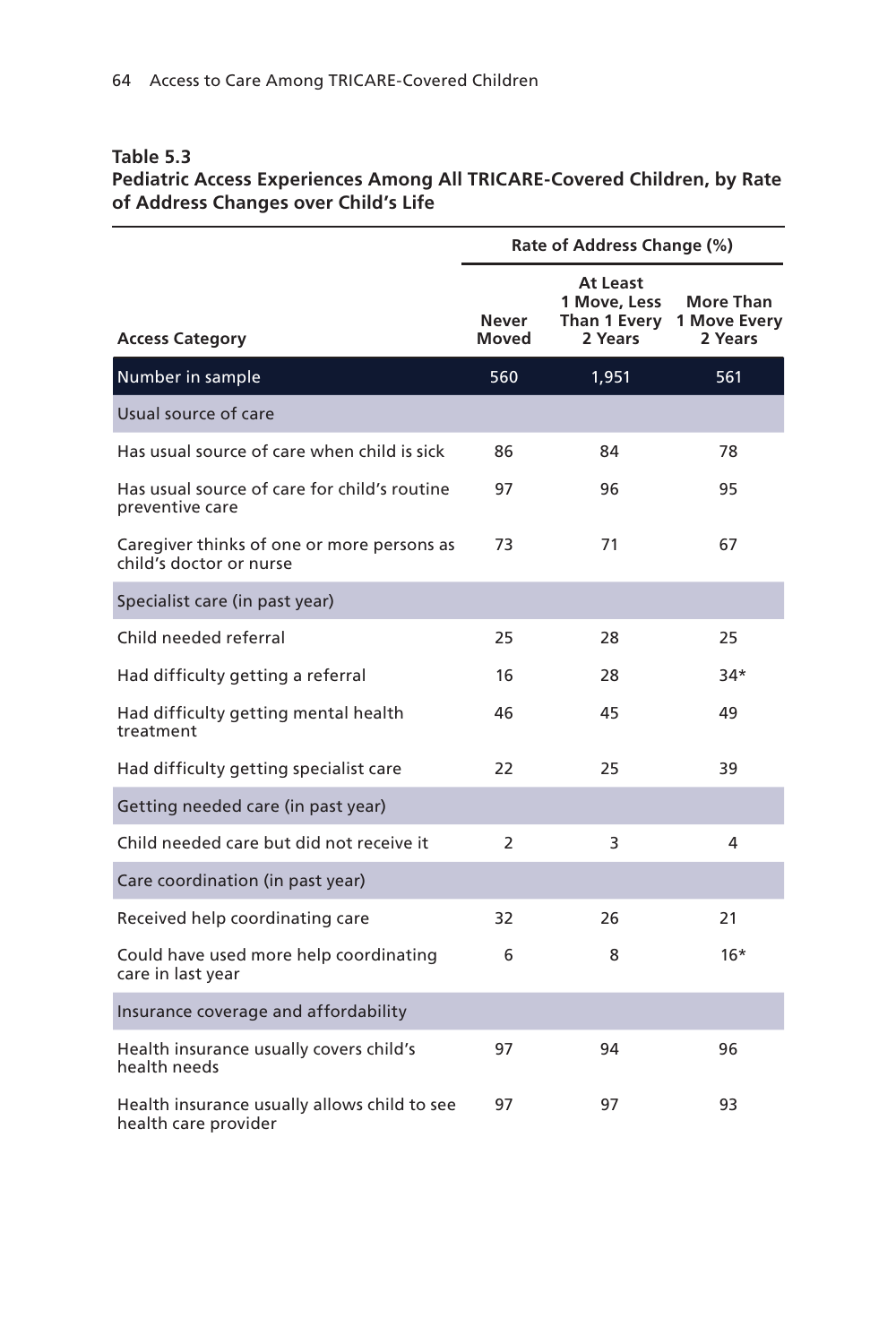## **Table 5.3—Continued**

|                                                         | Rate of Address Change (%) |                                                     |                                      |  |
|---------------------------------------------------------|----------------------------|-----------------------------------------------------|--------------------------------------|--|
| <b>Access Category</b>                                  | Never<br>Moved             | At Least<br>1 Move, Less<br>Than 1 Every<br>2 Years | More Than<br>1 Move Every<br>2 Years |  |
| Health insurance usually covers child's<br><b>MBHCN</b> | 88                         | 79                                                  | 82                                   |  |
| Had problems paying for health care bills               | 12                         | 12                                                  | 14                                   |  |
| Patient-centeredness (in past year)                     |                            |                                                     |                                      |  |
| Usually frustrated getting health care<br>services      | 13                         | $20*$                                               | $22*$                                |  |
| Health care providers usually responsive to<br>concerns | 89                         | 91                                                  | 87                                   |  |

SOURCE: Analysis of 2016–2018 NSCH data.

NOTES: All percentages represent average predicted probabilities, adjusted for sociodemographics. Tests of significance performed using Wald tests of coefficients relative to the reference category. In 32 tests, we would expect 1.6 significant results due to chance alone at *p* < 0.05, assuming all tests are independent.  $* p < 0.05$ .

### **Table 5.4 Average Marginal Effects of TRICARE Insurance Type Compared with TRICARE Prime at an MTF**

|                                                                                                | TRICARE Plan/Care Setting (%) |                                                                  |                          |  |  |
|------------------------------------------------------------------------------------------------|-------------------------------|------------------------------------------------------------------|--------------------------|--|--|
| <b>Access Category</b>                                                                         |                               | <b>TRICARE Prime TRICARE Prime</b><br>(PCM at MTF) (Network PCM) | <b>TRICARE</b><br>Select |  |  |
| Number in sample                                                                               | 2,067                         | 1.003                                                            | 553                      |  |  |
| Able to access and continue same<br>quality of pediatric care after PCS<br>(60% agree overall) | (Reference)                   | $+0.0$                                                           | $-6.7*$                  |  |  |

SOURCE: Analysis of MFLS data.

NOTES: Table shows average marginal effects of different insurance categories relative to the reference. Numbers express, on average, how much more or less likely an individual in the sample would be to give the response if they were recategorized from the reference category to the new category. In two tests, we would expect less than one significant result due to chance alone at *p* < 0.05, assuming all tests are independent. \* *p* < 0.05.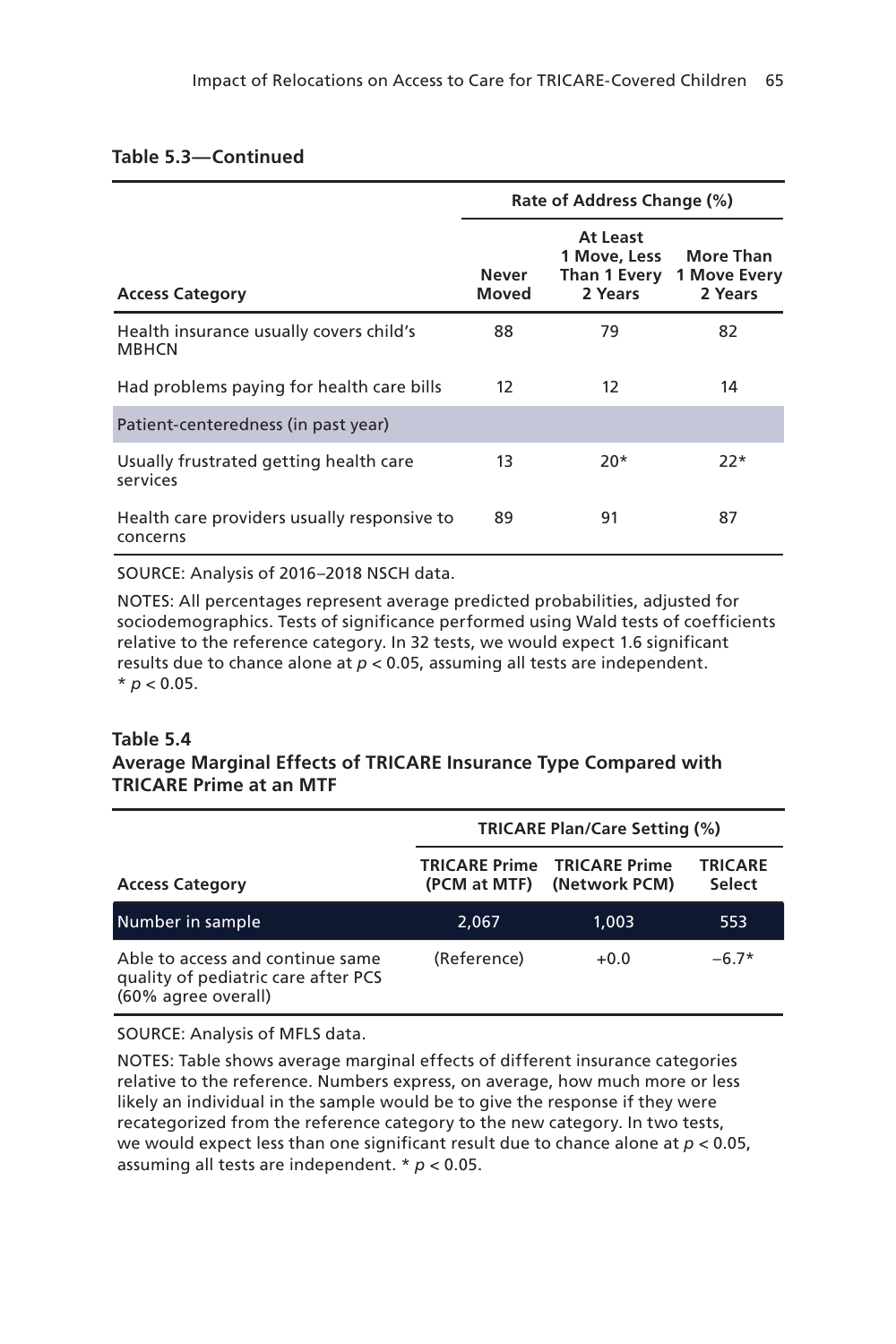may be particularly vulnerable to care disruption after a move. No statistically significant differences were observed across service branches (Table 5.5).

Across our analyses, we found evidence that frequent moves in the TRICARE population presented a significant barrier to accessing care and may have contributed to the frustration that TRICARE caregivers reported in accessing services, consistent with prior research (Aronson et al., 2016; Fowler, Simpson, and Schoendorf, 1993; Jelleyman and Spencer, 2008). Differences between TRICARE-covered families and the general population in the access barriers associated with frequent moving may be instructive. In the general population, frequent movers were more likely than never-movers to report not getting needed care or having trouble paying health care bills, which may be expected if disruptions in insurance coverage or access to covered providers coincides with a change of address. For TRICARE enrollees, for whom insurance-related disruptions would not occur with relocation, we observed no such associations between frequent moves and accessing needed care or paying for care. In TRICARE, frequent moves were more strongly associated with administrative challenges, including difficulty getting a referral, frustration getting care, and a desire for more assistance with care coordination. We did not find

### **Table 5.5**

| Average Marginal Effects of Military Service Branch Compared with Army |  |  |  |  |  |
|------------------------------------------------------------------------|--|--|--|--|--|
|------------------------------------------------------------------------|--|--|--|--|--|

|                                                                                                |             | <b>Military Service Branch (%)</b> |                  |                 |  |  |
|------------------------------------------------------------------------------------------------|-------------|------------------------------------|------------------|-----------------|--|--|
| <b>Access Category</b>                                                                         | Army        | Navy                               | <b>Air Force</b> | Marine<br>Corps |  |  |
| Number in sample                                                                               | 1,383       | 866                                | 948              | 533             |  |  |
| Able to access and continue same<br>quality of pediatric care after PCS<br>(60% agree overall) | (Reference) | $+3.8$                             | $-3.6$           | $-1.0$          |  |  |

SOURCE: Analysis of MFLS data.

NOTES: Table shows average marginal effects of different insurance categories relative to the reference. Numbers express, on average, how much more or less likely an individual in the sample would be to give the response if they were recategorized from the reference category to the new category.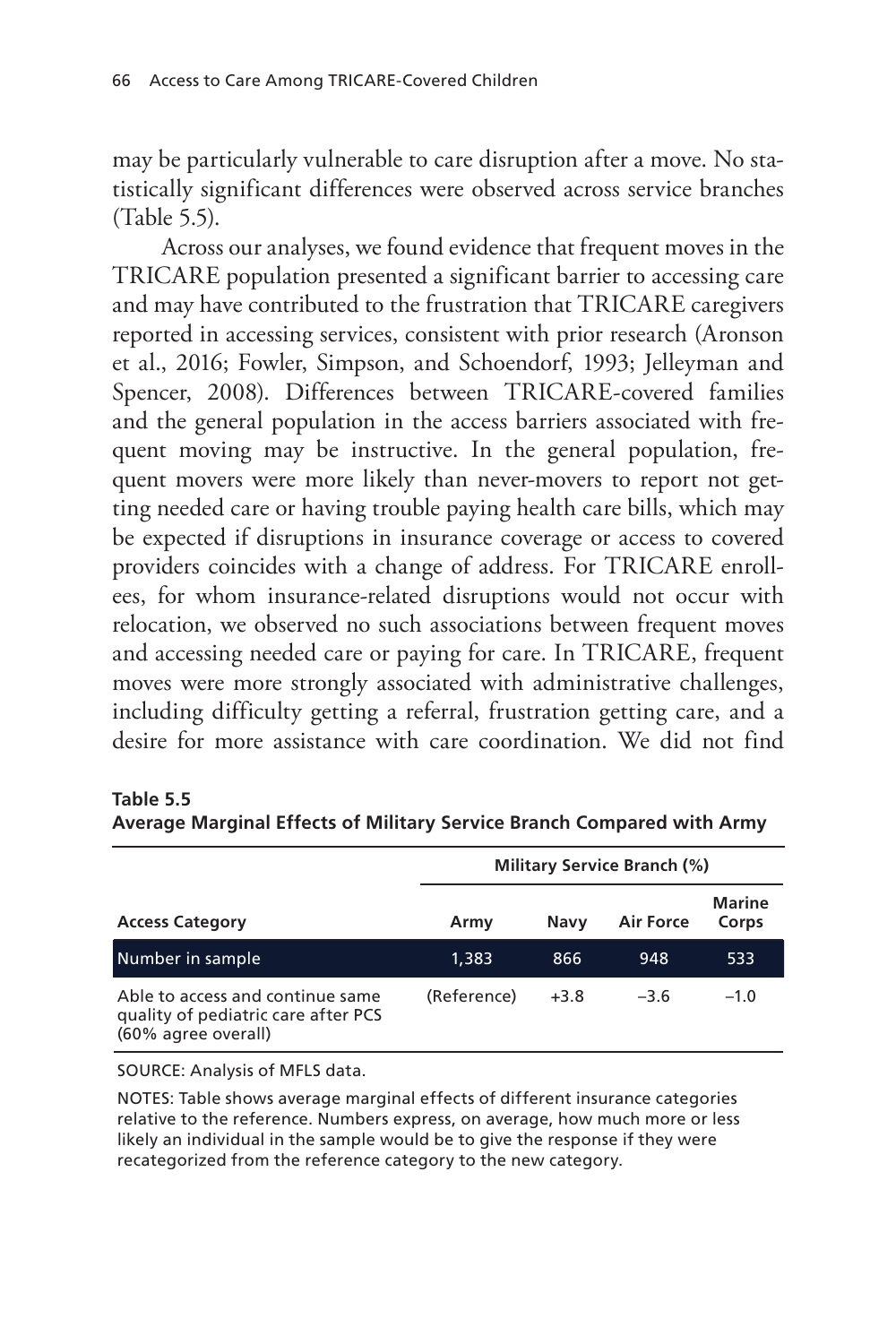a strong positive relationship between frequent address changes and a desire for more assistance with care coordination among children with SHCN overall, suggesting that the challenges that TRICARE families face in managing children's complex health care needs may be greatest after relocation.

# **Summary**

Previous literature has found a negative impact from frequent changes of address on pediatric care access and continuity. These disruptions may be particularly detrimental to families with children with SHCN, who use the health care system more frequently and benefit from providers who are familiar with their medical histories. Changing address every few years is a way of life for many service members and their families, and it could affect their experiences accessing pediatric care across the TRICARE system. Programs and policies are in place within DoD to help military families with these transitions, but availability, use, and access to those services varies. Therefore, we examined the impact of frequent change of address on access experiences in our sample overall, stratifying by SHCN status. We also examined the impact of addresschange frequency on access experiences within TRICARE and the impact of PCS on care continuity. We categorized children into three levels of relocation frequency: (1) no moves in lifetime, (2) at least one move but less than one move every two years, and (3) at least one move every two years.

NSCH data confirmed that TRICARE-covered children experienced more address changes in their lives than children with other types of insurance. For children with SHCN, overall, caregivers of those who had frequent address changes had greater difficulty getting a referral, were more likely to report difficulty getting mental health treatment, and were more likely to report difficulty getting specialist care. These caregivers were more likely to report that their children did not get the care they needed, reported more problems paying medical bills, and experienced greater frustration getting services. Among the TRICARE population, families who moved frequently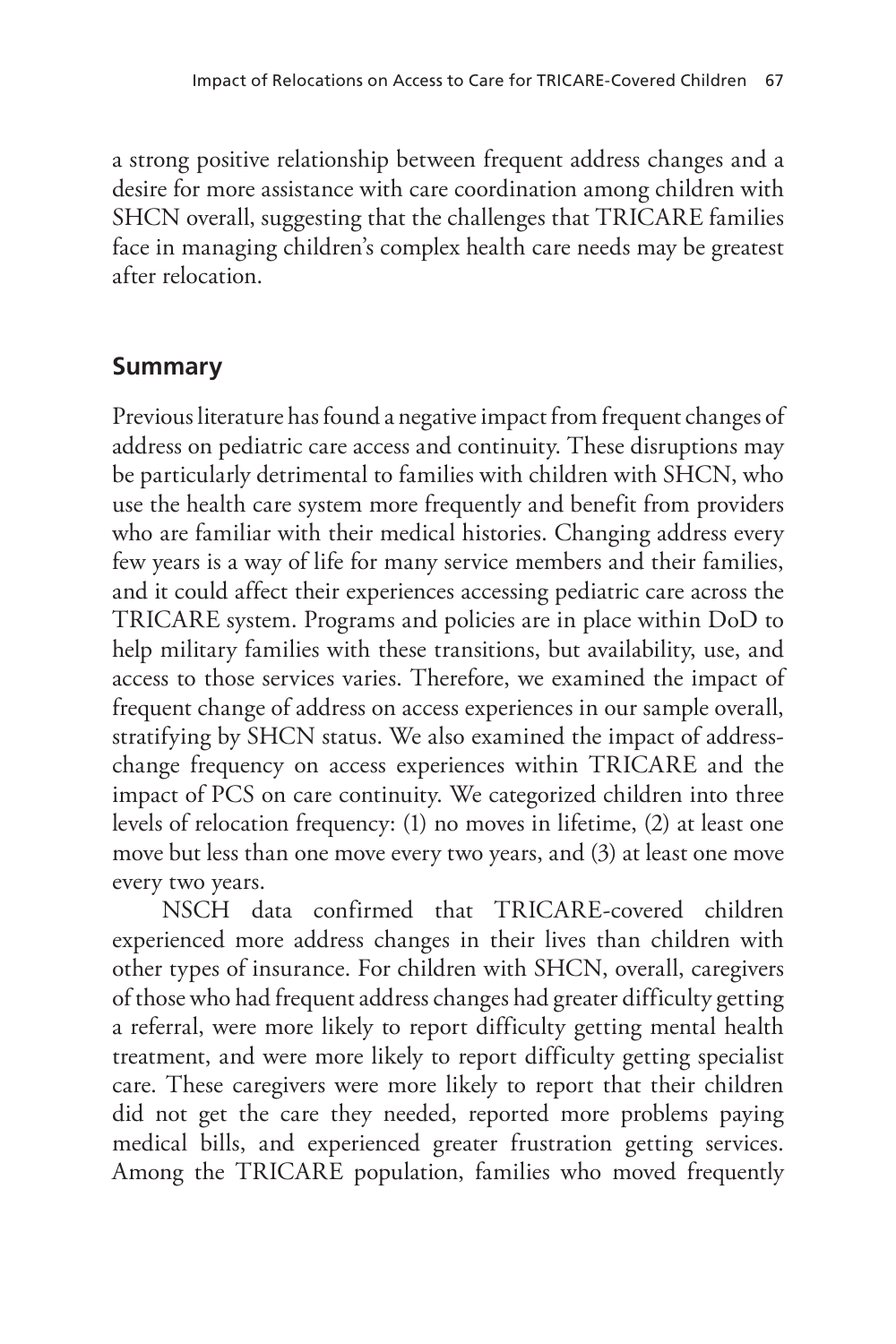reported significantly higher degrees of forgone care, difficulty getting a referral, frustration getting needed services, and a desire for more care coordination than those who had never moved over a child's life. Caregivers of children with TRICARE Select coverage were less likely than those of children with TRICARE Prime to agree that they could access the same quality of pediatric care for their child after PCS. There were no significant differences in the impact of PCS on care continuity by service branch.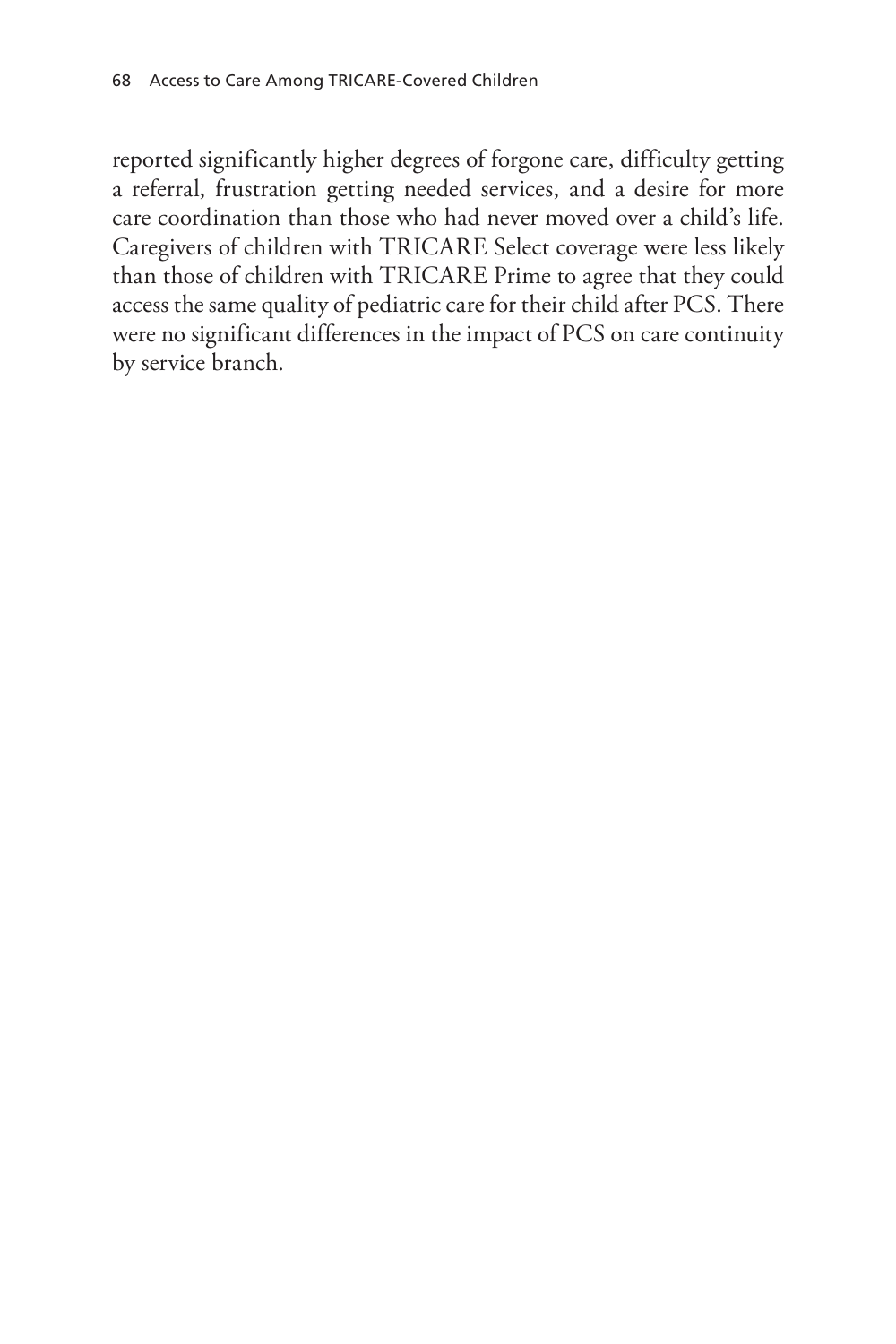This report evaluated the pediatric access experiences of military families enrolled in TRICARE using data from two external data sources: the 2016–2018 NSCH and the 2018 Blue Star Families' MFLS.

We found that, in the years 2016–2018, caregivers of TRICAREcovered children, both overall and with SHCN, reported similar levels of difficulty accessing routine and necessary care as those with commercial and public insurance, while caregivers of uninsured children reported higher levels of difficulty. We also found significantly lower financial barriers to access among the TRICARE-insured than in all other coverage groups, likely reflecting the low cost-sharing in TRICARE plans relative to most other types of insurance. Areas of access in which TRICARE underperformed relative to other insurance types included having an individual who was considered the child's personal doctor or nurse, obtaining referrals for needed care, and frustration in getting needed services.

Among children with TRICARE coverage and across TRICARE plans, we identified several areas of vulnerability. Caregivers of TRICARE-covered children with SHCN and MBHCN reported worse access experiences than those whose children did not have special needs, especially in terms of receiving specialist care, getting needed care, and getting assistance with care coordination. We also found evidence that PCS and other service-related relocations are disruptive to pediatric care access, particularly in the areas of obtaining needed referrals and frustration in obtaining needed services. Caregivers of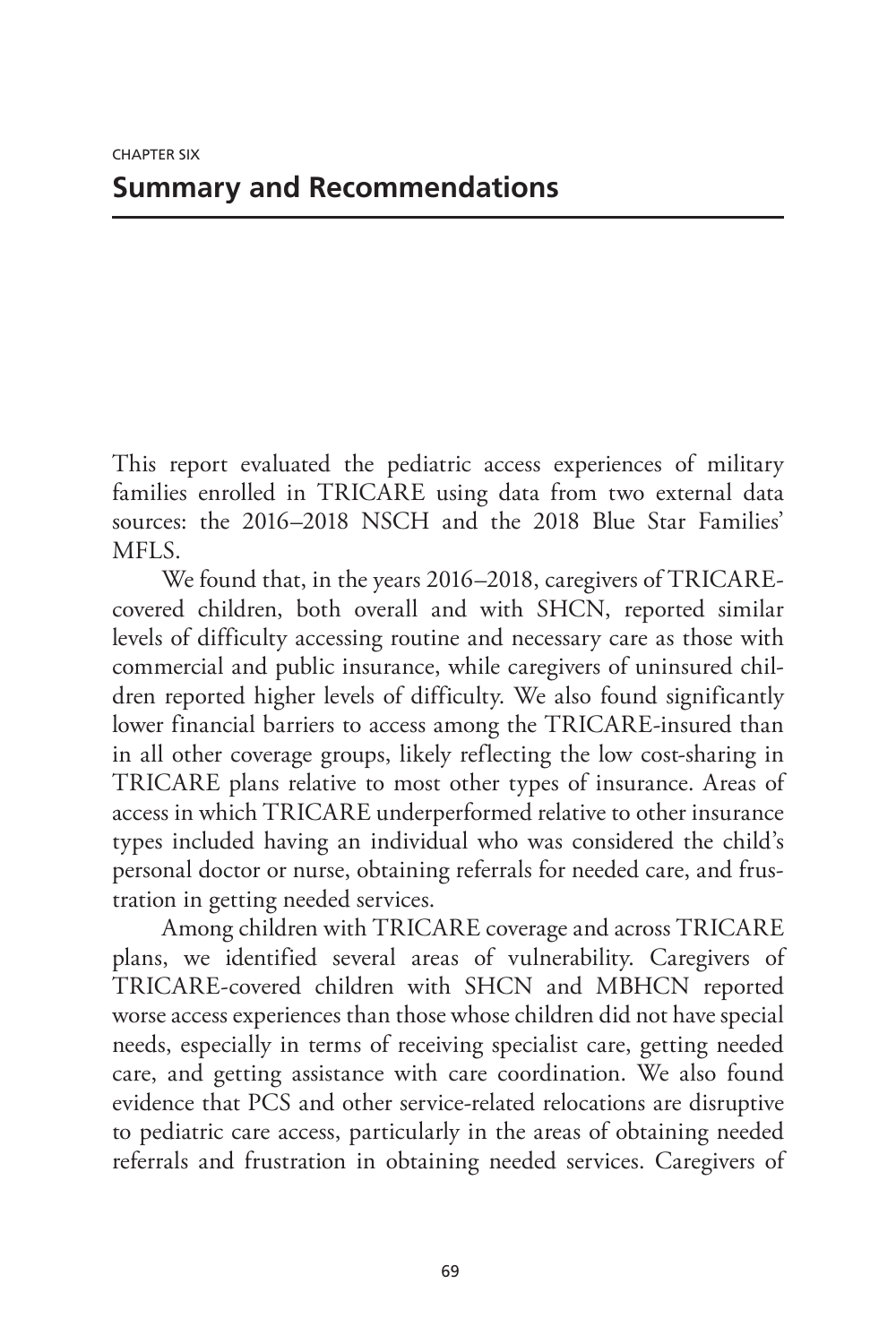TRICARE-covered children who changed address frequently were roughly twice as likely to desire more assistance coordinating care than those who had never moved over a child's life. Data from MFLS respondents suggested that the difficulties associated with PCS may be more pronounced among TRICARE Select enrollees than among those with TRICARE Prime. However, data from the same source also indicated caregivers of children with TRICARE Prime with a network PCM and those with TRICARE Select were the most likely to agree that these children received timely pediatric care when it was needed and were more satisfied with the overall ease of access and timeliness of their children's health care. These rates were lower for Air Force children, however. Their caregivers reported greater difficulty obtaining timely referrals and were less satisfied with the quality of providers.

Finally, we found that, among children with TRICARE coverage, those from active-duty families were less likely than children from non– active-duty families to have difficulty obtaining health care (including mental and behavioral health care), and their families were less likely to report trouble paying medical bills. Active-duty families were also less likely to report not getting needed care.

# **Recommendations**

# **Routinely Collect Pediatric Patient Experience Data**

Currently, external sources of data are the only means of comprehensively tracking the health care experiences of the entire population of TRICARE-covered children and assessing those experiences against civilian benchmarks. Although there have been several internal MHS surveys of patient experiences, they have been variably compromised by low response rates and population exclusions that limited their representativeness and their comparability with data on other health systems.

Recent reforms, including the FY 2017 NDAA, included sweeping changes to the organization and administration of the MHS that may improve the ability to track pediatric access and quality, including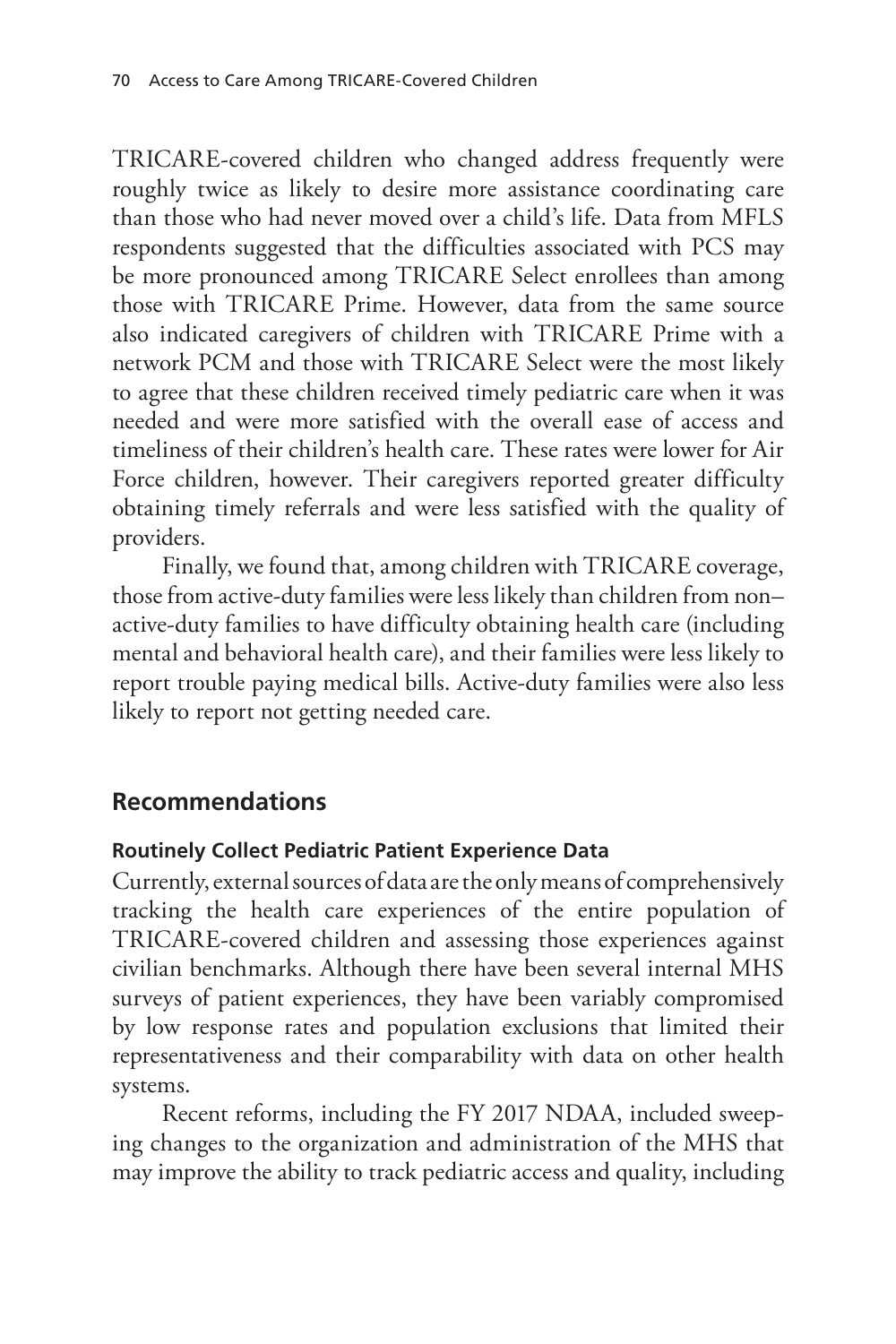a reduction in the number of administrative regions and the centralization of administration and management of MTFs. These reforms could mitigate some of the issues identified in this report, such as access disruptions caused by PCS, by reducing the administrative burdens of transitions and standardizing the records necessary to track access and quality (Pub. L. 115-91, 2017). However, there is no mechanism for MHS-wide tracking of pediatric access and quality of care *experiences*, limiting the ability to assess how these changes may be affecting beneficiaries (DHB, 2017). External data sources, such as those used in our study, could help fill the gap, but detailed evaluations of the determinants of pediatric health care experiences, how they vary across the MHS, and how they compare with external benchmarks will require more-targeted data collection, such as through a periodic survey of pediatric access and quality using standard metrics designed for comparison across health systems.

In the past, DHA collected standardized measures of the health care experiences of TRICARE-covered children under age 18 through the HCSDB, but the child survey has not been fielded since 2010 (reflecting 2009 data) (TRICARE, 2009). Unlike current surveys of experiences, the HCSDB child survey collected data on the entire population of DoD beneficiaries, and response rates were generally above 20 percent (Mathematica Policy Research, 2010). Restarting data collection would better position DHA to adopt a more patient-centered orientation as recommended by the DHB in its 2017 evaluation of pediatric care in the MHS, and it would permit an evaluation of how program reforms have affected the experiences of TRICARE members. Ongoing collection of systemwide metrics of pediatric experience would provide a needed guide for the development and adjustment of ongoing quality improvement efforts by identifying areas where the system is deficient or does not meet patient expectations. Such systematic data collection would also provide DHA with the flexibility—through the addition of questions on an as-needed basis to further evaluate potentially problematic areas of patient care, such the availability and sufficiency of care coordination for children with SHCN. Finally, the standardized measures in the HCSDB would also enable ongoing comparisons of pediatric access and quality between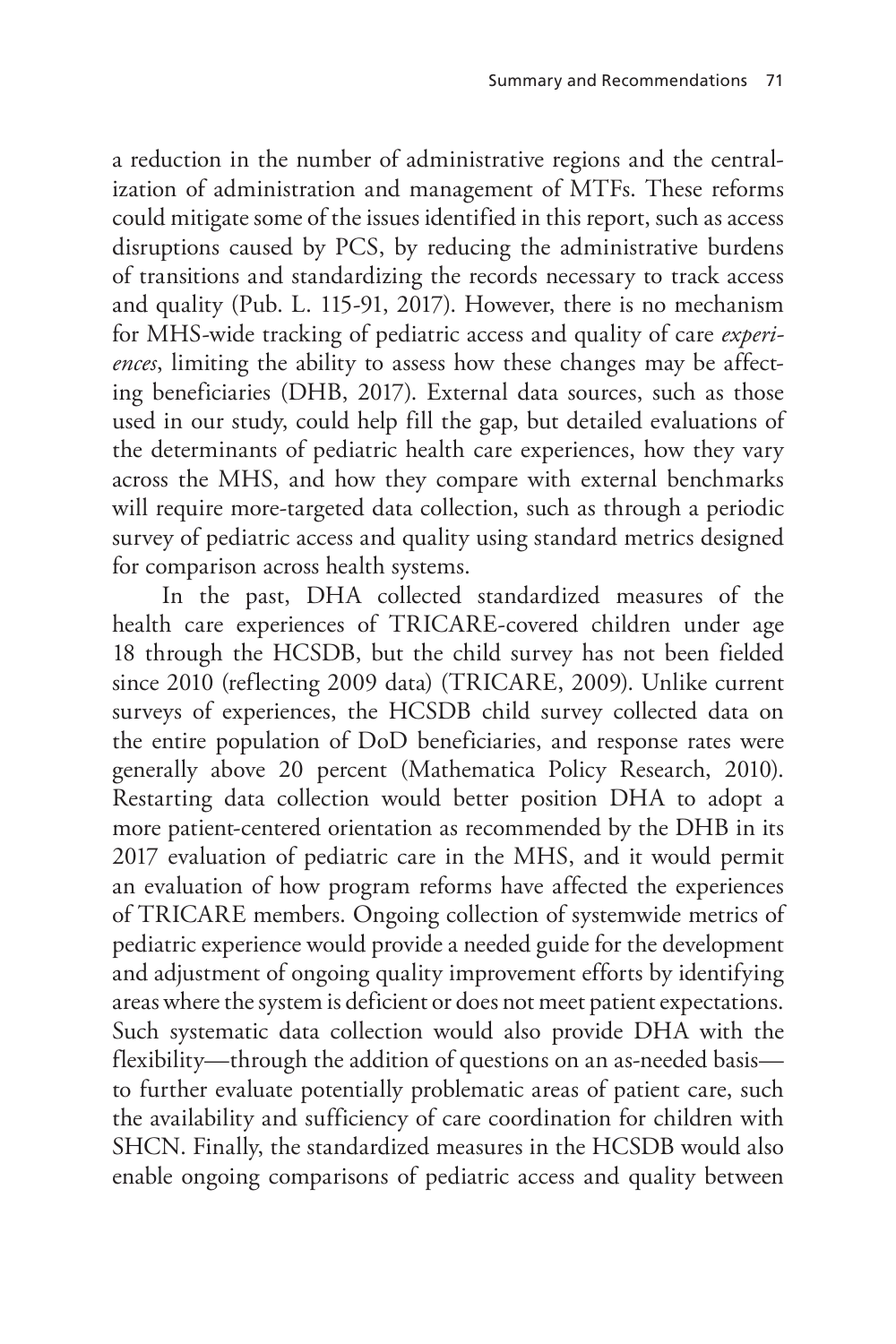TRICARE enrollees and civilian populations, a role currently filled through analyses of secondary data that may suffer from issues of misclassification and lack of representativeness.

# **Further Streamline Referrals and Monitor Effects on Patient Experience Through Improved Data Collection**

Our analysis of NSCH data indicates that the referral process was a source of difficulty for TRICARE beneficiaries accessing pediatric care in the 2016–2018 period. This was especially true for children with SHCN. These findings lend support to changes initiated by the MHS in 2017 to streamline and expedite the referral process through improved data collection and policies (DHB, 2017). Among these changes is the ability to separately track the time between referral and booking and the time between booking and appointment, enabling more-consistent measurement of referral times across the MHS, something that has been reported since FY 2019.

The MHS also recently implemented other changes that could reduce difficulty of obtaining specialty referrals for patients and providers. Referral requirements have been relaxed or eliminated for several types of care, including urgent and preventive care (DHA, 2019). Additionally, over the 2017–2018 period, specialty referral guidance was developed and standardized across the MHS to facilitate referrals both within the direct care system and between direct and network care providers (GAO, 2019; MHS, 2017). The effects of these changes would not have been captured in the data that we analyzed. Future years of NSCH data could provide insight into whether these initiatives have improved the perceived ease of getting a referral among the TRICARE population overall; however, an evaluation with actionable results would require data capturing variation across the MHS. The requirements for referrals differ by TRICARE plan, locus of referral, and other factors, and further information on how patient experiences vary would greatly improve understanding of the role of referrals.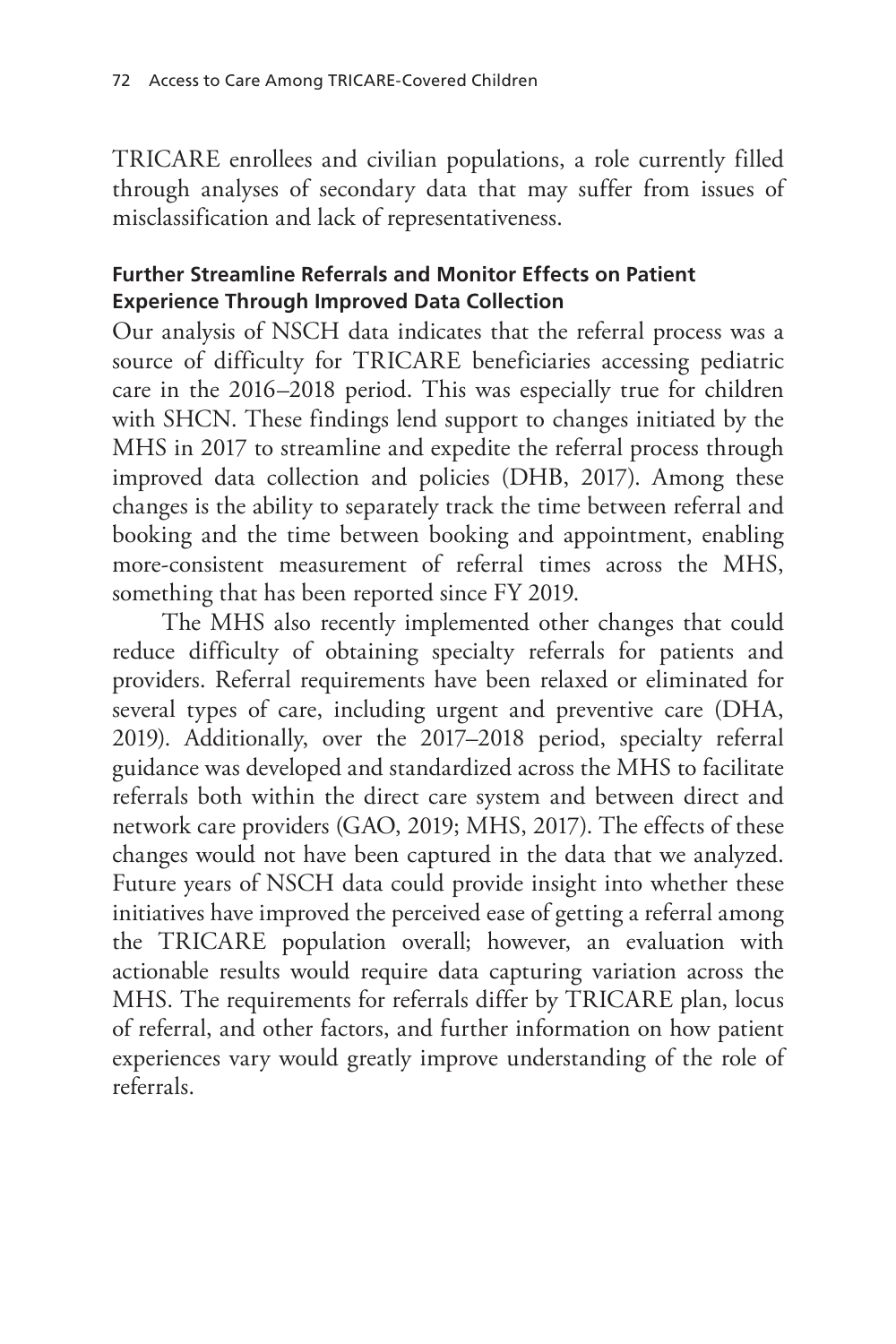# **Fully Implement DoD Plans to Monitor Effects of Permanent Change of Station and Other Service-Related Relocations**

Our findings indicate that frequent relocations exacerbate the difficulties and frustrations that families with TRICARE-covered children with SHCN face when navigating a health system that can be complex and administratively burdensome (Aronson et al., 2016). Recent legislation required DoD to produce a plan to mitigate the impact of relocations on military children with SHCN (Pub. L. 115-91, 2017). In response, DoD developed a collaborative group representing all components and MHS programs to gather data and monitor the effects of relocations on children with SHCN, and data gathering was scheduled to commence in late 2019 (DoD, 2018a).

Our results suggest that this effort should include measures of beneficiary experiences accessing care to identify specific family circumstances—such as the type and severity of a child's health needs or use of available programs and resources—that lead to or mitigate caregiver frustrations after a move. For instance, service members with children with special needs are eligible to enroll in the EFMP, which ensures that special needs are considered during relocations and provides assistance connecting service members to available resources and benefits when they are assigned to a new location. Unfortunately, the type and degree of assistance available through the EFMP has reportedly been uneven across locations and service branches (DHB, 2017).

In 2018, GAO reviewed EFMP services and recommended that DoD produce a common set of metrics and monitoring standards to evaluate the assignment coordination and family support provided through the program. DoD signaled that it planned to follow these recommendations (GAO, 2018). As part of a set of common metrics of EFMP performance, patient experience data collected from recently relocated families, combined with administrative data on program and resource use, could be used to identify variations in program effectiveness.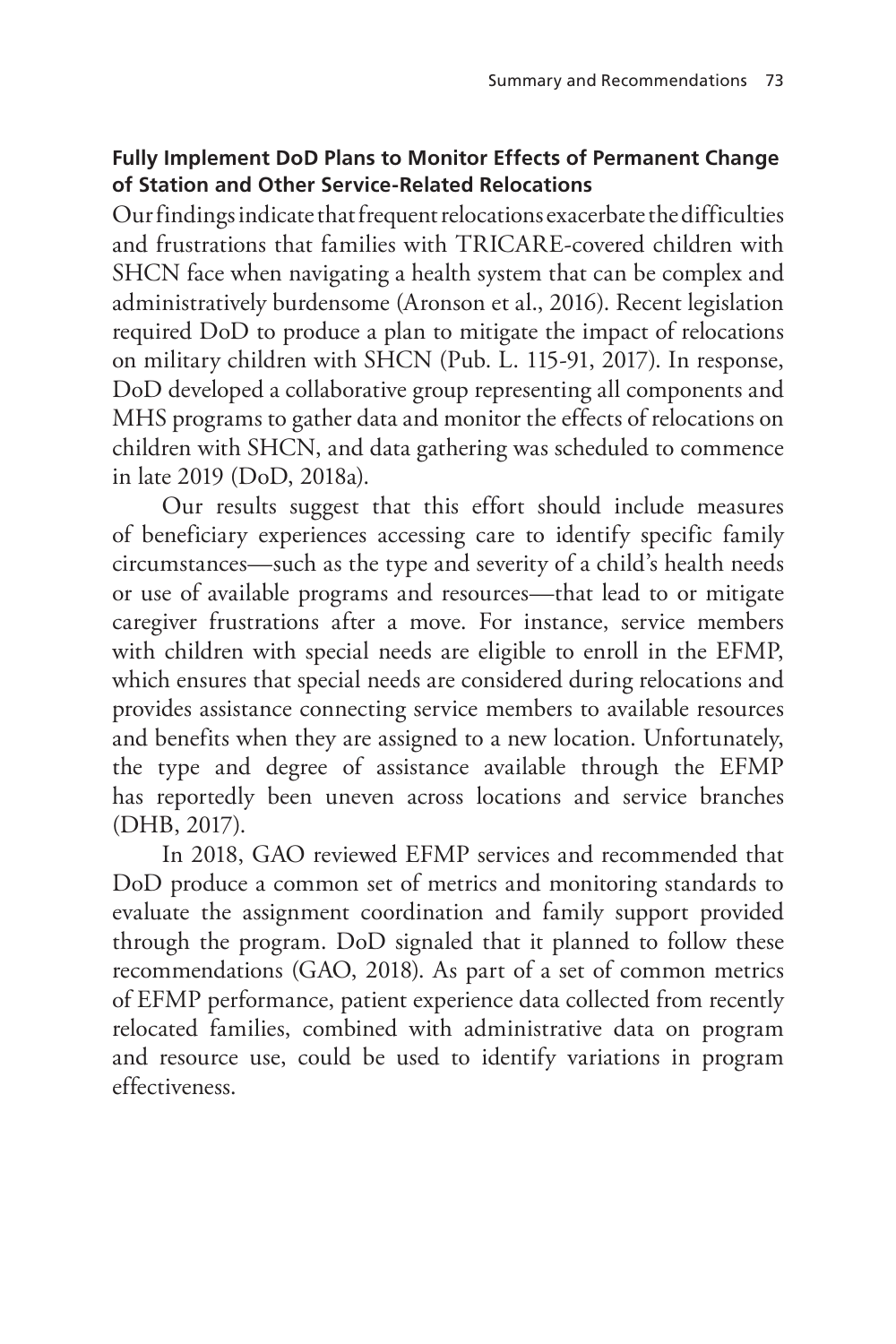# **Review the Availability and Use of Care Coordination Services for Children with Complex Health Conditions**

Many caregivers of TRICARE-covered children with SHCN reported wanting more assistance coordinating their child's health care, despite being more likely to report receiving care coordination assistance than caregivers of other insured children. The MHS provides access to care coordination through several mechanisms. TRICARE members with complex health conditions may be eligible for case management services at no cost (TRICARE, 2019). In 2009, the MHS established the Patient Centered Medical Home as its primary care model, which encourages coordination and integration through team-based care led by a PCM. Additionally, PCMs and 24-hour helplines operated by Military OneSource and the MHS Nurse Advice Line may fulfill limited coordination and assistance roles (TRICARE, 2019). However, unreliable documentation has made it difficult to track and evaluate utilization rates and the effectiveness of TRICARE case management services. For instance, a 2013 DoD review of case management enrollment among TRICARE members with serious mental health issues drew few conclusions due to insufficient data quality (DoD, TRICARE Management Activity, 2013).

Our results suggest that, as of the 2016–2018 period, a significant degree of demand for assistance in coordinating care for TRICAREcovered children with SHCN was unmet. Better access to moreeffective care coordination might improve experiences where they fell short of other insurance groups, including difficulty with the referral process and frustration in obtaining needed services. The MHS is well positioned through its PCM model to improve and expand the coordination services it provides. A broad review of the availability, source, and use of care coordination for children with SHCN could help identify promising approaches for achieving this goal.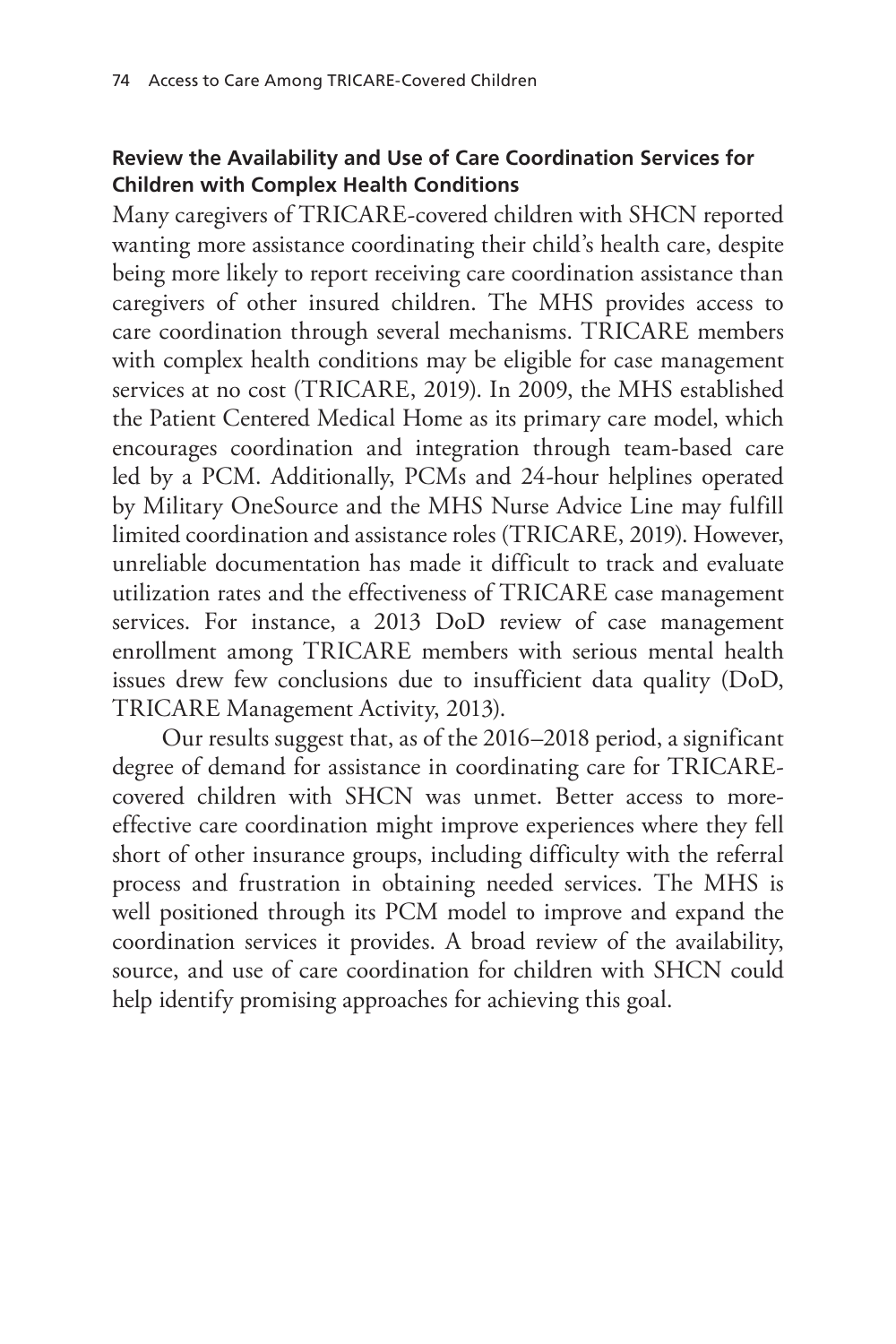# **Areas for Further Investigation**

Our research highlighted a need for additional study in several areas:

- MFLS data indicate that the access experiences of caregivers of TRICARE-covered children may vary by service branch. MTFs have traditionally been staffed and managed by the medical departments of the service branches. Differences in how the services manage care for dependents under age 18 and the possible implications for health care experiences should be investigated. The process to transition administration and management of the MTFs to the DHA began in October 2018, with direct support still coming from the services' medical departments (Donovan, 2019). This effort, which has a primary goal of improving force readiness through greater centralization, is resulting in a major reorganization of the MHS with possible implications for dependent care. Therefore, it will be important to monitor what impact the transition may have on pediatric access across the service branches.
- MFLS data showed evidence of variation in experiences of care timeliness by geographic location. Concerns about the adequacy of the civilian provider network in rural and other underserved areas have been raised at various points. TRICARE is required to submit network adequacy reports to monitor whether member access needs are being met (Backhus, 2000; Kanof, 2003). However, prior evaluations found that these reports were insufficient to measure adequacy, given that they indicate only whether providers are in-network, not whether they are accepting new patients. To investigate these issues, the MHS could crossreference its provider files (network and MTF) with utilization records and pediatric specialty care availability to determine provider density by geographic area.
- Evidence of significant disruptions in care access and continuity due to service-related relocations indicates a need to evaluate the programs in place to assist families during these transitions, such as the EFMP. Our results suggest that frustrations with accessing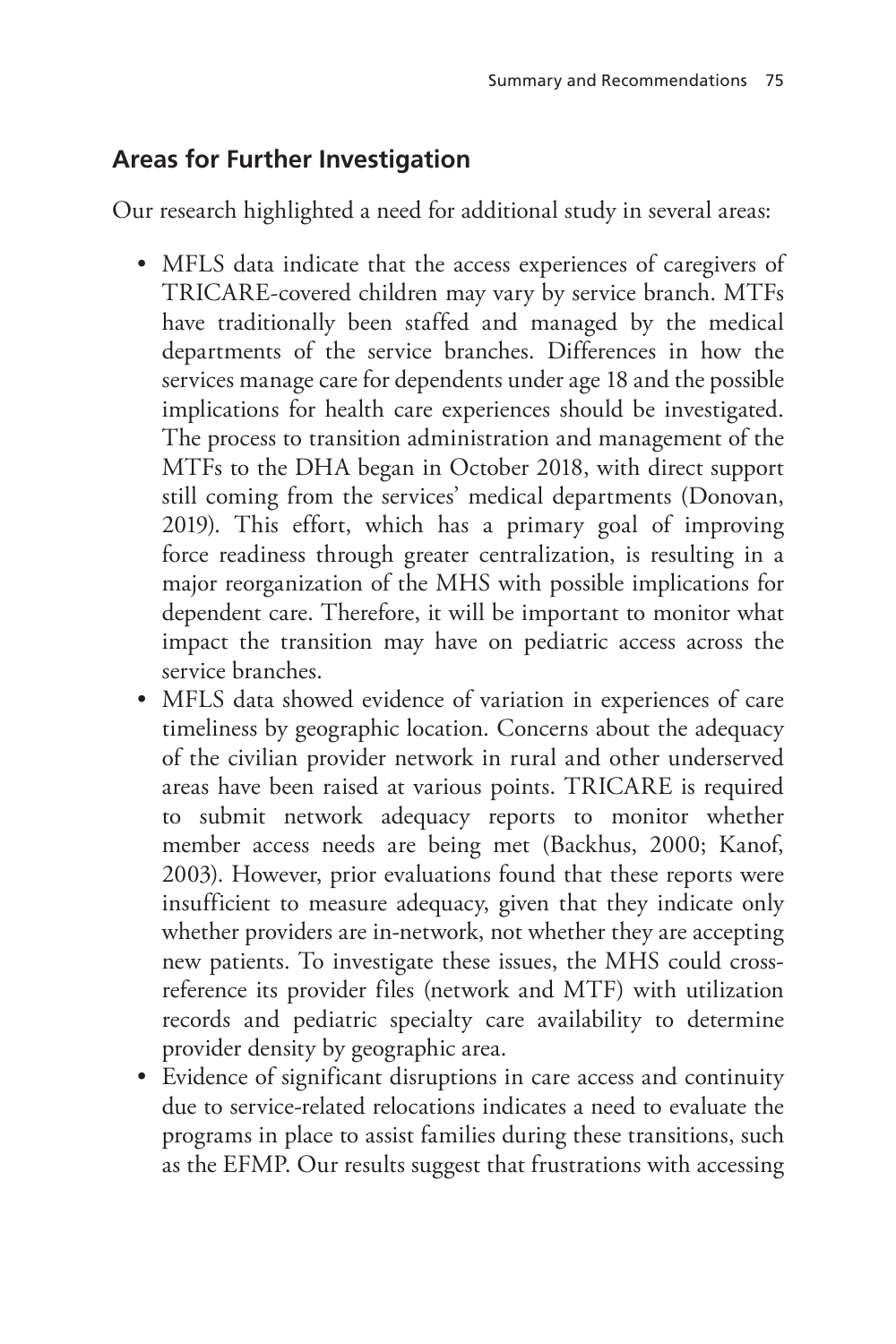care and a desire for more care coordination are a system-wide issue for caregivers of TRICARE-covered children who move frequently—and not just among those with children with SHCN. Therefore, future investigations should also consider whether transitional assistance during relocations should be made available to a wider set of families than those that are currently eligible.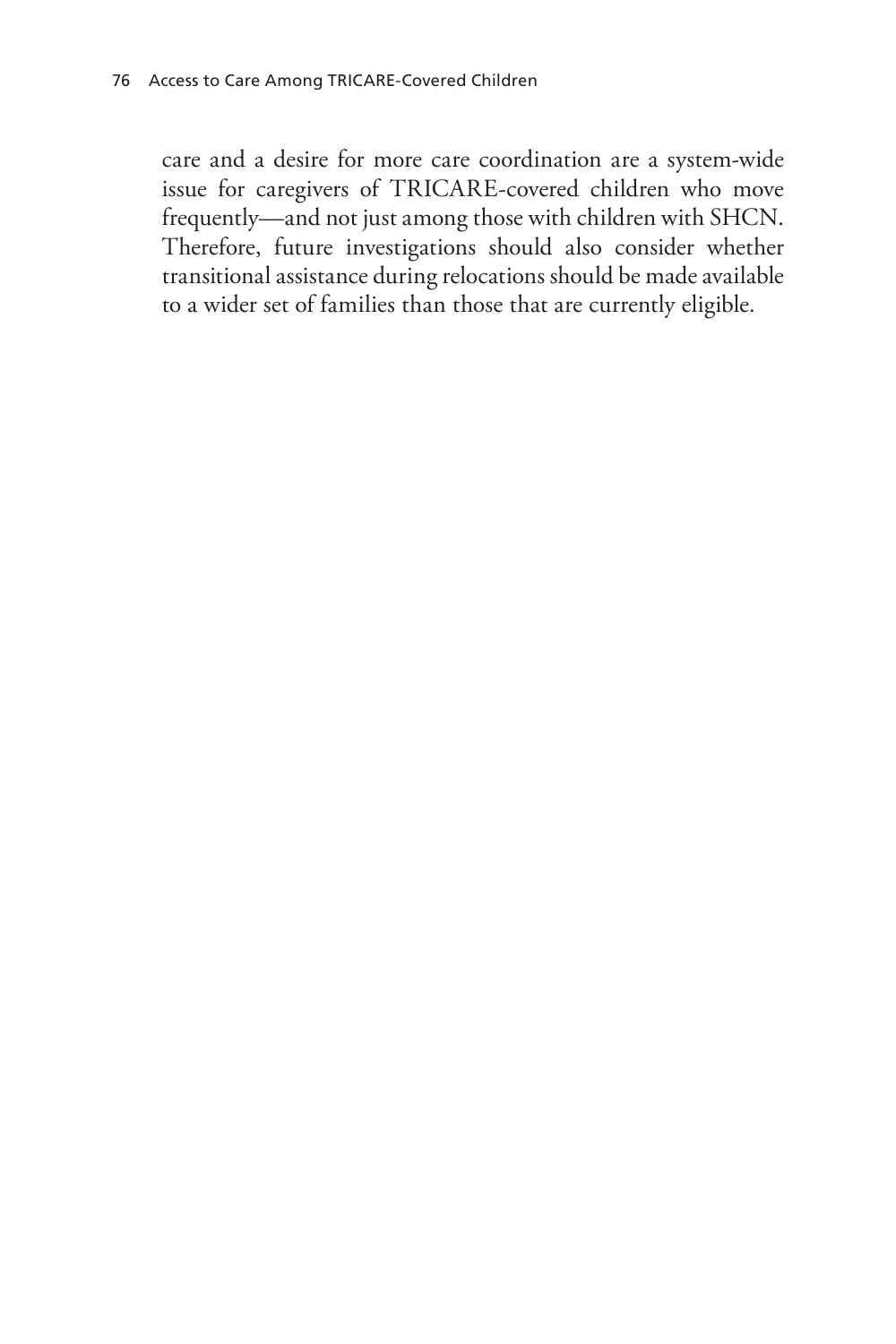This appendix provides additional detail on our analytic results. Figure A.1 shows the geographic representation of respondents to

#### **Figure A.1 Geographic Representativeness of the 2018 Military Family Life Survey Sample**



SOURCE: Analysis of 2018 MFLS and state-level enrollment data from MHS administrative data systems as of the end of FY 2018 (DHA, 2019).

NOTE: States are organized in order from smallest to largest percentage of total enrolled MHS population. Labeled states are those whose sample representation differs the most from MHS administrative data.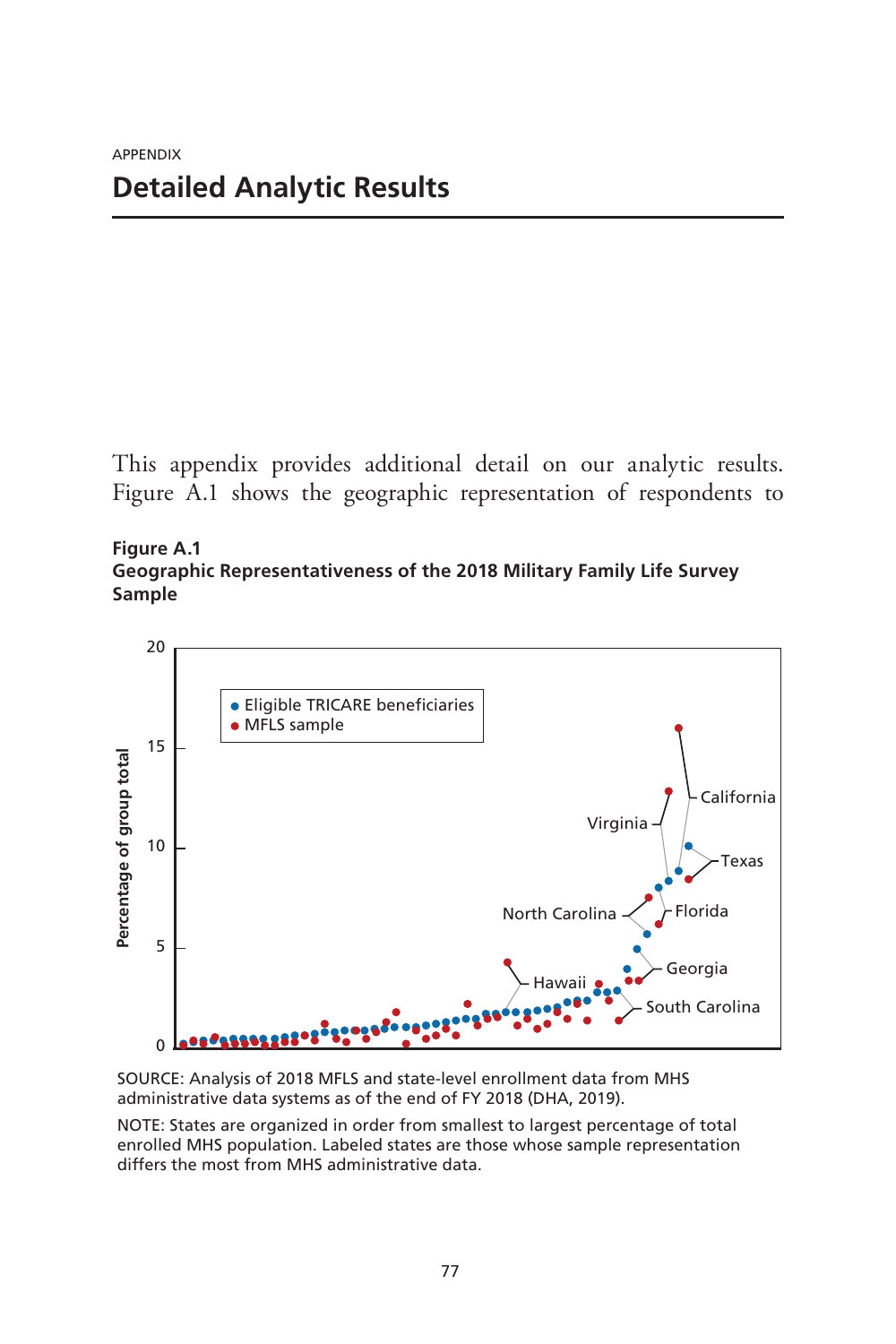the 2018 MFLS, conducted by Blue Star Families, compared with the states where MHS beneficiaries reside.

Table A.1 includes the primary access categories used in our analysis of NSCH data, along with descriptions of changes in question wording or response options between the 2016 and 2017 survey waves and the 2018 survey wave. Most categories showed no change, but a few had modifications to either the question or the response options.

Table A.2 shows the number of observations in the 2018 MFLS by TRICARE plan type. The most common were TRICARE Prime with a PCM at an MTF and TRICARE Prime with a network PCM, while the least common were TRICARE Select Overseas and TRICARE Retired Reserve.

Table A.3 shows the number of observations in the 2018 MFLS by service. The largest numbers of observations were for the Army and Air Force, and the fewest were for the Coast Guard and U.S. Public Health Service.

We used the following mental, behavioral, and developmental health conditions from the NSCH to identify children with prior MBHCN:

- Tourette syndrome
- anxiety problems
- depression
- substance use disorder
- behavioral or conduct problems
- developmental delay
- intellectual disability (formerly known as mental retardation)
- speech or other language disorder
- learning disability
- autism
- autism spectrum disorder
- Asperger's disorder
- pervasive developmental disorder
- attention deficit disorder
- attention-deficit/hyperactivity disorder.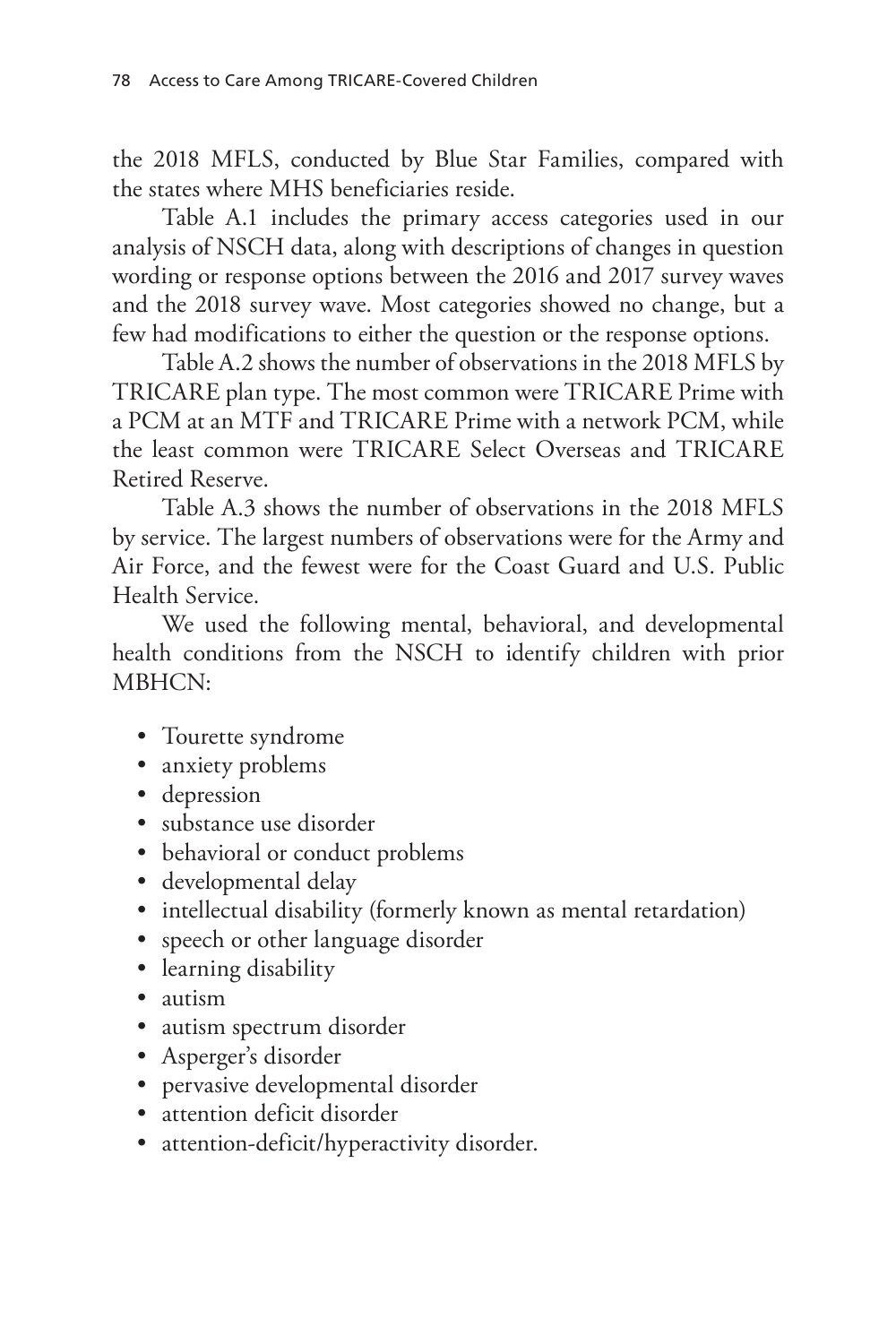## **Table A.1 National Survey of Children's Health Year-to-Year Question Wording and Other Changes**

| <b>Access</b><br><b>Characteristic</b>                 | Type of<br>Change          | 2016 and 2017 Version                                                                                          | 2018 Version                                                                                                                                                                                                                                                  | <b>Positive Response</b><br><b>Specification and</b><br><b>Reference Group</b> |  |
|--------------------------------------------------------|----------------------------|----------------------------------------------------------------------------------------------------------------|---------------------------------------------------------------------------------------------------------------------------------------------------------------------------------------------------------------------------------------------------------------|--------------------------------------------------------------------------------|--|
| Change in<br>Usual source of                           |                            | Is there a place that this child                                                                               | Is there a place you or another                                                                                                                                                                                                                               | Yes                                                                            |  |
| care (sick)                                            | question                   | USUALLY goes when he or she is<br>sick or you or another caregiver<br>needs advice about his or her<br>health? | caregiver USUALLY take this<br>child when he or she is sick, or<br>you need advice about his or her<br>health?                                                                                                                                                | No (reference)                                                                 |  |
| Usual source of                                        | No change                  | Is there a place that this child USUALLY goes when he or she needs                                             |                                                                                                                                                                                                                                                               | Yes                                                                            |  |
| care (well)                                            |                            | routine preventive care, such as a physical examination or well-child<br>check-up?                             |                                                                                                                                                                                                                                                               | No (reference)                                                                 |  |
| Personal doctor                                        | No change                  | Do you have one or more persons you think of as this child's<br>personal doctor or nurse?                      | Yes, one person OR<br>Yes, more than one person                                                                                                                                                                                                               |                                                                                |  |
|                                                        |                            |                                                                                                                | A personal doctor or nurse is a health professional who knows<br>this child well and is familiar with this child's health history. This<br>can be a general doctor, a pediatrician, a specialist doctor, a nurse<br>practitioner, or a physician's assistant. |                                                                                |  |
| Need for a                                             | No change                  | DURING THE PAST 12 MONTHS, did this child need a referral to see                                               |                                                                                                                                                                                                                                                               | Yes                                                                            |  |
| referral                                               |                            | any doctors or receive any services?                                                                           |                                                                                                                                                                                                                                                               | No (reference)                                                                 |  |
| Problem getting<br>Change in<br>a referral<br>question |                            | How much of a problem was it to<br>get referrals?                                                              | How difficult was it to get<br>referrals?                                                                                                                                                                                                                     | Small problem OR big<br>problem OR somewhat                                    |  |
|                                                        | and<br>response<br>options | $1 = Not$ a problem<br>$2 =$ Small problem<br>$3 =$ Big problem                                                | $1 = Not$ difficult<br>$2 =$ Somewhat difficult<br>$3 =$ Very difficult                                                                                                                                                                                       | difficult OR very difficult OR<br>It was not possible to get a<br>referral     |  |
|                                                        |                            |                                                                                                                | $4 =$ It was not possible to get a<br>referral                                                                                                                                                                                                                | Not a problem OR Not<br>difficult (reference)                                  |  |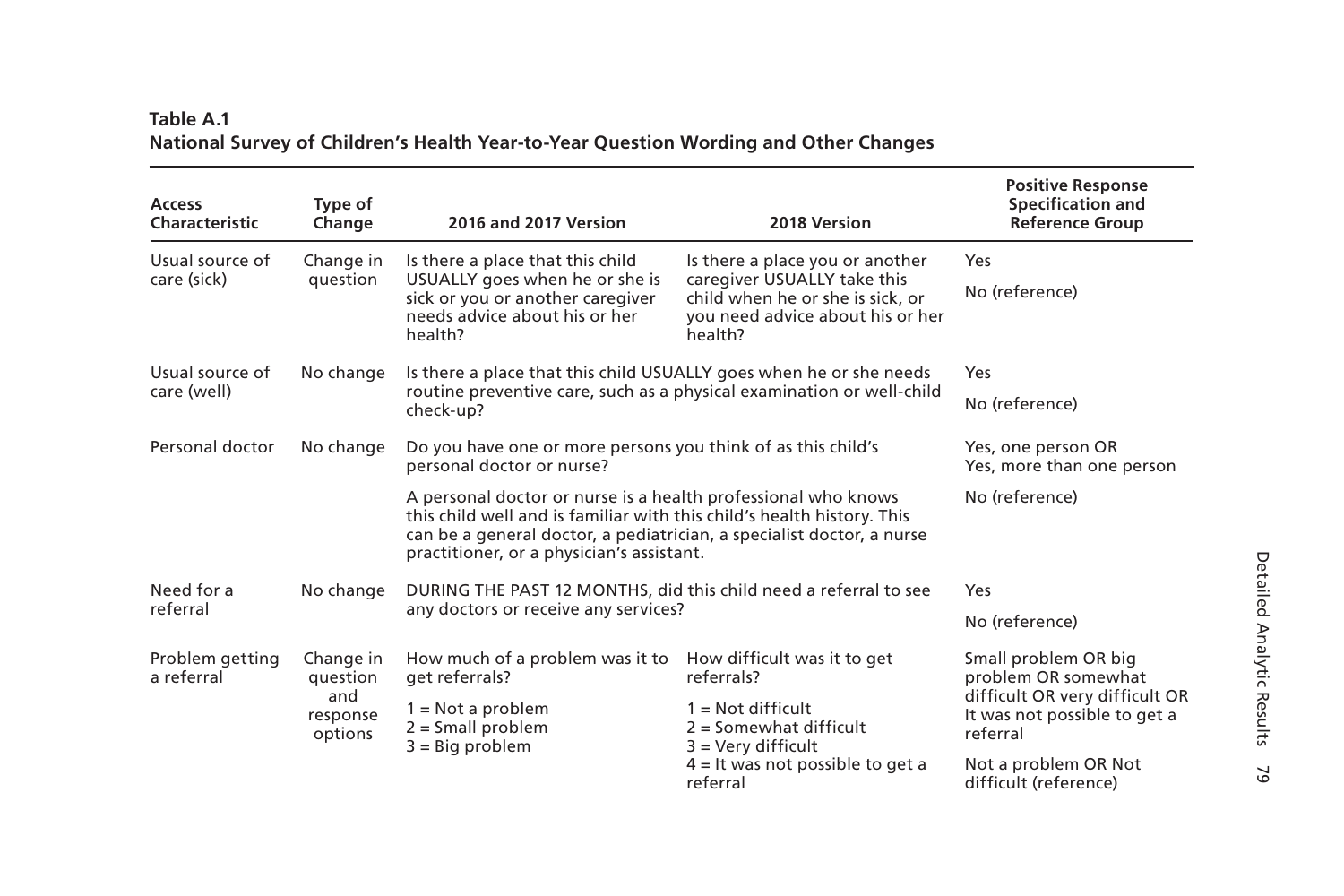### **Table A.1—Continued**

| <b>Access</b><br><b>Characteristic</b>        | Type of<br>Change                                   | 2016 and 2017 Version                                                                                                                                                                                                                              | 2018 Version                                                                                                                                                                                                                                                    | <b>Positive Response</b><br><b>Specification and</b><br><b>Reference Group</b>                                                                                             |
|-----------------------------------------------|-----------------------------------------------------|----------------------------------------------------------------------------------------------------------------------------------------------------------------------------------------------------------------------------------------------------|-----------------------------------------------------------------------------------------------------------------------------------------------------------------------------------------------------------------------------------------------------------------|----------------------------------------------------------------------------------------------------------------------------------------------------------------------------|
| Problem getting<br>mental health<br>treatment | Change in<br>question<br>and<br>response<br>options | How much of a problem was it to<br>get the mental health treatment<br>or counseling that this child<br>needed?<br>$1 = Not$ a problem<br>$2 =$ Small problem<br>$3 = Big problem$                                                                  | How difficult was it to get the<br>mental health treatment or<br>counseling that this child needed? difficult OR very difficult OR<br>$1 = Not$ difficult<br>$2 =$ Somewhat difficult<br>$3 =$ Very difficult<br>$4 =$ It was not possible to get a<br>referral | Small problem OR big<br>problem OR somewhat<br>It was not possible to get a<br>referral<br>Not a problem OR not<br>difficult (reference)                                   |
| Problem getting<br>specialist care            | Change in<br>question<br>and<br>response<br>options | How much of a problem was it<br>to get the specialist care that this<br>child needed?<br>$1 = Not$ a problem<br>$2 =$ Small problem<br>$3 = Big problem$                                                                                           | How difficult was it to get the<br>specialist care that this child<br>needed?<br>$1 = Not$ difficult<br>$2 =$ Somewhat difficult<br>$3 =$ Very difficult<br>$4 =$ It was not possible to get a<br>referral                                                      | Small problem OR big<br>problem OR somewhat<br>difficult OR very difficult OR<br>It was not possible to get a<br>referral<br>Not a problem OR not<br>difficult (reference) |
| Getting needed<br>care                        | No change                                           | DURING THE PAST 12 MONTHS, was there any time when this child<br>needed health care, but it was not received?<br>By health care, we mean medical care as well as other kinds of care<br>like dental care, vision care, and mental health services. |                                                                                                                                                                                                                                                                 | Yes<br>No (reference)                                                                                                                                                      |
| Coordination of<br>child's care               | Change in<br>question                               | Does anyone help you arrange<br>or coordinate this child's care<br>among the different doctors or<br>services that this child uses?                                                                                                                | DURING THE PAST 12 MONTHS,<br>did anyone help you arrange or<br>coordinate this child's care<br>among the different doctors or<br>services that this child uses?                                                                                                | Yes;<br>No OR did not see more<br>than one health care<br>provider in past 12 months<br>(reference)                                                                        |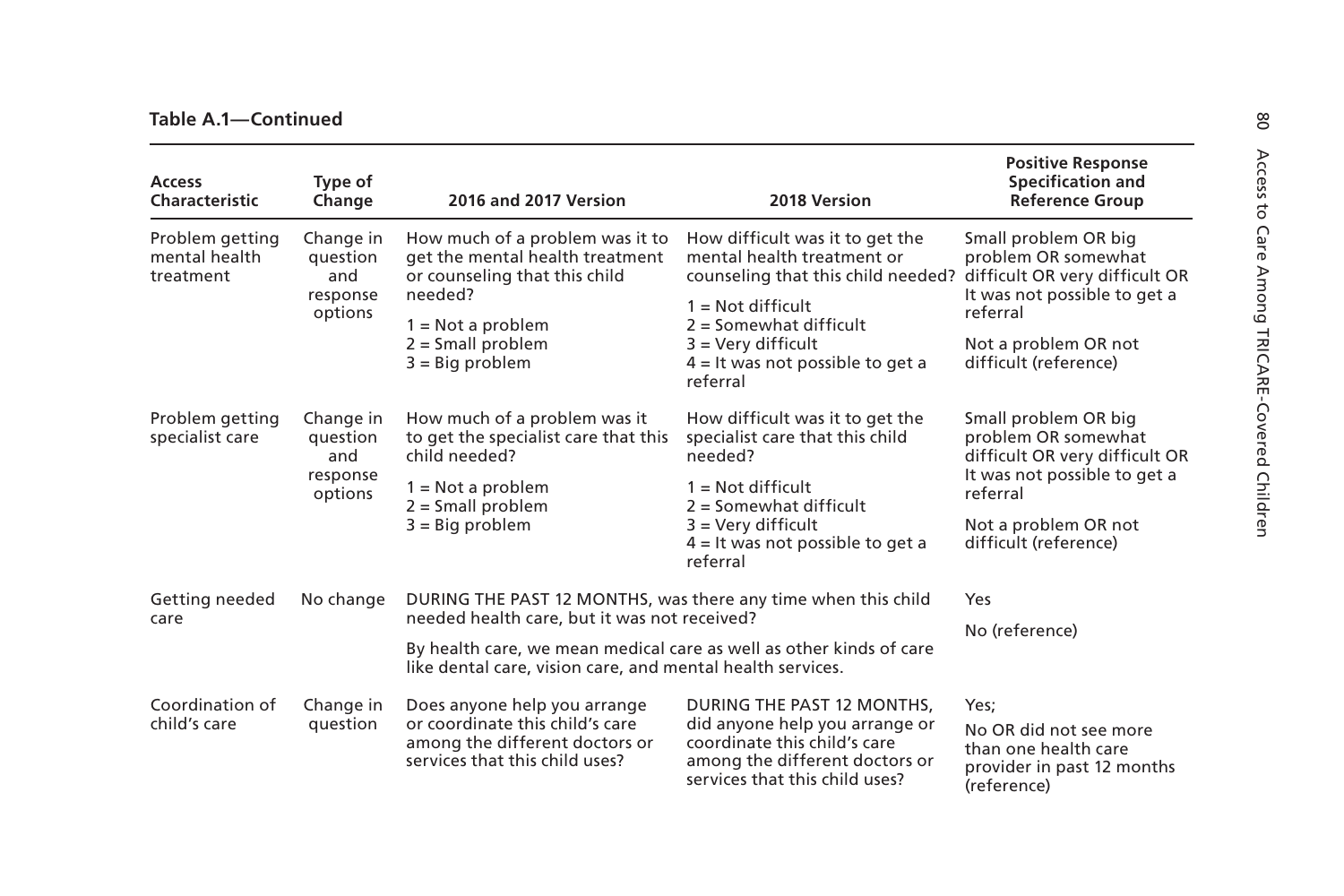## **Table A.1—Continued**

| <b>Access</b><br><b>Characteristic</b>                  | Type of<br>Change | 2016 and 2017 Version                                                                                                                                                                          | 2018 Version           | <b>Positive Response</b><br><b>Specification and</b><br><b>Reference Group</b> |
|---------------------------------------------------------|-------------------|------------------------------------------------------------------------------------------------------------------------------------------------------------------------------------------------|------------------------|--------------------------------------------------------------------------------|
| Extra help<br>coordinating<br>care                      | No change         | DURING THE PAST 12 MONTHS,<br>have you felt that you could<br>have used extra help arranging<br>or coordinating this child's care<br>among the different health care<br>providers or services? | Yes;<br>No (reference) | Extra help coordinating care                                                   |
| Insurance<br>coverage:<br>adequate<br>benefits          | No change         | How often does this child's health insurance offer benefits or cover<br>services that meet this child's needs?                                                                                 |                        | Usually OR always<br>Sometime OR never<br>(reference)                          |
| Insurance<br>coverage:<br>see needed<br>providers       | No change         | How often does this child's health insurance allow him or her to see<br>the health care providers he or she needs?                                                                             |                        | Usually OR always<br>Sometimes OR never<br>(reference)                         |
| Insurance<br>coverage: mental<br>or behavioral<br>needs | No change         | Thinking specifically about this child's mental or behavioral health<br>needs, how often does this child's health insurance offer benefits or<br>cover services that meet these needs?         |                        | Usually OR always<br>Sometime OR never<br>(reference)                          |
| Insurance<br>coverage:<br>problems paying               | No change         | DURING THE PAST 12 MONTHS, did your family have problems<br>paying for any of this child's medical or health care bills?                                                                       |                        | Yes<br>No (reference)                                                          |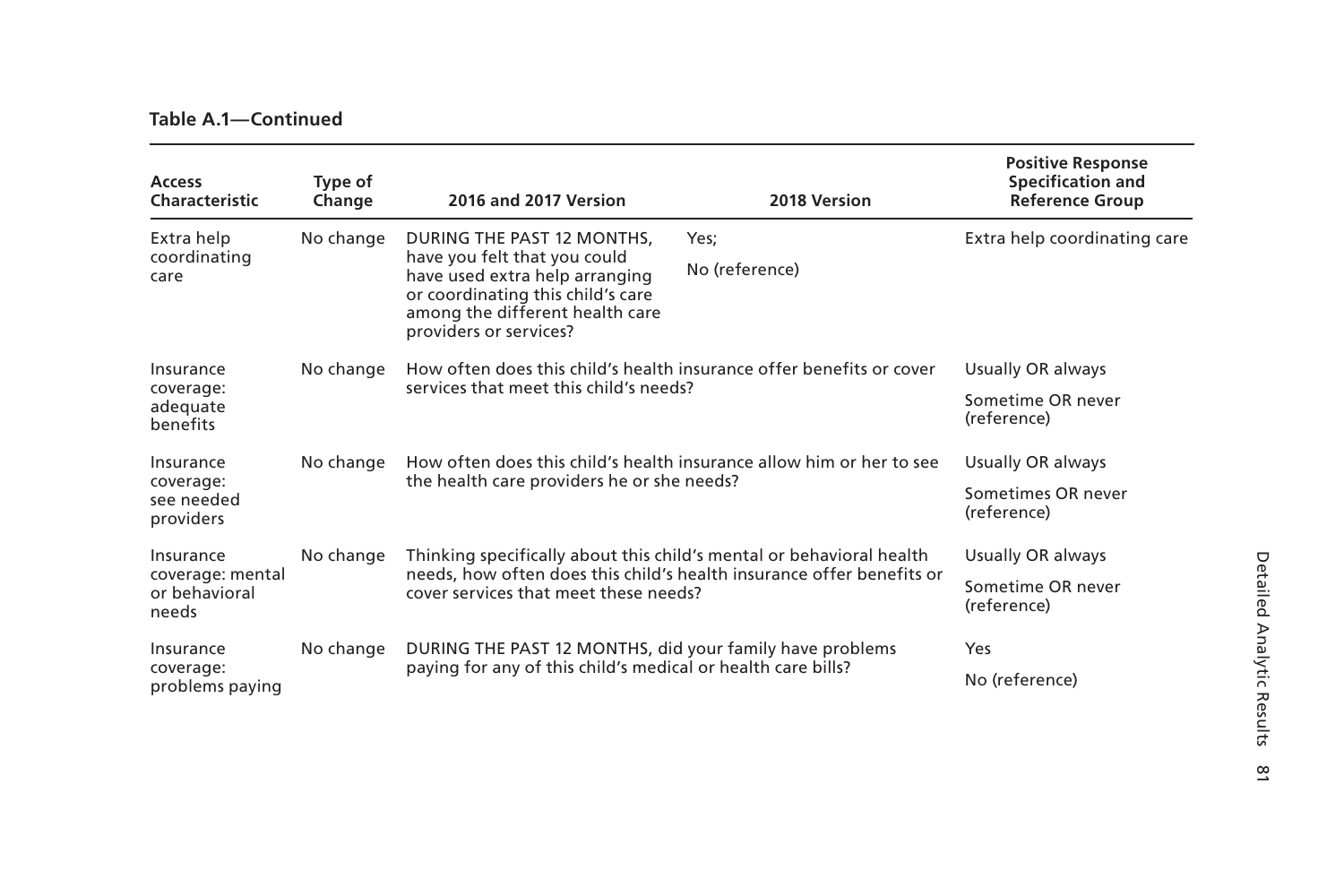## **Table A.1—Continued**

| <b>Access</b><br><b>Characteristic</b>           | Type of<br>Change | 2016 and 2017 Version                                                                                            | 2018 Version | <b>Positive Response</b><br><b>Specification and</b><br><b>Reference Group</b> |  |
|--------------------------------------------------|-------------------|------------------------------------------------------------------------------------------------------------------|--------------|--------------------------------------------------------------------------------|--|
| Family-centered<br>care/shared<br>decisionmaking | No change         | [Only asked of parents who indicated that the child needed decisions<br>to be made regarding their health care.] |              | Usually OR always<br>Sometime OR never<br>(reference)                          |  |
|                                                  |                   | DURING THE PAST 12 MONTHS, how often did this child's doctors or<br>other health care providers:                 |              |                                                                                |  |
|                                                  |                   | Discuss with you the range of options to consider for his or her<br>health care or treatment?                    |              |                                                                                |  |
|                                                  |                   | Work with you to decide together which health care and<br>treatment choices would be best for this child?        |              |                                                                                |  |
|                                                  |                   | Make it easy for you to raise concerns or disagree with<br>recommendations for this child's health care?         |              |                                                                                |  |
| Frustrated<br>getting care                       | No change         | DURING THE PAST 12 MONTHS, how often were you frustrated in<br>your efforts to get services for this child?      |              | Sometimes OR usually OR<br>always                                              |  |
|                                                  |                   |                                                                                                                  |              | Never (reference)                                                              |  |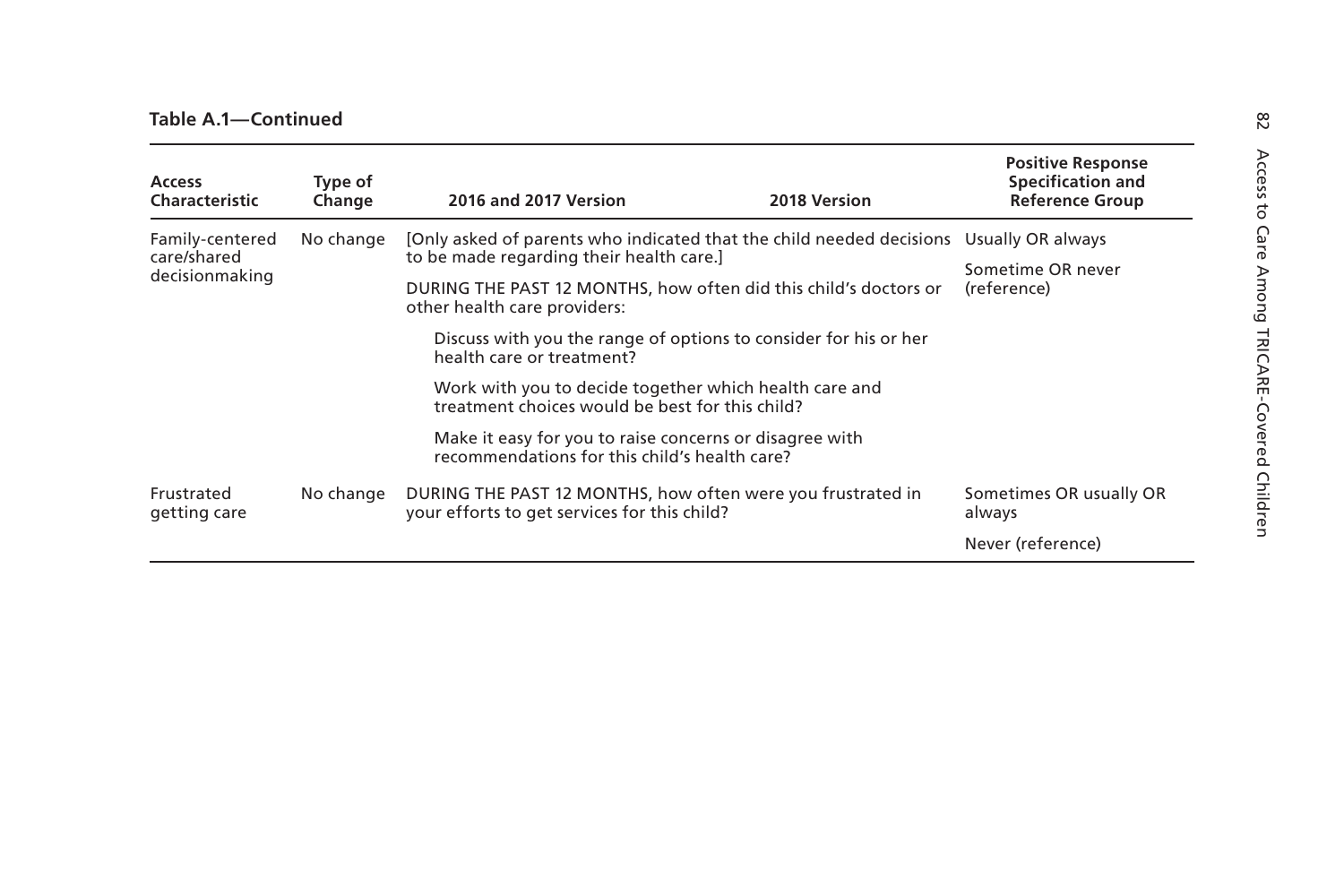| <b>TRICARE Insurance Type</b>  | <b>Number Reporting</b><br>Coverage |
|--------------------------------|-------------------------------------|
| TRICARE Prime (PCM at MTF)     | 2,067                               |
| TRICARE Prime (network PCM)    | 786                                 |
| <b>TRICARF Remote</b>          | 130                                 |
| <b>TRICARE Overseas</b>        | 105                                 |
| <b>TRICARE Remote Overseas</b> | 13                                  |
| <b>TRICARE Select</b>          | 553                                 |
| <b>TRICARE Select Overseas</b> | 5                                   |
| <b>TRICARE</b> for Life        | 43                                  |
| <b>TRICARE Reserve Select</b>  | 118                                 |
| <b>TRICARE Retired Reserve</b> | 8                                   |
| US Family Health Plan          | 87                                  |

### **Table A.2 Number of Observations, by TRICARE Insurance Type, Military Family Life Survey**

SOURCE: Analysis of 2018 MFLS data.

## **Table A.3 Number of Observations, by Military Service Branch, Military Family Life Survey**

| <b>Military Service Branch</b> | <b>Number in Sample</b> |
|--------------------------------|-------------------------|
| Army                           | 1,383                   |
| Navy                           | 866                     |
| Air Force                      | 948                     |
| <b>Marine Corps</b>            | 533                     |
| Coast Guard                    | 158                     |
| <b>Public Health Service</b>   | 23                      |

SOURCE: Analysis of 2018 MFLS data.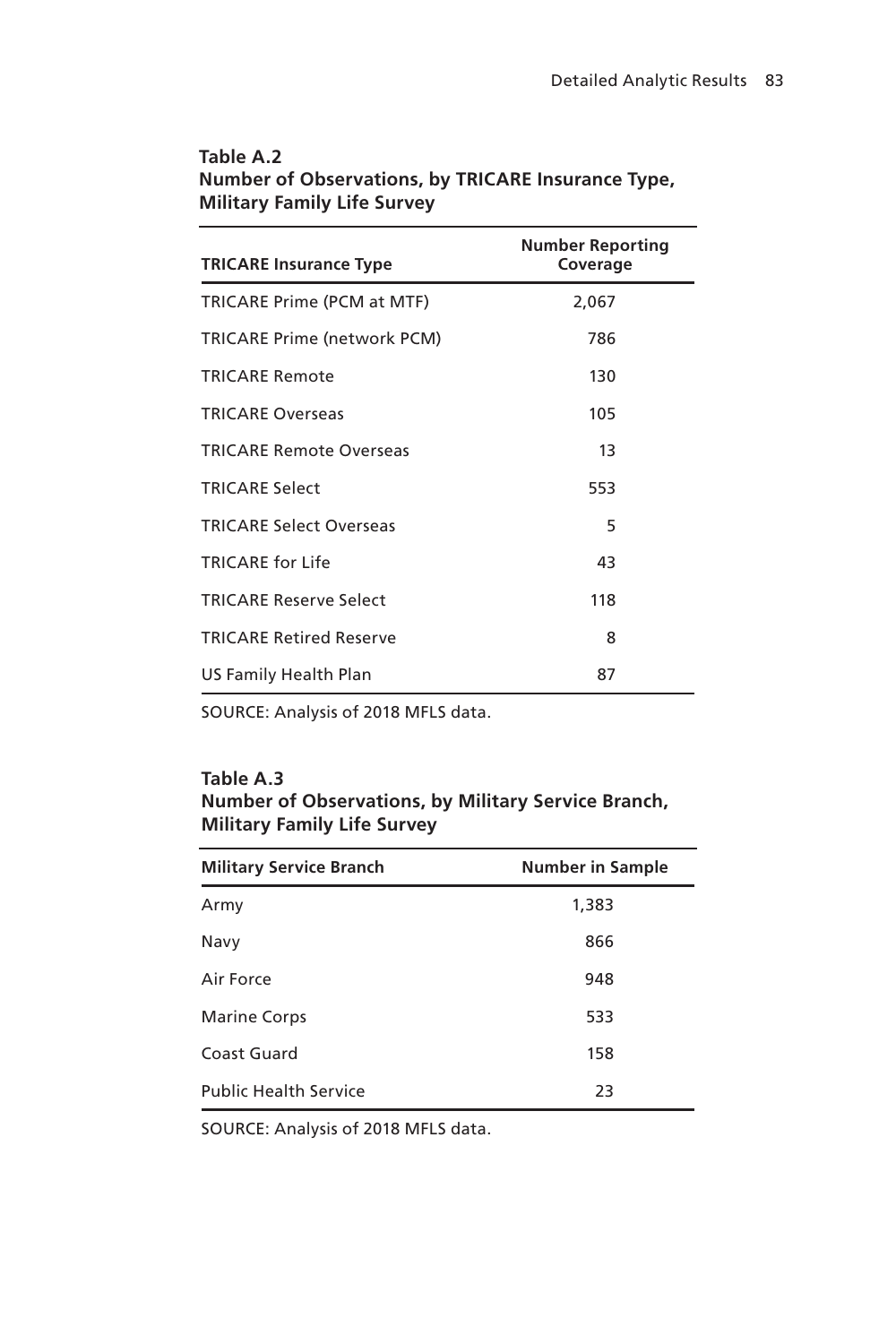In addition to these conditions, children were also designated as having MBHCN if caregivers reported that a doctor or other health care provider had ever told them that their child had "any other mental health condition."

Table A.4 shows the pooled percentage of observations in the NSCH data for each access category by SHCN and MBHCN. TRICARE-covered families with *both* SHCN and MBHCN reported substantially worse access experiences than those with neither type of need, including difficulty getting a referral, difficulty getting specialist care, not getting needed care, and frustration getting care. They were also significantly more likely to report that they could have used more help coordinating care and less likely to say that their plan usually allowed them to see the doctor they wanted.

Tables A.5 and A.6 show robustness checks of the results from Tables 3.2 and 4.4, respectively. These tables use data from caregivers who indicated only one insurance type and exclude those who selected multiple types of insurance.

|                                                                       | No SHCN (%)                    |              |                    | <b>SHCN (%)</b> |
|-----------------------------------------------------------------------|--------------------------------|--------------|--------------------|-----------------|
| <b>Access Category</b>                                                | <b>No MBHCN</b><br>(reference) | <b>MBHCN</b> | No<br><b>MBHCN</b> | <b>MBHCN</b>    |
| Number in sample                                                      | 2,265                          | 251          | 319                | 485             |
| Usual source of care                                                  |                                |              |                    |                 |
| Has usual source of care when child is<br>sick                        | 81                             | 80           | 89                 | 88              |
| Has usual source of care for child's<br>routine preventive care       | 95                             | 95           | 97                 | 97              |
| Caregiver thinks of one or more persons<br>as child's doctor or nurse | 67                             | 74           | 71                 | 71              |
| Specialist care (in past year)                                        |                                |              |                    |                 |
| Child needed referral                                                 | 20                             | $31*$        | $46***$            | $54***$         |
| Had difficulty getting a referral                                     | 19                             | 22           | $39*$              | $44**$          |

## **Table A.4**

**Pediatric Access Experiences Among TRICARE-Covered Children, by SHCN and MBHCN Status**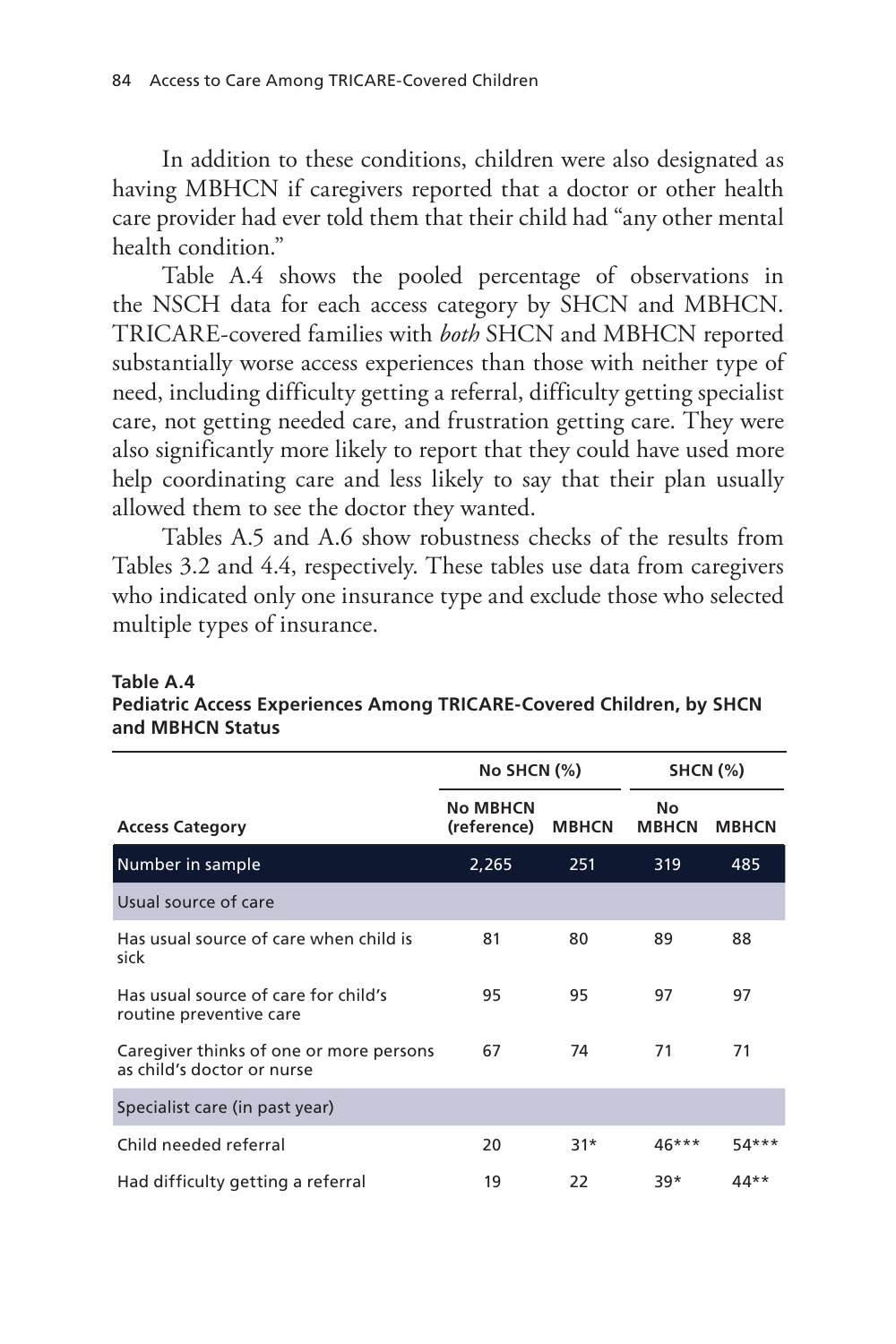|                                                                      | No SHCN (%)                    |              | <b>SHCN (%)</b>    |              |
|----------------------------------------------------------------------|--------------------------------|--------------|--------------------|--------------|
| <b>Access Category</b>                                               | <b>No MBHCN</b><br>(reference) | <b>MBHCN</b> | No<br><b>MBHCN</b> | <b>MBHCN</b> |
| Had difficulty getting mental health<br>treatment                    |                                | 56           |                    | 48           |
| Had difficulty getting specialist care                               | 16                             | 33           | 26                 | 45**         |
| Getting needed care (in past year)                                   |                                |              |                    |              |
| Child needed care but did not receive it                             | 2                              | 2            | 6                  | $9**$        |
| Care coordination (in past year)                                     |                                |              |                    |              |
| Received help coordinating care                                      | 23                             | 21           | 36                 | 30           |
| Could have used more help coordinating<br>care                       | 4                              | 5            | 11                 | $30***$      |
| Insurance coverage and affordability                                 |                                |              |                    |              |
| Health insurance usually covers child's<br>health needs              | 95                             | 95           | 95                 | $90*$        |
| Health insurance usually allows child to<br>see health care provider | 98                             | 97           | 98                 | 86***        |
| Health insurance usually covers child's<br><b>MBHCN</b>              | 63                             | $90*$        | $94*$              | $86*$        |
| Had problems paying health care bills in<br>past year                | 12                             | 15           | 11                 | 17           |
| Patient-centeredness (in past year)                                  |                                |              |                    |              |
| Usually frustrated getting health care<br>services                   | 11                             | $27**$       | $74**$             | $43***$      |
| Health care providers usually responsive<br>to concerns              | 90                             | 84           | 93                 | 92           |

#### **Table A.4—Continued**

SOURCE: Analysis of 2016–2018 NSCH.

NOTES: All percentages represent the average predicted probabilities, adjusted for sociodemographics. For consistency with other studies (e.g., Seshadri, 2019), we report results by MBHCN only for children age 6 and older. Tests of significance performed using Wald tests of coefficients relative to the reference category. In 48 tests, we would expect two significant results due to chance alone at *p* < 0.05, 0.5 significant results at *p* < 0.01, and 0.05 significant results at *p* < 0.001, assuming all tests are independent. \* *p* < 0.05, \*\* *p* < 0.01, \*\*\* *p* < 0.001.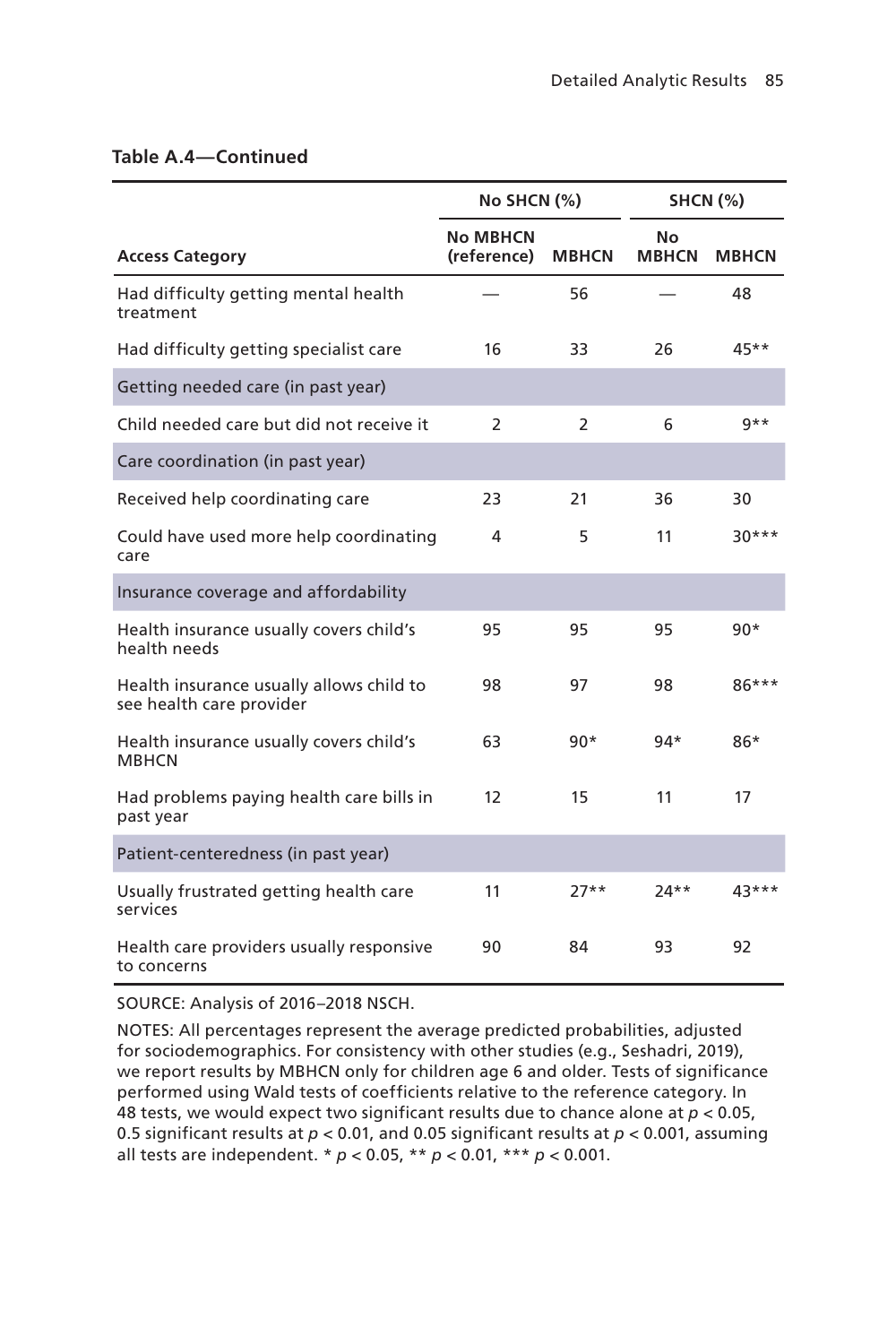Point estimates are largely similar to those in Tables 3.2 and 4.4. However, due to smaller sample sizes, some of the results are statistically weaker. A notable exception is getting needed care in the past year: Caregivers of TRICARE-covered children were more likely to report not receiving needed care than caregivers of commercially insured children (5 percent versus 3 percent across all children; 13 percent versus 5 percent among children with SHCN).

### **Table A.5 Pediatric Access Experiences, by Insurance Type (alternative parameterization)**

| <b>Access Category</b>                                                | <b>TRICARE</b><br>(reference) | Commercial | <b>Public</b> | None    |
|-----------------------------------------------------------------------|-------------------------------|------------|---------------|---------|
| Number in sample                                                      | 1,281                         | 68,663     | 18,702        | 3,632   |
| Usual source of care                                                  |                               |            |               |         |
| Has usual source of care when child<br>is sick                        | 84                            | 83         | $77**$        | $63***$ |
| Has usual source of care for child's<br>routine preventive care       | 95                            | 95         | 92            | $74***$ |
| Caregiver thinks of one or more<br>persons as child's doctor or nurse | 72                            | 77         | 71            | $52***$ |
| Specialist care (in past year)                                        |                               |            |               |         |
| Child needed referral                                                 | 29                            | $16***$    | $20***$       | $14***$ |
| Had difficulty getting a referral                                     | 30                            | $15***$    | 24            | 36      |
| Had difficulty getting mental<br>health treatment                     | 49                            | 46         | 41            | 52      |
| Had difficulty getting specialist<br>care                             | 27                            | 21         | 29            | 34      |
| Getting needed care (in past year)                                    |                               |            |               |         |
| Child needed care but did not<br>receive it                           | 5                             | $7**$      | 3             | 10      |
| Care coordination (in past year)                                      |                               |            |               |         |
| Received help coordinating care                                       | 24                            | $17*$      | 20            | $15*$   |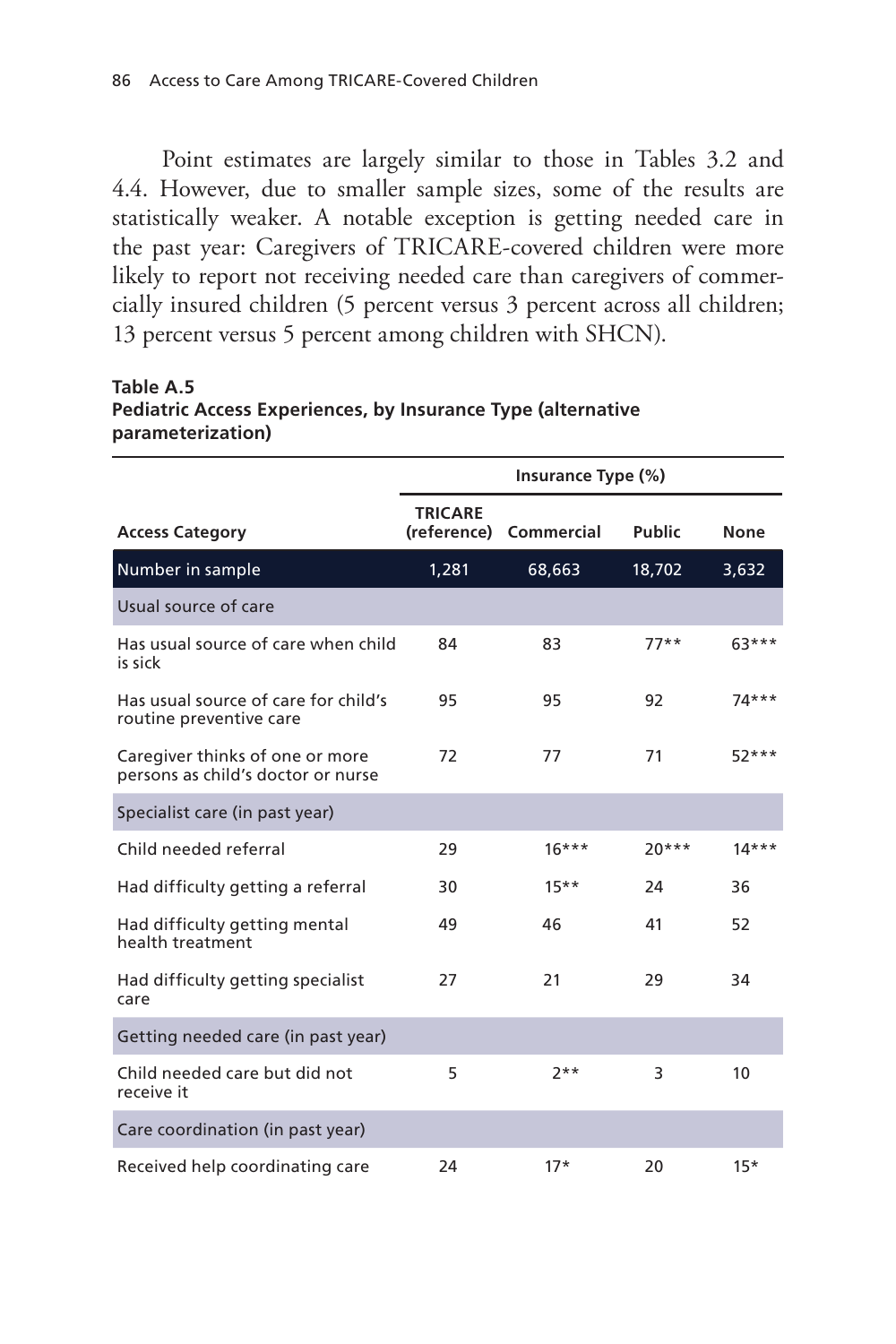|                                                                      | Insurance Type (%) |                        |               |             |
|----------------------------------------------------------------------|--------------------|------------------------|---------------|-------------|
| <b>Access Category</b>                                               | <b>TRICARE</b>     | (reference) Commercial | <b>Public</b> | <b>None</b> |
| Could have used more help<br>coordinating care                       | 9                  | 6                      | 9             | 7           |
| Insurance coverage and affordability                                 |                    |                        |               |             |
| Health insurance usually covers<br>child's health needs              | 94                 | 92                     | 96            |             |
| Health insurance usually allows<br>child to see health care provider | 96                 | 96                     | 97            |             |
| Health insurance usually covers<br>child's MBHCN                     | 85                 | $66***$                | 78            |             |
| Had problems paying health care<br>bills in past year                | 6                  | $14***$                | $14***$       | $74***$     |
| Patient-centeredness (in past year)                                  |                    |                        |               |             |
| Usually frustrated getting health<br>care services                   | 18                 | $13**$                 | 20            | $28**$      |
| Health care providers usually<br>responsive to concerns              | 94                 | $89*$                  | $83***$       | $81***$     |

### **Table A.5—Continued**

SOURCE: Analysis of 2016–2018 NSCH data.

NOTES: All percentages represent average predicted probabilities, adjusted for sociodemographics. Tests of significance performed using Wald tests of coefficients relative to the reference category. In 61 tests, we would expect three significant results due to chance alone at *p* < 0.05, 0.6 significant results at *p* < 0.01, and 0.06 significant results at *p* < 0.001, assuming all tests are independent. \* *p* < 0.05, \*\* *p* < 0.01, \*\*\* *p* < 0.001.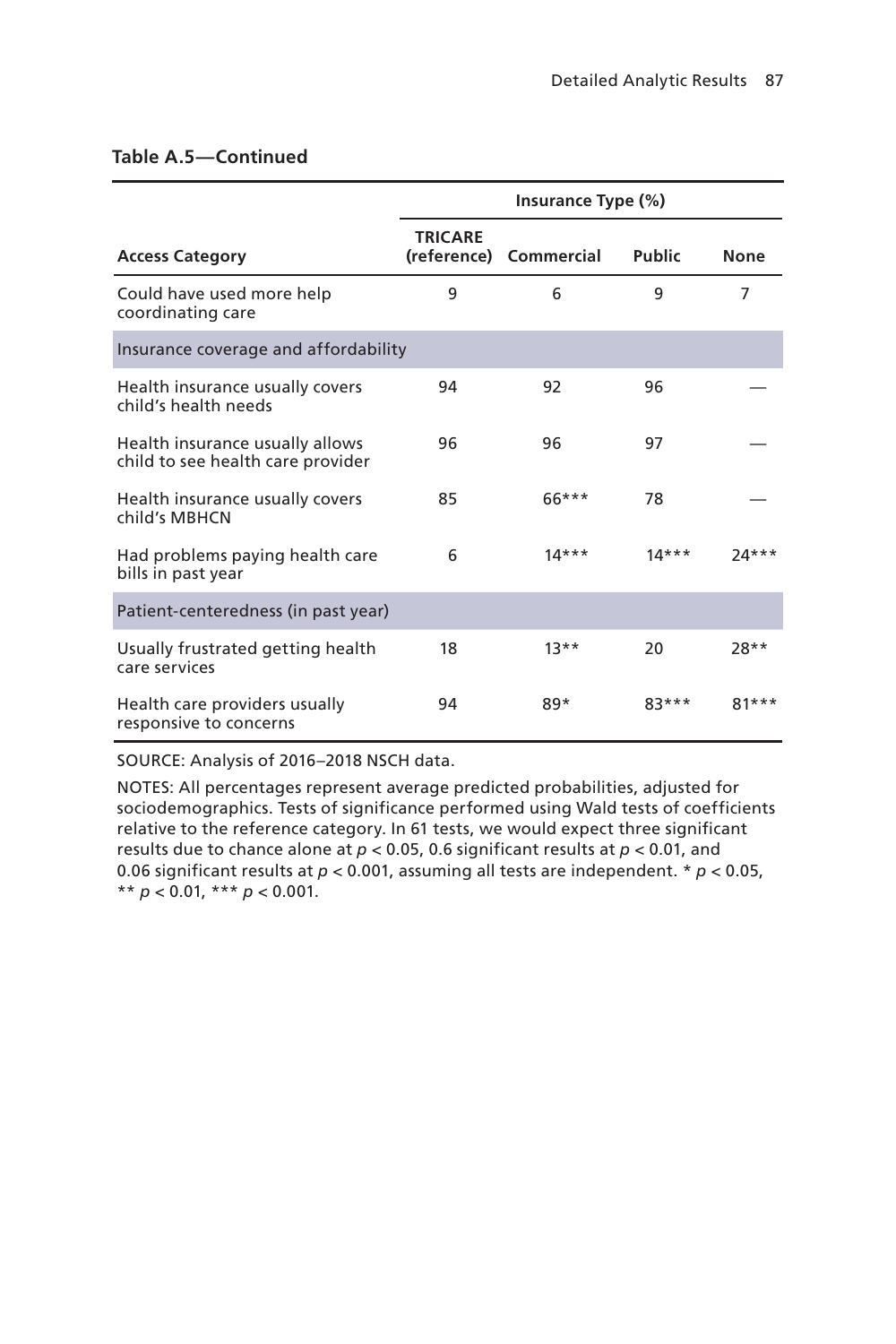#### **Table A.6**

### **Pediatric Access Experiences, by Insurance Type, Among Children with Special Health Care Needs (alternative parameterization)**

|                                                                       | Insurance Type (%)            |            |               |             |
|-----------------------------------------------------------------------|-------------------------------|------------|---------------|-------------|
| <b>Access Category</b>                                                | <b>TRICARE</b><br>(reference) | Commercial | <b>Public</b> | <b>None</b> |
| Number in sample                                                      | 227                           | 13,586     | 5,705         | 680         |
| Usual source of care                                                  |                               |            |               |             |
| Has usual source of care when child<br>is sick                        | 87                            | 88         | 83            | $71*$       |
| Has usual source of care for child's<br>routine preventive care       | 95                            | 96         | 95            | 86          |
| Caregiver thinks of one or more<br>persons as child's doctor or nurse | 72                            | 83         | 79            | 64          |
| Specialist care (in past year)                                        |                               |            |               |             |
| Child needed referral                                                 | 64                            | 33***      | $42***$       | 38***       |
| Had difficulty getting a referral                                     | 34                            | 19         | 29            | 47          |
| Had difficulty getting mental<br>health treatment                     | 52                            | 51         | 46            | 54          |
| Had difficulty getting specialist<br>care                             | 25                            | 26         | 33            | 42          |
| Getting needed care (in past year)                                    |                               |            |               |             |
| Child needed care but was not<br>received                             | 13                            | 5*         | 8             | 24          |
| Care coordination (in past year)                                      |                               |            |               |             |
| Received help coordinating care                                       | 25                            | 22         | 29            | 31          |
| Could have used more help<br>coordinating care                        | 20                            | 15         | 20            | 18          |
| Insurance coverage and affordability                                  |                               |            |               |             |
| Health insurance usually covers<br>child's health needs               | 90                            | 87         | 93            |             |
| Health insurance usually allows<br>child to see health care provider  | 91                            | 93         | 95            |             |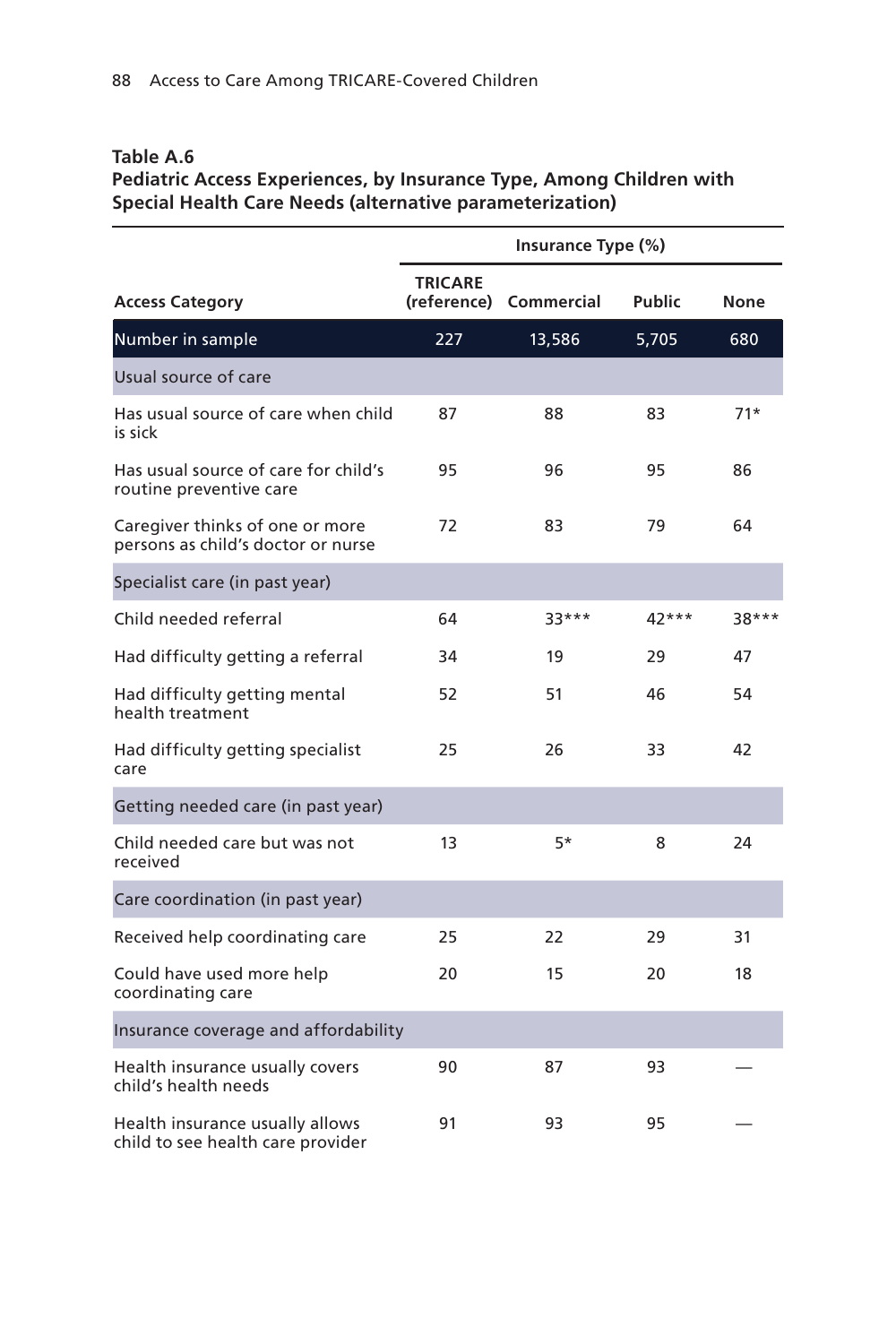|                                                         | Insurance Type (%) |                        |               |         |
|---------------------------------------------------------|--------------------|------------------------|---------------|---------|
| <b>Access Category</b>                                  | <b>TRICARE</b>     | (reference) Commercial | <b>Public</b> | None    |
| Health insurance usually covers<br>child's MBHCN        | 90                 | $69***$                | 85            |         |
| Had problems paying health care<br>bills in past year   | 15                 | 26                     | 22            | $49***$ |
| Patient-centeredness (in past year)                     |                    |                        |               |         |
| Usually frustrated getting health<br>care services      | 35                 | 29                     | 39            | 49      |
| Health care providers usually<br>responsive to concerns | 96                 | $88**$                 | $80***$       | $75***$ |

### **Table A.6—Continued**

SOURCE: Analysis of 2016–2018 NSCH data.

NOTES: All percentages represent the average predicted probabilities, adjusted for sociodemographics. Tests of significance performed using Wald tests of coefficients relative to the reference category. In 61 tests, we would expect three significant results due to chance alone at *p* < 0.05, 0.6 significant results at *p* < 0.01 and 0.06 significant results at *p* < 0.001, assuming all tests are independent. \* *p* < 0.05, \*\* *p* < 0.01, \*\*\* *p* < 0.001.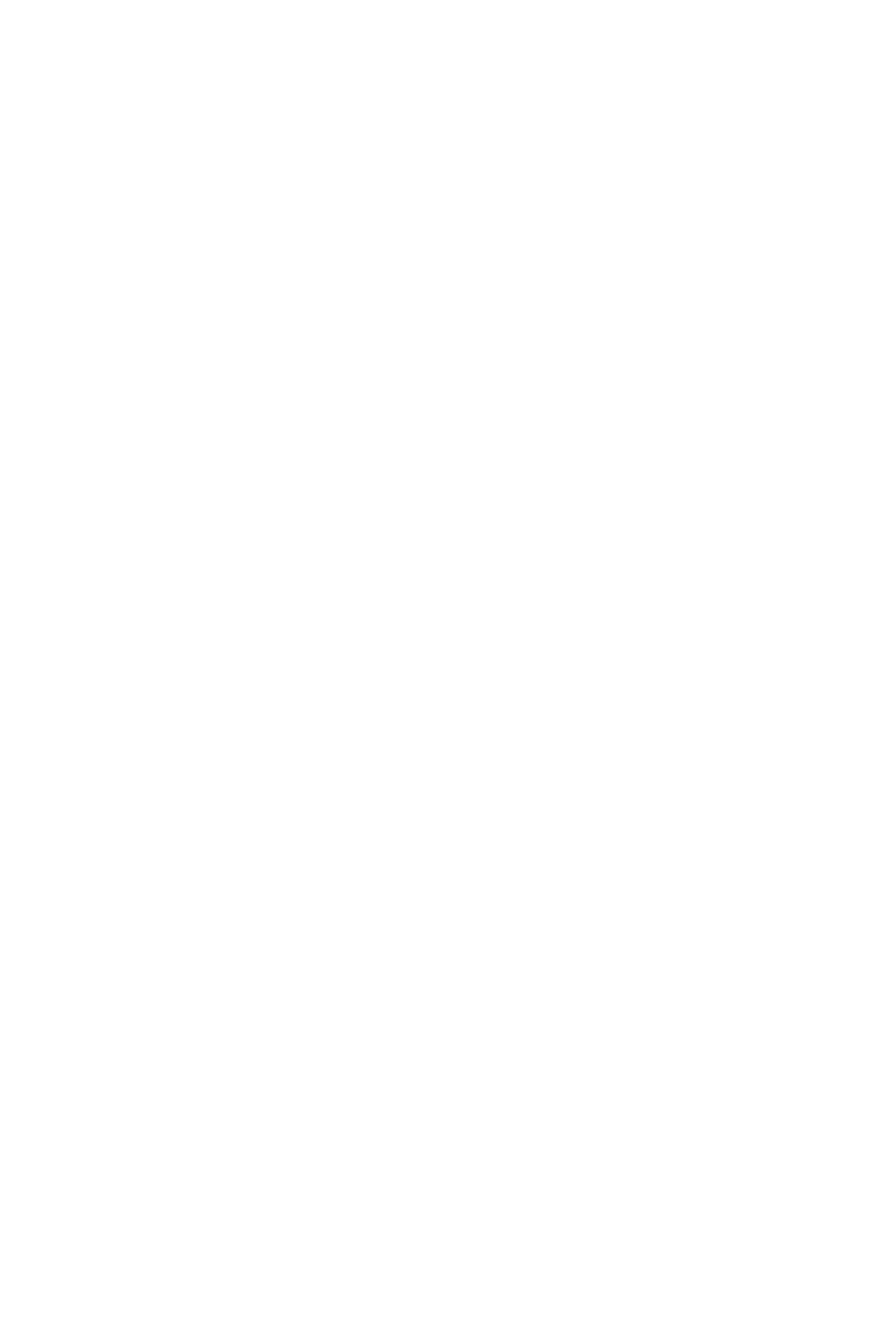## **References**

Adirim, Terry, Elizabeth Hisle-Gorman, and David A. Klein, "Families Covered by TRICARE," *Health Affairs*, Vol. 38, No. 11, November 2019, p. 1951.

Agency for Healthcare Research and Quality, *CAHPS Health Plan Survey and Reporting Kit 2008: About the Item Set for Children with Chronic Conditions*, July 3, 2008. As of October 22, 2020:

https://www.ahrq.gov/sites/default/files/wysiwyg/cahps/surveys-guidance/itemsets/children-chronic/102\_Children\_with\_Chronic\_Conditions\_Set\_2008.pdf

-, "About CAHPS," webpage, March 2020. As of October 22, 2020: https://www.ahrq.gov/cahps/about-cahps

Althouse, Andrew D., "Adjust for Multiple Comparisons? It's Not That Simple," *Annals of Thoracic Surgery*, Vol. 101, No. 5, 2016, pp. 1644–1645.

Aronson, Keith R., Sandee J. Kyler, Jeremy D. Moeller, and Daniel F. Perkins, "Understanding Military Families Who Have Dependents with Special Health Care and/or Educational Needs," *Disability and Health Journal*, Vol. 9, No. 3, July 2016, pp. 423–430.

Backhus, Stephen P., Director, Veterans' Affairs and Military Health Care Issues, U.S. General Accounting Office, "Military Health Care: TRICARE's Civilian Provider Networks," memo to Committee on Armed Forces, Subcommittee on Military Personnel, U.S. House of Representatives, Washington, D.C., GAO/HEHS-00-64R, March 13, 2000.

Berry, Jay G., Matt Hall, Eyal Cohen, Margaret O'Neill, and Chris Feudtner, "Ways to Identify Children with Medical Complexity and the Importance of Why," *Journal of Pediatrics*, Vol. 167, No. 2, May 2015, pp. 229–237.

Bethell, Christina D., Stephen J. Blumberg, Ruth E. Stein, Bonnie Strickland, Julie Robertson, and Paul W. Newacheck, "Taking Stock of the CSHCN Screener: A Review of Common Questions and Current Reflections," *Academic Pediatrics*, Vol. 15, No. 2, March–April 2015, pp. 165–176.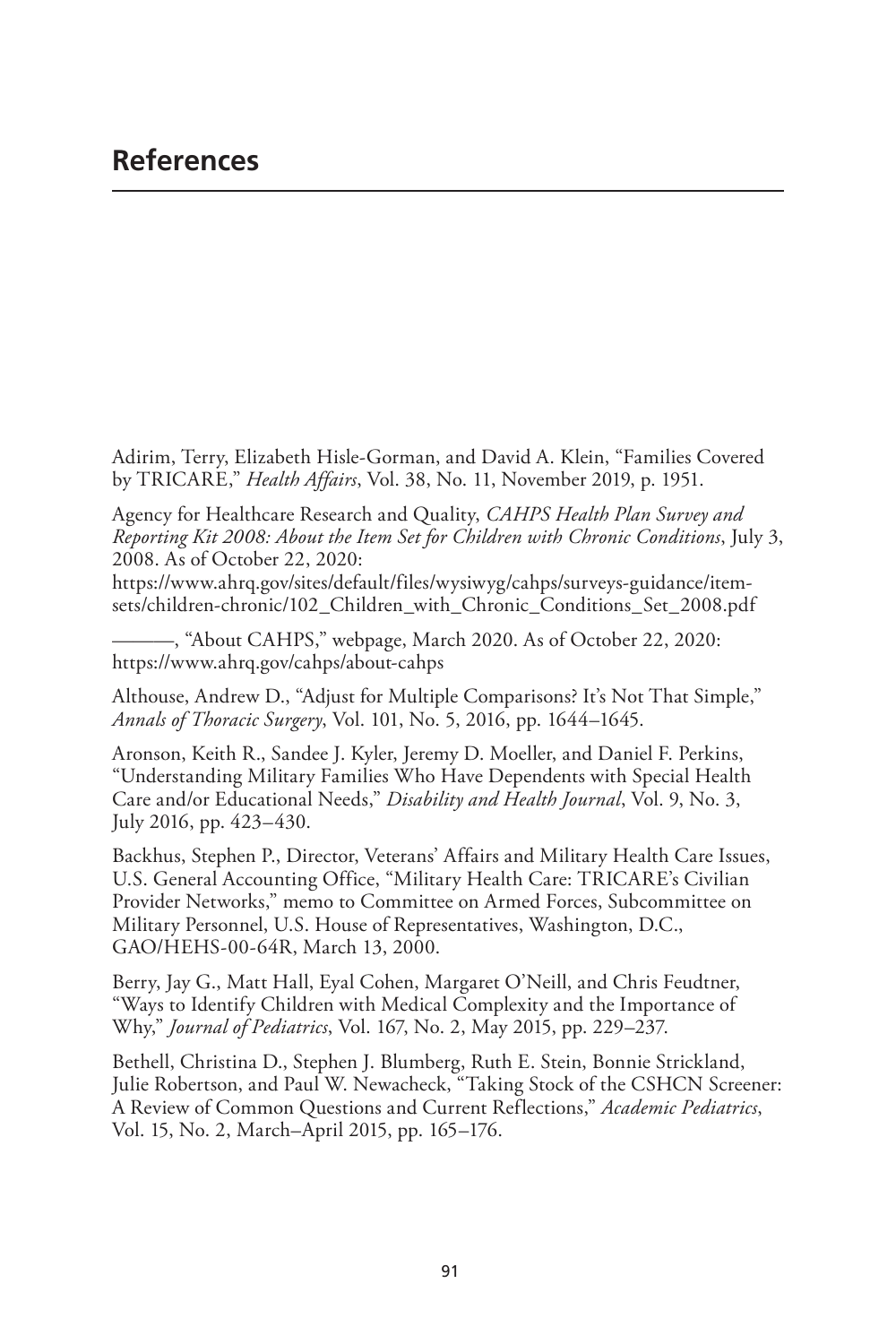## 92 Access to Care Among TRICARE-Covered Children

Blue Star Families, "Additional Survey Results," webpage, undated. As of October 22, 2020: [https://bluestarfam.org/survey-more-results](https://www.rand.org/pubs/periodicals/health-quarterly/issues/v5/n1/21.html)

———, *Military Family Lifestyle Survey: Comprehensive Report*, Encinitas, Calif., 2018.

-, "Policy Priorities," factsheet, 2020. As of October 22, 2020: https://bluestarfam.org/wp-content/uploads/2020/07/BSF-Policy-Priorities\_200714.pdf

Brown, Ryan Andrew, Grant N. Marshall, Joshua Breslau, Coreen Farris, Karen Chan Osilla, Harold Alan Pincus, Teague Ruder, Phoenix Voorhies, Dionne Barnes-Proby, Katherine Pfrommer, Lisa Kraus, Yashodhara Rana, and David M. [Adamson, "Access to Behavioral Health Care for Geographically Remote Serv](https://www.childrenshospitals.org/-/media/Files/CHA/Main/Issues_and_Advocacy/Key_Issues/Graduate_Medical_Education/Fact_Sheets/Pediatric_Specialist_Physician_Shortages_Affect_Access_to_Care08012012.pdf)ice Members and Dependents in the U.S.," *RAND Health Quarterly*, Vol. 5, No. 1, 2015. As of October 22, 2020:

https://www.rand.org/pubs/periodicals/health-quarterly/issues/v5/n1/21.html

Busacker, Ashley, and Laurin Kasehagen, "Association of Residential Mobility with Child Health: An Analysis of the 2007 National Survey of Children's Health," *Maternal and Child Health Journal*, Vol. 16, Suppl. 1, April 2012, pp. S78–S87.

CFR—*See* Code of Federal Regulations.

Children's Hospital Association, "Pediatric Specialist Physician Shortages Affect Access to Care," Washington, D.C., August 2012. As of October 22, 2020: https://www.childrenshospitals.org/-/media/Files/CHA/Main/Issues\_and\_ Advocacy/Key\_Issues/Graduate\_Medical\_Education/Fact\_Sheets/Pediatric\_ Specialist\_Physician\_Shortages\_Affect\_Access\_to\_Care08012012.pdf

Code of Federal Regulations, Title 32, National Defense, Section 199.17, TRICARE Program, current as of October 20, 2020.

Defense Health Agency, *Evaluation of the TRICARE Program: Fiscal Year 2017 Report to Congress*, Washington, D.C.: U.S. Department of Defense, June 8, 2017.

———, *Evaluation of the TRICARE Program: Fiscal Year 2019 Report to Congress*, Washington, D.C.: U.S. Department of Defense, July 9, 2019.

———, *Evaluation of the TRICARE Program: Fiscal Year 2020 Report to Congress*, Washington, D.C.: U.S. Department of Defense, June 29, 2020.

Defense Health Board, *Pediatric Health Care Services*, Falls Church, Va.: Office of the Assistant Secretary of Defense for Health Affairs, December 18, 2017.

DHA—*See* Defense Health Agency.

DHB—*See* Defense Health Board.

DoD—*See* U.S. Department of Defense.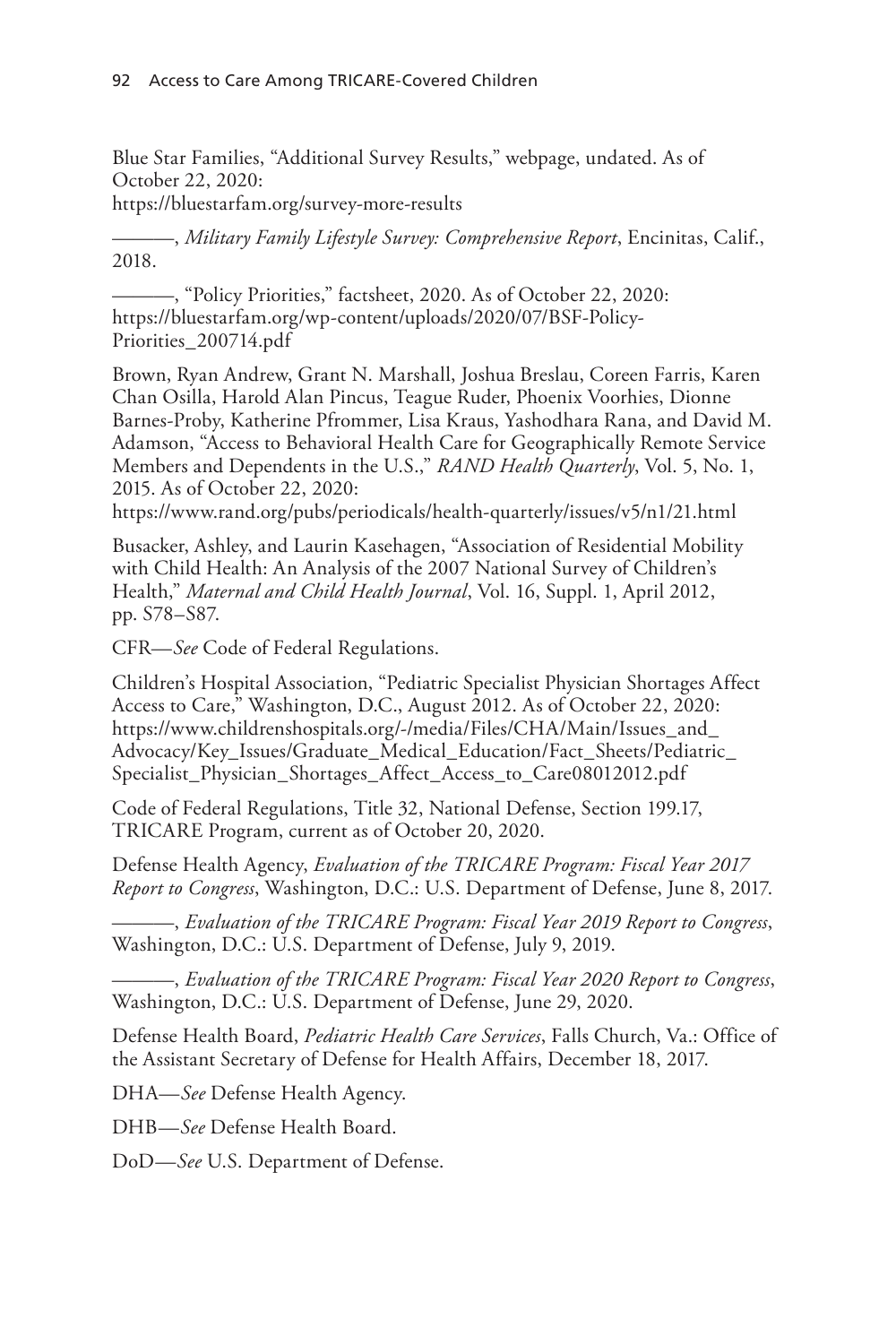References 93

Donovan, Fred, "DHA Lays Out 4 Objectives for Medical Treatment Facilities Transfer," *HIT Infrastructure*, August 27, 2019. As of October 22, 2020: https://hitinfrastructure.com/news/dha-lays-out-4-objectives-for-medicaltreatment-facilities-transfer

Feise, Ronald J., "Do Multiple Outcome Measures Require p-Value Adjustment?" *BMC Medical Research Methodology*, Vol. 2, June 17, 2002, article 8.

Fowler, M. G., G. A. Simpson, and K. C. Schoendorf, "Families on the Move and Children's Health Care," *Pediatrics*[, Vol. 91, No. 5, May 1993, pp. 93](http://www.ihi.org/Engage/Initiatives/TripleAim/Pages/default.aspx)4–940.

GAO—*See* U.S. Government Accountability Office.

Gleason, Jessica L., and Kenneth H. Beck, "Examining Associations Between Relocation, Continuity of Care, and Patient Satisfaction in Military Spouses," *Military Medicine*, Vol. 182, Nos. 5–6, 2017, pp. e1657–e1664.

Hero, Joachim O., Robert J. Blendon, Alan M. Zaslavsky, and Andrea L. Campbell, "Understanding What Makes Americans Dissatisfied with Their Health Care System: An International Comparison," *Health Affairs*, Vol. 35, No. 3, March 2016, pp. 502–509.

Institute for Healthcare Improvement, "IHI Triple Aim Initiative," webpage, undated. As of October 20, 2020: http://www.ihi.org/Engage/Initiatives/TripleAim/Pages/default.aspx

Jelleyman, T., and N. Spencer, "Residential Mobility in Childhood and Health Outcomes: A Systematic Review," *Journal of Epidemiology and Community Health*, Vol. 62, No. 7, July 2008, pp. 584–592.

Kanof, Marjorie, Director, Health Care—Clinical and Military Health Care Issues, U.S. General Accounting Office, *Defense Health Care: Oversight of the Adequacy of TRICARE's Civilian Provider Network Has Weaknesses*, testimony before the Committee on Armed Services, Subcommittee on Total Force, U.S. [House of Representatives, Washington, D.C., GAO-03-592T, March 27, 2003.](https://tricare.mil/survey/hcsurvey/2009/ChildTechnicalManual_FY2009.pdf)

Kerr, Eve A., Ron D. Hays, Allison Mitchinson, Martin Lee, and Albert L. Siu, "The Influence of Gatekeeping and Utilization Review on Patient Satisfaction," *Journal of General Internal Medicine*, Vol. 14, No. 5, May 1999, pp. 287–296.

Kongstvedt, Peter R., *Essentials of Managed Health Care*, Burlington, Mass.: Jones and Bartlett Learning, 2013.

Lichstein, Jesse C., Reem M. Ghandour, and Marie Y. Mann, "Access to the Medical Home Among Children with and Without Special Health Care Needs," *Pediatrics*, Vol. 142, No. 6, December 2018, article e20181795.

Mathematica Policy Research, *2010 Health Care Survey of DoD Beneficiaries: Child Technical Manual*, Washington, D.C., October 2010. As of October 22, 2020: https://tricare.mil/survey/hcsurvey/2009/ChildTechnicalManual\_FY2009.pdf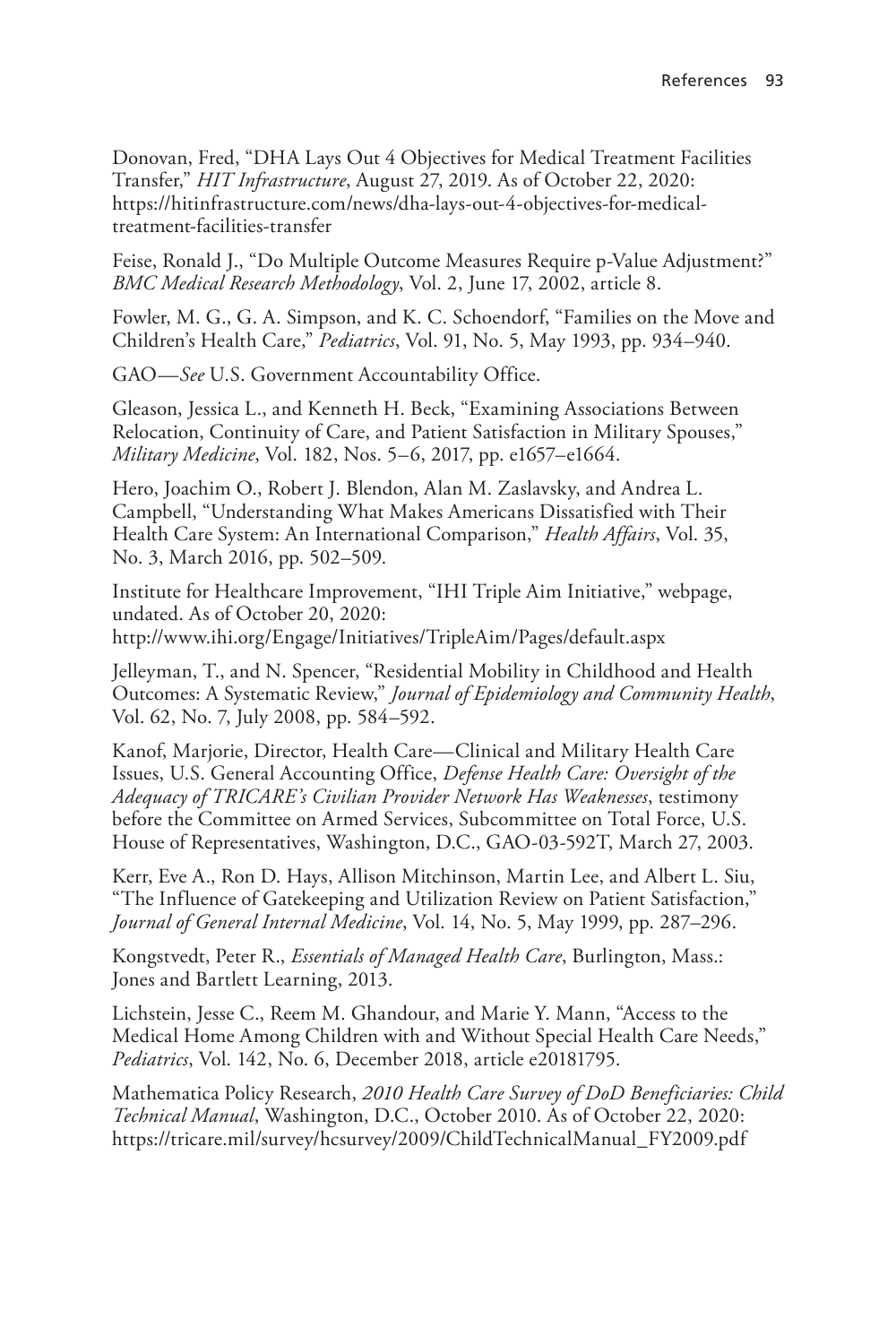[94 Access to Care Among TRICARE-Covered Children](https://www.health.mil/Military-Health-Topics/Access-Cost-Quality-and-Safety/Patient-Portal-for-MHS-Quality-Patient-Safety-and-Access-Information/See-How-Were-Doing/MTF-Results)

Mayer, Michelle L., "Are We There Yet? Distance to Care and Relative Supply Among Pediatric Medical Subspecialties," *Pediatrics*, Vol. 118, No. 6, December 2006, pp. 2313–2321.

MHS—*See* Military Health System.

[Military Health System, "MHS Facilities," online database, various dates](https://www.militaryonesource.mil/family-relationships/special-needs/exceptional-family-member/the-exceptional-family-member-program-for-families-with-special-needs). As of October 22, 2020: https://www.health.mil/Military-Health-Topics/Access-Cost-Quality-and-Safety/ Patient-Portal-for-MHS-Quality-Patient-Safety-and-Access-Information/ See-How-Were-Doing/MTF-Results

———, *Section 709 of the National Defense Authorization Act for Fiscal Year 2017 [\(Public Law 114-328\): Report on a Standardized System for Scheduling Medical](https://www.nichd.nih.gov/sites/default/files/about/meetings/2014/Documents/military_families_summary.pdf)  Appointments at Military Treatment Facilities*, Washington, D.C.: U.S. Department of Defense, 2017.

Military OneSource, "The Exceptional Family Member Program: A Program for Families with Special Needs," June 8, 2020. As of October 22, 2020: https://www.militaryonesource.mil/family-relationships/ special-needs/exceptional-family-member/ the-exceptional-family-member-program-for-families-with-special-needs

National Institutes of Health, *Military-Connected Children with Special Health Care Needs and Their Families: Conference Summary and Recommendations*, Bethesda, Md., April 2014. As of October 22, 2020: https://www.nichd.nih.gov/sites/default/files/about/meetings/2014/Documents/ military\_families\_summary.pdf

Newacheck, Paul W., Margaret McManus, Harriette B. Fox, Yun-Yi Hung, and Neal Halfon, "Access to Health Care for Children with Special Health Care Needs," *Pediatrics*, Vol. 105, No. 4, April 2000, pp. 760–766.

Office of the Secretary of Defense, *Report to Congressional Defense Committees: Study on Health Care and Related Support for Children of Members of the Armed Forces*, Washington, D.C.: U.S. Department of Defense, July 2014.

Paley, Blair, Patricia Lester, and Catherine Mogil, "Family Systems and Ecological Perspectives on the Impact of Deployment on Military Families," *Clinical Child and Family Psychology Review*, Vol. 16, No. 3, September 2013, pp. 245–265.

Penchansky, Roy, and J. William Thomas, "The Concept of Access: Definition and Relationship to Consumer Satisfaction," *Medical Care*, Vol. 19, No. 2, February 1981, pp. 127–140.

Perneger, Thomas V., "What's Wrong with Bonferroni Adjustments," *British Medical Journal*, Vol. 316, No. 7139, April 18, 1998, pp. 1236–1238.

Public Law 112-239, *National Defense Authorization Act for Fiscal Year 2013*, January 2, 2013.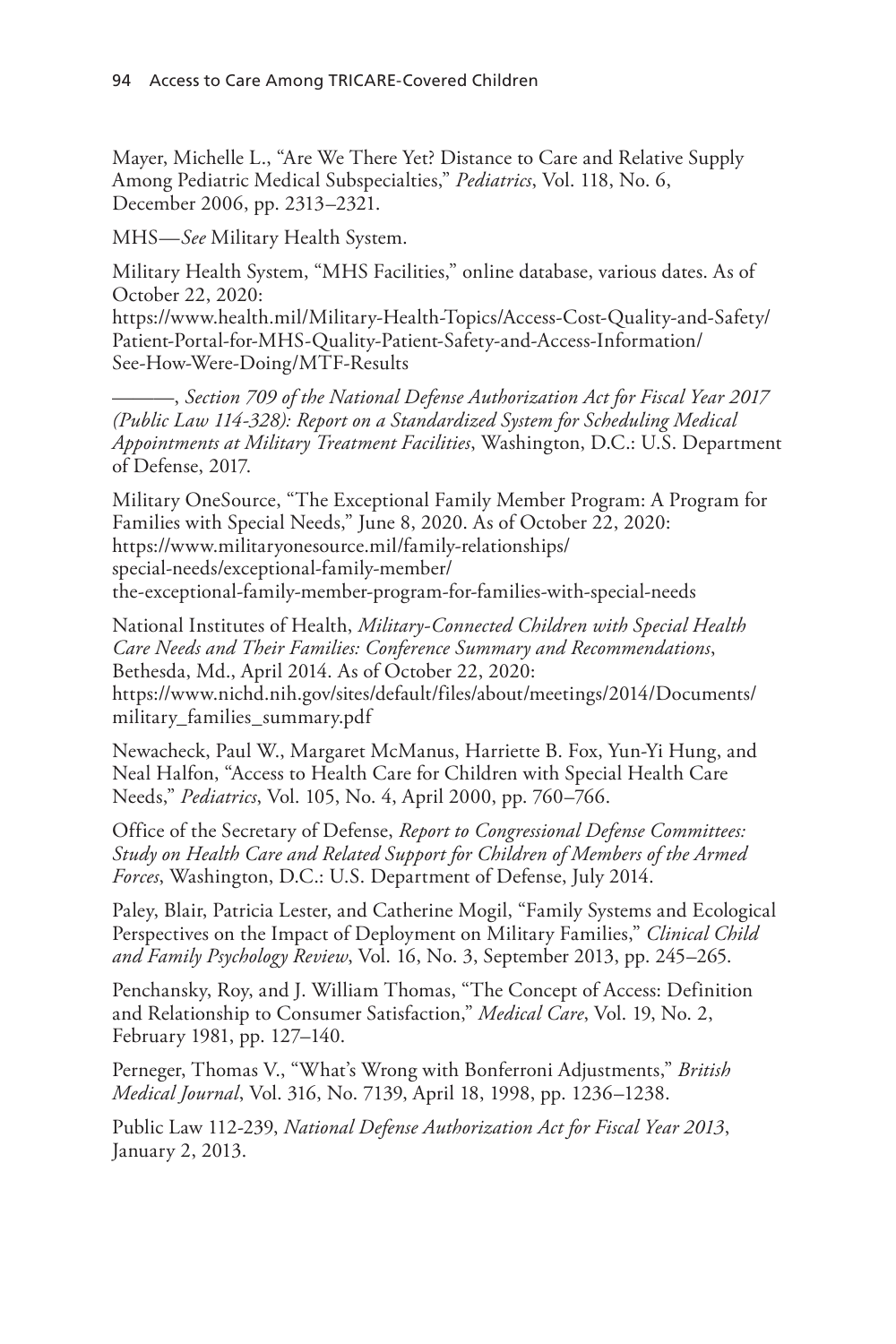References 95

Public Law 115-91, *National Defense Authorization Act for Fiscal Year 2018*, December 12, 2017.

[Rothman, Kenneth T., "No Adjustments Are Needed for Multiple Compariso](https://tricare.mil/survey/hcsurvey/2009/Child_Questionnaire_Q3FY10.pdf)ns," *Epidemiology*, Vol. 1, No. 1, January 1990, pp. 43–46.

Seshadri, Roopa, Douglas Strane, Meredith Matone, Karen Ruedisueli, and [David M. Rubin, "Families with TRICARE Report Lower Health Care Q](https://tricare.mil/CoveredServices/SpecialNeeds/CaseManagement.aspx)uality and Access Compared to Other Insured and Uninsured Families," *Health Affairs*, Vol. 38, No. 8, August 2019, pp. 1377–1385.

[So, Marvin, Russell F. McCord, and Jennifer W. Kam](https://www.census.gov/programs-surveys/nsch.html)inski, "Policy Levers to Promote Access to and Utilization of Children's Mental Health Services: A Systematic Review," *Administration and Policy in Mental Health and Mental Health Services Research*, Vol. 46, No. 3, May 2019, pp. 334–351.

TRICARE, "Health Care Survey of DoD Beneficiaries: Child Survey 2010," 2009. As of October 22, 2020: https://tricare.mil/survey/hcsurvey/2009/Child\_Questionnaire\_Q3FY10.pdf

-, "Covered Services: Case Management," webpage, last updated September 3, 2019. As of October 22, 2020:

https://tricare.mil/CoveredServices/SpecialNeeds/CaseManagement.aspx

U.S. Census Bureau, "National Survey of Children's Health (NSCH)," webpage, undated. As of October 22, 2020:

https://www.census.gov/programs-surveys/nsch.html

U.S. Department of Defense, *2018 Demographics: Profile of the Military Community*, Washington, D.C., 2018a.

———, *Report to the Armed Services Committees: The Plan to Improve Pediatric Care for Children of Members of the Armed Forces*, Washington, D.C., December 2018b.

U.S. Department of Defense, TRICARE Management Activity, *Report on the Efficacy and Cost of Case Management Services for TRICARE Behavioral Health Clients with Serious Mental Health Problems*, Washington, D.C., April 2013.

U.S. General Accounting Office, *Military Personnel: Longer Time Between Moves Related to Higher Satisfaction and Retention*, Washington, D.C., GAO-01-841, August 2001.

U.S. Government Accountability Office, *Military Personnel: DoD Should Improve Its Oversight of the Exceptional Family Member Program*, Washington D.C., GAO-18-348, May 8, 2018.

———, *DoD Health Care: Improvements Needed for Tracking Coordination of Specialty Care Referrals for TRICARE Prime Beneficiaries*, Washington, D.C., GAO-19-488, June 2019.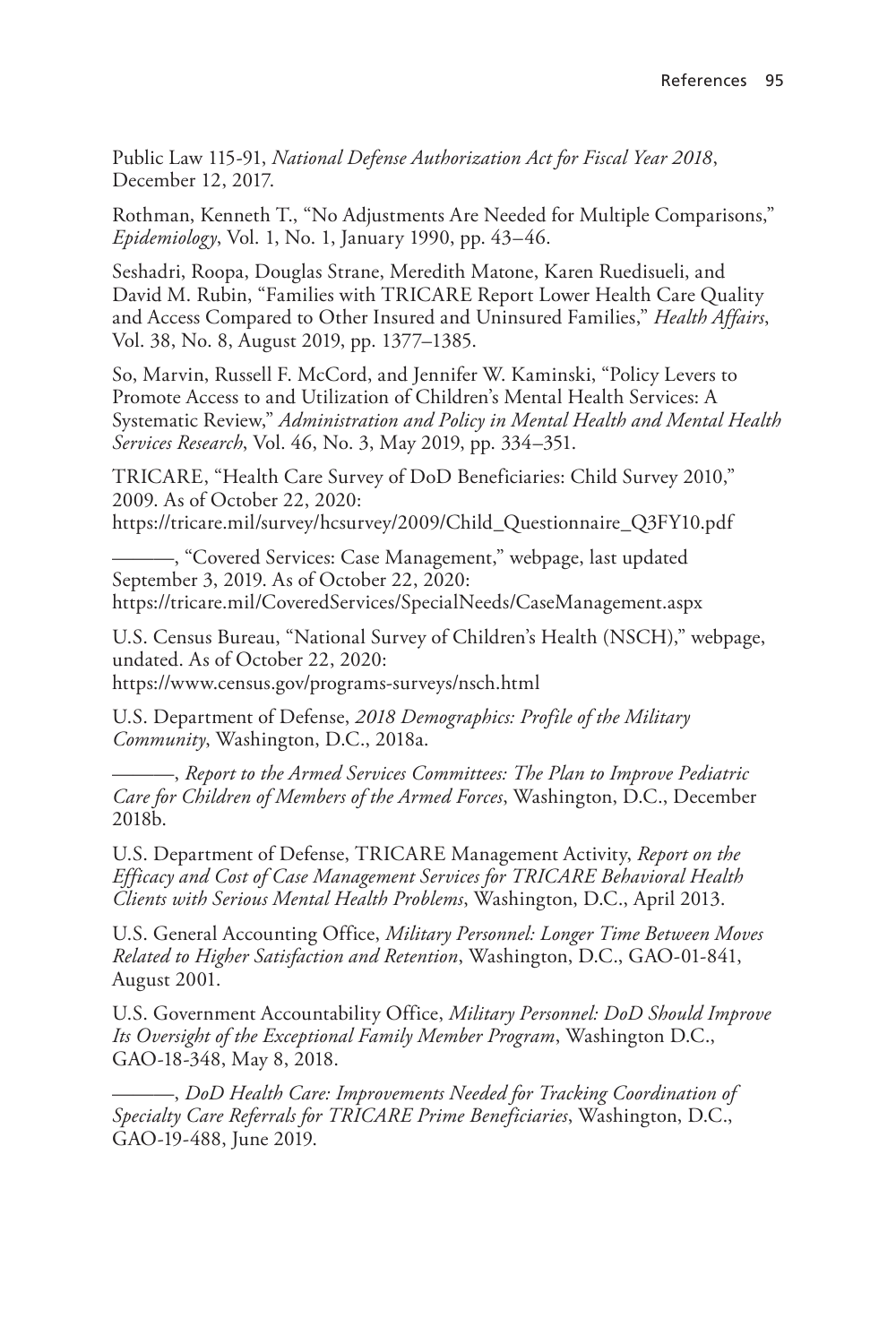Williams, Thomas V., Eric M. Schone, Nancy D. Archibald, and Joseph W. Thompson, "A National Assessment of Children with Special Health Care Needs: Prevalence of Special Needs and Use of Health Care Services Among Children in the Military Health System," *Pediatrics*, Vol. 114, No. 2, August 2004, pp. 384–393.

Wong, Charlene A., Kristin Kan, Zuleyha Cidav, Robert Nathenson, and Daniel Polsky, "Pediatric and Adult Physician Networks in Affordable Care Act Marketplace Plans," *Pediatrics*, Vol. 139, No. 4, April 2017, article e201631117.